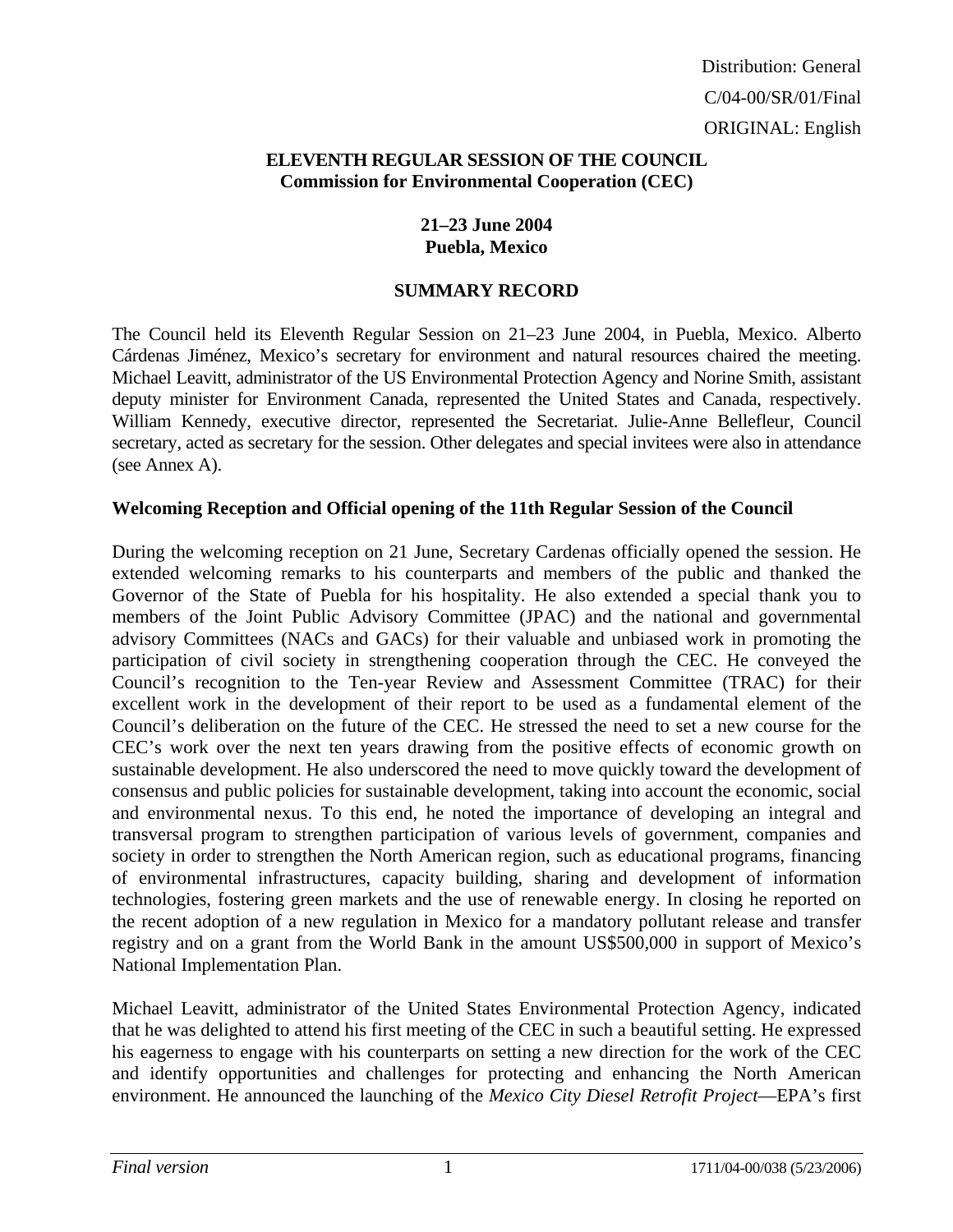international retrofit project aimed at reducing emissions of particulates and other pollutants by as much as 90 percent or more in a fleet of twenty diesel buses. Noting that the fine particulate matter and other emissions from older diesel-powered trucks and buses are known to pose serious public health concerns and are a major cause of air pollution in Mexico City, he expressed confidence that this pilot project will help improve air quality for Mexico City's residents.

Norine Smith—representing Minister David Anderson, who was unable to attend this session as it coincided with the final stage of Canada's federal election campaign—announced Canada's intention, as host of the Council's next regular session, to hold the meeting in Quebec City during the week of 20 June 2005. She underlined the contribution of civil society, academics and others who have made the CEC a meeting place for citizens of North America. Recognizing that many environmental issues cannot be solved by one nation acting alone, she reiterated Canada's confidence in the CEC as forum to facilitate regional action, which has helped broaden and deepen Canada's environmental relationship with their NAFTA partners. In closing, she expressed hope that ten years from now, Council would look back at this session as an important milestone in shaping a strong future for regional environmental cooperation.

Thomas Mulcair, minister of the environment for the Province of Québec, underscored the importance of this session as an opportunity to take stock of the CEC's successes and consider areas where improvements are required. Among the many success stories of the CEC, he touched upon some of the CEC's initiatives as key elements of the role played by this institution over the years in the development of a North American environmental approach (i.e., the Sound Management of Chemicals program, Indicators of Children's Health and the Environment, the Article 13 report on electricity restructuring and reports on North American Releases and Transfers).

Donna Tingley, JPAC chair, thanked the governments of Mexico and of Puebla for their wonderful hospitality and the beautiful setting. She extended a warm welcome to all participants and to former JPAC members in attendance. On behalf of the Joint Public Advisory Committee she thanked the public for their engagement in the JPAC workshop on the future of the CEC held earlier in the day and indicated that JPAC was very much looking forward to presenting the results of the workshop to Council. Noting that these annual Council meetings provide a wonderful networking opportunity, she encouraged the participants to seek out JPAC members for discussion and exchanges in the course of the session.

William Kennedy, CEC executive director, welcomed everyone to the eleventh regular session of the Council and expressed his enthusiasm at taking part in the celebration of the  $10^{th}$  anniversary of the CEC. He indicated that he would be presenting a thorough report of the CEC's accomplishments over the past ten years during the public meeting the following day and then turned to the Governor of the state of Puebla, thanking him for his hospitality.

Melquíades Morales Flores, governor of the state of Puebla, expressed great pride in welcoming everyone to the historic city of Puebla, Cultural patrimony of Humanity. He wished all participants every success throughout their meetings in strengthening environmental cooperation between Canada, Mexico and the United States.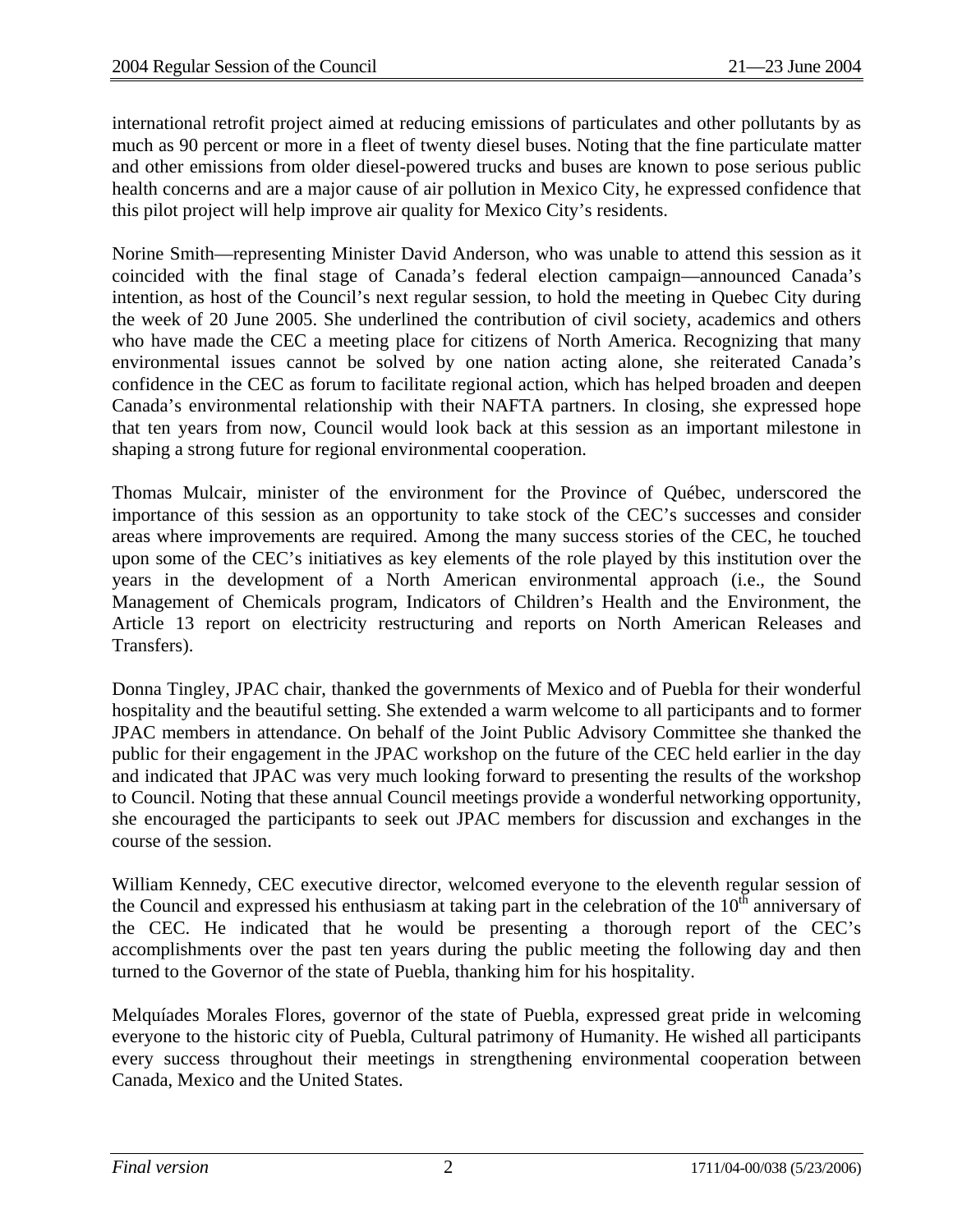## **Public meeting**

The public meeting was opened by Secretary Cardenas, who extended welcoming remarks to the public and his Canadian and US counterparts. The executive director presented highlights of significant initiatives undertaken by the CEC over the past ten years, a copy of which can be found as Annex B. Following an introduction by the JPAC chair on the conduct of the session, JPAC members reported on the results of the public workshop on Future Directions for the NAAEC, held the previous day. Jane Gardner presented the results of the plenary session on the North American Environmental Agenda. Gustavo Alanis-Ortega summarized the outcome of the plenary session on Environmental Goals and Objectives of the North American Free Trade Agreement (NAFTA). Donna Tingley presented the results of the plenary session on NAAEC Institutions and Public Involvement. These reports were followed by statements by pre-selected presenters on the future of the NAAEC and a report by a representative of the public on the results of the Networking Session. A summary of all interventions made during the public portion of the session can be found in Annex C.

## **Private meeting with TRAC**

At the onset of their in-camera session, Council members met privately with members of the independent Ten-year Review and Assessment Committee (TRAC) for a discussion on the findings and recommendations of the TRAC report. The Council thanked the members of the TRAC for their valuable work and presented each member with a token of their appreciation.

## **Item 1 Opening of the Council's in-camera session: Adoption of the agenda**

The Council adopted the agenda for their in-camera session based on the provisional annotated agenda (Annex D)

## **Item 2 The NAAEC after 10 years**

Council members exchanged views on the future direction for the CEC, taking into account the findings and recommendations of the TRAC report. Recognizing the invaluable contribution of the Secretariat, the JPAC and CEC working groups, they agreed on the need to streamline and focus the CEC's work toward generating concrete, measurable results. To this end, they committed to grounding the CEC's work, starting in 2005, in results-oriented strategic plans in three priority areas: information for decision-making, capacity building, and trade and environment.

Acknowledging that capacity building needs are especially important for Mexico, the Council members agreed on the need to focus on institutional capacity building and on a strong role for the CEC in assisting governments, the private sector, environmental organizations, academia, indigenous and local communities in strengthening the capacity for sound environmental management. They also agreed that the CEC should play a strong role in promoting partnerships with other levels of government, including local governments, environmental groups, academics, the private sector, indigenous and local communities, and civil society.

The executive director assured Council of the Secretariat's full support in implementing the Puebla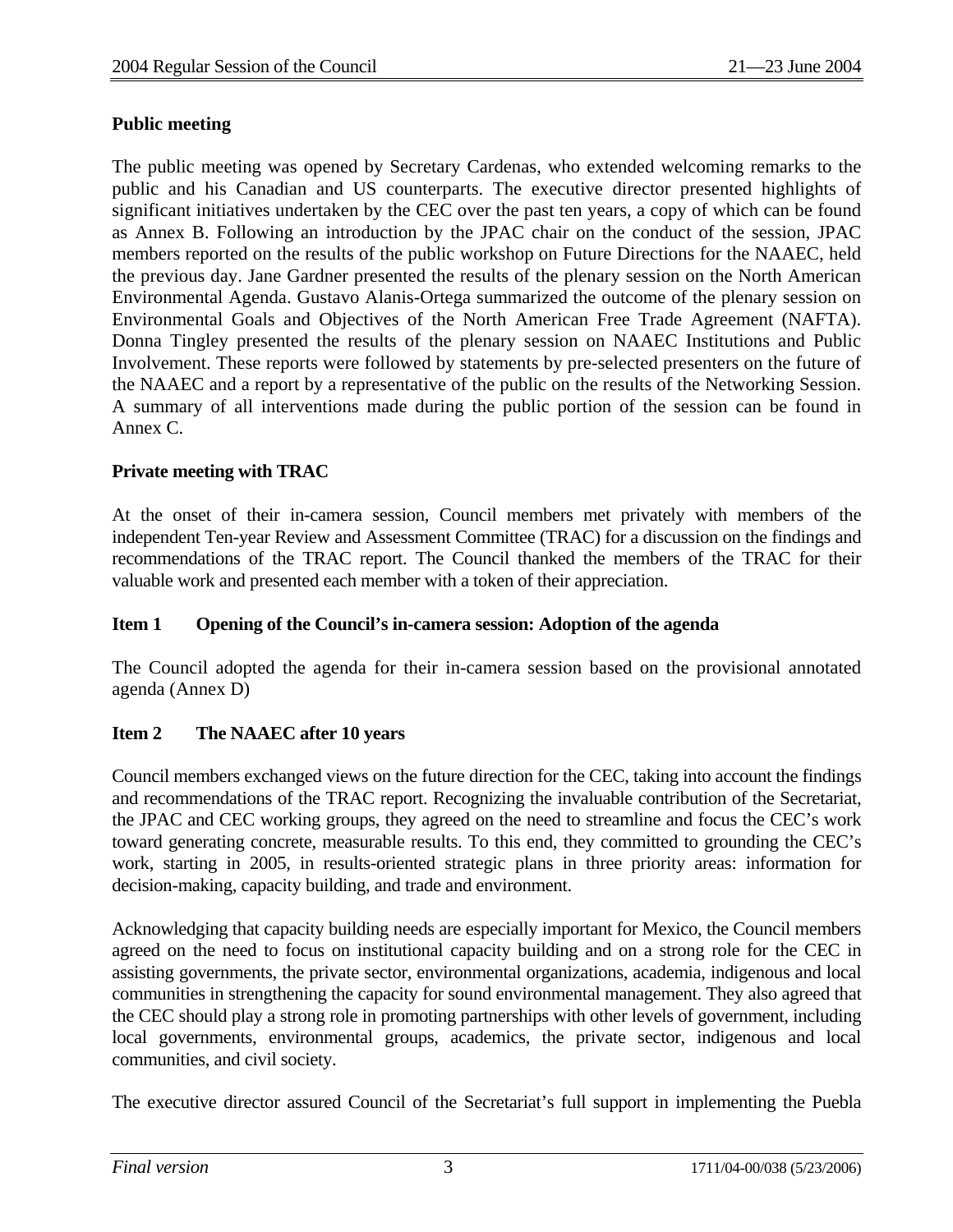Declaration and the TRAC recommendations, as the Parties may direct. Bearing in mind the TRAC's recommendation relating to partnership and leveraging of additional resources, he referred to the importance of enlarging the CEC's constituencies and expanding partnership and ownership of the continental agenda as key elements for the realization of the Council's goals. He presented some ideas for the expansion of partnership opportunities with organizations from the multilateral development agencies and institutions and the business sector, and offered to present the Parties with a partnership strategy directed to the three priorities, for consideration by the Alternate Representatives as they develop the CEC's strategic plans in the Fall. A copy of the executive director's presentation can be found as Annex E. The Council thanked the executive director for his presentation and agreed on the importance of defining the CEC's strategic and operational plans based on the new priority areas before considering a partnership strategy.

## **Item 3 Other issues**

No other issues were discussed under this item.

## **Item 4 Joint meeting with JPAC**

Following welcoming remarks by the Mexican Council member and an introduction by JPAC members in attendance, each member was invited to present their preliminary views on future directions for the NAAEC.

**Donna Tingley** addressed the TRAC's recommendation relating to governance, and more specifically the relationship between the Council and JPAC. Alluding to the link between JPAC's openness and accountability and public participation as a mechanism of the NAAEC that allows citizens to provide their advice to decision-makers, she recognized that such input may at times create some discomfort for Council. She underscored the importance of the public educational function vis-à-vis democratic processes and working in a consensus-style, and of this legitimate forum for public discussion of key issues affecting the environment in the three countries. In terms of effectively engaging the ministers and the Alternate Representatives, she underlined the importance of regular and open communications, and suggested that one way to communicate more effectively would consist of giving JPAC an opportunity to provide input in the development of the Operational Plan at the conceptual stage. She welcomed the Alternate Representatives' plan to hold four meetings in the fall, including a joint session with JPAC.

**Jane Gardner** briefed Council on JPAC's preliminary views vis-à-vis the new direction for the CEC in the context of the TRAC report, noting that an advice on this issue would soon follow. She expressed JPAC's full support for the renewed vision and assured Council of their cooperation. She indicated that JPAC was in agreement on a set of priority recommendations and that they would explore ways to improve public involvement. Referring to the mediation step in the citizen submission process to facilitate the resolution of enforcement matters recommended by the TRAC she indicated that further discussion was required on this issue among JPAC members before an advice could be provided.

**Merrell Ann Phare** presented JPAC's views on the development of a five-year Strategic Agenda as per TRAC's recommendation 8. Referring to the controversial roles of the ministers when acting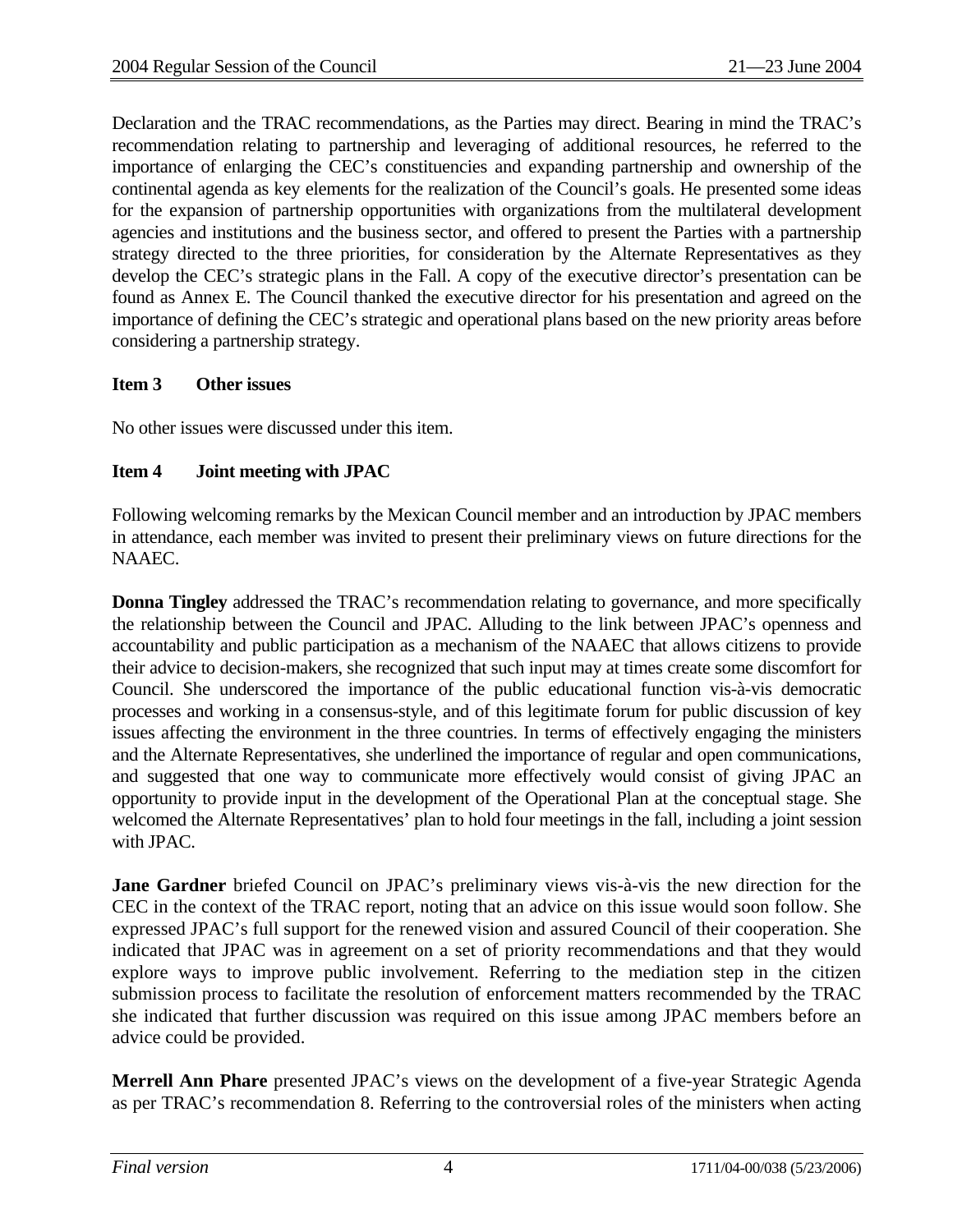both, as Council members and Party, she suggested that Council members—in their capacity as heads of the institution—are in a unique position to look at continental needs. She expressed the view that the development of a continental cooperative agenda had been overlooked in the past because of domestic processes and pointed to the Articles 14/15 process and the Council's decision to narrow the scope of the review as an evidence of domestic influence and an apparent conflict of interest (i.e., as Council members act as both judges and jury). She questioned whether these factors could also have played in the lack of progress in the development of model rules for dispute resolution (Part V) and the negotiations pertaining to transboundary environmental impact assessment. In closing, she emphasized the importance of water issues and of building capacity at a continental level to deal with environmental issues, in addition to domestic institutional capacity.

**Gustavo Alanis-Ortega** echoed his colleagues' comments relating to Articles 14 and 15 and suggested that the Parties, the Secretariat and JPAC work jointly and constructively in furthering the process for submissions on enforcement matters, and more specifically in relation to the perceived conflict of interest and limiting the scope of factual records. He referred to the *Metales y Derivados* and *Cozumel* submissions as positive examples of how the process can make a difference and lead to corrective measures. He then turned to the budget issue outlining two of the TRAC`s recommendations: (1) *A Renewed Commitment to the CEC as an Innovative Institution*, which in his view not only implies the renewal of political will, but also a financial commitment, and (9) *Ensuring and Leveraging Sustainable Funding*. Based on these recommendations, he invited the Council to provide their views as to how the TRAC's recommendations can be implemented. He also urged Council not to leave Puebla without achieving compromise on the level of funding for the CEC in 2005, in order to avoid bad perception. Referring to budgetary constraints on the part of the Mexican government and the possible reduction of their contribution to 2004 budget, he asked how these restrictions would impact the CEC's work. Finally, referring to the \$40,000 decrease in the JPAC's budget for 2004 and the abolition of NAFEC, he expressed JPAC's concern about the impact these cuts will have on public participation.

**Nelly Correa** addressed recommendation 3 of the TRAC report—*Advancing Our Knowledge of Trade and Environment Linkages*. Considering that this issue is at the core of the CEC's mandate, she expressed JPAC and the public's misunderstanding vis-à-vis the lack of meaningful progress by the Parties in strengthening their relationship with the Free Trade Commission. Referring to the May 2004 meeting of the Article 10(6) Environment and Trade Officials in Akumal, Mexico during which the Parties considered a list of priorities for the development of a strategic plan for Trade and Environment—she underscored the relevance of environmental and ecosystem services, renewable energy and conservation of biodiversity. While JPAC was appreciative of the subsequent briefing provided by the United States' Alternate Representative, she expressed concern that JPAC had not been invited to the meeting, despite the willingness expressed by Council in December 2002 to invite a JPAC representative for a portion of these meetings. Finally, she inquired about the status of the Trade and Environment ministerial meeting—to which Council had initially committed itself in June 2001—and drew attention to JPAC's numerous advice relating to potential topics for consideration in the development of an agenda for this meeting. She suggested that it may be useful for the Parties to consider the involvement of other departments/agencies in CEC meeting, as opposed to limiting participation to trade counterparts.

**Dinkerrai Desai** spoke on Transboundary Environmental Impact Assessment (TEIA). He cited an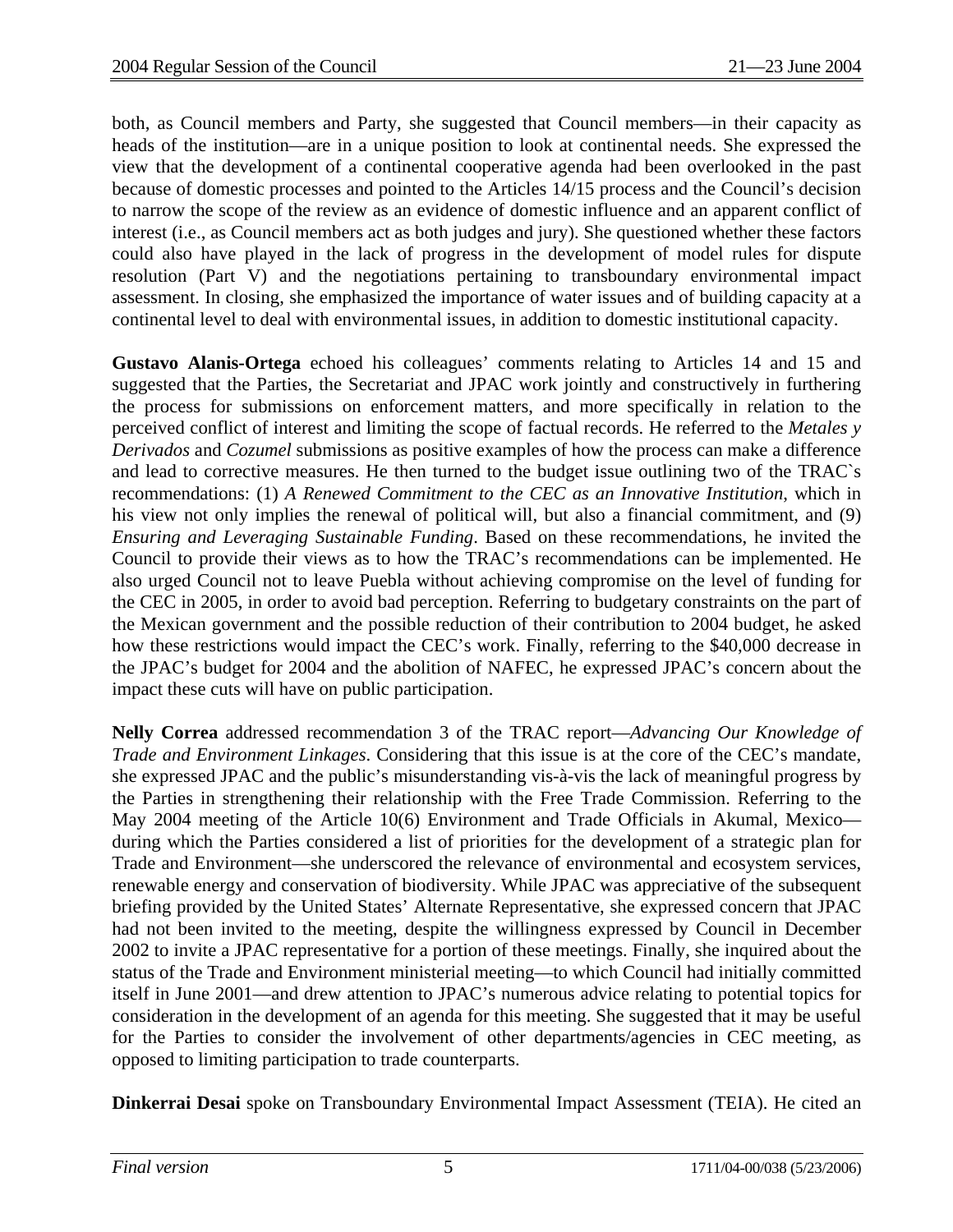extract of the winter 1999 issue of the CEC's North American Environmental Law and Policy Series—which provides a comparative overview of the federal environmental impact assessment processes of the three countries—about a requirement of the Canadian Environmental Assessment Act that "every environmental assessment should consider measures that are technically and economically feasible and that would mitigate any significant adverse environmental effects of the project". He underscored the importance of building the Parties' efforts on good inventories in order to produce high-quality environmental impact assessments. However, considering the high costs associated with data gathering, he suggested that readily available data be used, such as the air emissions inventory.

**Carlos Sandoval** spoke about recommendation 13 of the TRAC report—*Building the CEC Constituency*. He stressed the importance of involving the private sector at the trinational level and fostering their participation in CEC activities so as to improve means of communications between the business sector and the public. He suggested that a greater number of representatives from the industrial sector should be invited to participate in CEC meetings. To that end, he proposed the creation of an information center of environmental events in North America and suggested that, to the extent possible, CEC activities be planned in parallel to other events attended by representatives of the business sector so as to foster their participation and strengthen their interaction with the public. He noted that the experience of small and medium-size enterprises in Canada and the United States could be helpful as Mexican business as strive to comply with the new regulation that is being implemented in Mexico. Finally, he encouraged the CEC to work jointly toward securing access to outside sources of funding, such as the World Bank, the Inter-American Development Bank, the Global Environment Fund, etc.

**Dan Christmas** indicated that JPAC was in the process of developing an advice to Council on the involvement of indigenous peoples. He mentioned that one of the suggestions being contemplated would consist of encouraging the Parties to consistently nominate indigenous representatives to the JPAC and the National and Governmental Advisory Committees (NACs and GACs) so as to create a permanent indigenous presence in the CEC. Another suggestion relates to the creation of a new permanent position within the Secretariat—to be staffed by an indigenous person—whose main responsibilities would consist of exploring capacity building initiatives, guiding policy relevant work and developing an agenda for indigenous peoples within the institution.

**Mindahi Bastida-Muñoz** provided an overview of the process that led to the development of the Article 13 report on Maize and Biodiversity. He underlined the sensitive aspects of this topic given its cultural, spiritual, environmental, economic, social and health implications. For the sake of transparency and avoiding friction between governments and the society, he called upon Council to release the report as soon as possible. Upon release of the report JPAC will be in a position to provide its advice to Council. He conveyed JPAC's conviction that Article 13 is a fundamental mechanism for public participation, and underscored the importance of building on lessons learned throughout the evolution of the CEC.

**Judith Ayres**, on behalf of Administrator Leavitt, thanked the JPAC members for their thoughtful comments. She acknowledged the extraordinary work of the TRAC and reiterated the Council's commitment to streamlining the process and expressed confidence in the Executive Director's ability to help Council define a process that will take the conclusions of the report into action. She expressed her view of JPAC's role as being broader than the "conscience" of the CEC, but also as the voice of the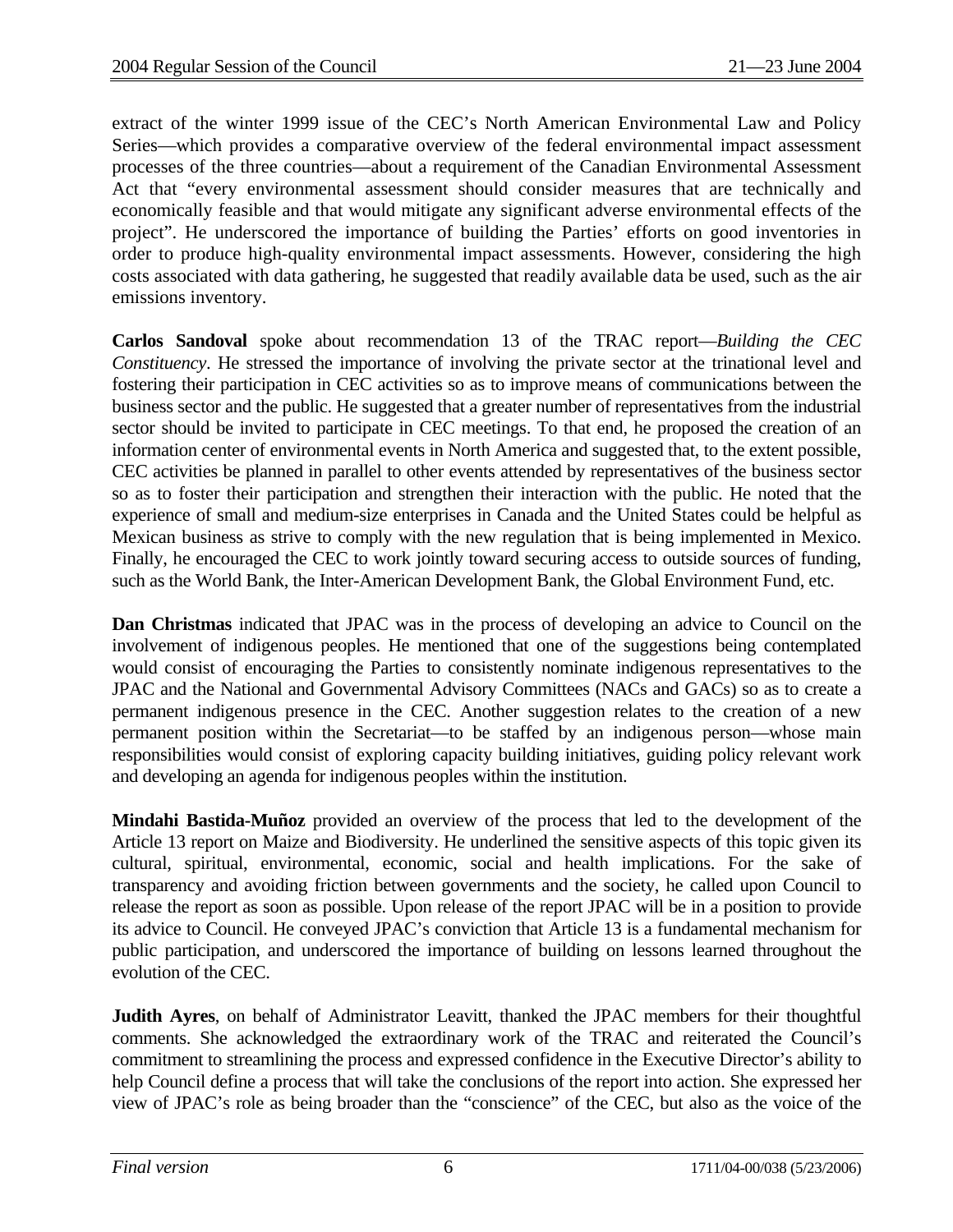public vis-à-vis the governments, an aspect of the JPAC's mandate that is achieved effectively. She underscored the importance of aligning the CEC's budget with the mandatory provisions of the agreement and the priorities established by Council before determining the appropriate level of funding. As a final comment on the Article 13 report, she underscored the importance of acknowledging what the steps of the process are and that the Parties be provided with all the facts surrounding the process.

Referring to Donna Tingley's suggestion that JPAC input be provided at the conceptual stage, **Norine Smith** noted the importance of distinguishing between the notion of "depth" and "breadth." She agreed with the TRAC's recommendation that "depth" should be favored in order to allow the production of well researched, well documented and objective analytical pieces that the Parties need in order to take the work of the CEC back to their domestic policy framework and implement it. Recognizing that "water" is a critical issue, both domestically, continentally and globally, she conveyed Canada's diverging view with the TRAC's recommendation on this topic. Bearing in mind the importance of getting maximum value from the CEC, she expressed doubt as to whether the CEC—as a trinational institution—is the most appropriate body to address these questions. Referring to the public's plea for an increased budget she exposed the difficult choices governments need to make as they are constantly faced with important budget cuts and invited JPAC to consider other avenues. She reiterated that Canada highly values JPAC's advice and indicated that she looked forward to the formalization of their next advice.

Reflecting on the close relationship between the Secretariat and JPAC, **William Kennedy** assured JPAC of the Secretariat's continued support in ensuring an efficient liaison between the two bodies. Recalling that one of JPAC's main functions—in addition to providing advice to Council—includes the provision of information to the Secretariat, he indicated that he looked forward to a stronger information flow from JPAC to the Secretariat.

**Secretary Cardenas** underscored the invaluable contribution of past and present JPAC members over the past ten years in enlightening the CEC's course. Noting that few international organizations allow an opportunity for direct contact between the public and governments, he expressed his appreciation of this communication tool within the CEC as a means of strengthening democratic practices and fostering an open dialogue and transparency of information. Concerning the budget, he underscored the need for establishing the priorities and long-term vision before setting the budget level. He expressed confidence that an outside funding strategy—such as the one proposed earlier by the executive director—could provide additional room to maneuver. Concerning Mexico's contribution to the CEC for 2004, he informed JPAC that further to the recent release of additional moneys, Semarnat was now in a position to pay its total contribution, leaving an outstanding balance from last year. He also expressed confidence in JPAC's creativity to suggest other safe sources of financing in line with the Council's objectives. Concerning the possible Environment and Trade ministerial meeting, he welcomed JPAC's suggestions of potential topics for the development of an agenda, and expressed hope that the Parties will be in a position to agree on a date for a meeting. Concerning TEIA he indicated that Mexico was in the process of endorsing a number of information systems projects on the US-Mexico border. He also welcomed Carlos Sandoval's suggestion to make CEC meetings coincide with other events so as to increase the presence of the private sector. Finally, concerning the Article 13 report on Maize and Biodiversity, he alluded to some gaps in the Mexican legislation and expressed hope that a law on biosafety would soon be passed by Congress.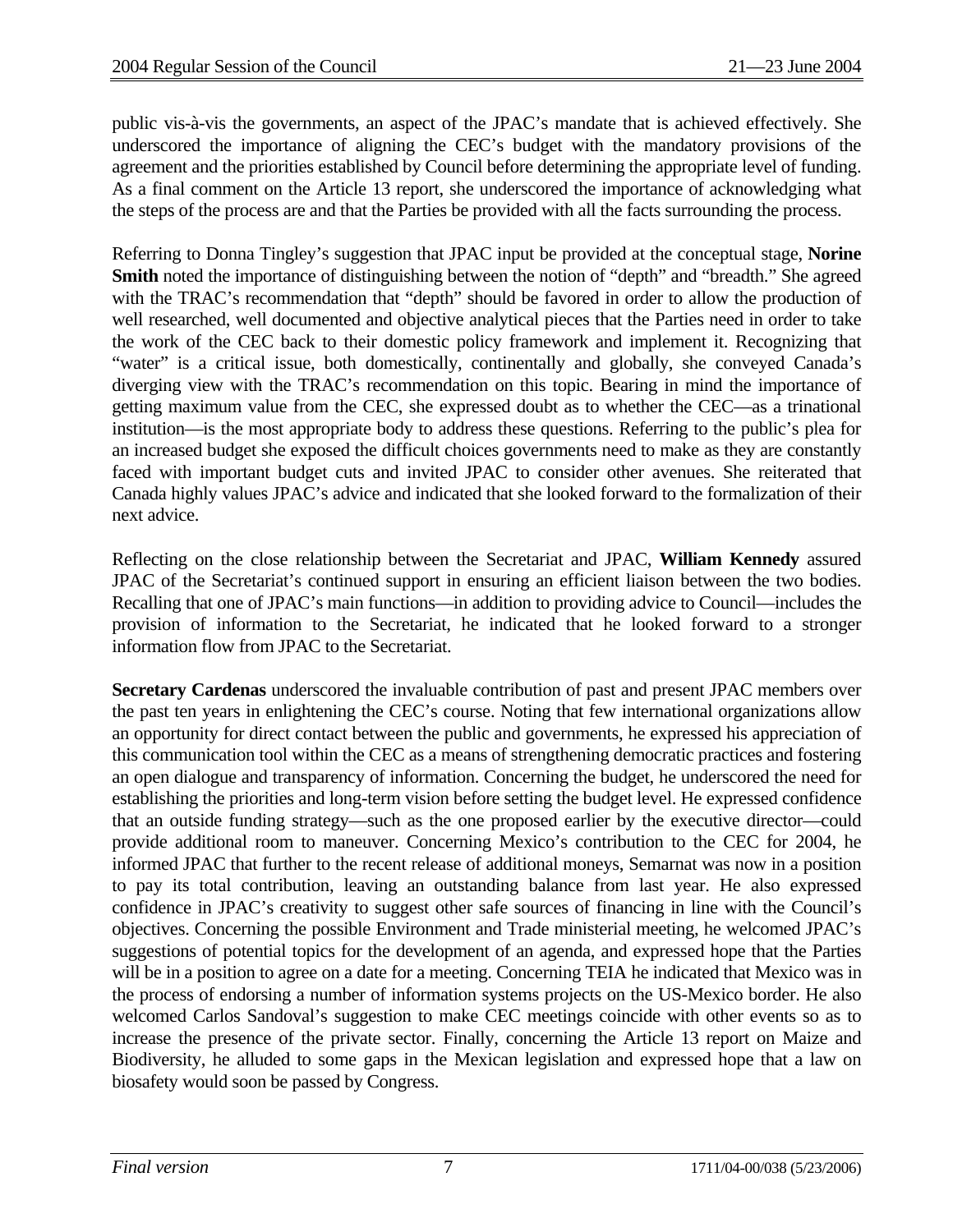## **Item 5 Adoption of Puebla Declaration**

The Council adopted the Puebla Declaration, and it would be signed in the presence of the media at the onset of the press conference (Annex F)

## **Item 6 Transgenic maize in Mexico**

This item was not discussed.

## **Item 7 Preparation for the press conference**

The Council briefly reviewed arrangements for the press conference.

## **Item 8 Concluding remarks**

In closing the session, the Council agreed that the immediate next step would be to develop a strategic plan for each of the three priorities by the end of December 2004. The chair also took the opportunity to assure the executive director of the Council's support as he sets up an efficient structure for the Secretariat and assists Council in making the new vision a reality. Administrator Leavitt and Norine Smith, on behalf of Minister Anderson, expressed their appreciation for Mexico's gracious hospitality and thanked Secretary Cárdenas for his efficient chairing of the meeting. Noting that Canada would assume the chairmanship for the next twelve months leading the twelfth regular session of Council, to be held in June 2005 in Quebec City, Secretary Cárdenas reiterated his pride for having been given the opportunity to welcome everyone to his homeland and thanked all participants for having contributed to the success of this session.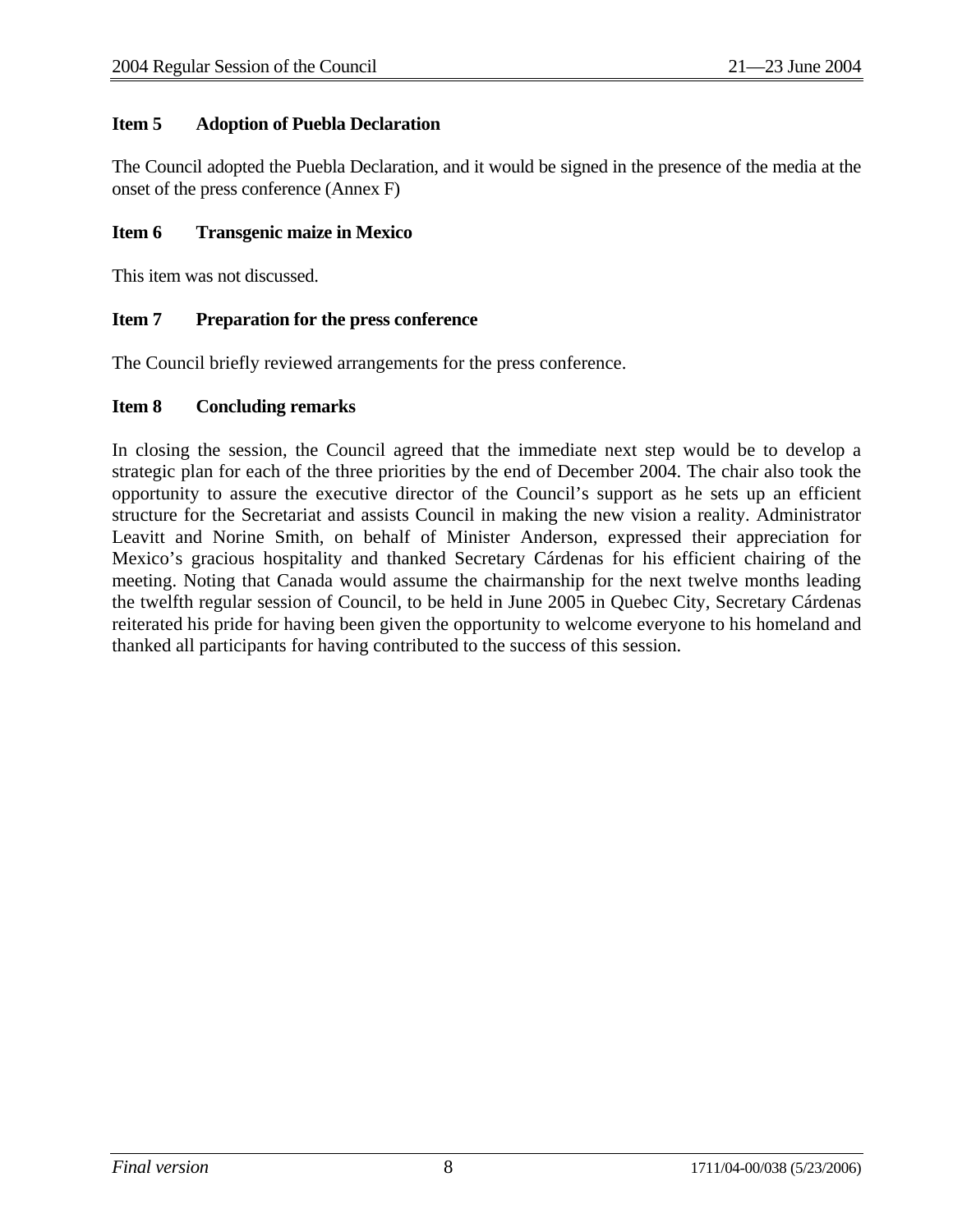### Annex A

#### **Liste des délégations – Lista de delegaciones - List of Delegations**

## **XI**<sup>e</sup>  **session ordinaire du Conseil, 21, 22 et 23 juin 2004, Puebla, Mexique Undécima sesión ordinaria del Consejo, 21, 22 y 23 de junio de 2004, Puebla, México Eleventh Regular Session of the Council, June 21, 22 and 23, 2004, Puebla, Mexico (As of 25 June 2004)**

## **1. Achs, Steve**

Consejero Comisión de la Cuenca Lago Chapala Guadalajara, Jalisco México Fax: 011 52 376 766 3435 E-mail: alachs@laguna.com

#### **2. Agrelo Burgos, Carlos**

Universidad Iberoamericana Puebla, Puebla México E-mail: agbuca@yahoo.com

#### **3. Aguilar, Hector**

Jefe del Dept. de Monitoreo PROFEPA Camino al Ajusco #200 México, DF 14210 México E-mail: haguilar@correo.profepa.gob.mx

#### **4. Aguilar, Noemi**

Mujeres por la Dignidad Indígena Patzcuaro 6570 Puebla, Puebla México E-mail: mdignidadindigena@hotmail.co m

#### **5. Aguilar de la Cruz, Juan**

Union Campesian Emiliano Zapata UCEZ Puebla, Puebla México

#### **6. Aguirre, Alonso**

Director for Conservation Medicine Wildlife Trust 61 Route 9 W. Palisades, New York 10964 United States Tel: 845 365 8334 Fax: 845 365 8177 E-mail: aguirre@wildlifetrust.org **7. Aguirre Bravo, Cele** 

Research Coordinator for the Americas USDA Forest Service 2150 Centre Ave. Building A Fort Collins, Colorado United States Tel: 970 295 5961 E-mail: caguirrebravo@fs.fed.us

#### **8. Aguirre Franco, Ximena**

Abogada Creel, García-Cuéllar y Müggenburg Paseo de los Laureles No. 60 Tercer piso México, DF 05120 México Tel: 011 52 555 105 0687 Fax: 011 52 555 105 0690 E-mail: ximena.aguirre@creel.com

#### **9. Aguirre Sánchez, Alberto**

Observador Red Ciudadana de Apoyo Mutuo 22 Oriente 1804 Puebla, Puebla México

#### **10. Agustin, Perfecto**

Campesino Red Ciudadana Santiago Xalitzintla Puebla, Puebla México

#### **11. Aigner, Dennis**

Dean Bren School of Enviuronmental Science & Management 2410 Bren Hall University of California Santa Barbara, California 93106 United States Tel: 805 893 7579 Fax: 805 893 7612 E-mail: djaigner@bren.ucsb.edu **12. Albaret, Chloée**  Estudiante Universidad de la Sorbonne, Paris Calle Tabachín #134 Cuernavaca, Morelos 62140 México Tel: 011 52 777 313 6561

#### **13. Alegre González, Monica**

Directora de Asistencia Técnica PROFEPA Camino al Ajusco 200, Piso 6 Col. Jardines en la Montaña México, DF 14210 México Tel: 011 52 555 615 2088 Fax: 011 52 555 615 2089 E-mail: malegre@correo.profepa.gob.mx

#### **14. Alvarado Mejía, Jorge Alberto**

Vicepresidente Sociedad Mexicana de Toxicología Universidad Autonoma de Yucatán Avenida Itzáes No. 498, Col. Centro Mérida, Yucatán 97000 México Tel: 011 52 999 928 5985 Fax: 011 52 999 924 0554 E-mail: amejia@tunku.uady.mx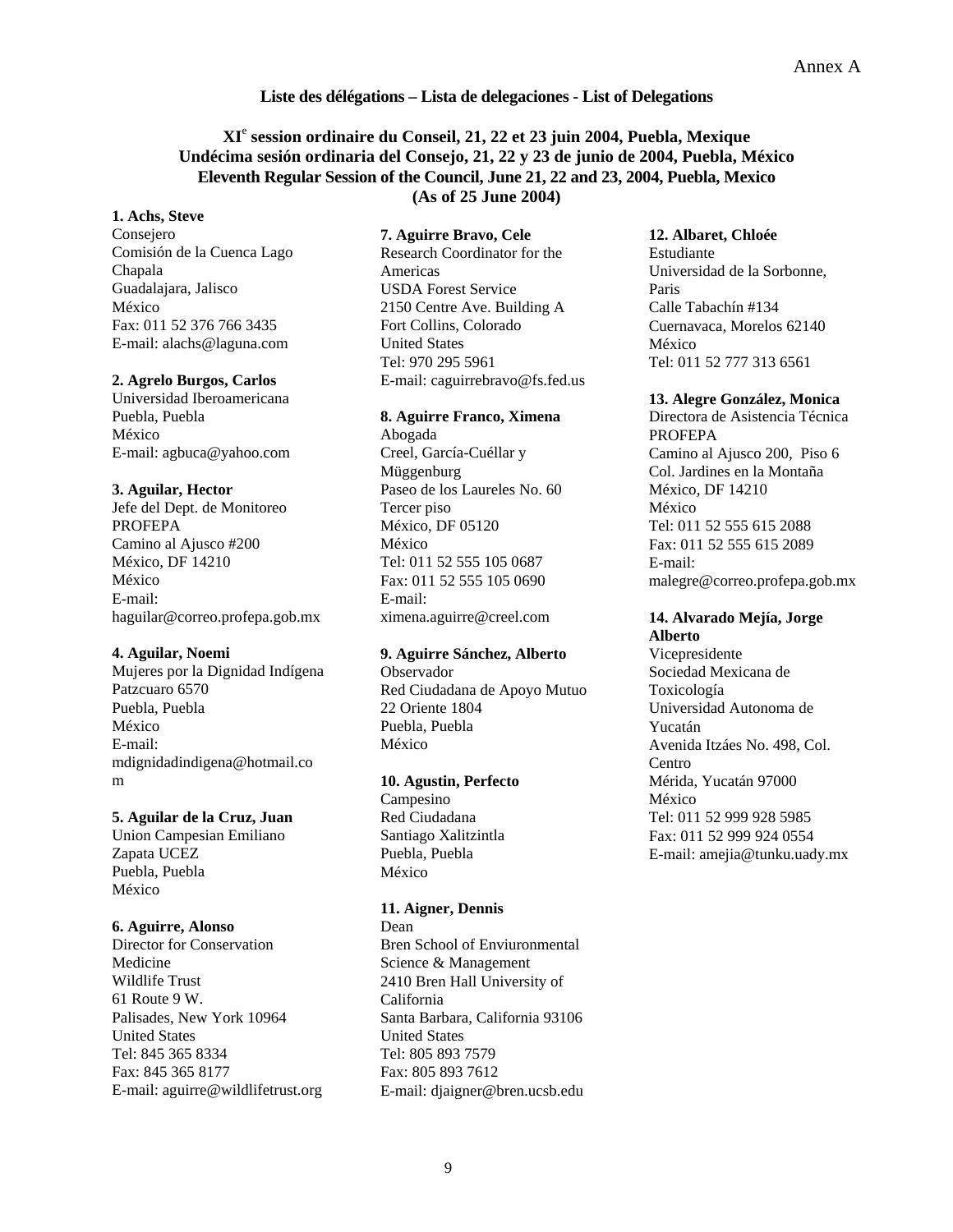**15. Alvarez Gutiérrez, Yvonne**  Estudiante ITESO y voluntario IDEA Instituto de Derecho Ambiental, A.C. Paseo de los filósofos No. 1175 Int. 209 Col. Colinas de la Normal Guadalajara, Jalisco 44290 México Tel: 011 52 333 824 0312 Fax: 011 52 333 824 0312 E-mail: alvagu@iteso.mx

#### **16. Amaya Aquino, Jorge**

Coordinador Asociación Civica Poblana Av. Reforma No. 134 Int. 3 Puebla, Puebla 72000 México Tel: 011 52 222 232 5577 Fax: 011 52 222 232 5577 E-mail: norberto\_amaya@hotmail.com

#### **17. Anderson, Lisa**

Agricultural Attache United-States Embassy Reforma 305 México, DF 06500 México Tel: 011 52 080 2532 Fax: 011 52 555 080 2776 E-mail:

#### **18. Antal, Edit**

Investigadora Centro de Investigaciones Sobre América del Norte UNAM Torre II de Humanidades Piso 9 Cd. Universitaria México, DF 04510 México Tel: 011 52 555 623 0303 Fax: 011 52 555 550 1255 E-mail: antal@servidor.unam.mx

#### **19. Aparicio, Camerino**

Asesor Unidad Indígena Totonaca Nahuatl Curato Antiguo Huehuetla, Puebla México E-mail: sn\_puebla@sedepac.org.mx

## **20. Aparicio González, Antonio**

**Miguel**  Presidente Comunidad Indígena para la defensa del maiz y la cultura Domicilio conocido Xicalahuatla, Puebla México E-mail: sn\_puebla@sedepac.org.mx **21. Aparicio Platas, Armando**  Union Campesian Emiliano Zapata UCEZ Puebla, Puebla México

#### **22. Aquino Mondragón, Alfonso**

Medico Veterinario y Zootecnista DIBYSSA Privada los pinos #5 3a Sección San Antonio de la Cal Oaxaca, Oaxaca México Tel: 011 52 951 504 4084 E-mail: dibyssa@hotmail.com **23. Arellano Ortíz, Joel**  Ambientalista Activista Civil Independiente San Sebastian Atoyaquillo AP # 9 Tlaxiaco, Oaxcaca 69800 México E-mail: rosasenelmar@starmedia.com

#### **24. Arias Rodríguez, José Manuel**

Asociación Ecologica Santo Tomas A.C. Ave. 27 de febrero 10017 Col. Centro Villahermosa, Tabasco 86000 México Tel: 011 52 993 312 6743 Fax: 011 52 993 312 6743 E-mail: stomasproyectos@yahoo.com.mx

#### **25. Aviña Zavala, Camila**

Enlace PROFEPA Carretera al Ajusco No. 200 México, DF 14210 México Tel: 011 52 555 449 6300 x 16328 Fax: 011 52 555 615 2085 E-mail: cavina@correo.profepa.gob.mx

## **26. Ayala Rodríguez, Iliana**

Mta. En educación ambiental Universidad Iberoamericana 7 Sur 5508 Col. Villa Encantada Puebla, Puebla 72440 México E-mail: iliana.ayala@iberopuebla.net

## **27. Ayala Soto, Luis Felipe**

Secretario Comite Pro Limpieza del Rio Magdalena Hermanos Talamantes No. 1295 Hermosillo, Sonora 83170 México Tel: 011 52 662 219 0767 Fax: 011 52 662 219 0767 E-mail: lfayalas@hotmail.com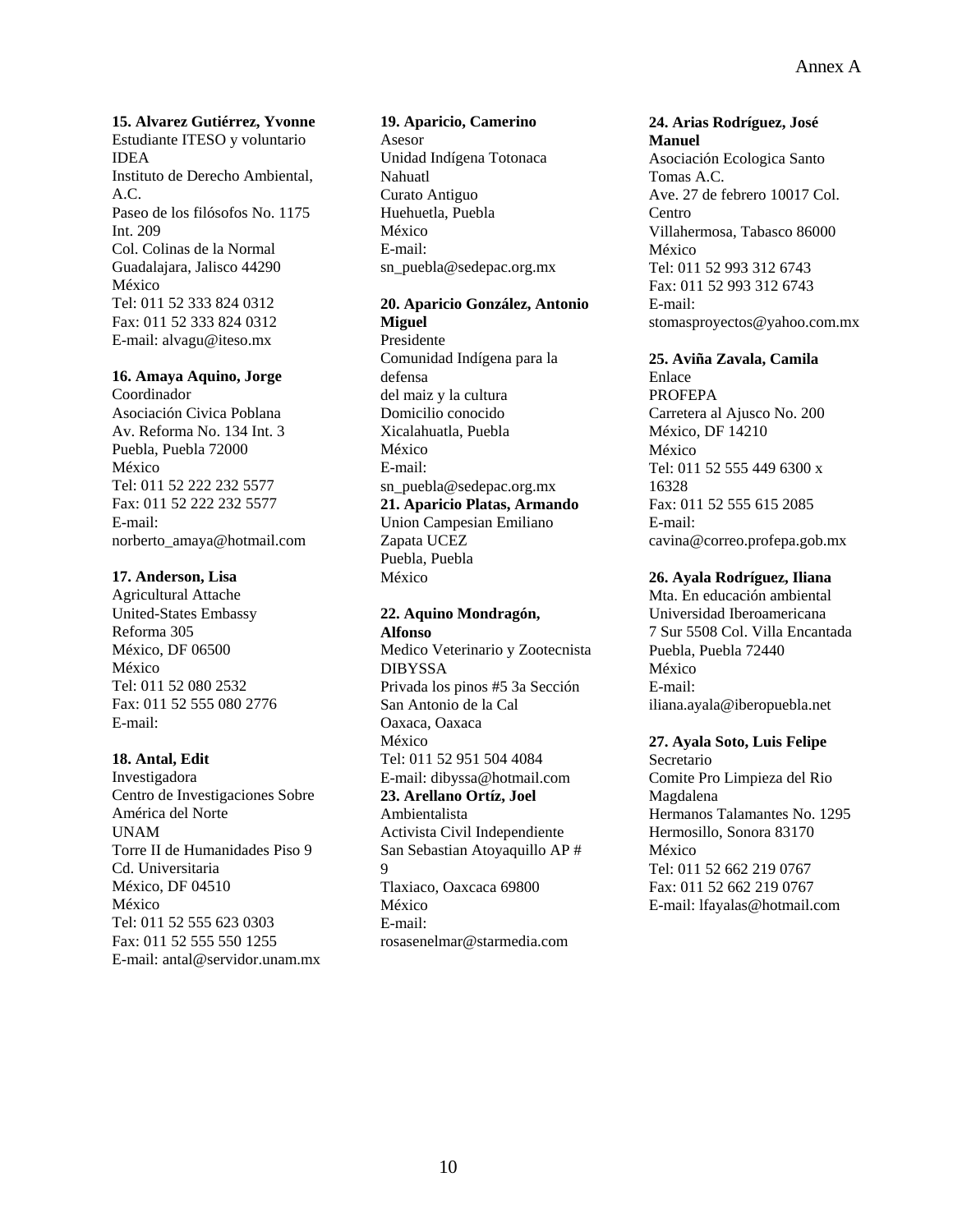## Annex A

#### **28. Baltazar, Baltazar**

Gerente de nuevas tecnologias PHI México S.A. de C.V. Camino Viejo a Valle de Banderas Km. 3 No. 19 Tapachula, Nayarit 63733 México Tel: 011 52 329 291 0090 Fax: 011 52 329 291 0280 E-mail: baltazar.baltazar@pioneer.com

## **29. Bautista Aparicio, José**

Miembro CIPO Santa Lucia del Camino Emilio Carranza #210 Oaxaca, Oaxaca 71228 México Tel: 011 52 951 517 8183

#### **30. Beltrán, Janet García**

Priv. Pino Juarez # 542 Puebla, Puebla México Tel: 011 52 222 148 2799 E-mail: qfbjanet@hotmaiol.com

#### **31. Beltrán, Enrique**

Director IMERNAR, A.C. Mitla 10 México, DF 03020 México Tel: 011 52 555 235 6503 Fax: 011 52 555 235 6503 E-mail: enbelgut2003@yahoo.com.mx

#### **32. Beltrán Arruti, Sergio**

Coordinador de Proyectos Universidad de la Tierra en Oaxaca, A.C. Asucenas 610 Oaxaca, Oaxaca 68050 México Tel: 011 52 951 515 1313 E-mail: unitierra@prodigy.net.mx

## **33. Beristain Palomares, Alejandro**  Analista Profesionales Asociados para el Desarrollo de Proyectos AC Patricio Zanz No. 529-603 Ol. Del Valle Norte Del. Benito Juárez México, DF 03100

México Tel: 011 52 555 543 1036 Fax: 011 52 555 543 1036 E-mail: padepalex@prodigy.net.mx

#### **34. Bettaglio, Bianca**

Negociador Ministerio de Economía Alameda Juan Pablo II y Calle Guadalupe - Edificio C-2 3er Nivel Plan Maestro San Salvador, San Salvador El Salvador Tel: 011 503 231 5772 Fax: 011 503 221 4771 E-mail: bbettaglio@minec.gob.sv **35. Brooke, Lorraine**  Consultant 3745, St-Jacques West, Suite 220 Montreal, Quebec H4C 1H3 Canada Tel: 514 934 1218

#### **36. Bueno, Ana Victoria**

Estudiante UNAM Aluminio No 25 Edif C Depto 106 México, DF 06270 México E-mail: bus\_ann@yahoo.com.mx

#### **37. Báez, José Rechy**

Espiral 7 7 Pte. No. 509 Puebla, Puebla 72000 México

#### **38. Caballero, Andrade**

Analista SEDUR BECOP Hda. de San Bartolo en Flor del **Bosque** Puebla, Puebla México Tel: Fax: E-mail: profalic@hotmail.com

#### **39. Calderón Artieda, Julio Octavio**

Coordinador Regional Naciones Unidas - PNUMA Blvd. De los Virreyes No. 155, Lomas Virreyes México, DF 11000 México Tel: 011 52 555 202 4841 x 514 Fax: 011 52 555 202 0950 E-mail: julio.calderon@pnuma.org

#### **40. Caldwell, Jake**

Program Manager National Wildlife Federation 1400 16th St. NW Washington, DC 20036 United States Tel: 202 939 3302 Fax: 202 797 6646 E-mail: Caldwell@nwf.org

## **41. Callejas, Alejandro**

Biologo Centro de Estudios para la Sustentabilidad - Centro Universitario Hispano Mexicano Ernesto Domínguez 111, Fraccionamiento Reforma Veracruz, Veracruz 91919 México Tel: 011 52 229 935 6822 Fax: 011 52 229 935 5733 E-mail: acallejas@cuhm.mx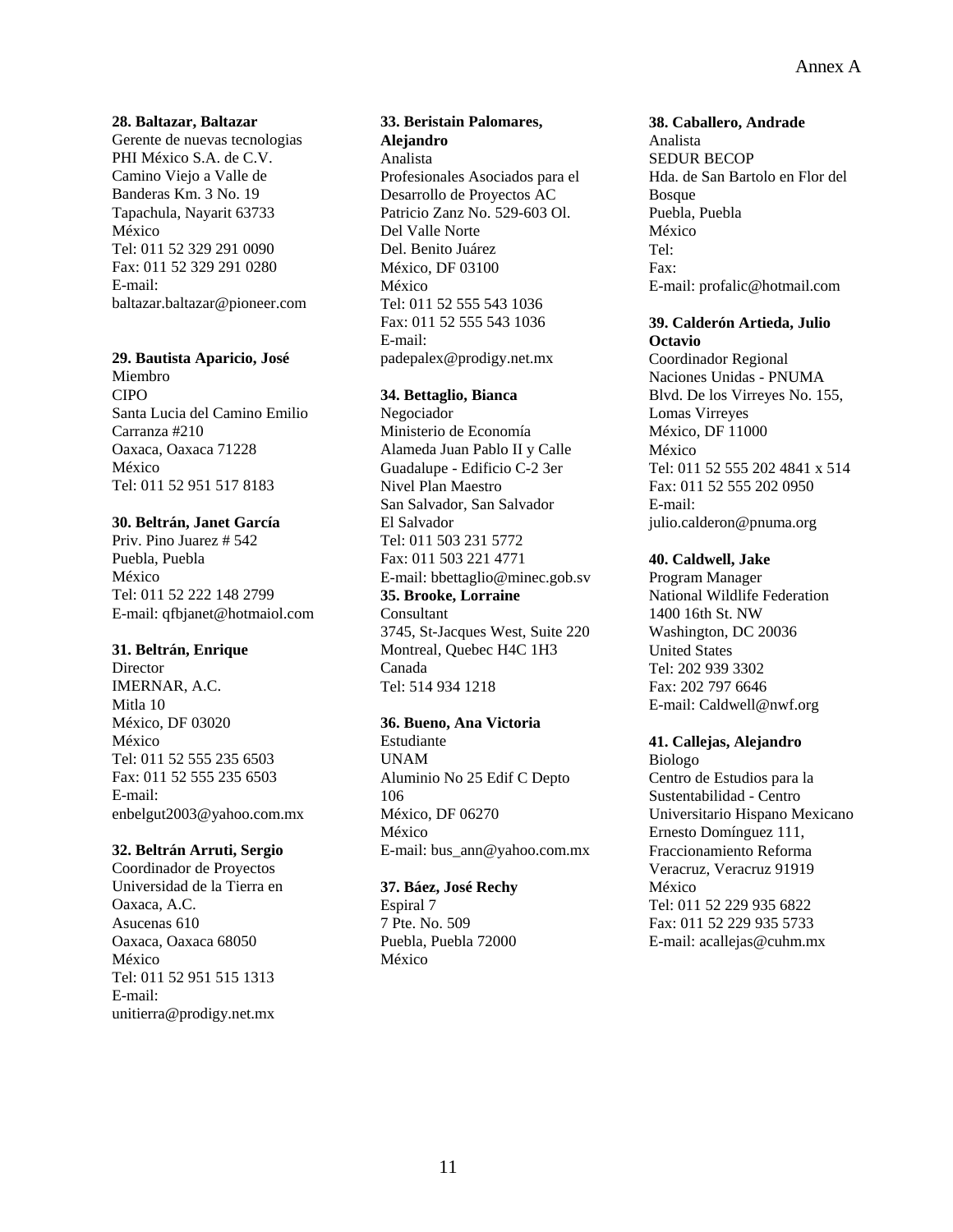## **42. Calvillo, Gilberto**

Presidente INEGI Héroe de Nacozari 2301 Aguascalientes, Aguascalientes 20290 México Tel: 011 52 449 910 5300 E-mail: gilberto.calvillo@inegi.gob.mx

#### **43. Camacho Morales, Martin**

Presidente Huitzilcoatl A.C. Av. Vicente Guerrero Puebla, Puebla 72540 México Tel: 011 52 222 366 0322 E-mail: mcamacho-2@hotmail.com

#### **44. Cantú, Antonio**

Gerente Corporativo de SHE DuPont Co. Homero 206 México, DF 11570 México Tel: 011 52 555 722 1062 Fax: 011 52 555 722 1085 E-mail: antonio.cantu@mex.dupont.com

#### **45. Carnajal Rojas, Nohemi**

Union Campesian Emiliano Zapata UCEZ Puebla, Puebla México

#### **46. Carreón, Areli**

Campaigner Greenpeace México Vertiz 646 Col. Narvarte México, DF 03020 México Tel: 011 52 555 530 2165 Fax: 011 52 555 530 1868 E-mail: cecilia.navarro@mx.greenpeace.o rg

## **47. Castellanos de Jarquin, Rina**

Directora Cooperación Internacional Ministerio de Medio Ambiente Km. 5 1/2 Carretera Sta. Tecla, Calle y Col. Las Mercedes San Salvador, San Salvador El Salvador Tel: 011 503 224 6944 Fax: 011 503 245 0130 E-mail: jarquinr@marn.gob.sv

#### **48. Castillo Ulloa, Jaime**

Miembro del Consejo Directivo Union Nacional de Organizaciones Regionales Campesinas Autónomas - **UNORCA** Juan de Dios Arias 48, Col. Vista Alegre México, DF 06860 México Tel: 011 52 555 740 0486 Fax: 011 52 555 741 5065 E-mail: comisionejecutiva@unorca.org.m x

## **49. Chamatli Salem, Rector Antonio**

Profesor Universidad Panamericana Augusto Rodin # 498 Col. Insurgentes Mixcoac México, DF 03920 México Tel: 011 52 555 482 1600 E-mail: chamlati@infosel.net.mx

#### **50. Chavez de Chorro, Marjorie**

Negociadora Ministerio de Economía Alameda Juan Pablo II y Calle Guadalupe dificio C-2 3er Nivel Plan Maestro San Salvador, San Salvador El Salvador Tel: 011 503 231 5777 Fax: 011 503 221 4771 E-mail: mchavez@minec.gob.sv

#### **51. Cloghesy, Michael**

President Conseil patronal de l'environnement du Québec 206 - 640 St. Paul W. Montreal, Quebec H3C 1L9 Canada Tel: 514 393 1122 Fax: 514 393 1146 E-mail: cpeq@generation.net

#### **52. Coca Santillana, Francisco Javier**

Subdelegado de Planeación SEMARNAT - Puebla 43 Oriente #13 Col. Huexotitla Puebla, Puebla 72000 México Tel: 011 52 222 229 9509 Fax: 011 52 222 229 9502 E-mail: planeacion@puebla.semarnat.gob .mx

#### **53. Cohen, Susan**

Consultant General Electric Company 3135 Easton Turnpike Fairfield, Connecticut United States Tel: 203 373 3368 E-mail: susan.cohen@corporate.ge.com

#### **54. Cohn, Avery**

Policy Coordinator Yale School of Forestry and Environmental Sudies 133 Mansfield St. #3 New Haven, Connecticut 06511 United States Tel: 510 410 3731 E-mail: avery.cohn@yale.edu

#### **55. Contreras Bautista, Gonzalo**

Asesor Agrícola Nestlé México S.A. de C.V. Ejército Nacional 453 Col. Granada México, DF 11520 México Tel: 011 52 555 262 5403 E-mail: gonzalof.contreras@mx.nestle.com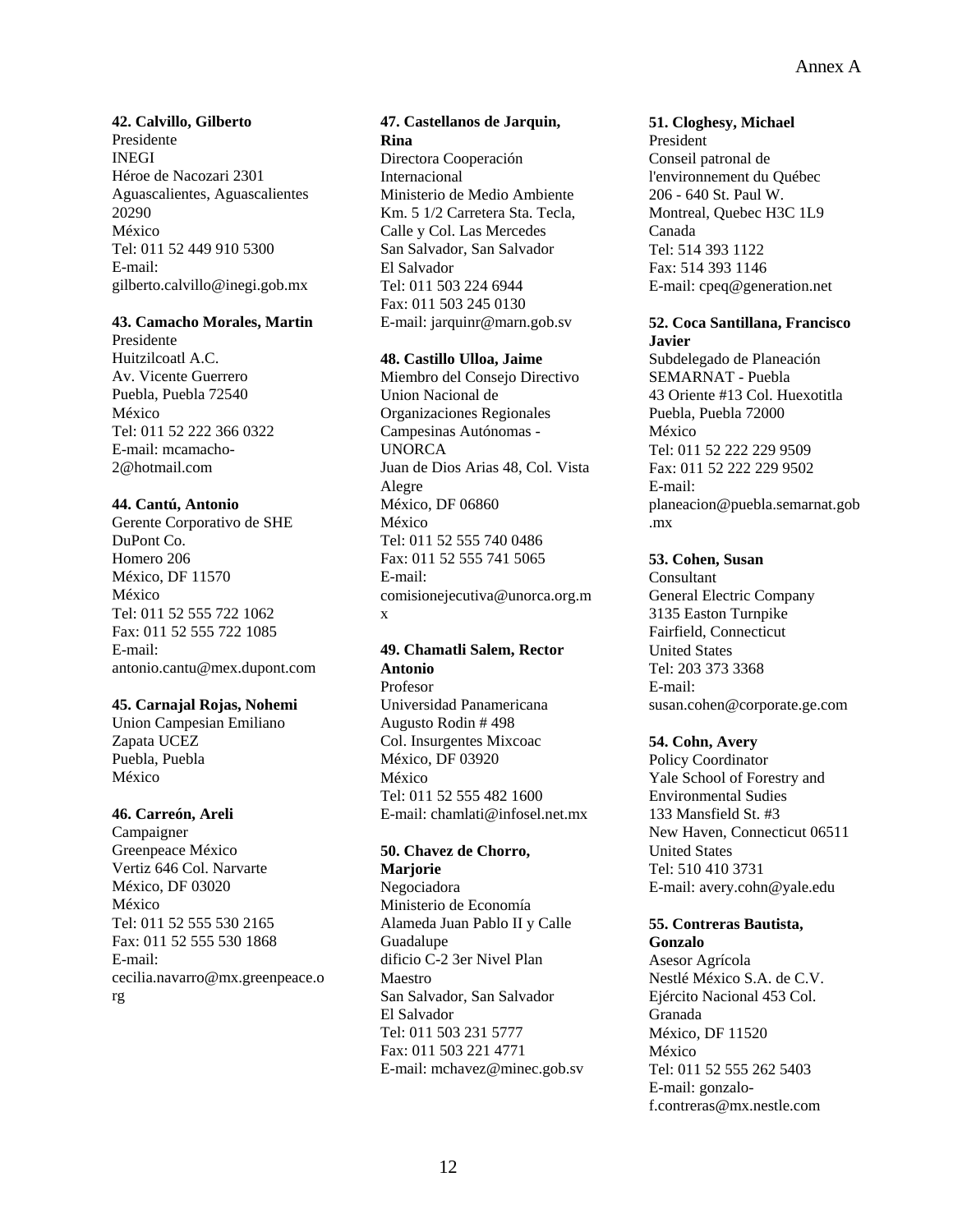#### **56. Cortés, María Esther**

Directora Programa Tóxicos y Salud Colectivo Ecologista Jalisco Ley 2985 - 1 Guadalajara, Jalisco 44680 México Tel: 011 52 333 342 3270 Fax: 011 52 333 615 0948 E-mail: cej@avantel.net

#### **57. Covantes, Liza**

Coordinadora de la Campaña de ingeniería genética Greenpeace México Vertiz 646 Col. Narvarte México, DF 03020 México Tel: 011 52 555 530 2165 x 222 Fax: 011 52 555 530 1868 E-mail: [liza.covantes@mx.greenpeace.or](mailto:liza.covantes@mx.greenpeace.org) [g](mailto:liza.covantes@mx.greenpeace.org)

#### **58. Cruz Aparicio, Ricardo**

Miembro CIPO Emilio Carranza #210 Oaxaca, Oaxaca 71228 México Tel: 011 52 951 517 8190 Fax: 011 52 951 517 8183

#### **59. Dannenmaier, Eric**

**Director** Tulane University 6329 Jeannette St. New Orleans, Louisiana 70118 United States Tel: 504 862 8829 Fax: 504 862 8827 E-mail: edan@law.tulane.edu

#### **60. Davila Lóprez, Rufina**

Union Campesian Emiliano Zapata UCEZ Puebla, Puebla México

#### **61. De la Cruz García, Ma. Francisca**

Union Campesian Emiliano Zapata UCEZ Puebla, Puebla México

#### **62. Donnelly, Jay**

Managing Editor National Atlas of the U.S. 561 National Center Reston, Virginia 20192 United States Tel: 703 648 5395 Fax: 703 648 4165 E-mail: jpdonnelly@usgs.gov

#### **63. Dulay, Marcel**

Ph.D. Candidate University of Texas at Austin 507 E. 46th St. Austin, Texas 78751 United States E-mail: mdulay@uts.cc.utexas.edu

#### **64. Díaz García, José Antonio**

Delegado Federal de la SEMARNAT en Puebla SEMARNAT - Puebla 43 Oriente #13 Col. Huexotitla Puebla, Puebla 72000 México Tel: 011 52 222 229 9501 Fax: 011 52 222 229 9502 E-mail: delgado@puebla.semarnat.gob.m x

## **65. Edwards, Scott**

Senior Attorney Waterkeeper Alliance 828 South Broadway, Suite 100 Tarrytown, New York 10591 United States Tel: 914 674 0622 Fax: 914 674 4560 E-mail: sedwards@waterkeeper.org

#### **66. Espinosa, Araceli**

Docente Benemérita Universidad Autónoma de Puebla Av. San Claudio Puebla, Puebla México Tel: 011 52 222 247 4644 E-mail: araceli.espinosa@fccs.buap.mx

#### **67. Etchegaray Morales, Elizabeth**

Asesora en la Sub. De Ecología SEDUR BECOP Km. 10 de la Carretera Fed. Puebla Puebla, Puebla México Fax: 011 52 222 286 0920 E-mail: eletmo\_pue@yahoo.com

#### **68. Fernández Jasso, Juan Carlos**

Subsecretario de Ecología Gobierno del Edo. De Puebla Km. 55 Recta a Cholula Puebla, Puebla 72000 México E-mail: jcfjpotz@hotmail.com

#### **69. Fernández Medina, Jorge**

Subdelegado de Gestión y Fomento SEMARNAT - Puebla 43 Oriente #13 Col. Huexotitla Puebla, Puebla 72000 México Tel: 011 52 222 229 9506 Fax: 011 52 222 229 9502 E-mail: planeacion@puebla.semarnat.gob .mx

#### **70. Flores, Alejandro**

Secretaría de Turismo S Ote. No. 3 Puebla, Puebla México E-mail: secturep@com.mx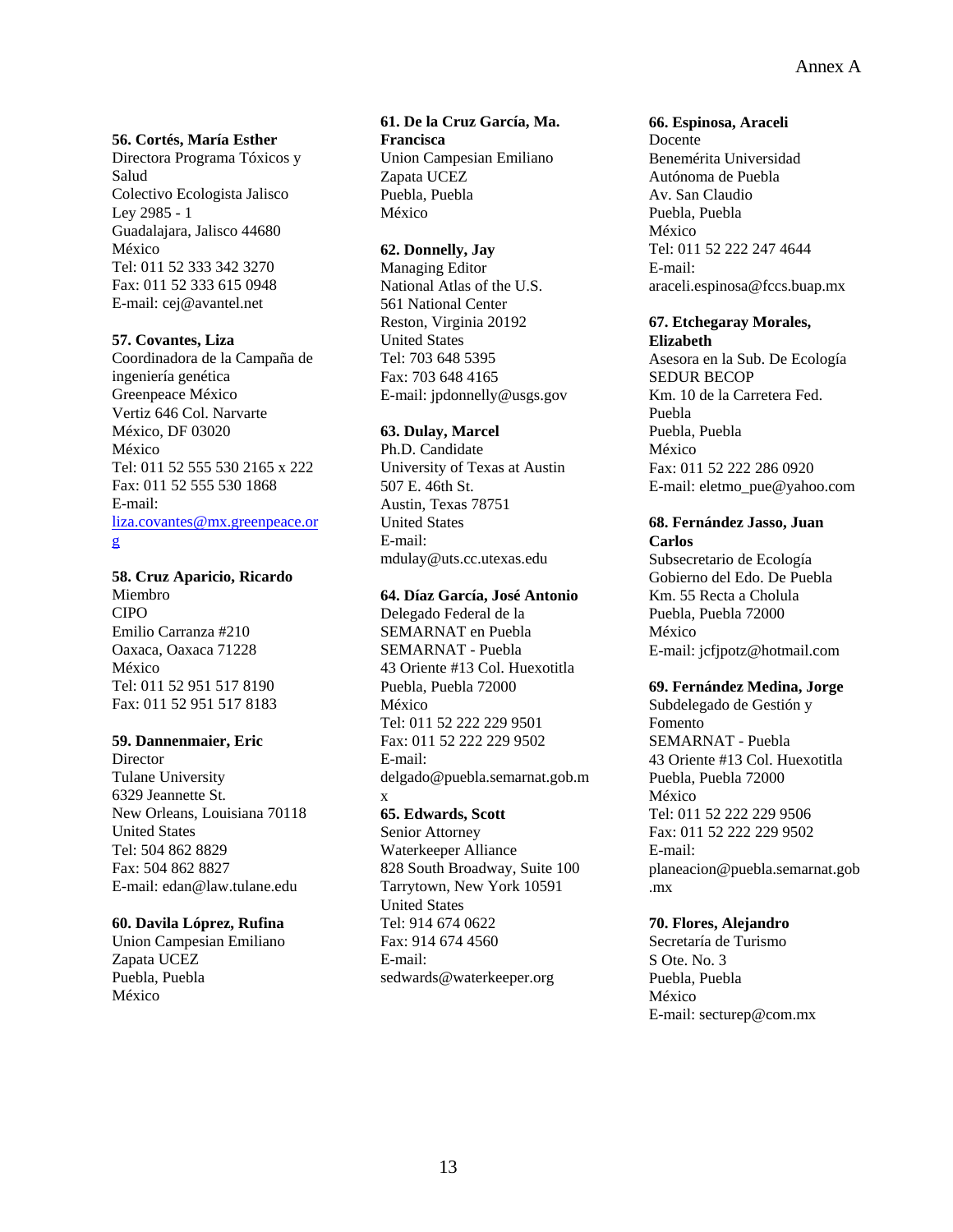**71. Flores, Gabriel**  INEGI Puebla, Puebla México

#### **72. Foyer, Jean**

Estudiante UNAM Calle Tabachín #134 Cuernavaca, Morelos 62140 México Tel: 011 52 777 313 6561 E-mail: jeanfoyer@prodigy.net.mx

### **73. Funes Izaguirre, José Luis**

Consultor Asociado Interdisiplinaria Grupo Consultor, S.C. 7 Poniente No. 316 Altos I Puebla, Puebla 72000 México Tel: 011 52 222 296 9091 Fax: 011 52 222 296 9091 E-mail: ppfunes@yahoo.com

## **74. Garate Sánchez, Ma. del Carmen**

Union Campesian Emiliano Zapata UCEZ Puebla, Puebla México Tel:

#### **75. García García, Albino**

Union Campesian Emiliano Zapata UCEZ Puebla, Puebla México

#### **76. García Juárez, José**

Promotor Regional UNITONA Curato Antiguo s/n Puebla, Puebla 73470 México Tel: 011 52 233 314 8123 E-mail: sn\_puebla@sedepac.org.mx

#### **77. García Mendoza, Joaquin**  USES Sn. Pablo Actipán Tepeaca, Puebla México

### **78. García Mendoza, Abel**

Union Campesian Emiliano Zapata UCEZ Puebla, Puebla México

## **79. García Mendoza, Jorge**

Union Campesian Emiliano Zapata UCEZ Puebla, Puebla México

#### **80. García Pumarino, Marco Antonio**

Analista Jurídico de Verificación Vehicular SEDUR BECOP 8 Sur 2911 Puebla, Puebla 72530 México E-mail: lark1971@hotmail.com

## **81. García Rojas, Alejandra**

Union Campesian Emiliano Zapata UCEZ Puebla, Puebla México

#### **82. Gil García, Carlos**

Doctoral Candidate Paris III Sorbonne Nouvell - IHEAL 4 rue Marc Sangnier Bagneux, Ile de France 92220 France Tel: 00 33 686 0690 15 E-mail: cgilgarcia@yahoo.com

#### **83. Glockner, Julio**

Investigador ICSY H UAP Juan de Palafox 208 Puebla, Puebla México Tel: 011 52 222 229 5500 x 5980 E-mail: orozuzzze@hotmail.com

## **84. Glockner Corte, Nguyen**

**Enrique**  Socio Director Interdisiplinaria Grupo Consultor, S.C. 7 Poniente No. 316 Altos I Puebla, Puebla 72000 México Tel: 011 52 222 296 9091 Fax: 011 52 222 296 9091 E-mail: elglock@terra.com

#### **85. Gonzáles de Alba, Pablo**

Observador Amortes # 937 Col. del Valle México, DF 03100 México **86. González, Concepción**  Union Campesian Emiliano Zapata UCEZ Puebla, Puebla México

**87. González, Teresa Santamaria**  Union Campesian Emiliano Zapata UCEZ Puebla, Puebla México

#### **88. González Lorea, Justina**

Campesina Union Campesian Emiliano Zapata UCEZ Puebla, Puebla México

#### **89. González López, Odilon**

Secretario Particular SEDUR BECOP Km. 5.5 Recta de Cholula Puebla, Puebla México Tel: 011 52 222 247 2434 E-mail: odi70@hotmail.com

#### **90. González Morales, Tomasa**

Union Campesian Emiliano Zapata UCEZ Puebla, Puebla México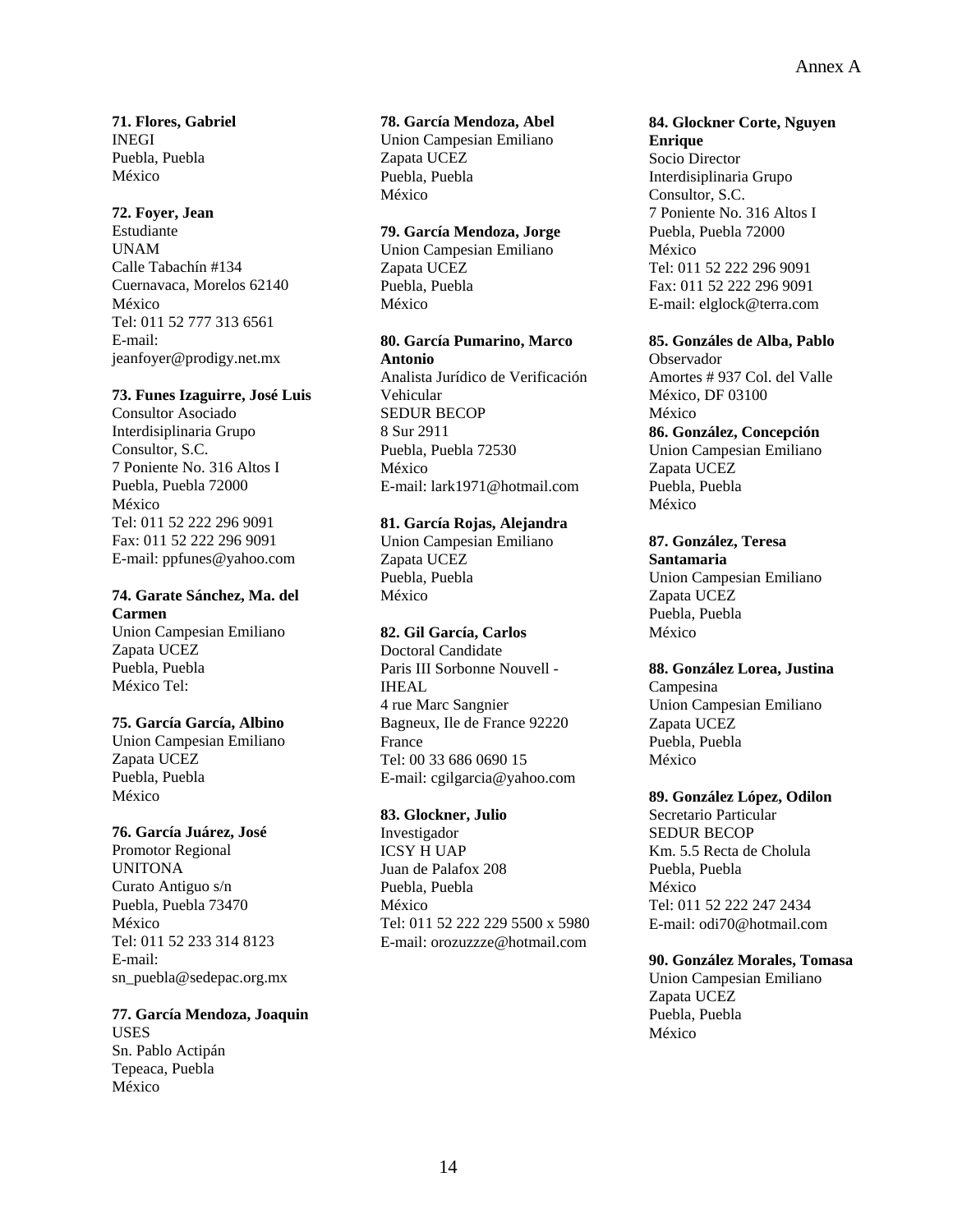## **91. González Navarrete, Rosa Leticia**

Profesor Investigador Universidad Autónoma de Yucatán Av. Itzaés 498 Col. Centro Mérida, Yucatán 97000 México Tel: 011 52 999 928 5985 Fax: 011 52 999 923 3297 E-mail: gnavar@tunku.uady.mx

#### **92. González Valencia, Alejandra**

Union Campesian Emiliano Zapata UCEZ Puebla, Puebla México

## **93. Gorman, Leo**

Witness for Peace / Acción Pemanente por la Paz Monte Alban #23 Col. Narvarte México, DF México Tel: 011 52 555 519 0410 E-mail: mexico@witnessforpeace.org

#### **94. Graubart, Jonathan**

Professor, Political Science San Diego State University 5500 Campanile Drive - Dept. of Political Science San Diego, California 92104 United States Tel: 619 594 7168 E-mail: graubart@mail.sdsu.edu

## **95. Gruner, Sheila**

Community Resource Stewarship Program Coordinator Falls Brook Centre 125 S. Knowlesville Rd. Knowloesville, New Brunswick E7L 1B1 Canada Tel: 506 275 4310 Fax: 506 375 4221 E-mail: sheila@fallsbrookcentre.ca

## **96. Grégoire, Michel**

Directreur du service de la coopération et affaires publiques Délegation générale du Québec à Mexico Avenida Taine 411 Col. Bosques de Chapultepec México, DF 11580 México Tel: 011 52 555 250 8222 Fax: 011 52 555 250 2396 E-mail: qc.mexico@mri.gouv.qc.ca

## **97. Guraieb, Blanca**

Abogado Bufete Jurídico, Fiscal, Corporativo Insurgentes Sur 1673 Desp. 702 Col. Guadalupe Inn. México, DF México E-mail: blancaguraieb@hotmail.com

## **98. Gutiérrez, Floribel**

Estudiante Benemérita Universidad Autónoma de Puebla Av. San Claudio Puebla, Puebla México E-mail: floribelsanz1@hotmail.com

#### **99. Gutiérrez Moreno, Fernando**

Director General IPA Caintral Cintermex Local 95-C Monterrey, Nuevo León 66220 México Tel: 011 52 818 369 0252 Fax: 011 52 818 369 0254 E-mail: fgmipa@prodigy.net.mx

#### **100. Gutiérrez Nájera, Raquel**

Presidete del Consejo Directivo de IDEA Instituto de Derecho Ambiental, A.C. Paseo de los filósofos No. 1175 Int. 209 Col. Colinas de la Normal Guadalajara, Jalisco 44290 México Tel: 011 52 333 824 0312 Fax: 011 52 333 824 0312 E-mail: idea03@prodigy.net.mx

## **101. Gutiérrez de Aquino,**

**Floriberta**  Campesina Red Ciudadana Santiago Xalitzintla Puebla, Puebla México

## **102. Gutiérrez de Aquino, Ernesto**

Campesino Red Ciudadana Santiago Xalitzintla Puebla, Puebla México

#### **103. Gutiérrez de Aquino, Cesario**

Campesino Red Ciudadana Santiago Xalitzintla Puebla, Puebla México

## **104. Gómez, Miriam**

UDLA Puebla, Puebla México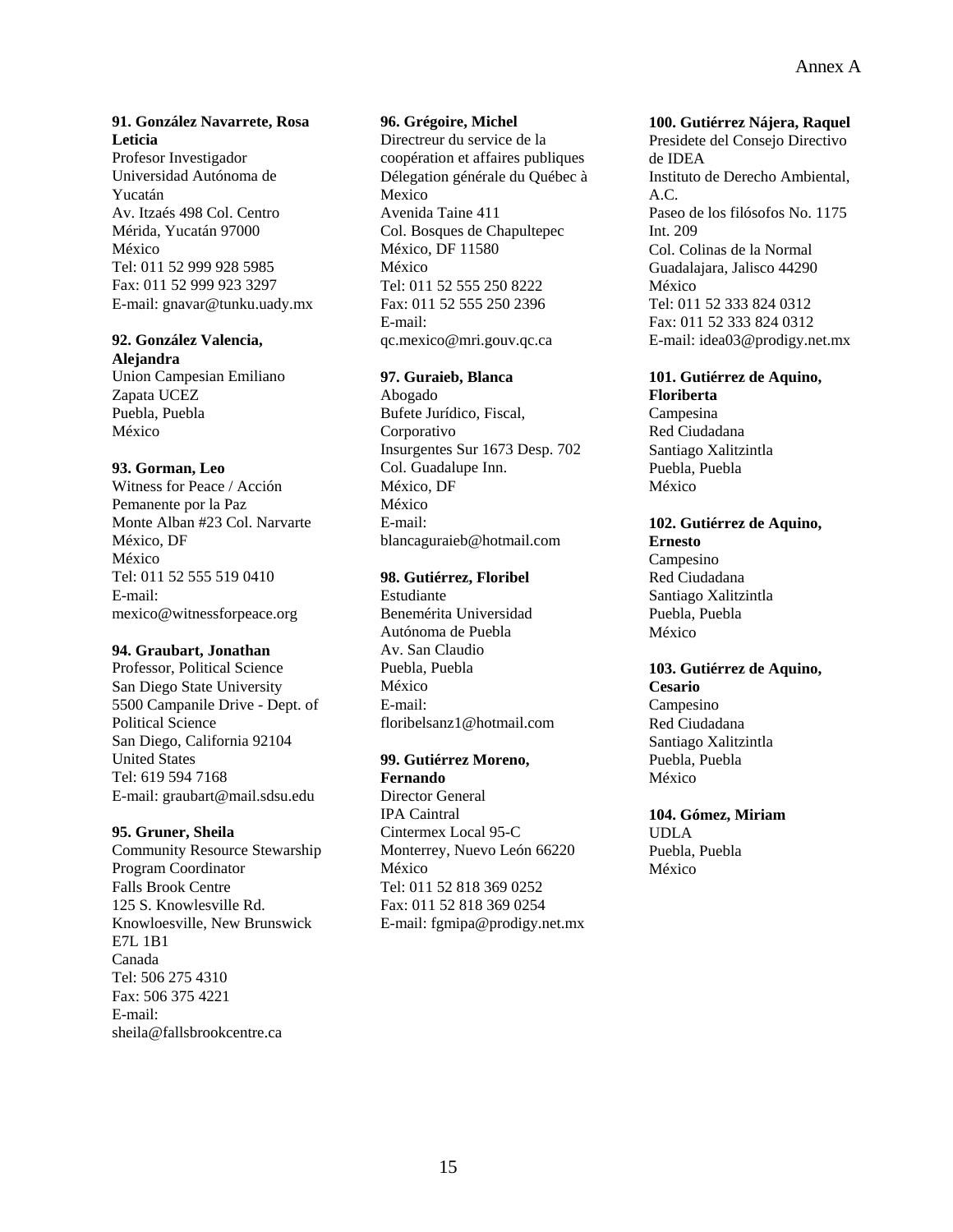## **105. Gómez Flores, Carlos Jesús**

Director de Relaciones Institucionales Promotora Ambiental S.A. de C.V. Matías Romero No. 1562 - 401 Col. Letrán Valle México, DF 03650 México Tel: 011 52 555 601 1233 Fax: 011 52 555 601 1233 E-mail: cgomez@gen.tv

#### **106. Gómez Luango, Rodolfo Gustavo**

Gerente de Relaciones Gubernamentales PHI México S.A. de C.V. Carretera Gdl - Morelia Km. 21 # 8601 - A Tlajomulco de Zuñiga, Jalisco 45645 México Tel: 011 52 333 679 7915 Fax: 011 52 333 679 7900 E-mail: rodolfo.gomez@pioneer.com

## **107. Gómez Soberón, Mario Daniel**

Director de Geografía Regional INEGI 11 Pt. 1711 Puebla, Puebla 72000 México E-mail: mario.gomez@inegi.gob.mx

#### **108. Havice, Elizabeth**

Doctoral Student University of California - Berkeley 345 Giannini Hall 3312 Berkeley, California 94720 - 3312 United States Tel: 510 549 0745 Fax: 510 643 2504 E-mail: ehavice@nature.berkeley.edu

#### **109. Hernández, Yolanda Bernal**  Mujeres por la Dignidad Indígena Puebla, Puebla México E-mail: dolores\_uills@msn.com

#### **110. Hernández Colombres, Marina Ivette**

Coordinador de Seguridad HYLSA de México Autopista Mexico-Puebla s/n Puebla, Puebla 72620 México E-mail: ivette\_hc@hotmail.com

## **111. Hernández Garibaldi,**

**Jesus**  Arquitecto SEDUR BECOP Blvd. Camino al Batan #70 Lomas de San Alfonso Puebla, Puebla 72575 México Tel: 011 52 222 164 3716 E-mail: jesusgaribaldi@yahoo.com.mx

## **112. Hernández León, Esteban M.**

Analista SEDUR BECOP Amozoc de Mota Puebla - Ex-Hacienda Flor del Bosque Puebla, Puebla Tel: 011 52 222 286 0790 Fax: 011 52 222 286 0790 x 102

## **113. Hernández Limón,**

**Alejandro**  Reportero Grupo ACIR Avenida 15 de Mayo 2939 Puebla, Puebla 72140 México Fax: 011 52 222 248 3039 E-mail: alejandro\_limon1@hotmail.com

## **114. Herrera García, Marco**

**Antonio**  Jefe de Red Gobierno del Edo. De Puebla Km. 5 .5 Recta Cholula Puebla, Puebla México

#### **115. Herrera Trujillo, Juana Elia**

Vicepresidente Mundial Ambientalista Educativa, A.C. - OMAE Luis Enrique Erro # 49 Circuito Científicos, Ciudad Satélite México, DF 53100 México Tel: 011 52 555 236 6113 Fax: 011 52 555 236 6113 E-mail: omaeac@yahoo.com.mx

## **116. Hesperiles Camacho, Ma.**

**Socorro**  UCEZ vive San Nicolás Zoyapetlayoca Puebla, Puebla México

#### **117. Hinojosa Flores, Isa Emmanuela**

Estudiante Universidad de la Tierra en Oaxaca, A.C. Asucenas 610 Oaxaca, Oaxaca 68050 México E-mail: isaemmanuela@yahoo.com.mx

## **118. Huerta, Emilia**

Campesina Union Campesian Emiliano Zapata UCEZ Puebla, Puebla México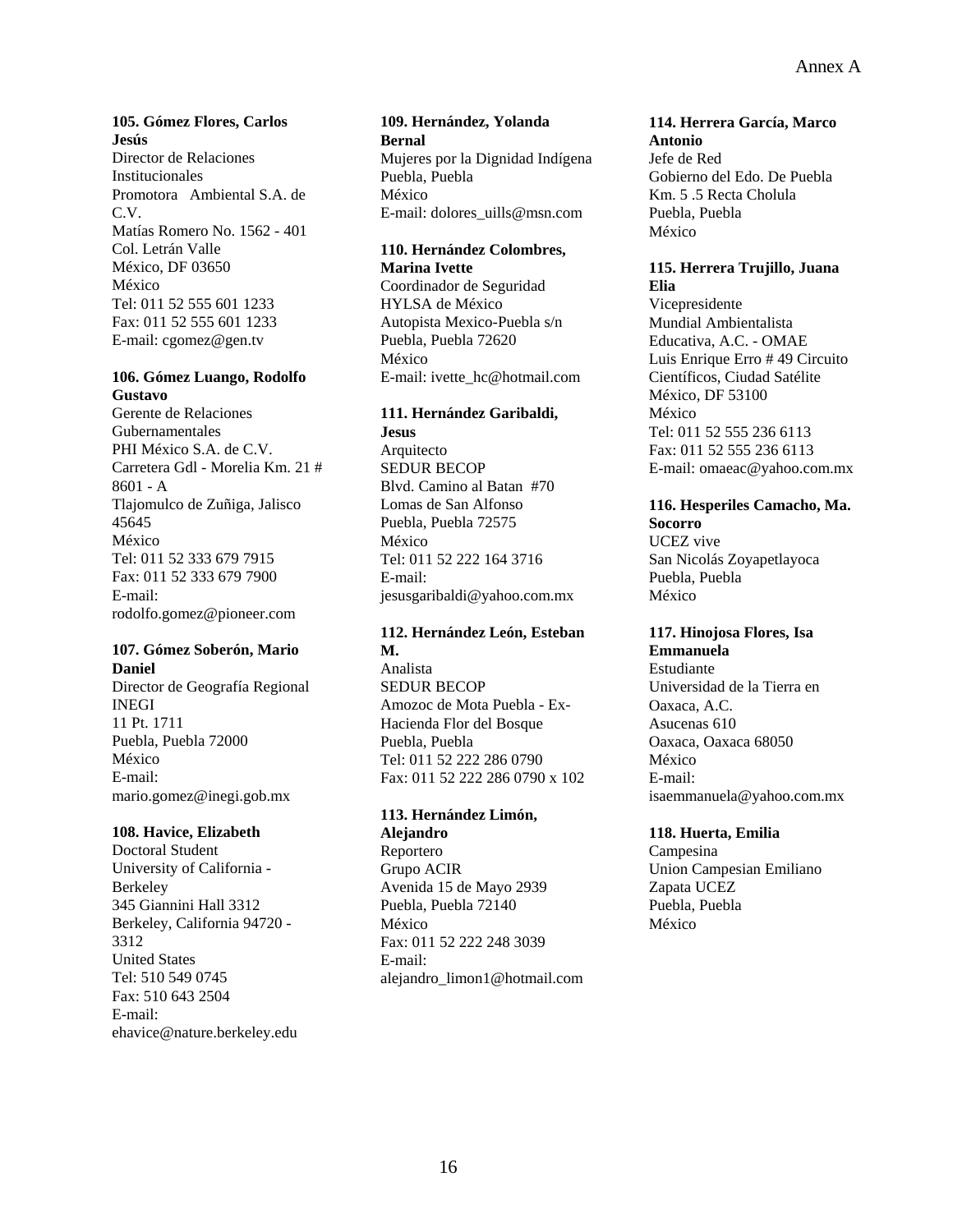#### **119. Huerta Huitzil, Mario**

Gerente Corporativo de Planeación Ambiental Servicios Industriales Peñoles S.A. de C.V. Moliere No. 222 Torre de Oficinas Piso 1 Col. Los Morales México, DF 11540 México Tel: 011 52 555 279 3137 Fax: 011 52 555 279 3567 E-mail: mario\_huerta@penoles.com.mx

#### **120. Islas, Angélica**

Asistente de Gerencia Administrativa Aprovivienda S.A. de C.V. 10 Sur 2302 - B Col. Ladrillera de Benitez Puebla, Puebla México Tel: 011 52 222 868 8698 Fax: 011 52 222 296 6047 E-mail: airmat\_m@yahoo.ca

#### **121. Jacobs, Daniel**

Adjunct Professor George Washington University Dept. of Politcal Science Washington, DC 20052 United States Tel: 202 994 7626 Fax: 202 994 7743 E-mail: djacobs@gwu.edu

#### **122. Jiménez, Francisco Javier**

Natural Resources Information **Director** INEGI Heroe de Nacozari Sur 2301 Jardínes del Parque Aguascalientes, Aguascalientes 20290 México Tel: 011 52 449 442 4729 Fax: 011 52 449 442 4176 E-mail: francisco.jimenez@inegi.gob.mx

## **123. Kahn, Elena**

Presidente Asociación Ambientalista Guerreros Verdes A.C. Campos Eliseos 400-601 Col. Polanco México, DF 11560 México Tel: 011 52 555 281 0180 Fax: 011 52 555 282 2320 E-mail: kahnela@hotmail.com

#### **124. Kostuch, Martha**

The friends of the Oldman River Po Box 1288 Rocky Mountain House, Alberta T4T 1A9 Canada Tel: 403 845 4667 E-mail: martha@rttinc.com

## **125. Leos-Rodríguez, Juan**

**Antonio**  Coordinadora General de Estudios de Posgrado Universidad Autónoma Chapingo Km. 38.5 Carretera México-**Texcoco** Chapingo, Estado de México 56230 México Tel: 011 52 595 952 1669 Fax: 011 52 595 952 1669 E-mail: leos@taurus1.chapingo.mx

#### **126. Licea Barriga, Rodolfo**

Avenida San Rafael Atlixco 74 Bis México, DF México

#### **127. Lorea, Alejandro**

Director Ejecutivo **CESPEDES** Lancaster #15, Piso 4, Col Juarez México, DF 06600 México Tel: 011 52 555 229 1130 Fax: 011 52 555 229 1133 E-mail: alorea@cce.prg.mx

#### **128. López Morales, Margarita**

Union Campesian Emiliano Zapata UCEZ Puebla, Puebla México

#### **129. López Pardo, Pedro**

Estudiante Calle Piplita No. 39 Insurgentes Puebla, Puebla México

## **130. López Perez, Alícia**

Miembro CIPO Emilio Carranza #210 Oaxaca, Oaxaca México Tel: 011 52 951 517 8183

#### **131. López Rojas, Erika del Rosio**

Jefe de Unidad de Cooperación y Fomento Comisión Nacional Forestal Periférico Pte. s/n Carr. A Nopales - Col. San Juan de Ocotán Zapopan, Jalisco 45019 México Tel: 011 52 333 777 7047 Fax: 011 52 333 777 7028 E-mail: elopez@conafor.gob.mx

## **132. López Tapia, Armando**

Asociación Guerreros Verdes Recta a Cholula # 530 San Andres Cholula, Puebla 72810 México E-mail: altbuss@hotmail.com

#### **133. López Zaren, Rodrigo**  Observador

.

Puebla, Puebla 72760 México E-mail: rlz\_200@hotmail.com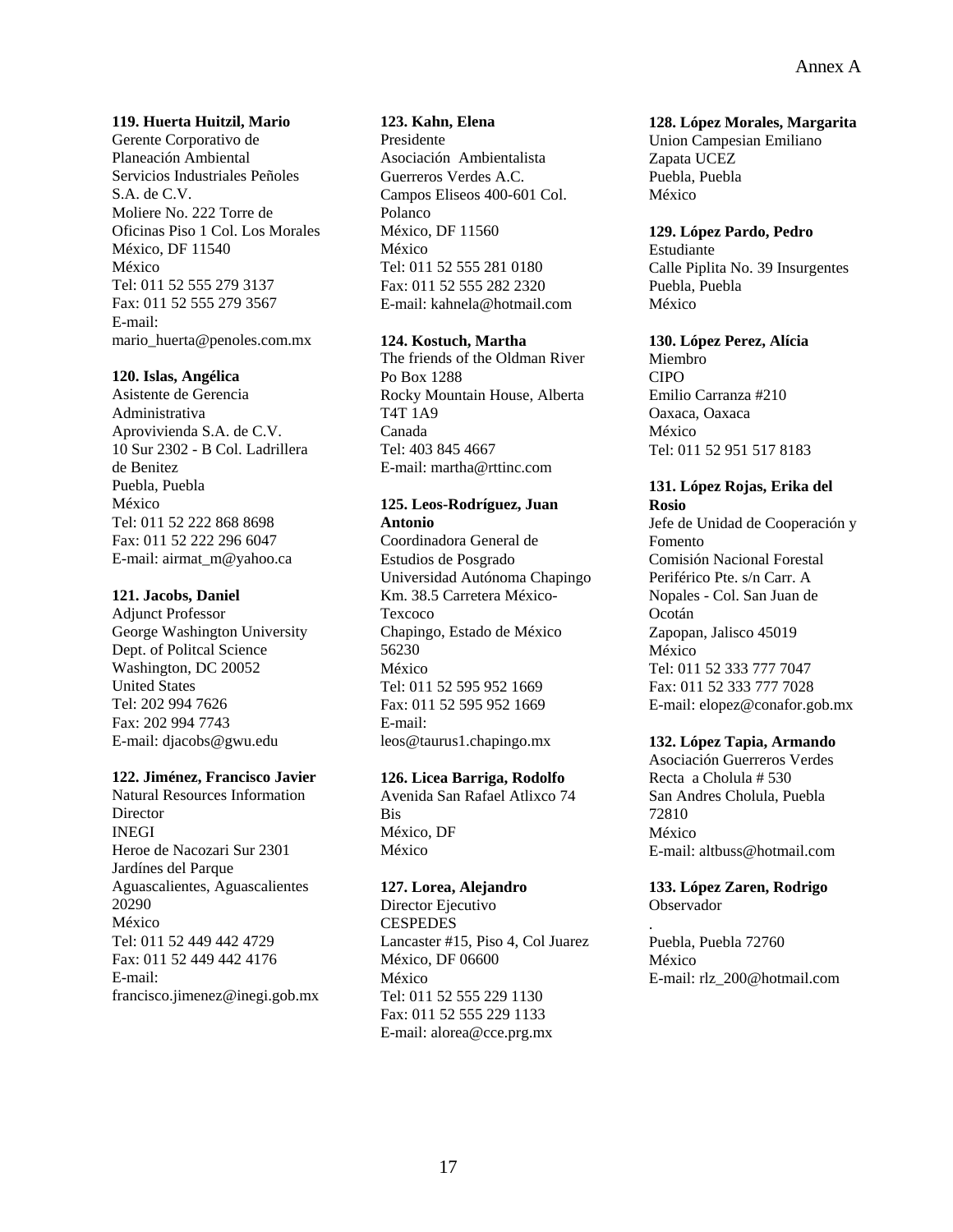#### **134. Madrigal, Sergio**

Coordinador de Capacitación y Recursos Humanos Red de Estudios para el Desarrollo Rural A.C. Carlos García No. 8 Int. Rosas  $N<sub>0</sub>$  1 Pueba, Puebla 72300 México E-mail: kabbik@yahoo.com.mx

#### **135. Martínez, Antonio**

Estudiante Calle 26 Oriente Puebla, Puebla 72350 México E-mail: amartinez1376@hotmail.com

## **136. Martínez Brito, Jorge Rodolfo**

Ibero Puebla 43 Pte. 1713 #2 Puebla, Puebla 72430 México E-mail: org\_668@hotmail.com

#### **137. Martínez Cossio, Teresa**

Profesor Universidad Tecnológica de Puebla 7o Retorno 3A Sur Ed. 8-F Puebla, Puebla México E-mail: leremarca2002@yahoo.com.mx

#### **138. Medina González, Laura Karina**

Asistente de Gerencia de Recursos Humanos ThyssenKrupp Presta de México Camino a Sta. Agueda No. 1. San Miguel Xoxtla Puebla, Puebla 72260 México Tel: 011 52 222 107 7639 E-mail: medinalk@yahoo.com

#### **139. Mejía, Gloria**

Reportera Sistema Estatal de Noticias Canal 26 Blvd. Atliycayotl #5509 Puebla, Puebla 72197 México Tel: 011 52 222 298 3379 E-mail: gmejia\_sicom2003@yahoo.com. mx

#### **140. Mendez Aguilar, Jorge**

Union Campesian Emiliano Zapata UCEZ Puebla, Puebla México

#### **141. Mendez Sánchez, Alma Delia**  Union Campesian Emiliano Zapata UCEZ

Puebla, Puebla México

## **142. Metcalf, Chris**

Professor Trent University 1600 West Bank Drive Peterborough, Ontario K9J 7B6 Canada Tel: 705 748 1011 Fax: 705 748 1587 E-mail: cmetcalfe@trentu.ca

#### **143. Michel, Aurora**

Docente y Operadora de Fondos Carretera Chapala - Jocotepec #40 Ajijic, Jalisco 45920 México Tel: 011 52 376 766 3109 Fax: 011 52 376 766 3115 E-mail: auroramichel@hotmail.com

#### **144. Migoya, Paola**

Mt. Ambiental 21 Sur 910 Puebla, Puebla 72000 México Tel: 011 52 555 811 2732 Fax: E-mail: migoyap@prodigy.net.mx

#### **145. Mitchell, Anne**

Executive Director Canadian Institute for Environmental Law and Policy 130 Spadina Av. Suite 305 Toronto, Ontario M5V 2L4 Canada E-mail: anne@cielap.org

#### **146. Momox, Ana Laura**

Estudiante Benemérita Universidad Autónoma de Puebla Av. Sn Claudio Col. San Manuel Puebla, Puebla México E-mail: analaurazip@hotmail.com

#### **147. Montañés Rumayor, Marco Tulio**

Profesor de Derecho TEC de Monterrey Monterrey, Nuevo León México Tel: 011 52 818 358 2000 x 4597 E-mail: marco.tulio@itesm.mx

#### **148. Montero Aguilar, Salvador**

Grupo de Campaña RETC México RED ECO-PAZ Dr. Andrade No. 457 Col. Narvarte México, DF 03010 México Tel: 011 52 555 064 2736 Fax: 011 52 555 622 5355 E-mail: salmontiq@yahoo.com.mx

#### **149. Morales, José Luis**

Director General ECO-SOL, A.C. Río Colorado No. 10121 Col. Revolució Tijuana, Baja California 22400 México Tel: 011 52 664 686 3956 Fax: 011 52 664 686 3956 E-mail: ecosol@telnor.net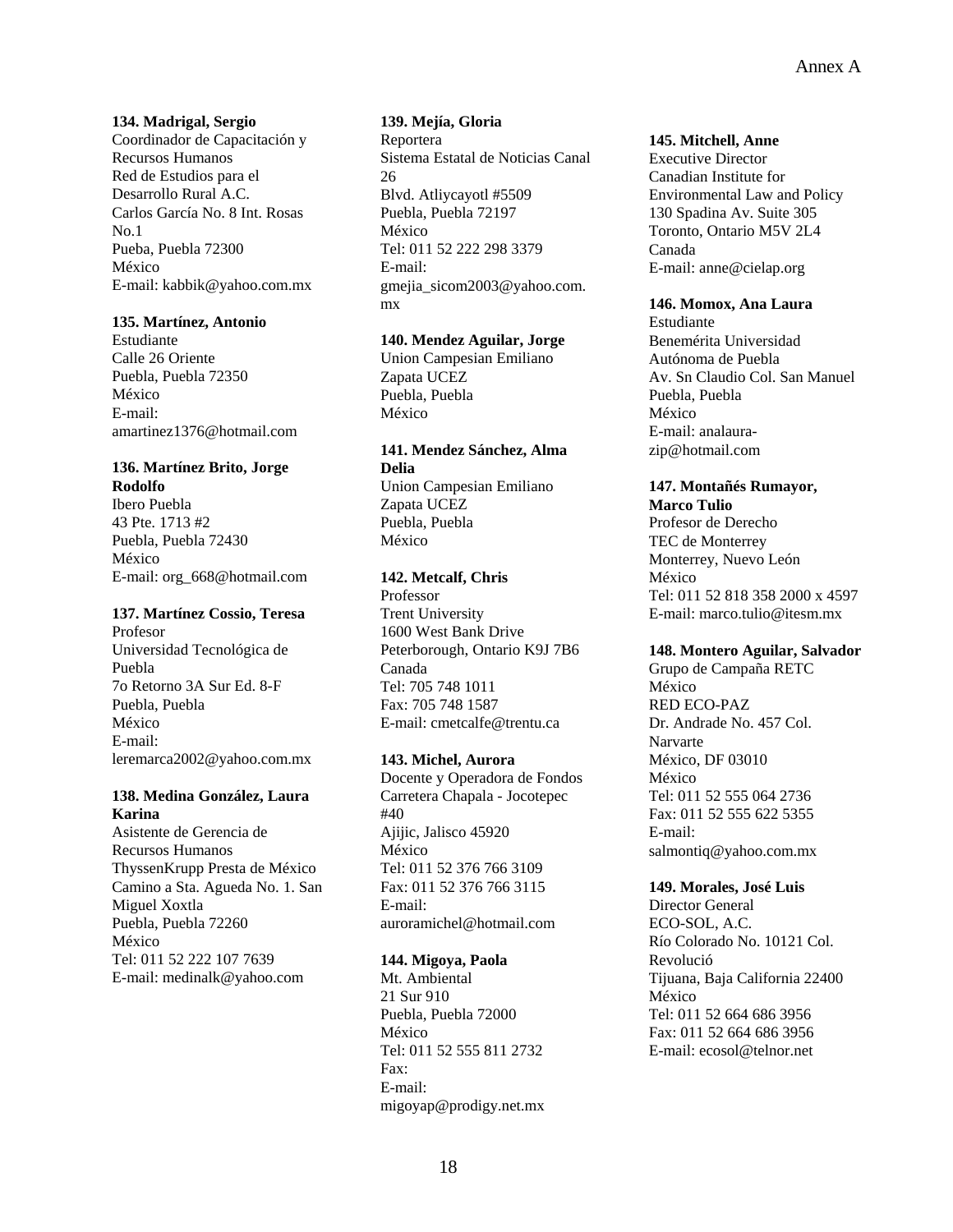**150. Morales Diaz, Agustin**  Campesino Union Campesian Emiliano Zapata UCEZ Puebla, Puebla México

#### **151. Morales López, José**

Campesino Union Campesian Emiliano Zapata UCEZ Puebla, Puebla México

#### **152. Morales Sierra, Jorge Eduardo**

Responsible de Proyecto Centro Fray Julián Garcés - Derechos humanos y desarrollo local, A.C. Ocotelulco 62-A Col. San Isidro Tlaxcala, Tlaxcala 09060 México Tel: 011 52 246 466 4323 Fax: 011 52 246 466 4323 E-mail: centrojuliang@hotmail.com

## **153. Mosqueda Lagunes,**

**Miguel Angel**  Director General Consultoría Ambiental Integral 16 de Septiembre No. 1916 Desp. 2 Col. El Carmen Puebla, Puebla 72420 México Tel: 011 52 222 130 0135 Fax: 011 52 222 130 0135 E-mail: mosquedalagunes@yahoo.com.m x

#### **154. Muciño, Roberto**

CECCAM Vite Alesto Robles México, DF México Tel: 011 52 555 661 1925

#### **155. Muñoz Torres, Javier**

Asistente de Investigación Centro de Inv. Y Doc. Económicas CIDE Cerrada Colorines Mz 10-A Lt 66 Forestal II, Gustavo A. Madero México, DF 07140 México Tel: 011 52 555 323 2559 Fax: 011 52 555 727 9880 E-mail: javier.munoz@cide.edu

## **156. Navarro, Cecilia**

Press Officer Greenpeace México Vertiz 646 Col. Narvarte México, DF 03020 México Tel: 011 52 555 530 2165 Fax: 011 52 555 530 1868 E-mail: cecilia.navarro@mx.greenpeace.o rg

## **157. Newcomb, John**

Senior Lab Instructor University of Victoria Po Box 3050 Victoria, British Columbia V8W 3P5 Canada Tel: 250 721 7346 Fax: 250 721 6216 E-mail: jnewcomb@uvic.ca

## **158. Niedda, Teresa**

Director FarmWorker, Health and Safety Institute 4 South Delsea Drive, Po Box 510 Glassboro, New Jersey 08028 United States Tel: 856 881 2507 Fax: 856 881 2029 E-mail: fhsinj@aol.com

#### **159. Ningu, Julius**

Estudiante Instituto de Ciencias Universidad Autónoma de Puebla 14 Sur 6301 Col. San Manuel Puebla, Puebla 72578 México Tel: 011 52 222 229 5500 x 7056 Fax: 011 52 222 229 5500 x 7056 E-mail: jkningu@hotmail.com

## **160. Núñez Alba, Jorge**

Coordinador General RED ECO-PAZ Dr. Andrade No. 457 Col. Narvarte México, DF 03010 México Tel: 011 52 555 064 2736 Fax: 011 52 555 622 5355 E-mail: jnunez54@prodigy.net.mx

## **161. Olfield, Eddie**

**Director** New Brunswick Lung Association 65 Brunswick Street Fredericton, New Brunswick E3B 1G5 Canada Tel: 506 455 8961 Fax: 506 462 0939 E-mail: eddie.oldfield@nb.lung.ca

## **162. Ornelas de Anda, José**

**Luis**  Subdirector GIS Applications DGG - INEGI Heroe de Nacozari Sur 2301 Jardínes del Parque Aguascalientes, Aguascalientes 20290 México Tel: 011 52 449 910 5300 x 5866 E-mail: jornelas@antares.inegi.gob.mx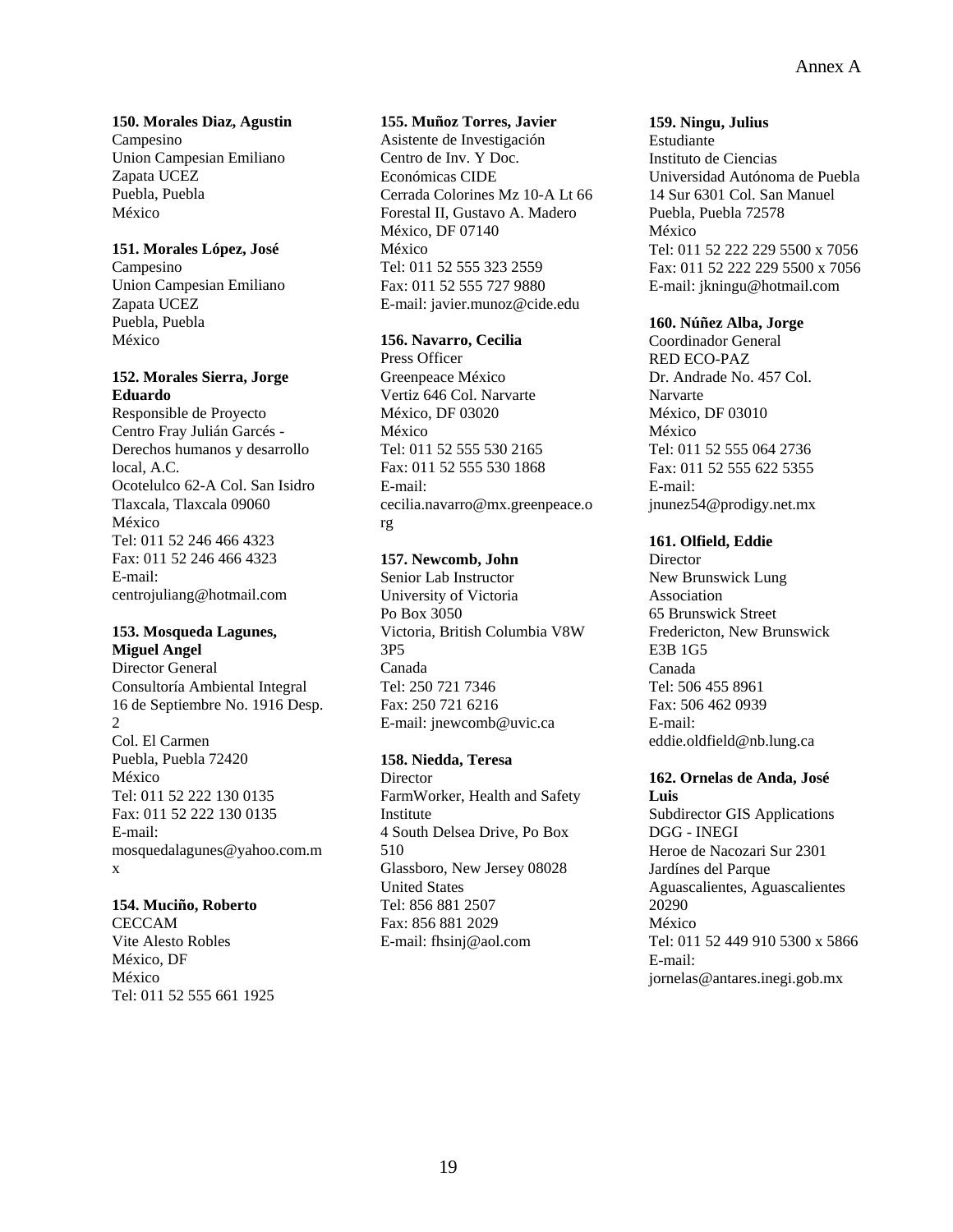#### **163. Ortega Cuesta, Luis Xiuhtecuhtli**  Miembro Red AmbientalJuvenil 5 Poniente #133 Altos Puebla, Puebla 72000 México Tel: 011 52 222 242 0122 E-mail: luis\_ortega\_cuesta@hotmail.com

## **164. Ortiz Rojas, Clara**

Union Campesian Emiliano Zapata UCEZ San Pablo Actipan Tepeaca Tepeaca, Puebla México

## **165. Ortiz Rojas, Ofelia**

Campesina Union Campesian Emiliano Zapata UCEZ San Pablo Actipan Tepeaca Tepeaca, Puebla México

#### **166. Osorio Ochoa, Teresa**

Fotógrafa Greenpeace México México, DF México

#### **167. Osornio, Juan Pablo**

Estudiante ITAM Cordillera 45-5 Col. Las Aguilas México, DF 01710 México Tel: 011 52 660 4950 E-mail: jposornio@yahoo.com

## **168. Palacios, Rene**

Representante ANEE C. Rosario Zapata Puebla, Puebla 72320 México E-mail: ren\_33\_p\_garita\_21@yahoo.com

## **169. Palma, Juan**

Secretario Académico UNAM El Portillo # 14 Col. Residencial Villa Coapa México, DF México E-mail: palma\_v@yahoo.com

## **170. Paul, Peter**

Section Head Atlas of Canada 615 Booth St. Ottawa, Ontario K9J 7B8 Canada Tel: 613 943 0572 Fax: 613 943 0572 E-mail: paul@nrcan.gc.ca

#### **171. Perlasca Ruz, José Luis**

Empleado Greenpeace México Dr. Vertiz 646 México, DF 03010 México Tel: 011 52 555 530 8657 E-mail: perlasca@greenpeace.org

## **172. Petrilli, Leo**

Private Citizen 306 Pardington Ave. Apt. 105 Windsor, Ontario N9B 2B5 Canada Tel: 519 257 6473 Fax: 519 257 6596 E-mail: leovan7052@hotmail.com

## **173. Plaut, Jon**

President Global Learning 3 Ashland Rd. Summit, New Jersey 07901 United States Tel: 908 273 4127 Fax: 908 273 6836 E-mail: jplaut@aol.com

#### **174. Porquillo Salgado, Elisa**

Estudiante México, DF México E-mail: elisaps@colpos.mx

#### **175. Presuel Polanco, Ruben**

Director Ejecutivo Cuerpos de Conservación Mexicanos, A.C. Calle 23 # 483 X 60 Nte. Merida, Yucatán 97050 México Tel: 011 52 999 925 6604 Fax: 011 52 999 925 6604 E-mail: rubenpresuel@yahoo.com

#### **176. Pérez, Ambrocio**

Campesino Red Ciudadana Santiago Xalitzintla, Puebla México

## **177. Pérez, Francisco**

Presidente UNITONA Huchuetla, Puebla México

## **178. Pérez, Alvaro**

Especialista en el Depto. De Sistemas INEGI 11 Pt. 1711 Puebla, Puebla 72000 México

#### **179. Pérez Haro, Eduardo**

Director General Profesionales Asociados para el Desarrollo de Proyectos AC Patricio Zanz No. 529-603 Ol. Del Valle Norte, Del. Benito Juárez México, DF 03100 México Tel: 011 52 555 543 1729 Fax: 011 52 555 543 1036 E-mail: padep@prodigy.net.mx

## **180. Pérez Hernández,**

**Maricela**  Union Campesian Emiliano Zapata UCEZ Puebla, Puebla México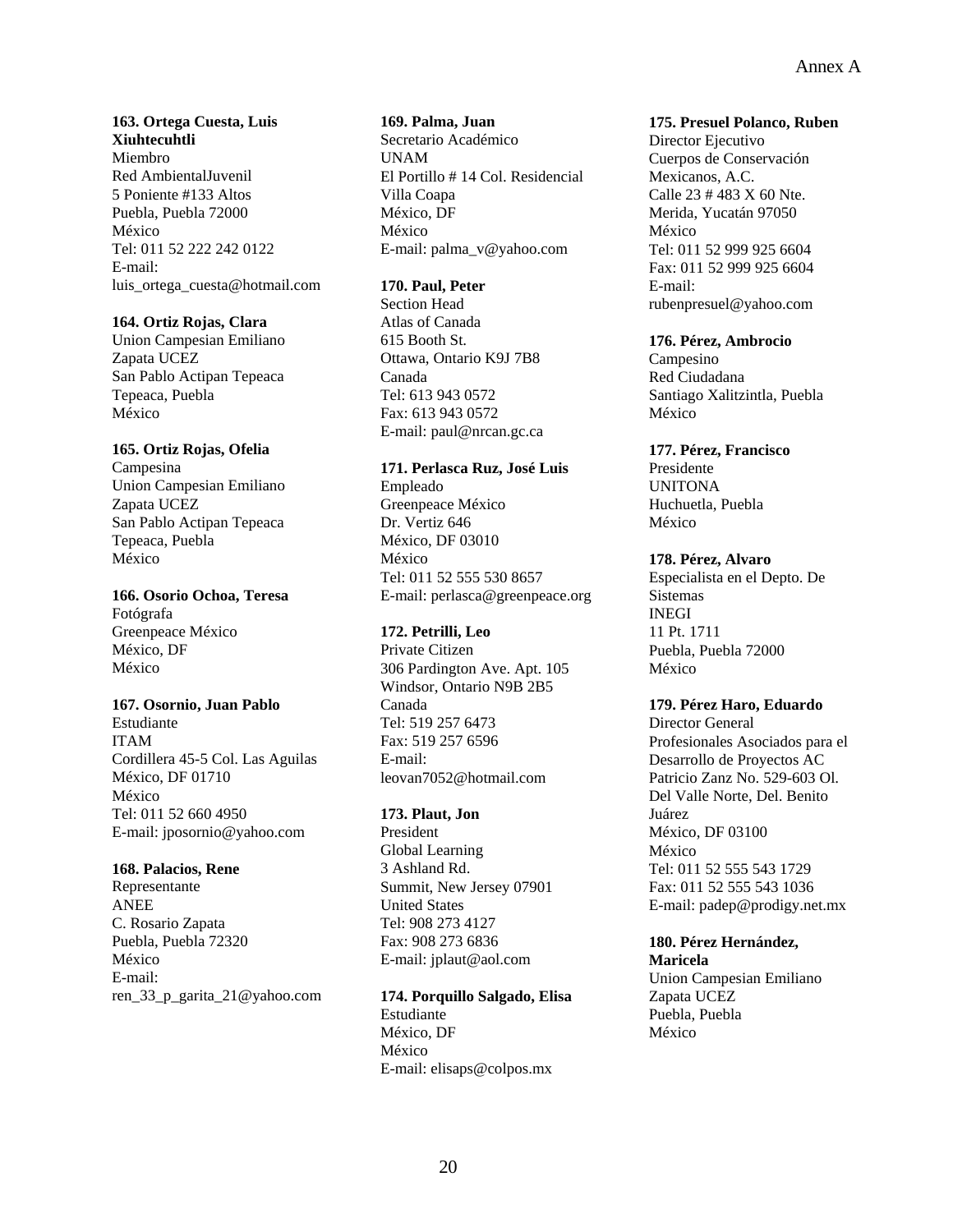**181. Pérez Herrera, Eladio**  Sociedad Civil C 3 Norte #12 Soltepec Puebla, Puebla 75140 México

## **182. Pérez Salas, Ruby**

Asociación Ambientalista Guerreros Verdes A.C. Campos Eliseos 400-601 Col. Polanco México, DF 11560 México Tel: 011 52 555 281 0180 Fax: 011 52 555 282 2320 E-mail: kahnela@hotmail.com

#### **183. Ramaeker Zahn, Donna**

Director, Global Technology Sustainability Pioneer Hi-Bred Intl., Inc. 7300 NW 62nd Avenue Johnston, Iowa 50131 United States Tel: 515 270 4194 Fax: 515 253 2478 E-mail: donna.ramaekerzahn@pioneer.co m

#### **184. Ramírez, Axel**

Comunicación Social Inyankui Tonatiuj Puebla, Puebla México

#### **185. Ramírez Dominguez, Claudia Axel**

Estudiante IN - YANKUI - TUNATIUJ Av. Universidad de Nuevo León #6705 Puebla, Puebla 72589 México

#### **186. Rappo, Susana Edith**

Facultad de Economía UAP San Claudio s/n Puebla, Puebla México E-mail: susanarappo@hotmail.com

#### **187. Reyes, Mario Alberto**

General Director of Geography INEGI Heroe de Nacozari Sur 2301 Jardínes del Parque Aguascalientes, Aguascalientes 20290 México Tel: 011 52 449 442 4729 Fax: 011 52 449 442 9176 E-mail: mario.reyes@inegi.gob.mx

## **188. Reyes, Felix**

Asesor Ambiental Asesoria Ambiental Puebla, Puebla México

#### **189. Rivera Garate, Guillermina**

Union Campesian Emiliano Zapata UCEZ Puebla, Puebla México

#### **190. Rivera López, Flor**

Research Worker Centro de Estudios para el Cambio en el Campo Mexicano CECCAM, A.C. Vito Atessio Robles # 76-7 Col. Florida San Angel México, DF 01030 México Tel: 011 52 555 661 1925 Fax: 011 52 555 661 5398 E-mail: xempa@yahoo.com

#### **191. Rivera Vargas, Rosario**

Campesina Union Campesian Emiliano Zapata UCEZ Puebla, Puebla México

## **192. Rocha Herrera, Oralia**

**Sylvia**  Presidenta Mundial Ambientalista Educativa, A.C. - OMAE Luis Enrique Erro # 49 Circuito Científicos Ciudad Satélite México, DF 53100 México Tel: 011 52 555 236 6113 Fax: 011 52 555 236 6113 E-mail: omaeac@yahoo.com.mx

#### **193. Rodríguez, Dinah**

Investigadora Visitante University of Alberta 515 General Services Building Dept. of Rural Economy Edmonton, Alberta T6G 2H1 Canada Tel: 780 492 4225 Fax: 780 492 0268 E-mail: dinah@ualberta.ca

## **194. Rodríguez, José Luis**

Especialista en leyes ambientales Ministerio de Medio Ambiente Km. 5 1/2 Carretera Sta. Tecla, Calle y Col. Las Mercedes San Salvador, El Salvador Tel: 011 503 224 6420

## **195. Rodríguez Sierra, Ana Ma.**

Union Campesian Emiliano Zapata UCEZ Puebla, Puebla México

#### **196. Rodríguez Villanueva, Dino Rolando**

Medico Veterinario y Zootecnista DIBYSSA 4a Privada de Geranios # 206 Col. Las Flores Oaxaca, Oaxaca 68050 México Tel: 011 52 951 504 4084 E-mail: dibyssa@hotmail.com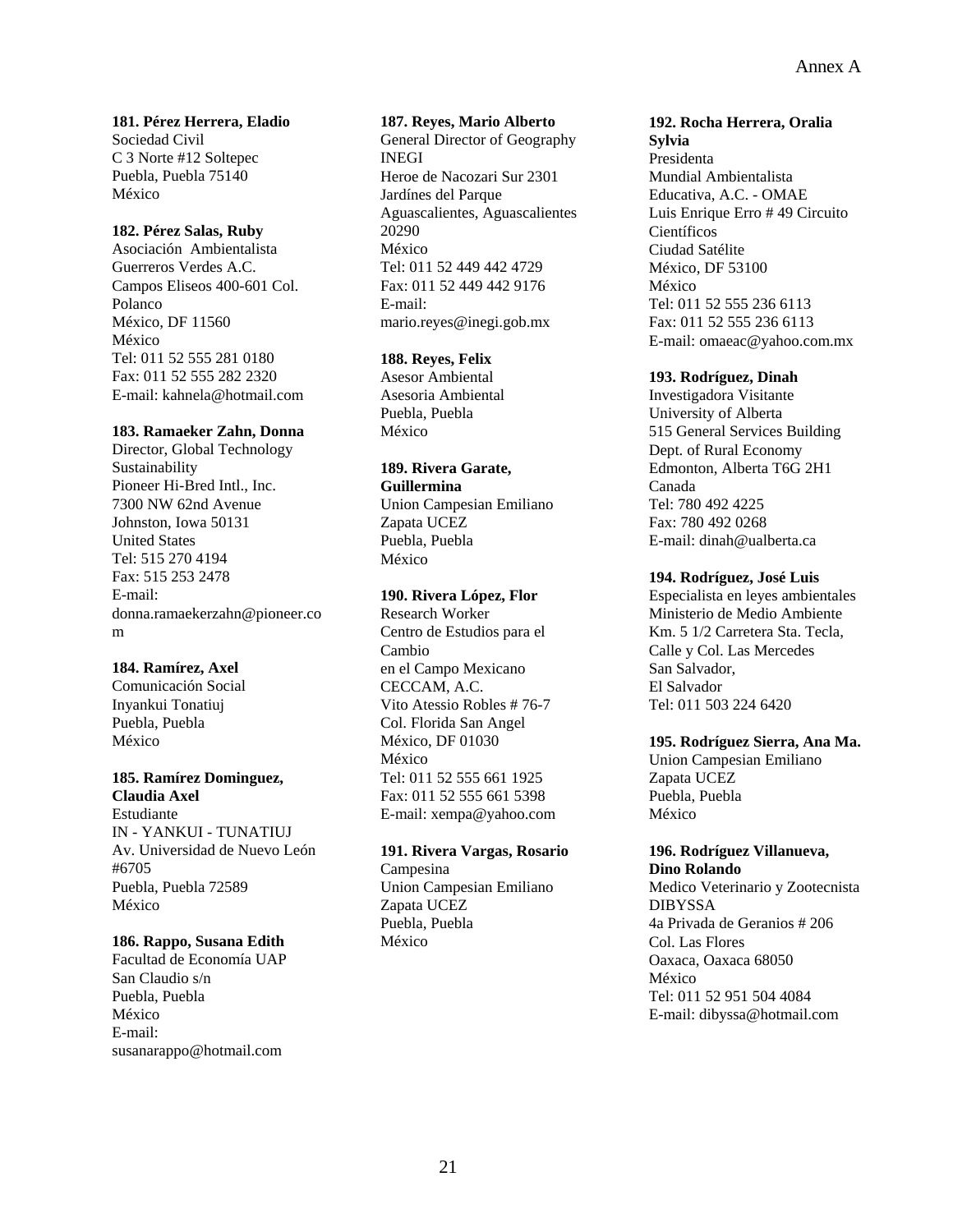**197. Rojas, Hilario**  San Pablo Actipan Tepeaca Tepeaca, Puebla México

#### **198. Rojas Centeno, Ma. Petra**

Union Campesian Emiliano Zapata UCEZ San Pablo Actipan Tepeaca Puebla, Puebla México

#### **199. Rojas Flores, Ruperto**

Campesino Union Campesian Emiliano Zapata UCEZ Puebla, Puebla México **200. Rojas García, Alejandra**  Campesina Union Campesian Emiliano Zapata UCEZ Puebla, Puebla México

#### **201. Romero Cuevas, Beatriz Eugenia**

Profesora - Investigadora Universidad de la Ciudad de México San Lorenzo 290, Col. Del Valle México, DF 06080 México Tel: 011 52 555 575 1177 Fax: 011 52 555 575 1177 E-mail: informada@prodigy.net.mx **202. Romero González, Jeanny**  Graduate Student

McGill University 718 Rue de Bienville Montreal, Quebec H2J 1T5 Canada Tel: 514 525 2327 Fax: E-mail: jeanny.romero@mail.mcgill.ca

## **203. Rosas Cabrera, Carlos Joel**  Asociación Ambiental Guerreros Verdes Recta a Cholula # 530

San Andres Cholula, Puebla 72810 México E-mail: karlosjr@hotmail.com

## **204. Salas García, María del**

**Carmen**  Estudiante Benemérita Universidad Autónoma de Puebla Av. San Claudio Col. San Manuel Puebla, Puebla México E-mail: salas-isa@hotmail.com

#### **205. Salazar, Esperanza**

Coordinadora General Bios Iguana A.C. Medellín # 66 Zona Centro Colima, Colima 28000 México Tel: 011 52 312 330 5728 E-mail: bios@bios-iguana.com

#### **206. Salazar Guajardo, Azael**

Productor GEN TV Mecanica 928 Ma. Guadalupe, Nuevo León México E-mail: azasalazar@hotmail.com

#### **207. Salazar Riberoll, Manuel**

Asistencia Turistica **SECTUREP** 5- Ote. #3 Puebla, Puebla 72000 México

## **208. Sandoval, Enriqueta**

Union Campesian Emiliano Zapata UCEZ Puebla, Puebla México

#### **209. Sandoval Perez, Luisa**

Union Campesian Emiliano Zapata UCEZ Puebla, Puebla

México

#### **210. Saracho Aguilar, Erik Eduardo**

**Director** HOJANAY, A.C. Retorno Camboya 4 San Francisco, Nayarit 63732 México Tel: 011 52 333 552 0927 Fax: 011 52 333 258 4256 E-mail: eriksaracho@hotmail.com

#### **211. Sbert, Carla**

Lead Researcher Unisféra International Centre 2001 Marie-Anne Est Montreal, Quebec H2H 1M5 Canada Tel: 514 527 2636 Fax: 514 527 0612 E-mail: carla.sbert@unisfera.org

#### **212. Serrano, Victor Antonio**

Abogado Bufete Jurídico, Fiscal, Corporativo Insurgentes Sur 1673 Desp. 702 Col. Guadalupe Inn. México, DF México E-mail: victorantonioconrado@yahoo.co m

## **213. Sesma Santizo, Martha Patricia**

Estudiante de Maestria Puebla, Puebla México

#### **214. Siurob, María del Carmen**

Directora Promotores y Comunicadores Ambientales, A.C. Los Morales #8, Fracc. Carrizal Querétaro, Querétaro 76030 México Tel: 011 52 442 216 6920 Fax: 011 52 442 216 6920 E-mail: infor\_ambient@yahoo.com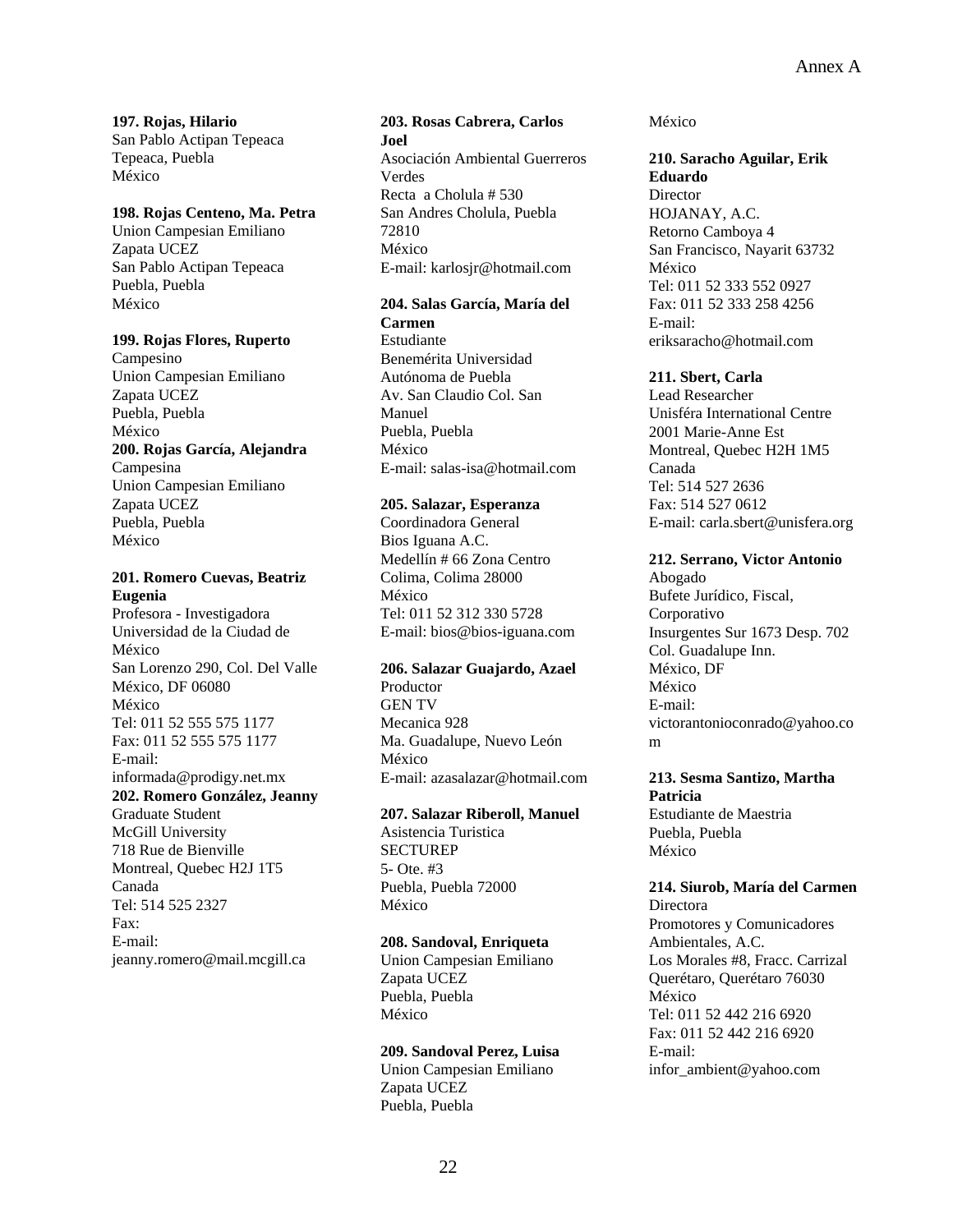#### **215. Sumano García, Yenny**

Grupo de Campaña RETC México RED ECO-PAZ Dr. Andrade No. 457 Col. Narvarte México, DF 03010 México Tel: 011 52 555 064 2736 Fax: 011 52 555 622 5355 E-mail: yennysu@yahoo.com

#### **216. Suárez, Tamara**

Espiral 7 7 poniente 509 Puebla, Puebla 72500 México Tel: 011 52 222 244 7455 E-mail: laespiral7@yahoo.com

#### **217. Sánchez Carvajal, Arcelis**

Union Campesian Emiliano Zapata UCEZ Puebla, Puebla México

#### **218. Sánchez Gutiérrez, Hugo**

Ingeniero Ambiental Ingeniería Ecológica y Ambiental Rio Suchiate 6151 Puebla, Puebla 72570 México E-mail: hugosg31@hotmail.com

#### **219. Sánchez Juárez, Cristina Padma**

Abogada Noriega y Escobedo, A.C. Sierra Mojada 626, Col. Lomas Barrilago México, DF 11010 México Tel: 011 52 555 284 3333 Fax: 011 52 555 284 3312 E-mail: csanchez@noriegayescobedo.co m.mx

#### **220. Sánchez Montiel, Alfonso**

Coordinador de Giras del Sr Gobernador Gobierno del Edo. De Puebla Puebla, Puebla México

#### **221. Sánchez Phillip, Carla**

Analista SFA Puebla, Puebla México E-mail: carla\_sanchez@hotmail.com

#### **222. Sánchez Vazquez, Antonio**

Profesor Instituto Tecnológico Agropecuario de Oaxaca No. 23 Dirección conocida Naxareno - Xoxocotlan Oaxaca, Oaxaca México Tel: 011 52 951 517 0610 E-mail: tono\_oax@yahoo.com

#### **223. Tellez Morales, Pedro**

Campesino Union Campesian Emiliano Zapata UCEZ Puebla, Puebla México

#### **224. Torres Montes, Carmen**

Logistica SEMARNAT Av. San Jeronimo 458 - 3er Piso Col. Jardines del Pedregal México, DF 01900 México Tel: 011 52 555 490 2127 Fax: 011 52 555 490 2194 E-mail: paola.milan@semarnat.gob.mx

#### **225. Treviño Treviño, César Ulises**

Presidente Consejo Mexicano para la Construcción Sustentable Mississippi 347-A Pte. Garza García, Nuevo León 66220 México Tel: 011 52 818 040 8080 Fax: 011 52 818 040 8081 E-mail: utrevino@avantel.net

#### **226. Ugarte Bazan, María de Lourdes**

Gerente Control Ambiental Volkswagen de México Km 116 Aut. Mex-Puebla Puebla, Puebla 72008 México Tel: 011 52 222 230 8569 Fax: 011 52 222 230 8872 E-mail: lulougarte@aol.com

#### **227. Urbano Jiménez, Gudalupe**

Union Campesian Emiliano Zapata UCEZ Puebla, Puebla México

#### **228. Uribe Malagamba, José Pablo**

Coordinador de Litigio **CEMDA** Atlixco 138 Col. Condesa DE Cuahutémoc México, D. F. 00140 México Tel: 011 52 555 211 2457 x 18 Fax: 011 52 555 211 2593 E-mail: pablou@cemda.org.mx

#### **229. Vallejo Rivera, José Julio**

Union Campesian Emiliano Zapata UCEZ Puebla, Puebla México

#### **230. Vallin Rojas, Catalina**

Asistente Genrencia Técnica Sud Chemie de México, S.A. de C.V. Km. 7 Carr. Puebla Tlaxcala s/n San Pablo Xochimehuacan Puebla, Puebla 72920 México Tel: 011 52 222 288 1188 Fax: 011 52 222 288 1200 E-mail: c.vallin@sumex.com.mx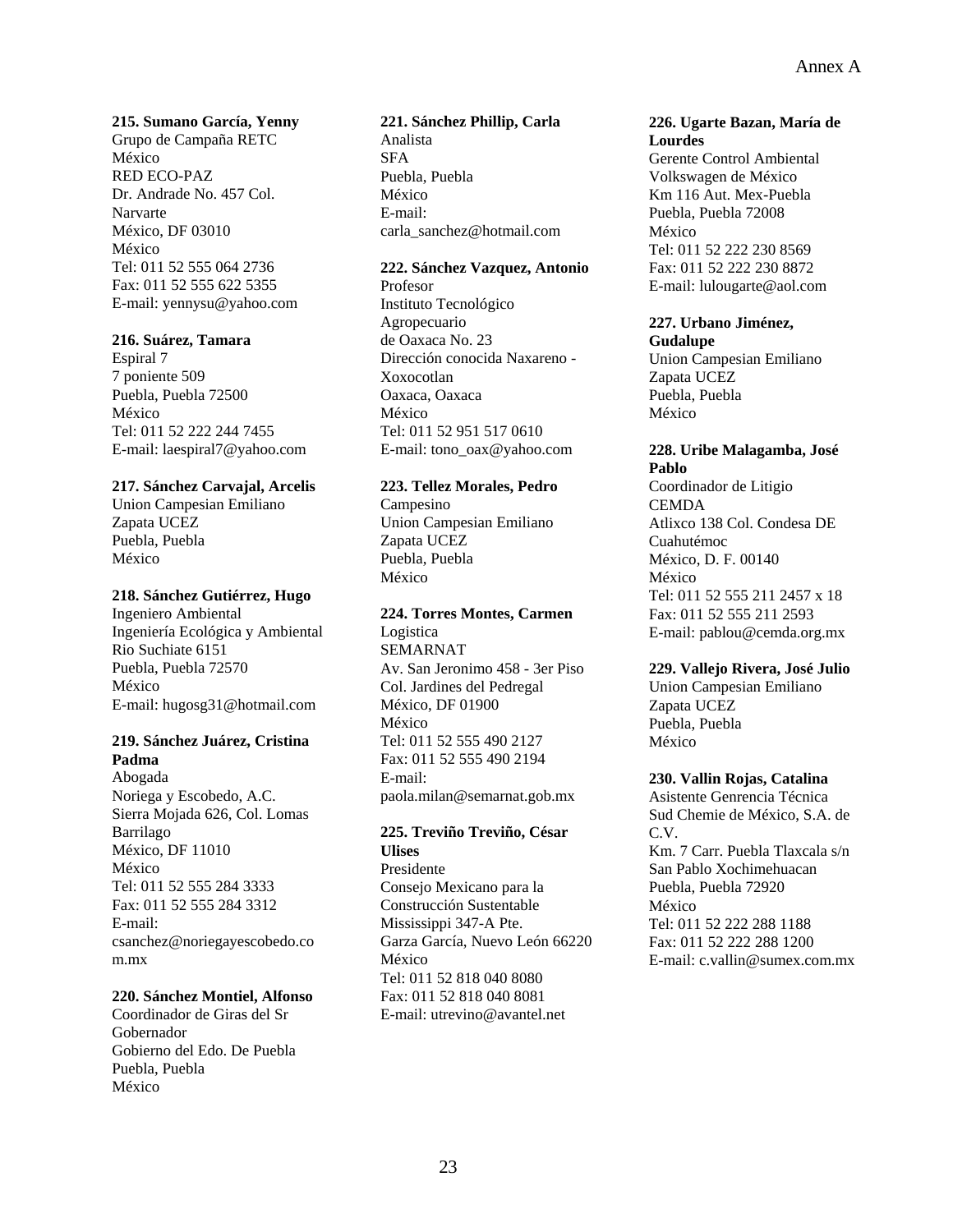## **231. Vargas Olivera, María Eugenia**  Analista PROFEPA

Carretera al Ajusco No. 200 México, DF 14210 México Tel: 011 52 555 449 6300 x 16328 Fax: 011 52 555 615 2085 E-mail: mvargas@correo.profepa.gob.mx

## **232. Vasseur, Liette**

K.C. Irving Chair in Sustainable Development University of Moncton Pav. P.A. Landry, 165 Massey Street Moncton, New Brunswick E1A 3E9 Canada Tel: 506 858 4152 Fax: 506 863 2000 E-mail: vasseurl@umoncton.ca

## **233. Vetuz, Gwen**

Becaria Internacional Consejo Estatal de Protección al Ambiente Río Tecolutla, No. 20 2o piso Col. Cuatemoc Xalapa, Veracruz 91060 México Tel: 011 52 228 812 3981 Fax: 011 52 228 812 3981 E-mail: gwennyv@asia.com

## **234. Villamar Calderon,**

**Alejandro**  Coordinador Ejecutivo RMALC Godard 20 México, DF 07790 México Tel: 011 52 555 355 1177 E-mail: rmalc@laneta.apc.org

#### **235. Whiting, Ann**

Consejero Comisión de la Cuenca Lago Chapala Mar Blanco 1509-5 Chapala Guadalajara, Jalisco 44610 México E-mail: acorona\_mx@hotmail.com

## **236. Witowsky, Matthew**

Agregado de Medio Ambiente Embajada de Estados Unidos en México U.S. EPA Paseo de la Reforma No. 305 Col. Cuahtémoc México, DF 06500 México Tel: 011 52 555 080 2424 Fax: 011 52 555 080 2289 E-mail: witowskymc@state.gov

## **237. Zavala, José Carmelo**

Director General Centro Industrial de Gestion Ambiental A.C. Orozco 2383 Tijuana, Baja California 22010 México Tel: 011 52 664 623 3339 Fax: 011 52 664 623 3368 E-mail: jczavala@telnor.net

#### **238. Zelada Uceda, Edwin Alexander**

Técnico Analista Ministerio de Economía Alameda Juan Pablo II y Calle Guadalupe Edificio C-2 3er Nivel Centro de Gobierno San Salvador, San Salvador El Salvador Tel: 011 503 229 9047 Fax: 011 503 231 5788 E-mail: ezelada@minec.gob.sv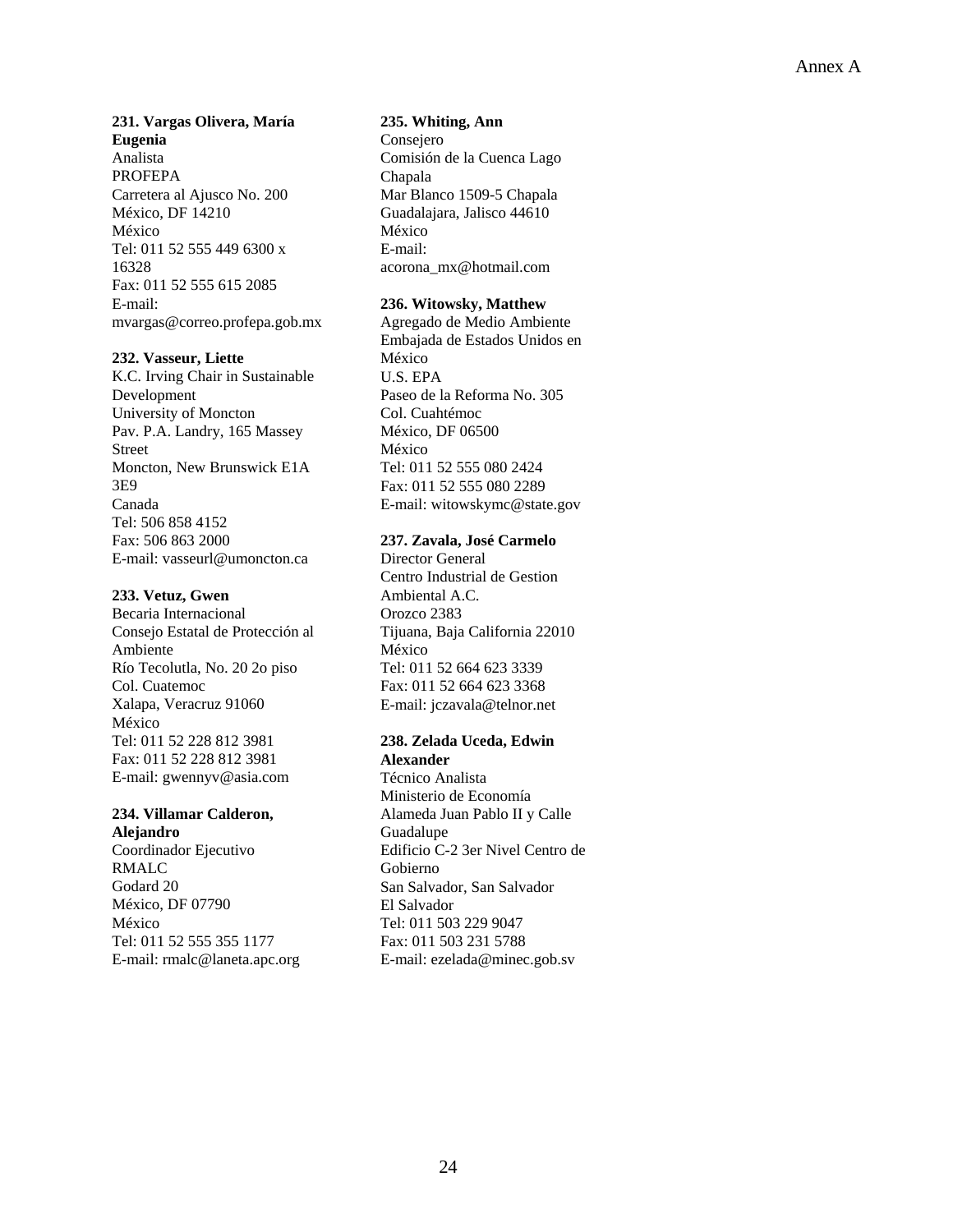# **JPAC**

#### **1. Alanís-Ortega, Gustavo**

Presidente Centro Mexicano de Derecho Ambiental A.C. Atlixco 138 Condesa México, DF 06140 México Tel: 011 52 555 286 3323 Fax: 011 52 555 211 2593 E-mail: galanis@cemda.org.mx

## **2. Bastida-Muñoz, Mindahi Crescencio**

Presidente Consejo Mexicano para el Desarrollo Sustentable Lázaro Cárdenas Norte No. 125 San Pedro Tultepec Lerma, Estado de México 52030 México Tel: 011 52 728 282 0469 Fax: 011 52 728 282 0469 E-mail: mindahi@prodigy.net.mx

#### **3. Christmas, Daniel**

Senior Advisor Membertou Band Council Membertou Office 111, Membertou Street Memberbou, Nova Scotia B1S 2M9 Canada Tel: 902 564 6466 x 228 Fax: 902 539 6645 E-mail: danchristmas@membertou.ca

## **4. Correa, Adriana Nelly**

Profesor Investigador Centro de Calidad Ambiental - ITESM Campus Monterrey Av. Eugenio Garza Sada No. 2501 Sur Monterrey, Nuevo León 64849 México Tel: 011 52 818 328 4032 Fax: 011 52 818 359 6280 E-mail: ancs@itesm.mx

## **5. Desai, Dinkerrai**

Environmental Coordinator U. S. Army Material Command Fort Monmouth, New Jersey 07703 United States Tel: 732 532 1475 Fax: 732 532 6263 E-mail: desai@mail1.monmouth.army.mi l

## **6. Gardner, Jane**

Manager and Counsel Remediation Programs Corporate Environmental Programs General Electric Company 3135 Easton Turnpike Fairfield, Connecticut 06431 United States Tel: 203 373 2932 Fax: 203 373 2683 E-mail: Jane.gardner@corporate.ge.com

## **7. McDonald, Patricia**

**Consultant** 4420 Berry Drive No. 3822 Wilson, Wyoming 83014 United States Tel: 307 734 2758 Fax: 307 734 2758 E-mail: pattyamcdonald@earthlink.net

## **8. Phare, Merrell-Ann**

Executive Director / Legal Counsel Centre for Indigenous Environmental Ressources 3rd Floor, 245 McDermont Ave. Winnipeg, Manitoba R3B 0S6 Canada Tel: 204 956 0660 Fax: 204 956 1895 E-mail: maphare@cier.ca

#### **9. Sandoval, Carlos**

Presidente Consejo Nacional de Industriales Ecologistas Gabriel Mancera No. 1141, Col. del Valle México, DF 03100 México Tel: 011 52 555 559 1915 Fax: 011 52 555 575 2337 E-mail: ecologia@conieco.com.mx

## **10. Tingley, Donna**

Executive Director Clean Air Strategic Alliance 10035, 108 Street NW, Floor 10 Edmonton, Alberta T5J 3E1 Canada Tel: 780 427 9793 Fax: 780 422 3127 E-mail: dtingley@casahome.org **JPAC Chair for 2004**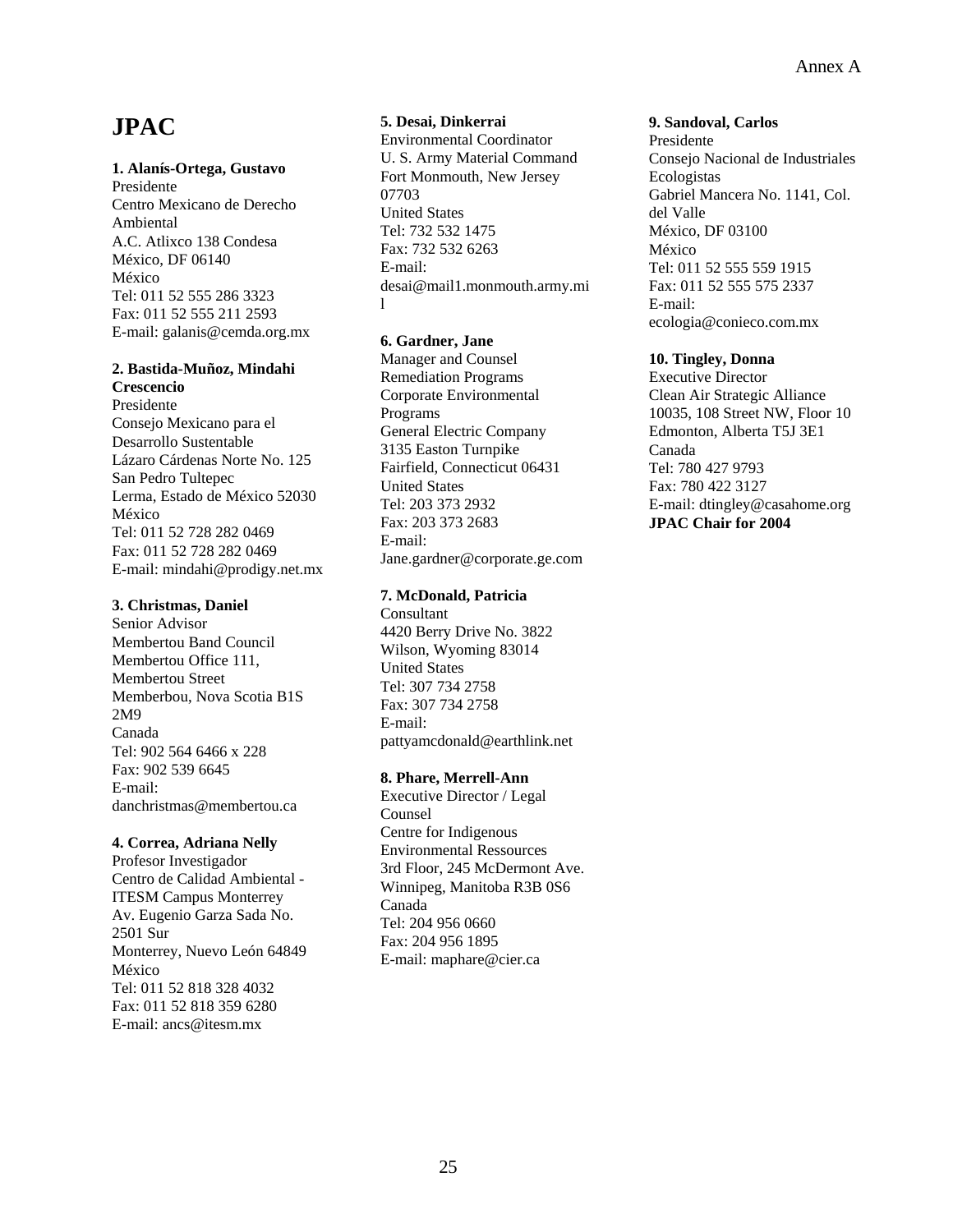## **Canadian Delegation**

## **1. Brackett, David**

International Advisor Canadian Wildlife Service 351 St-Joseph Blvd. - 3rd Floor - Place Vincent Massey Gatineau, Quebec K1A 0H3 Canada Tel: 819 953 1403 Fax: 819 953 7177 E-mail: david.brackett@ec.gc.ca

## **2. Cerutti, Rita**

Manager, NAAEC Environment Canada 10 Wellington Street, 4th Floor Gatineau, Quebec K1A 0H3 Canada Tel: 819 994 0168 Fax: 819 997 0199 E-mail: Rita.Cerutti@ec.gc.ca

## **3. Gaul, Alain**

Chef de cabinet du Ministre de l'Environnnement du Québec Ministère de l'environnement du Québec Edifice Marie-Guyart 675 René-Levesque Est 30e étage Ville de Québec, Québec G1R 5V7 Canada Tel: 418 521 3813 x 4107 Fax: 418 646 4920 E-mail: michele.fournier@menv.gouv.qc. ca

## **4. Hanak, Daryl**

International Trade Counsel Alberta International and Intergovernmental Relations 12th Flr. Commerce Place 10155 -102 Street Edmonton, Alberta T5J 4G8 Canada Tel: 780 422 1339 Fax: 780 427 0699 E-mail: daryl.hanak@gov.ab.ca

#### **5. Ladouceur, Nicole**  Director General International Relations Branch Environment Canada 10 Wellington Street, 4th Floor Gatineau, Quebec K1A 0H3 Canada Tel: 819 994 4404 Fax: 819 997 6227 E-mail: nicole.ladouceur@ec.gc.ca

#### **6. Lakeman, Kim**

Senior Advisor, International Relations Alberta Environment South Petroleum Plaza 9th Floor, 9915-108 Street Edmonton, Alberta T5K 2G8 Canada Tel: 780 422 5619 Fax: 780 421 0028 E-mail: kim.lakeman@gov.ab.ca

## **7. Lapierre, Louise**

Conseillère Ministère de l'environnement du Québec Edifice Marie-Guyart 675 René-Levesque Est 6e étage Ville de Québec, Québec G1R 5V7 Canada Tel: 418 521 3828 Fax: 418 644 4598 E-mail: louise.lapierre@menv.gouv.qc.ca

#### **8. Laquerre, Patrice**

Legal Advisor Foreign Affairs Canada 125 Sussex Drive Ottawa, Ontario K1A 0G2 Canada Tel: 613 992 1990 Fax: 613 992 6483 E-mail: patrice.laquerre@dfaitmaeci.gc.ca

#### **9. Lavertu, Gaetan**

Ambassador Canadian Embassy in Mexico **City** Schiller 529 Col. Bosques de Chapultepec México, DF 11580 México Tel: 011 52 555 724 7900 Fax: 011 52 555 724 7980

## **10. Mackay-Alie, Jenna**

Director Americas Branch Environment Canada 10 Wellington Street, 4th Floor Gatineau, Quebec K1A 0H3 Canada Tel: 819 994 1670 Fax: 819 997 0199 E-mail: Jenna.Mackay-Alie@ec.gc.ca

## **11. Mulcair, Thomas J.**

Ministre de l'Environnement du Québec Ministère de l'environnement du Québec Edifice Marie-Guyart 675 René-Levesque Est 30e étage Ville de Québec, Québec G1R 5V7 Canada Tel: 418 521 3813 x 4107 Fax: 418 646 4920 E-mail: michele.fournier@menv.gouv.qc. ca

## **12. Mundy, John**

Director, Environmental and Sustainable Development Division Foreign Affairs Canada 111 Sussex Dr. 2nd Floor, Rideau Pavilion Ottawa, Ontario K1N 1J1 Canada Tel: 613 995 2168 Fax: 613 995 9525 E-mail: john.mundy@dfaitmaeci.gc.ca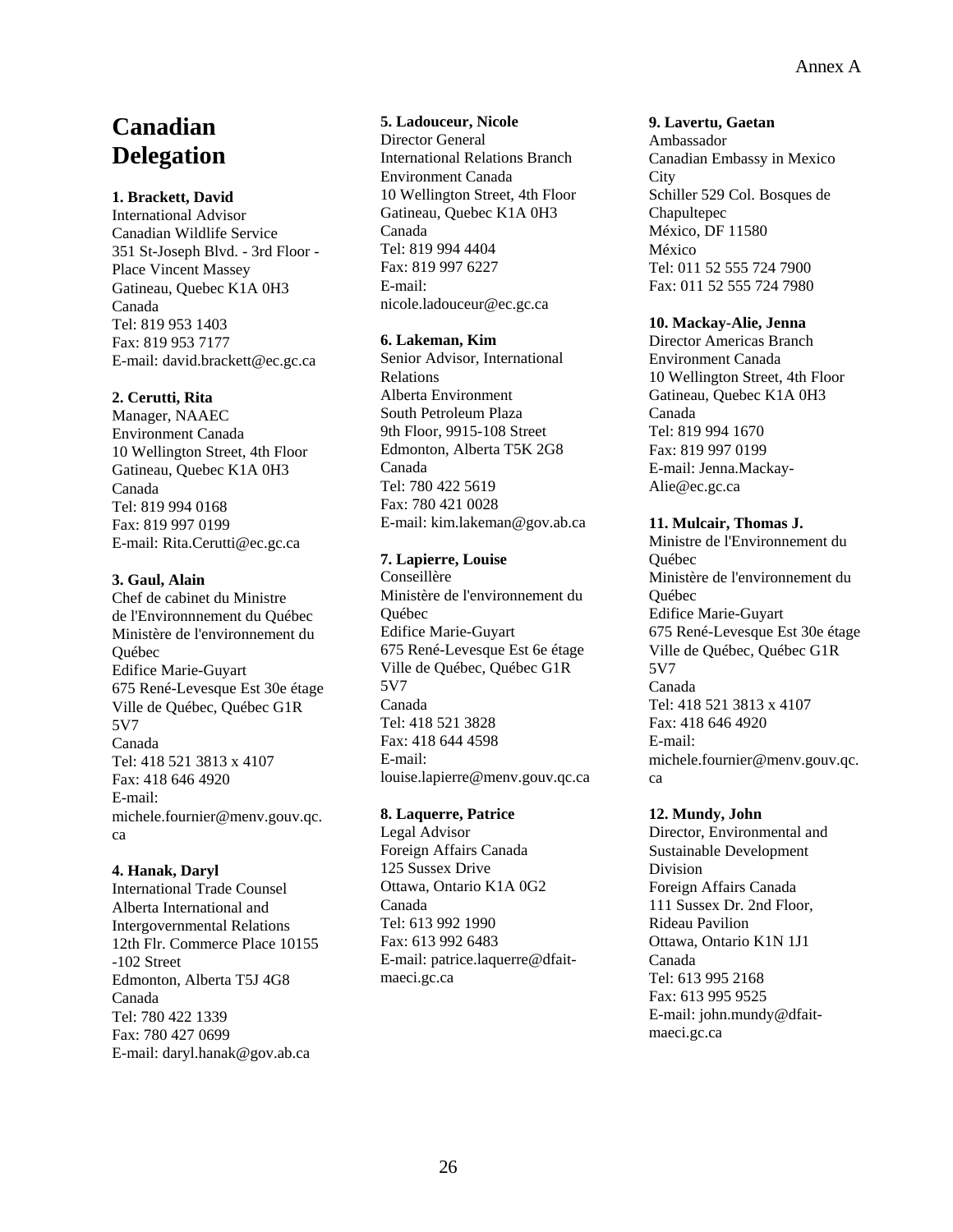**13. Pelletier, Julie**  Policy Analyst Environment Canada 10 Wellington Street, 4th Floor Gatineau, Quebec K1A 0H3

Canada Tel: 819 956 4109 Fax: 819 997-0199 E-mail: julie.pelletier@ec.gc.ca

## **14. Roy, Martin**

Coordinator, Environmental Cooperation Agreements Foreign Affairs Canada 111 Sussex Dr. 2nd Floor, Rideau Pavilion Ottawa, Ontario K1N 1J1 Canada Tel: 613 944 3175 Fax: 613 995 9525 E-mail: martin.roy@dfaitmaeci.gc.ca

## **15. Roy, Louis**

Sous-ministre adjoint aux évaluations et suivi de l'environnement Ministère de l'environnement du Québec Edifice Marie-Guyart 675 René-Levesque Est 30e étage Ville de Québec, Québec G1R 5V7 Canada Tel: 418 521 3860 Fax: 418 646 4920 E-mail: michele.fournier@menv.gouv.qc. ca

#### **16. Smith, Norine**

Assistant Deputy Minister Environment Canada 10 Wellington Street 23rd Floor Gatineau, Quebec K1A 0H3 Canada Tel: 819 994 4882 Fax: 819 997 5981 E-mail: norine.smith@ec.gc.ca

## **NAC - Canada**

## **1. Elgie, Stewart**

Professor University of Ottawa 57 Louis Pasteur Po Box 450 Stn. A Ottawa, Ontario K1N 6N5 Canada Tel: 613 562 5800 E-mail: selgie@uottawa.ca

## **2. Perras, Jean**

President Comité national (Canada) 3 chemin des Castors Chelsea, Quebec J9B 1B8 Canada E-mail: j.perras@chelsea.ca

## **3. Williams, Charles**

Professor Emeritus University of Saskatchewan 1 Moxon Crest Saskatoon, Saskatchewan S7H 3B4 Canada Tel: 306 966 4157 Fax: 306 966 4151 E-mail: williamsch@sask.usask.ca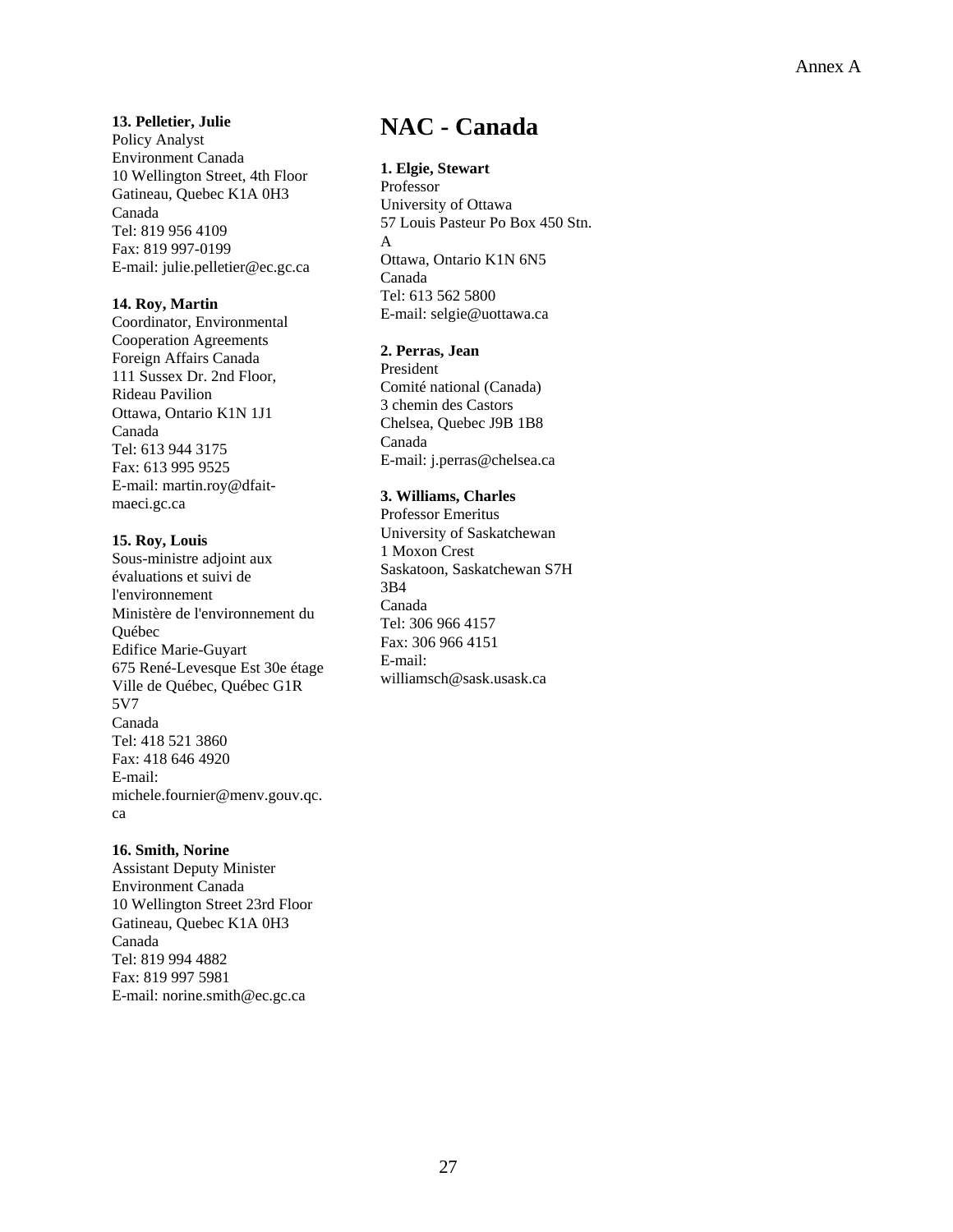## **United States Delegation**

## **1. Adkins, Jocelyn**

Attorney-Advisor U.S. EPA 1200 Pennsylvania Ave. NW Washington, DC 20460 United States Tel: 202 564 5424 Fax: 202 564 5412 E-mail: adkins.jocelyn@epa.gov

## **2. Ayres, Judith E.**

Assistant Administrator U.S. EPA 1200 Pennsylvania Ave. NW Washington, DC 20460 United States Tel: 202 564 2778 E-mail: huffman.linda@epa.gov

## **3. Bar-av, Yigal**

Staff Assistant, Administrator's **Office** U.S. EPA 4501 Connecticut Ave. NW - 610 Washington, DC 20008 United States Tel: 202 564 1608 Fax: 202 501 1329 E-mail: bar-av.yigal@epa.gov

## **4. Bell, Allyson**

Director of Advance U.S. EPA 1200 Pennsylvania Ave. NW Washington, DC 20460 United States Tel: 202 564 8443 Fax: 202 564 1328 E-mail: bell.allyson@epa.gov

## **5. Bell, Heidi**

International Affairs Specialist U.S. EPA 1200 Pennsylvania Ave. NW MC 2660R Washington, DC 20460 United States Tel: 202 564 2027 Fax: 202 565 2409 E-mail: bell.heidi@epa.gov **6. Clifford, Jerry** 

Deputy Assistant Administrator U.S. EPA 1200 Pennsylvania Ave. NW Washington, DC 20004 United States Tel: 202 564 6600 Fax: 202 565 2407 E-mail: clifford.jerry@epa.gov

## **7. Correa, Sylvia**

Team Lead - GSC Chair U.S. EPA 2819 Kanawhe St. NW Washington, DC 20015 United States Tel: 202 564 6443 E-mail: correa.sylvia@epa.gov

## **8. Cough, Paul**

**Director** U.S. EPA Office of International Environmental Policy 1300 Pennsylvania Ave. NW Washington, 20004 United States Tel: 202 564 6459 Fax: 202 565 2411 E-mail: cough.paul@epa.gov

## **9. Jones, Marshall**

Deputy Director U.S. Fish and Wildlife Service 1849 C Street, N.W., Room 3256 Washington, DC 20240 United States Tel: 202 208 4545 Fax: 202 208 6965 E-mail: marshall\_jones@fws.gov

## **10. Leavitt, Michael O.**

Administrator U.S. EPA 1200 Pennsylvania Ave. NW Washington, DC 20460 United States Tel: 202 564 6600 Fax: 202 565 2407 E-mail: ayres.judith@epamail.epa.gov

#### **11. Lent, Rebecca**

Deputy Assistant Administrator for Regulatory Programs Department of Commerce NOAA/NMFS 1315 East-West Highway 14th Floor Silver Spring, Maryland 20910- 3283 United States E-mail: rebecca.lent@noaa.gov

## **12. Lybbert, Lisa**

Director, Press Advance and Special Assistant for Communications U.S. EPA 1200 Pennsylvania Ave. NW MC1701A Washington, DC 20460 United States Tel: 202 564 6436 Fax: 202 501 1328 E-mail: lybbert.lisa@epa.gov

## **13. Marzouk, Evonne**

Environmental Protection Specialist U.S. EPA 1200 Pennsylvania Ave. NW MC 2660R Washington, DC 20460 United States Tel: 202 564 7529 Fax: 202 565 2411 E-mail: marzouk.evonne@epa.gov

#### **14. McKeown, Rich**

Counselor to the Administrator U.S. EPA 1200 Pennsylvania Ave. NW Washington, DC 20004 United States Tel: 202 564 7177 Fax: 202 501 1490 E-mail: mckeown.rich@epa.gov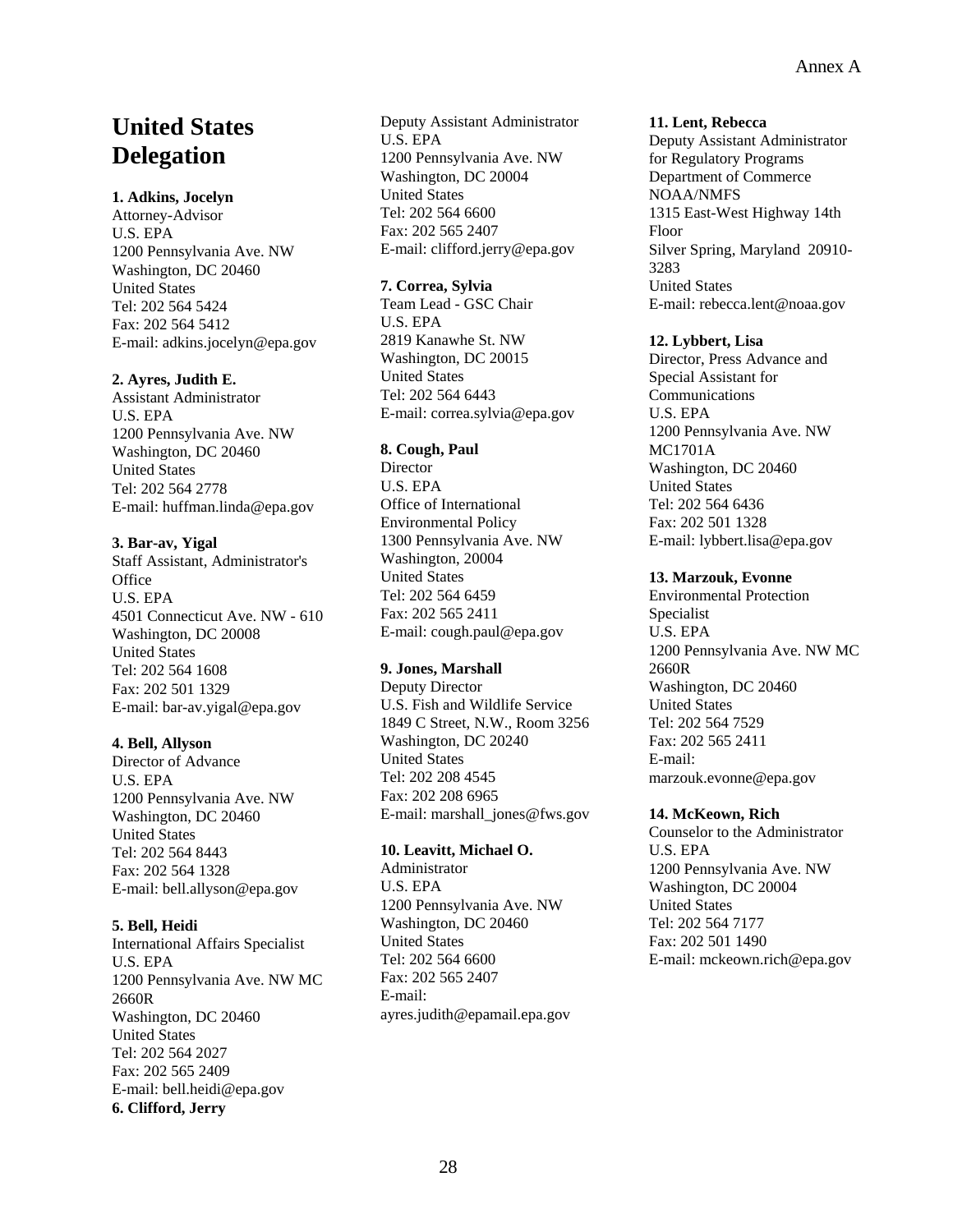#### **15. Redlin, David**

Senior Advisor U.S. EPA 1200 Pennsylvania Ave. NW MC 2610R Washington, DC 20004 United States Tel: 202 564 6437 Fax: 202 565 2407 E-mail: redlin.david@epa.gov

#### **16. Roberts, Guinnevere**

Biologist U.S. EPA 1200 Pennsylvania Ave. NW MC7201M Washington, DC 20460 United States Tel: 202 564 7464 Fax: 202 564 8502 E-mail: roberts.guinnevere@epa.gov

#### **17. Rose, Erwin**

North American Affairs Officer Office of Environmental Policy Dept. of State 2201 C Street, NW Washington, DC 20520 United States Tel: 202 647 4284 Fax: 202 647 1052 E-mail: roseed@state.gov

## **18. Vetter, Darci**

Director of Sustainable Development Office of the U.S. Trade Representative 600 17th St. NW Washington, DC United States Tel: 202 395 9629 Fax: 202 395 6865 E-mail: dvetter@ustr.gov

## **NAC - United States**

#### **1. Aigner, Dennis**

Dean Donald Bren School of Environmental Science & Management University of California 2410 Bren Hall Santa Barbara, California 93106- 5131 United States Tel: 805 893 7363 Fax: 805 893 7612 E-mail: djaigner@bren.ucsb.edu

#### **2. Morell, Aldo**

Director, Safety, Health & Environment DuPont Co. 1007 Market Street DuPont Bldg. Room 6088 Wilmington, Delaware 19898 United States Tel: 302 773 0966 Fax: 302 774 3140 E-mail: aldo.morell@usa.dupont.com

## **3. Wesson, Dolores**

Vice-Chair University of California 7211 Fay Ave. La Jolla, California 92037 United States Tel: 619 992 2506 E-mail: dwesson@ucsd.edu

## **GAC - United States**

#### **1. Colvin, Michael**

U.S. Gov't Advisory Cmte. 436 Michael Ave. Westerville, Ohio 43081 - 1812 United States Tel: 614 895 3323 E-mail: mikecolvin@columbus.rr.com

#### **2. Kalbacher, Karl**

City Councilman Newark, Delaware 420 Arbour Drive Newark, Delaware 19713 United States Tel: 410 427 3437 Fax: 410 537 3472 E-mail: kkalbacher@

## **3. Mahfood, Stephen**

**Director** Missouri Department of Natural Resources P.O. Box 176 Jefferson City, Missouri 65102 United States Tel: 573 751 4732 Fax: 573 751 7627 E-mail: steve.mahfood@dnr.mo.gov

## **4. Martínez, Ricardo**

Assistant Secretary California Environmental Protection Agency 1001 I Street Sacramento, California 95814 United States Tel: 916 324 7316 Fax: 916 445 6401 E-mail: rmartine@calepa.ca.gov

## **Observers – United States**

## **1. Bearden, Janet**

Associate Director International Compliance Assurance Division U.S. EPA 1200 Pennsylvania Ave. NW MC 2254A Washington, DC 20460 United States Tel: 202 564 6245 Fax: 202 564 0073 E-mail: bearden.janet@epa.gov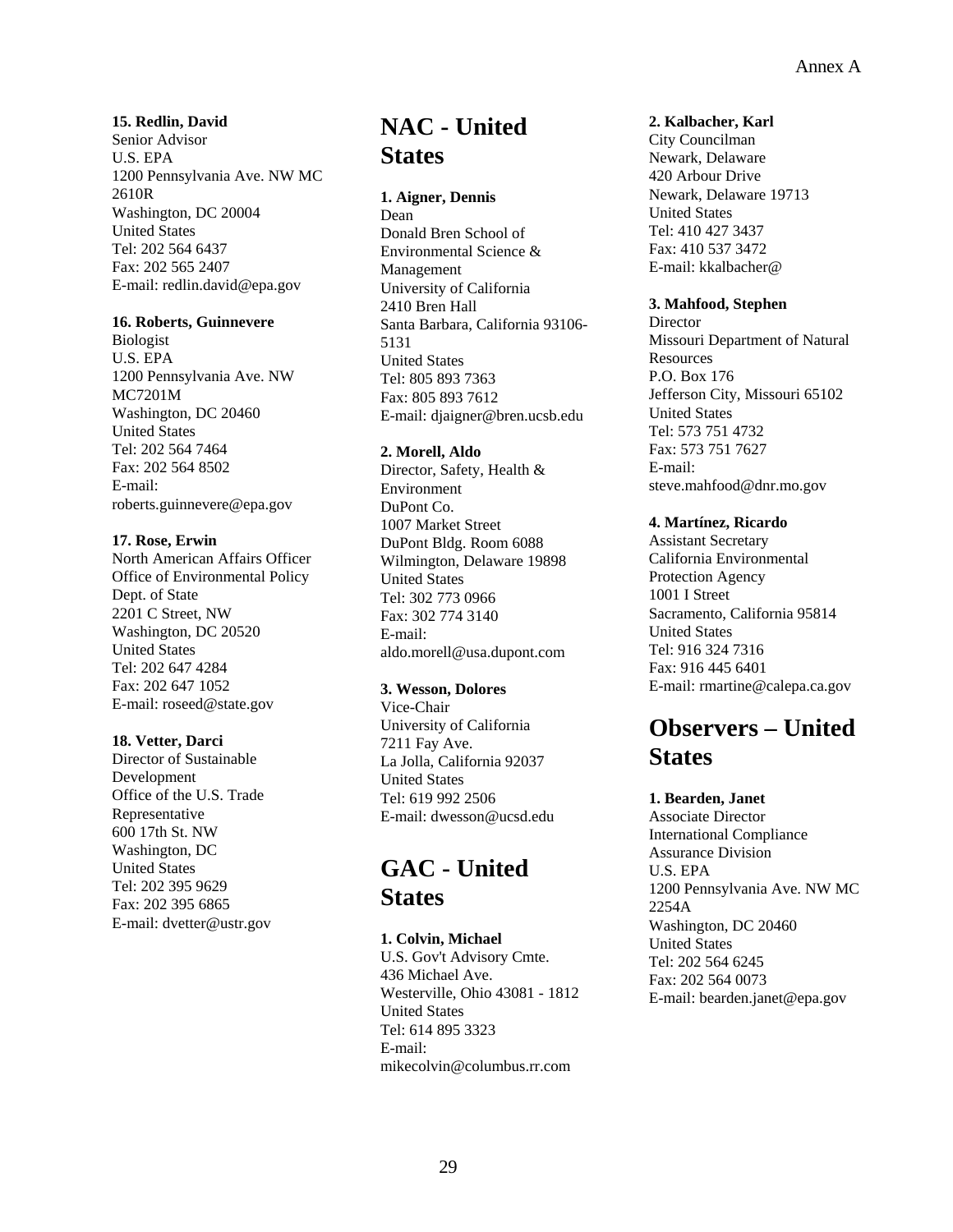**2. Carrillo, Oscar** 

Designated Federal Officer U.S. EPA 655 15th St. NW Washington, DC 20005 México Tel: 202 233 0072 Fax: 202 233 0070 E-mail: carrillo.oscar@epa.gov

## **3. Cotter, Patrick**

International Affairs Specialist U.S. EPA - Office of International Environmental Policy 1300 Pennsylvania Ave. NW MC 2660R, Room 31124 Washington, DC 20004 United States Tel: 202 564 6414 Fax: 202 565 2409 E-mail: cotter.patrick@epa.gov

## **4. Evans, Daniel**

Environment Team Leader USAID - United States Embassy Paseo de la Reforma #305 Col. Cuauhtemoc México, DF 06500 México Tel: 011 52 555 080 2000 x 4189 Fax: 011 52 555 080 2494 E-mail: danevans@usaid.gov

#### **5. Gilbreath, Jan**

U.S. EPA 1200 Pennsylvania Ave. NW Washington, DC 20460 United States Tel: 202 564 6279 Fax: E-mail: gilbreath.jan@epa.gov

## **6. Preston, Jean**

Acting Counselor for Environment Embajada de Estados Unidos en México U.S. EPA Paseo de la Reforma No. 305 Col. Cuahtémoc México, DF 06500 México Tel: 011 52 555 080 2167 Fax: 011 52 555 080 2373 E-mail: rimaq2004@hotmail.com

#### **7. Roth, Dana**

Biodiversity & Foreign Affairs **Officer** U.S. Dept. of State 2201 C Street NW Washington, DC 20520 United States Tel: 202 736 7428 Fax: 202 736 7351 E-mail: rothds@state.gov

## **8. Ruiz, Nadtya**

Environmental Scientist U.S. EPA 1209 N. Van Dorn St. Alexandria, Virginia 22304 United States Tel: 202 564 1391 Fax: 202 565 2409 E-mail: ruiz.nadtya@epa.gov

## **9. Sowell, Sarah**

U.S. EPA 1200 Pennsylvania Ave. NW Washington, DC 20460 United States Tel: 202 564 0145 Fax: E-mail: sowell.sarah@epa.gov

## **10. Tajbakhsh, Melinda**

Fish and Wildlife Service Washington DC, USA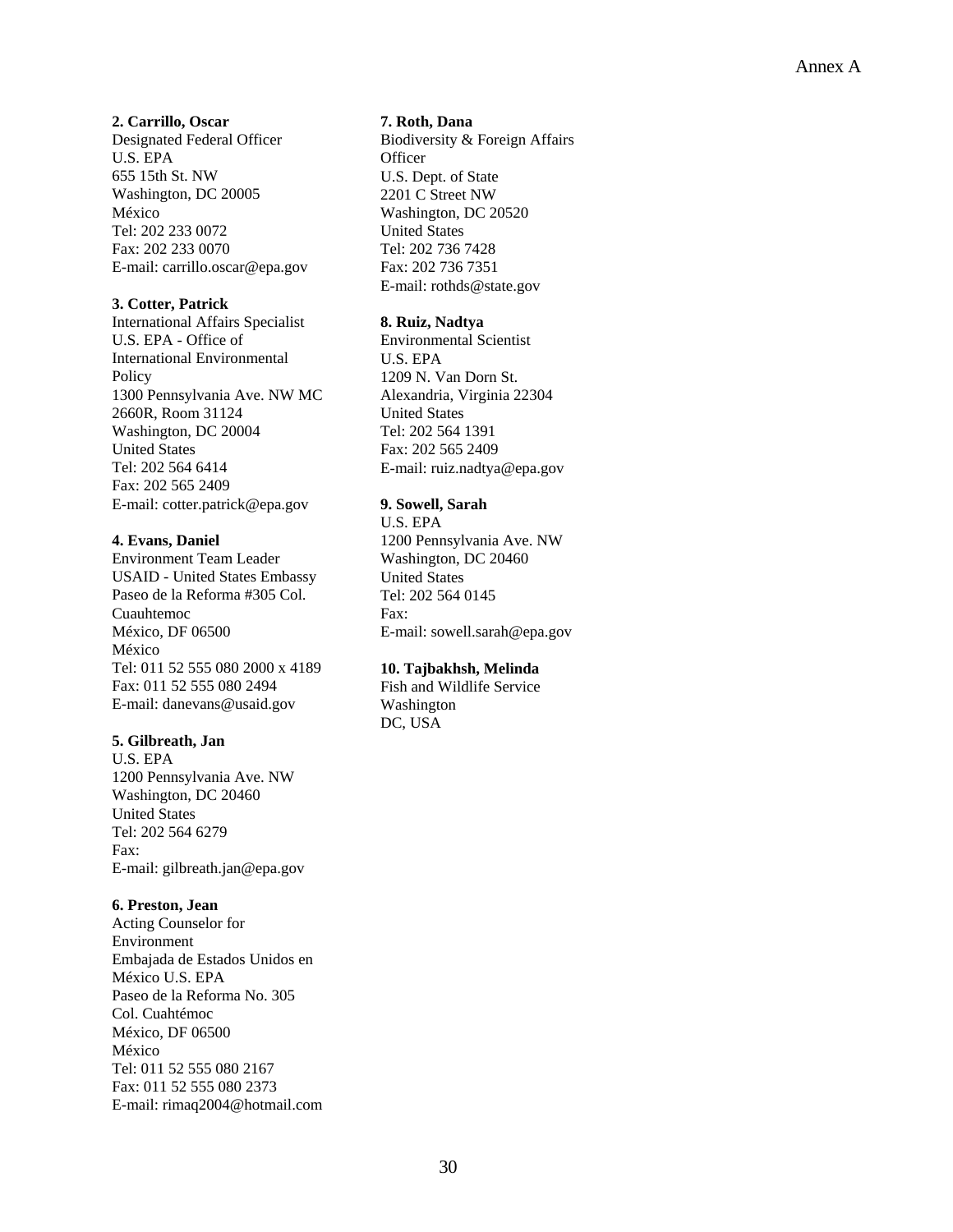## **Mexican Delegation**

#### **1. Bandala Medina, Ma. Teresa**

Directora General de Cooperación Internacional SEMARNAT Av. San Jeronimo 458 - 3er Piso Col. Jardines del Pedregal México, DF 01900 México Tel: 011 52 555 490 2127 Fax: 011 52 555 490 2194 E-mail: teresa.bandala@semarnat.gob.mx

#### **2. Bulás Montoro, José Manuel**

Titular de la Unidad de Asuntos Internacionales SEMARNAT Av. San Jeronimo 458 - 3er Piso Col. Jardines del Pedregal México, DF 01900 México Tel: 011 52 555 490 2115 Fax: 011 52 555 490 2194 E-mail: jbulas@semarnat.gob.mx

#### **3. Chacón Anaya, Daniel**

Director General de Gestión Integral de Materiales y Actividades Riesgosas SEMARNAT Av. Revolución 1425 Col. Tlacopac San Angel México, DF 01040 México Tel: 011 52 555 624 3342 Fax: 011 52 555 662 3110 E-mail: daniel.chacon@semarnat.gob.mx

## **4. Cárdenas Jiménez, Alberto**

Secretario de Medio Ambiente y Recursos Naturales SEMARNAT Blvd. Adolfo Ruiz Cortinez, No. 4209 Col. Jardines en la Montaña México, DF 14210 México Tel: 011 52 555 628 0601 Fax: 011 52 555 628 0643 E-mail: secretario@semarnat.gob.mx

#### **5. Elvira Quesada, Juan Rafael**

Subsecretario de Fomento y Normatividad Ambiental SEMARNAT Blvd. Adolfo Ruiz Cortinez, No. 4209 - Piso 5 Col. Jardines en la Montaña México, DF 14210 Tel: 011 52 555 628 0613 Fax: 011 52 555 628 0656 E-mail: juan.elvira@semarnat.gob.mx

#### **6. Giner de los Ríos, Francisco**

Subsecretario de Gestió para la Protección Ambiental SEMARNAT Av. Revolución 1425, Nivel 38 Col. Tlacopac San Angel México, DF 01040 México Tel: 011 52 555 624 3544 Fax: 011 52 555 624 3680 E-mail: francisco.giner@semarnat.gob.m x

#### **7. González Luna Corvera, Irma Pía**  Coordinadora General de

Comunicación Social SEMARNAT Blvd. Adolfo Ruiz Cortinez, No. 4209, 3er Piso Col. Jardines en la Montaña México, DF 14210 México Tel: 011 52 555 628 0891 Fax: 011 52 555 628 0778 E-mail: irmapia@semarnat.gob.mx

#### **8. Huerta Ocampo, Elleli**

Directora de Biodiversidad, Recursos Genéticos y Areas Protegidas SEMARNAT Blvd. Adolfo Ruiz Cortinez, No. 4209, 5o Piso Col. Jardines en la Montaña México, DF 14210 México Tel: 011 52 555 628 0661 Fax: 011 52 555 628 0600 E-mail: elleli.huerta@semarnat.gob.mx

#### **9. Luege Tamargo, José Luis**

Procurador PROFEPA Carretera al Ajusco No. 200 Piso 8 Col. Jardines de la Montaña México, DF 14210 México Tel: 011 52 555 615 2095 Fax: 011 52 555 615 2041 E-mail: mvargas@correo.profepa.gob.mx

#### **10. Lugo Rodríguez, José**

Jefe del Dept. de Asuntos Jurídicos SEMARNAT Av. San Jeronimo 458 - 3er Piso Col. Jardines del Pedregal México, DF 01900 México Tel: 011 52 555 490 2100 x 14658 Fax: 011 52 555 490 2197 E-mail: jlugo@semarnat.gob.mx

#### **11. Martí Ascencio, Bosco**

Director General para América del Norte Secretaría de Relaciones Exteriores Av. Ricardo Flores Magon No. 1 Col. Tlatelolco México, DF 06995 México Tel: 011 52 555 062 3081 E-mail: bmarti@sre.gob.mx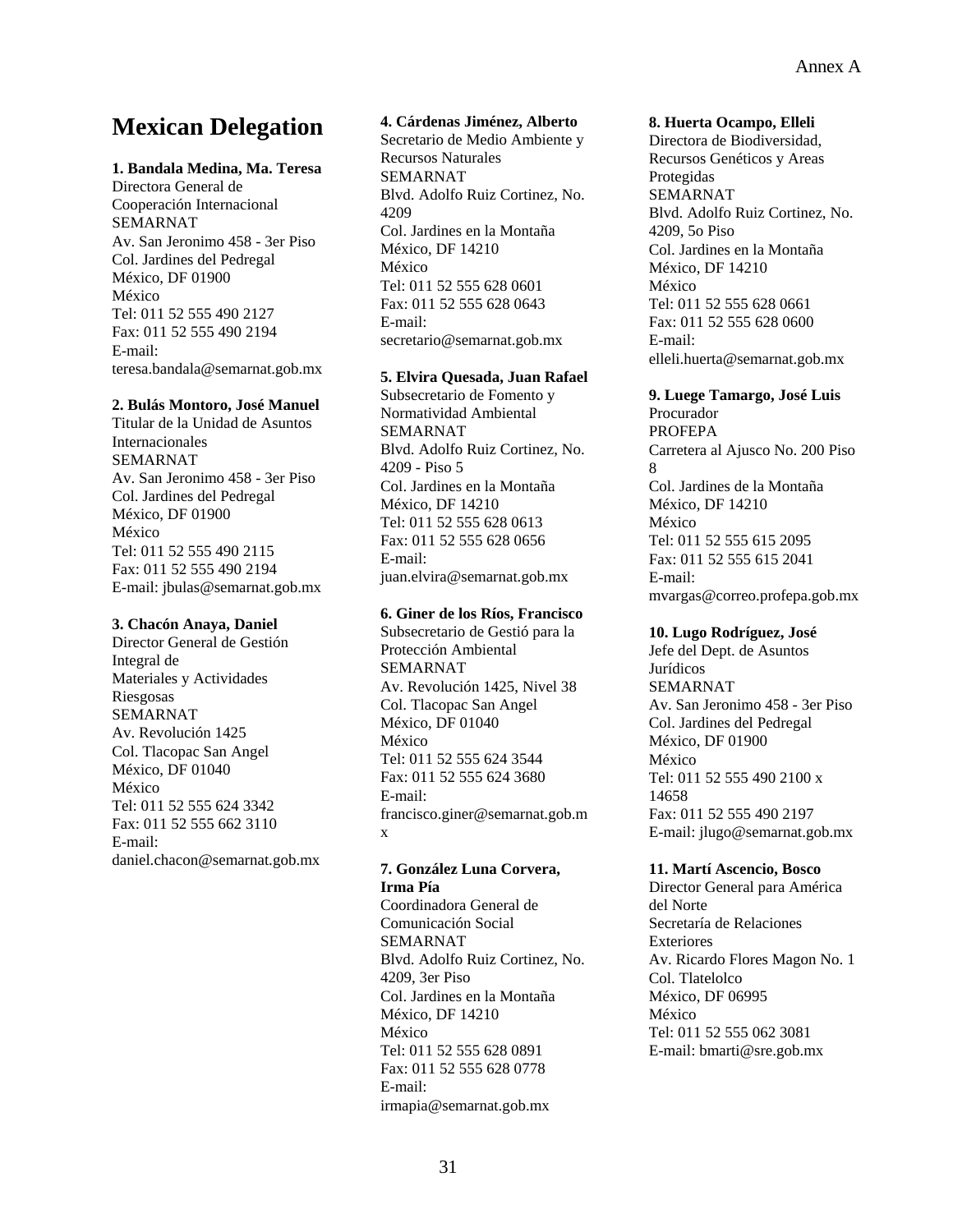## **12. Medina Aguilar, José Manuel**

Director General adjunto de Cooperación Internacional SEMARNAT Av. San Jeronimo 458 - 3er Piso Col. Jardines del Pedregal México, DF 01900 México Tel: 011 52 555 490 2124 Fax: 011 52 555 490 2194 E-mail: manolo.medina@semarnat.gob.m x

#### **13. Milán Robles, Paola**

Logistica SEMARNAT Av. San Jeronimo 458 - 3er Piso Col. Jardines del Pedregal México, DF 01900 México Tel: 011 52 555 490 2127 Fax: 011 52 555 490 9124 E-mail: paola.milan@semarnat.gob.mx

#### **14. Peniche Sala, Roger**

Subdirector de Cooperación Económica SEMARNAT Av. San Jeronimo 458 - 3er Piso Col. Jardines del Pedregal México, DF 01900 México Tel: 011 52 555 490 2124 Fax: 011 52 555 490 2194 E-mail: roger.peniche@semarnat.gob.mx

#### **15. Porras Calderón, Ma. Elena**

Directora de Aspectos Comerciales SEMARNAT Av. San Jeronimo 458 - 3er Piso Col. Jardines del Pedregal México, DF 01900 México Tel: 011 52 555 490 2157 Fax: 011 52 555 490 2194 E-mail: elena.porras@semarnat.gob.mx

#### **16. Sánchez Martínez, Sergio**

Director General de Gestión de la Calidad del Aire SEMARNAT Revolución 1425 - 39 México, DF 01040 México Tel: 011 52 555 624 3500 E-mail: sergio.sanchez@semarnat.gob.m x

#### **17. Terrazas, Ana Laura**

Logistica SEMARNAT Av. San Jeronimo 458 - 3er Piso Col. Jardines del Pedregal México, DF 01900 México Tel: 011 52 555 490 2123 E-mail: ana.terrazas@semarnat.gob.mx

### **18. Tornel Cruz, Raúl**

Coordinador de Asesores del Secretario SEMARNAT Blvd. Adolfo Ruiz Cortinez, No. 4209 Col. Jardines en la Montaña México, DF 14210 México Tel: 011 52 555 490 0918 Fax: 011 52 555 628 0706 E-mail: raul.tornel@semarnat.gob.mx

## **19. Vera Escobar, Juan Carlos**

Logistica SEMARNAT Av. San Jeronimo 458 - 3er Piso Col. Jardines del Pedregal México, DF 01900 México Tel: 011 52 555 490 2100 x 14678 Fax: 011 52 555 490 2194 E-mail: juan.vera@semarnat.gob.mx

#### **20. Vélez Juárez, María Luisa**

Subdirectora de Prensa Internacional SEMARNAT Blvd. Adolfo Ruiz Cortinez, No. 4209, 3er Piso Col. Jardines en la Montaña México, DF 14210 México Tel: 011 52 555 628 0803 Fax: 011 52 555 628 0778 E-mail: luisa.velez@semarnat.gob.mx

#### **21. Zamora González, Jorge Humberto**

Coordinación de Giras y Eventos del C. Secretario SEMARNAT Blvd. Adolfo Ruiz Cortinez, No. 4209, 6to Piso Col. Jardines en la Montaña México, DF 14210 México Tel: 011 52 555 628 0600 x 25838 Fax: 011 52 555 628 0600 E-mail: jorge.zamora@semarnat.gob.mx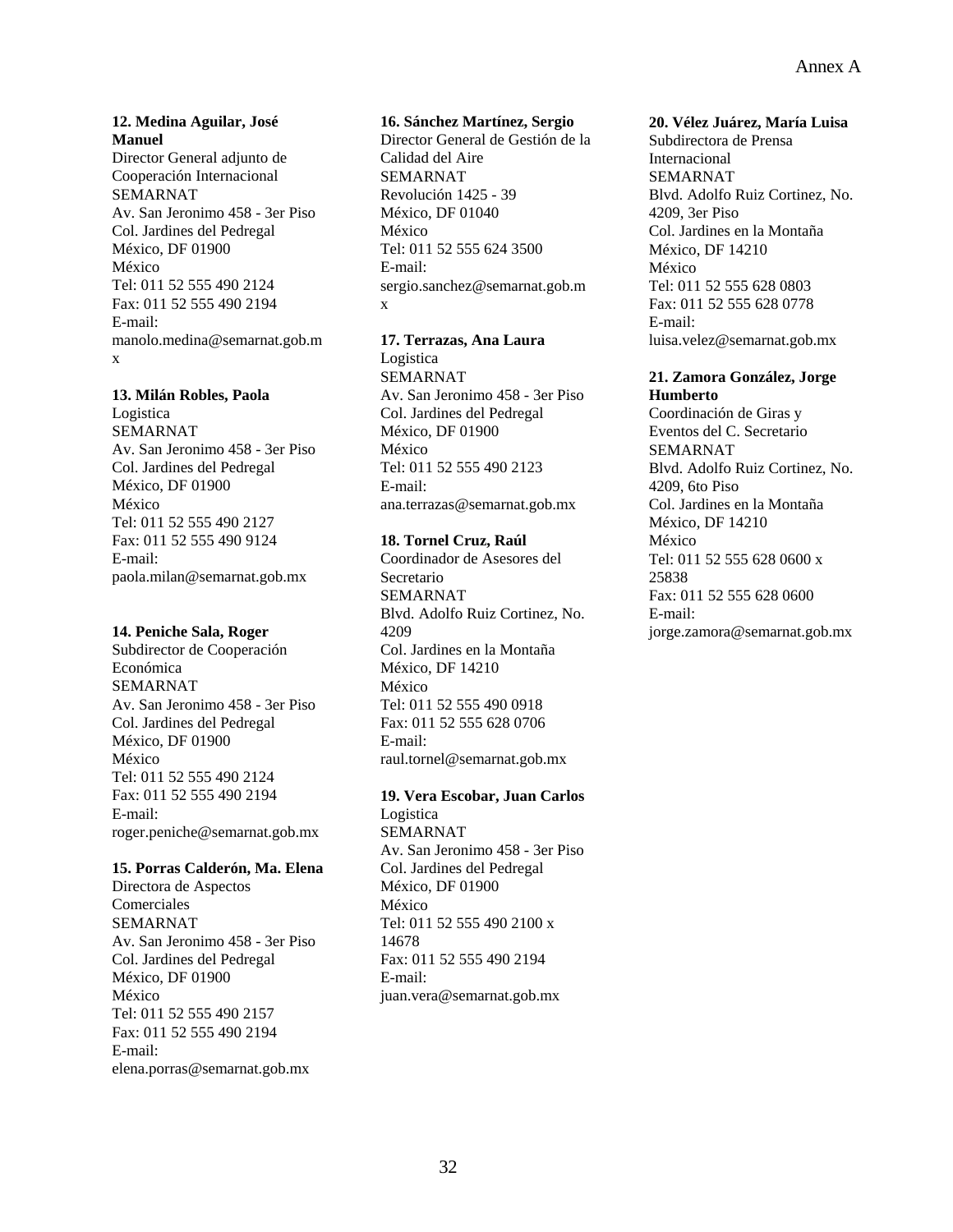## **TRAC Members**

#### **1. Basurto, Daniel**

Abogado Lexcorp Abogados Homero 1804-602 México, DF 11570 México Tel: 011 52 555 395 1085 Fax: 011 52 555 395 1085

## **2. Haverkamp, Jannifer**

Consultant, Trade and Environment 7901 Takoma Ave. Silver Spring, Maryland 20910 United States 3**. Mizroch, John** 

President and CEO World Environment Center 419 Park Ave South No. 500 New York, New York 10016 United States

#### **4. Page, Robert**

Vice President Trans AltaEnergy Corporation 110 12th Ave, S.W. P.O. Box 1900, Station M Calgary, Alberta T2P 2M1 Canada

#### **5. Torres, Blanca**

Profesora, Centro de Estudios Internacionales El Colegio de México, A.C. Camino al Ajusco 20, Col. Pedregal de Santa Teresa México, DF 01900 México Tel: 011 52 555 449 3000 x 4037 Fax: 011 52 555 645 0464 E-mail: btorres@colmex.mx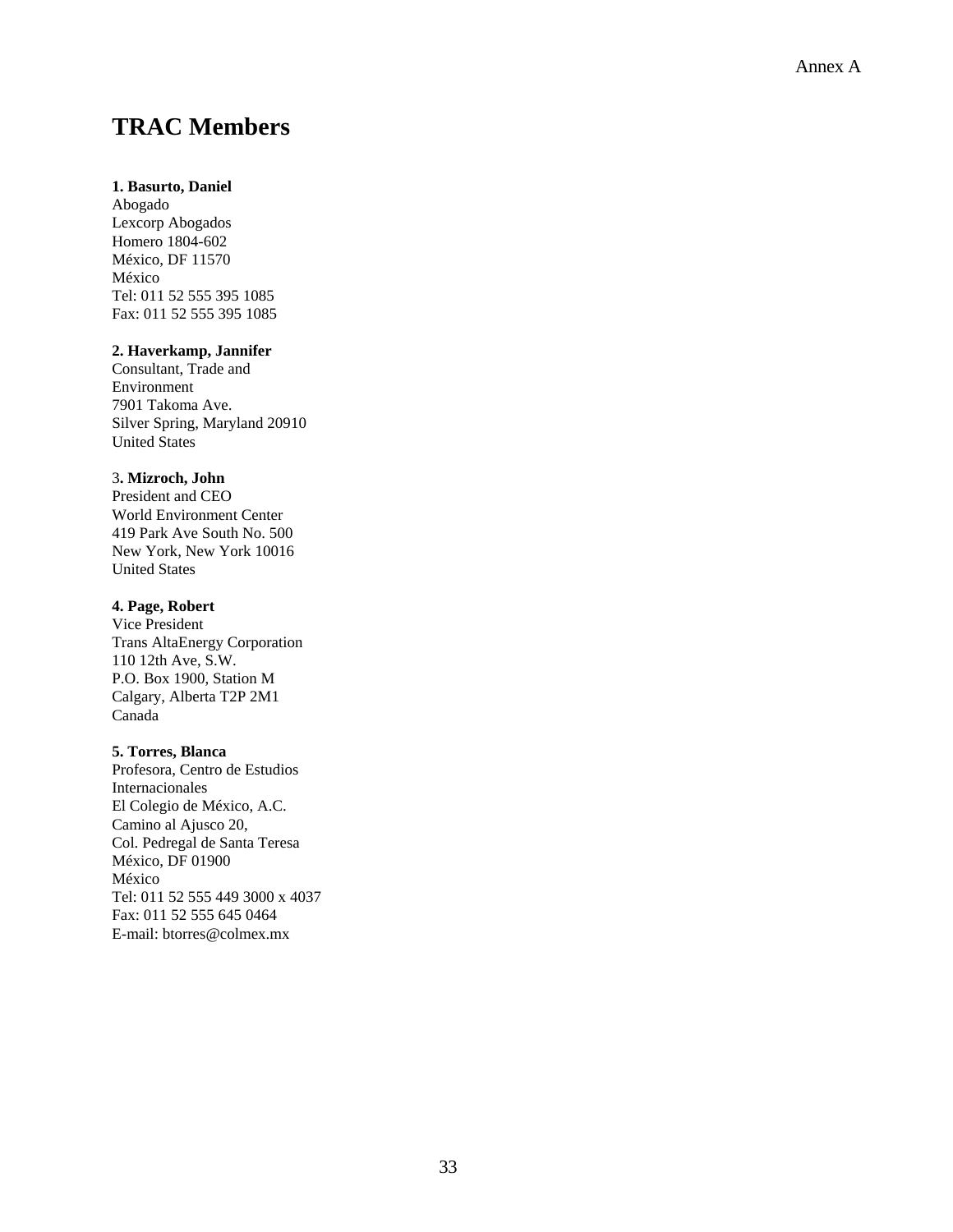## **CEC**

#### **1. Bellefleur, Julie-Anne**

Council Secretary Commission for Environmental Cooperation 393, St-Jacques West, Suite 200 Montreal, Quebec H2Y 1N9 Canada Tel: 514 350 4300 Fax: 514 350 4314 E-mail: jabellefleur@ccemtl.org

#### **2. Brevé, Daniel**

Public Participation Coordinator Commission for Environmental Cooperation 393, St-Jacques West, Suite 200 Montreal, Quebec H2Y 1N9 Canada Tel: 514 350 4300 Fax: 514 350 4345 E-mail: dbreve@ccemtl.org

## **3. Carpentier, Chantal Line**

Head, Environment, Economy and Trade Program Commission for Environmental Cooperation 393, St-Jacques West, Suite 200 Montreal, Quebec H2Y 1N9 Canada Tel: 514 350 4300 Fax: 514 350 4314 E-mail: clcarpentier@ccemtl.org

#### **4. Cun, Mike Mircea**

I.T. Support Commission for Environmental Cooperation 393, St-Jacques West, Suite 200 Montreal, Quebec H2Y 1N9 Canada Tel: 514 350 4300 Fax: 514 350 4314 E-mail: mmcun@ccemtl.org

## **5. Daoust, Nathalie**

Executive Assistant Commission for Environmental Cooperation 393, St-Jacques West, Suite 200 Montreal, Quebec H2Y 1N9 Canada Tel: 514 350 4300 Fax: 514 350 4314 E-mail: ndaoust@ccemtl.org

## **6. David, Johanne**

French Managing Editor Commission for Environmental Cooperation 393, St-Jacques West, Suite 200 Montreal, Quebec H2Y 1N9 Canada Tel: 514 350 4300 Fax: 514 350 4314 E-mail: jdavid@ccemtl.org

## **7. Delgadillo, Eduardo**

Administrator Commission for Environmental Cooperation 393, St-Jacques West, Suite 200 Montreal, Quebec H2Y 1N9 Canada Tel: 514 350 4300 Fax: 514 350 4314 E-mail: asilvaroli@ccemtl.org

#### **8. Droga, Alain**

Legal Scrub Coordinator Commission for Environmental Cooperation 393, St-Jacques West, Suite 200 Montreal, Quebec H2Y 1N9 Canada Tel: 514 350 4300 Fax: 514 350 4314 E-mail: adroga@ccemtl.org

## **9. Elhadj, Malika**

Communications Assistant Commission for Environmental Cooperation 393, St-Jacques West, Suite 200 Montreal, Quebec H2Y 1N9 Canada Tel: 514 350 4300 Fax: 514 350 4314 E-mail: melhadj@ccemtl.org

#### **10. Ferron-Tripp, Spencer**

Media and Outreach Officer Commission for Environmental Cooperation 393, St-Jacques West, Suite 200 Montreal, Quebec H2Y 1N9 Canada Tel: 514 350 4300 Fax: 514 350 4314 E-mail: sftripp@ccemtl.org

## **11. Garver, Geoffrey**

Director, Submissions on Enforcement Matters Unit Commission for Environmental Cooperation 393, St-Jacques West, Suite 200 Montreal, Quebec H2Y 1N9 Canada Tel: 514 350 4300 Fax: 514 350 4314 E-mail: dmillan@ccemtl.org

## **12. Gómez, Yamirka**

Assistant to the Council Secretary Commission for Environmental Cooperation 393, St-Jacques West, Suite 200 Montreal, Quebec H2Y 1N9 Canada Tel: 514 350 4300 Fax: 514 350 4314 E-mail: ygomez@ccemtl.org

## **13. Guerrero, Hernando**

**Director** Commission for Environmental Cooperation Mexico Liaison Office Progreso No. 3 Viveros de Coyoacán México, DF 04110 México Tel: 011 52 555 659 5021 Fax: 011 52 555 659 5023 E-mail: shernandez@ccemtl.org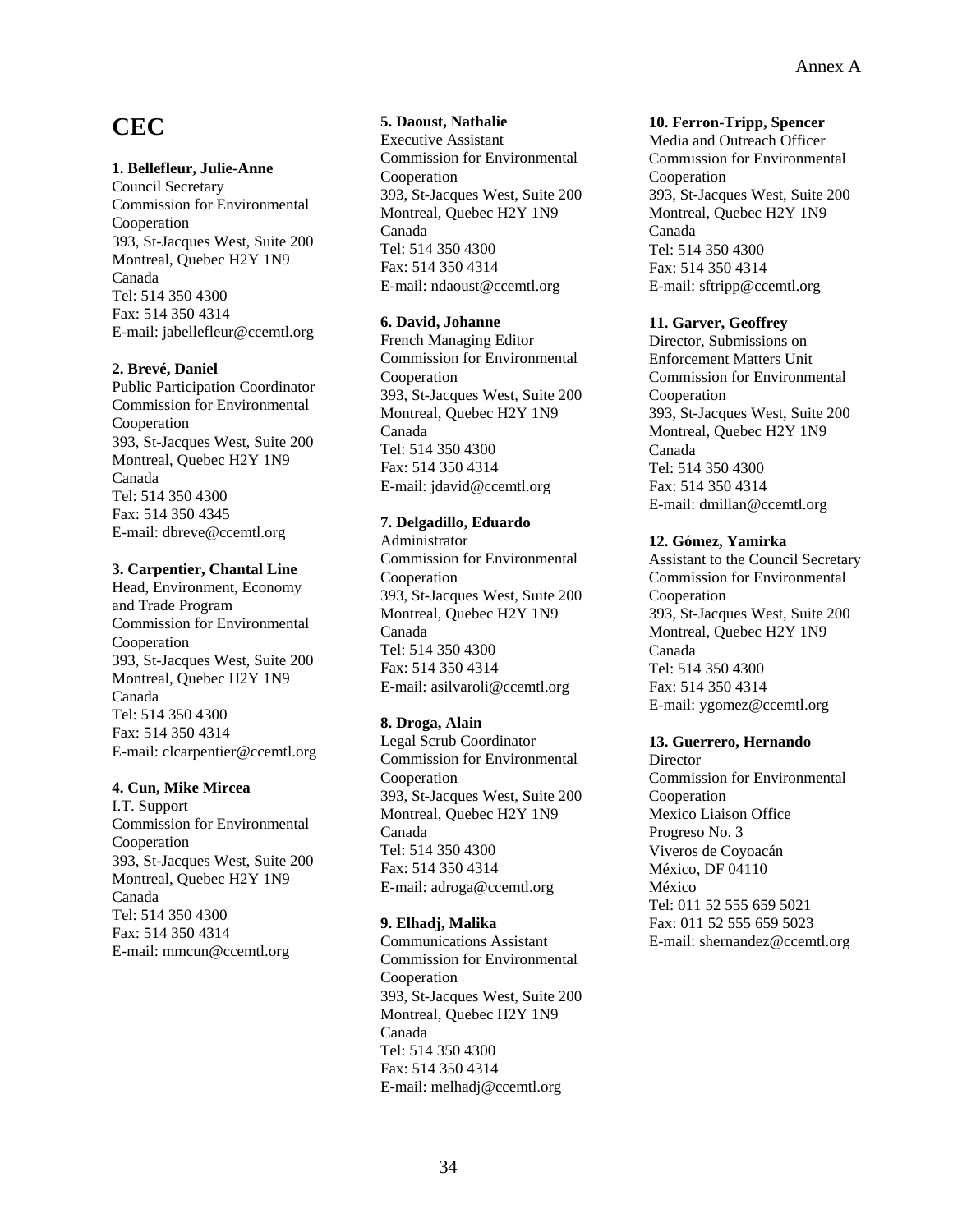**14. Hernández Pineda, Sara**  Asistente Commission for Environmental Cooperation Mexico Liaison Office Progreso No. 3 Viveros de Coyoacán México, DF 04110 México Tel: 011 52 555 659 5021 Fax: 011 52 555 659 5023 E-mail: shernandez@ccemtl.org

#### **15. Herrmann, Hans**

Head, Conservation and Biodiversity Program Commission for Environmental Cooperation 393, St-Jacques West, Suite 200 Montreal, Quebec H2Y 1N9 Canada Tel: 514 350 4300 Fax: 514 350 4314 E-mail: hherrman@ccemtl.org

#### **16. Ibarra Rodriguez, Rolando**

Legal Officer, Submissions on Enforcement Matters Unit Commission for Environmental Cooperation 393, St-Jacques West, Suite 200 Montreal, Quebec H2Y 1N9 Canada Tel: 514 350 4300 Fax: 514 350 4314 E-mail: dmillan@ccemtl.org

## **17. Kennedy, William**

Executive Director Commission for Environmental Cooperation 393, St-Jacques West, Suite 200 Montreal, Quebec H2Y 1N9 Canada Tel: 514 350 4300 Fax: 514 350 4314 E-mail: ndaoust@ccemtl.org

## **18. Kirk, Douglas**

English Managing Editor Commission for Environmental Cooperation 393, St-Jacques West, Suite 200 Montreal, Quebec H2Y 1N9 Canada Tel: 514 350 4300 Fax: 514 350 4314 E-mail: dkirk@ccemtl.org

#### **19. Lloyd, Evan**

Director of Communications Commission for Environmental Cooperation 393, St-Jacques West, Suite 200 Montreal, Quebec H2Y 1N9 Canada Tel: 514 350 4300 Fax: 514 350 4314 E-mail: elloyd@ccemtl.org

#### **20. López, Miguel**

Spanish Managing Editor Commission for Environmental Cooperation 393, St-Jacques West, Suite 200 Montreal, Quebec H2Y 1N9 Canada Tel: 514 350 4300 Fax: 514 350 4314 E-mail: mlopez@ccemtl.org

#### **21. Miller, Paul**

Program Manager, Air Quality Commission for Environmental Cooperation 393, St-Jacques West, Suite 200 Montreal, Quebec H2Y 1N9 Canada Tel: 514 350 4300 Fax: 514 350 4314 E-mail: pmiller@ccemtl.org

#### **22. Morin, Jocelyne**

JPAC Assistant Commission for Environmental Cooperation 393, St-Jacques West, Suite 200 Montreal, Quebec H2Y 1N9 Canada Tel: 514 350 4300 Fax: 514 350 4314 E-mail: jmorin@ccemtl.org

#### **23. Paz-Miller, Liliana**

Logistics Coordinator - Meeting Services Commission for Environmental Cooperation 393, St-Jacques West, Suite 200 Montreal, Quebec H2Y 1N9 Canada Tel: 514 350 4300 Fax: 514 350 4345 E-mail: lpmiller@ccemtl.org

#### **24. Pepin, Manon**

JPAC Liaison Officer Commission for Environmental Cooperation 393, St-Jacques West, Suite 200 Montreal, Quebec H2Y 1N9 Canada Tel: 514 350 4300 Fax: 514 350 4314 E-mail: mpepin@ccemtl.org

#### **25. Robichaud, Véronique**

Program Manager Environment, Economy and Trade Commission for Environmental Cooperation 393, St-Jacques West, Suite 200 Montreal, Quebec H2Y 1N9 Canada Tel: 514 350 4300 Fax: 514 350 4314 E-mail: vrobichaud@ccemtl.org

#### **26. Sancho, Marian**

Translations Coordinator Commission for Environmental Cooperation 393, St-Jacques West, Suite 200 Montreal, Quebec H2Y 1N9 Canada Tel: 514 350 4300 Fax: 514 350 4314 E-mail: msancho@ccemtl.org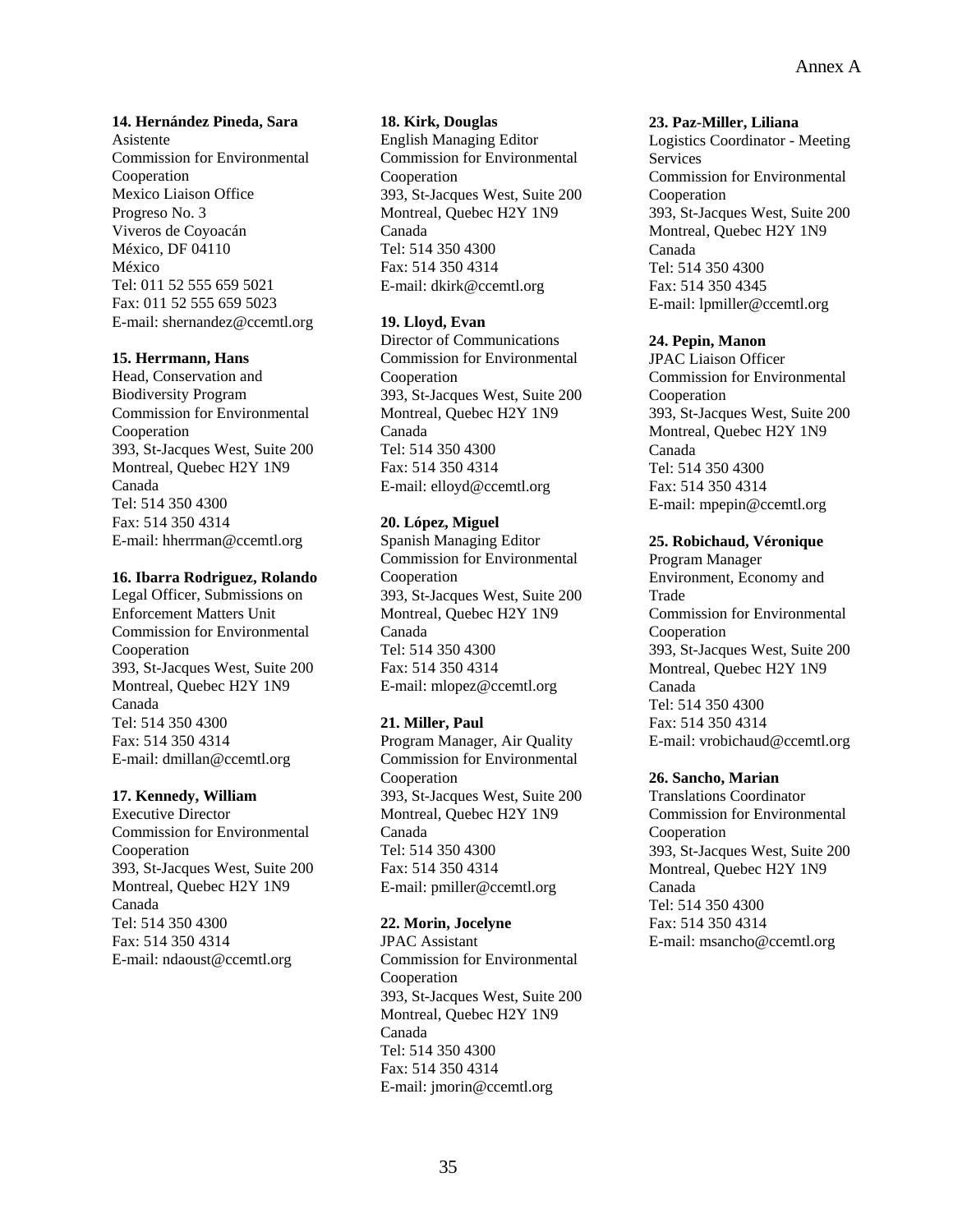**27. Schmidt, Karen** 

Conservation and Biodiversity Program Commission for Environmental Cooperation 393, St-Jacques West, Suite 200 Montreal, Quebec H2Y 1N9 Canada Tel: 514 350 4300 Fax: 514 350 4314 E-mail: kschmidt@ccemtl.org

#### **28. Shantora, Victor**

Head, Pollutant and Health Program Commission for Environmental Cooperation 393, St-Jacques West, Suite 200 Montreal, Quebec H2Y 1N9 Canada Tel: 514 350 4300 Fax: 514 350 4314 E-mail: vshantora@ccemtl.org

#### **29. Sotelo, Olga**

Logistics - Meeting Services Commission for Environmental Cooperation 393, St-Jacques West, Suite 200 Montreal, Quebec H2Y 1N9 Canada Tel: 514 350 4300 Fax: 514 350 4345 E-mail: osotelo@ccemtl.org

#### **30. Stoub, Jeffrey**

Publications Manager Commission for Environmental Cooperation 393, St-Jacques West, Suite 200 Montreal, Quebec H2Y 1N9 Canada Tel: 514 350 4300 Fax: 514 350 4314 E-mail: jstoub@ccemtl.org

#### **31. Trip, Luke**

Program Manager, Sound Management of Chemical Commission for Environmental Cooperation 393, St-Jacques West, Suite 200 Montreal, Quebec H2Y 1N9 Canada Tel: 514 350 4300 Fax: 514 350 4314 E-mail: ltrip@ccemtl.org

#### **32. Whitehouse, Tim**

Head, Law and Policy Program Commission for Environmental Cooperation 393, St-Jacques West, Suite 200 Montreal, Quebec H2Y 1N9 Canada Tel: 514 350 4300 Fax: 514 350 4314 E-mail: twhitehouse@ccemtl.org

## **33. Wright, Doug**

Director of Programs Commission for Environmental Cooperation 393, St-Jacques West, Suite 200 Montreal, Quebec H2Y 1N9 Canada Tel: 514 350 4300 Fax: 514 350 4314 E-mail: dwright@ccemtl.org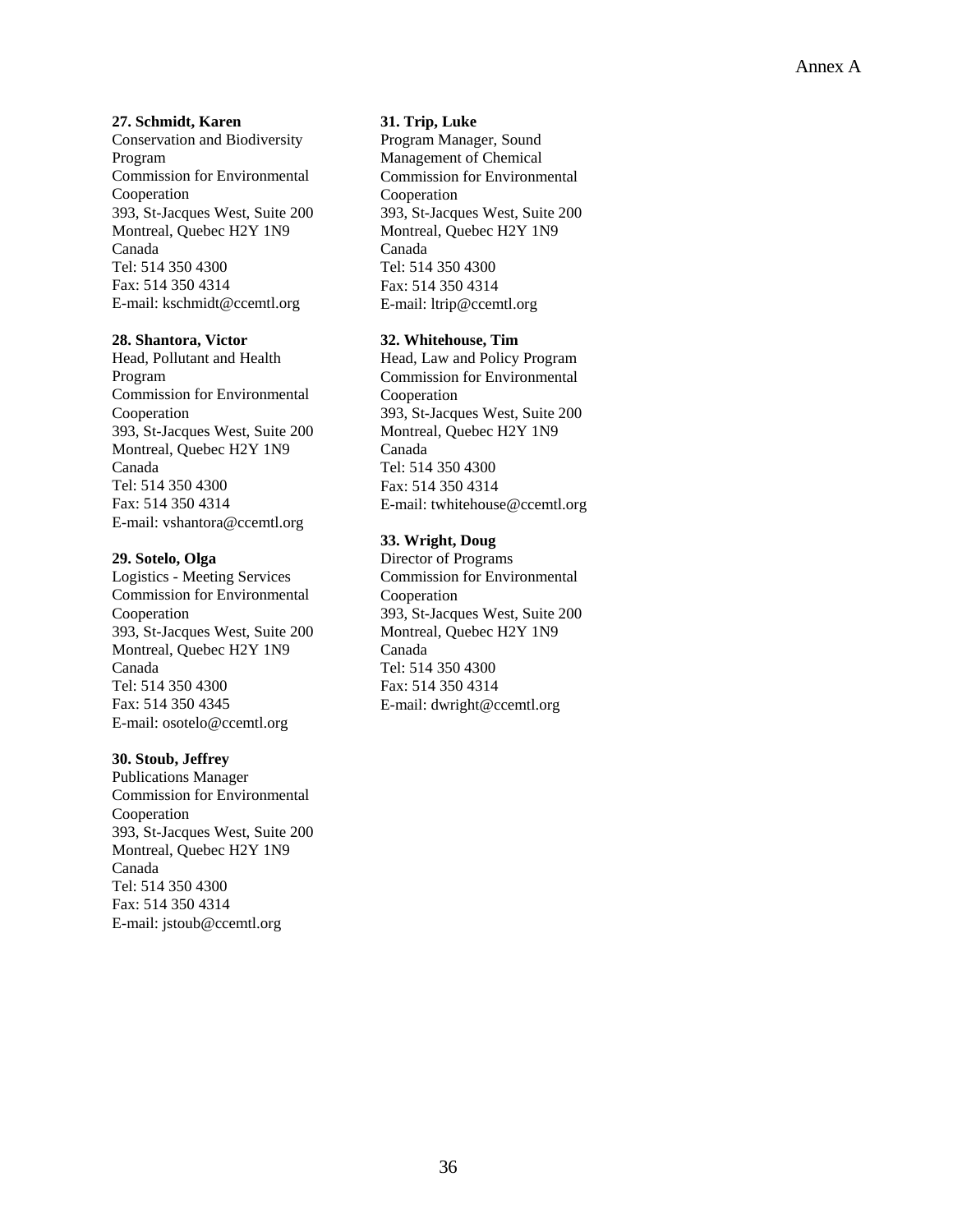Annex B



# **Report of the Executive Director Commission for Environmental Cooperation**

**Report as of 27 May 2004, for presentation at the Eleventh Regular Session of the CEC Council** 

> Puebla, Mexico 22–23 June 2004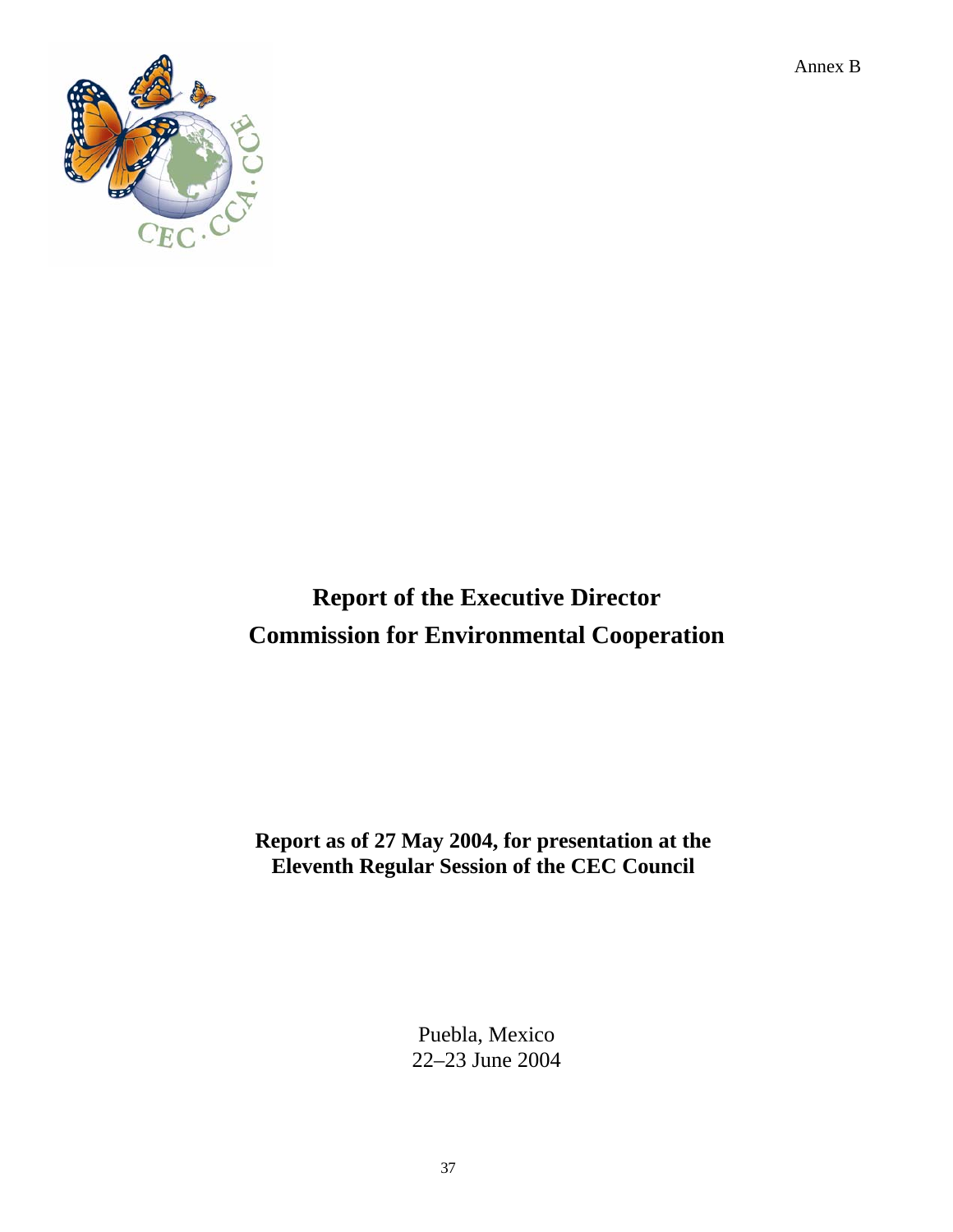# **1 Introduction**

The year 2004 truly marks a watershed for the Commission for Environmental Cooperation. It is the tenth anniversary of the North American Agreement for Environmental Cooperation and the CEC Council, equipped with the report and recommendations of the independent *Ten-year Review Advisory Committee*, and the advice of the public, and the National and Governmental Advisory Committees, is set to chart a new path for the CEC as we enter the next ten years.

The Secretariat, with a new executive director and a new way of looking at the program of work, is ready to meet the challenge of change and looks forward to working with the Parties, our many partners in each of our three countries, and the North American public to accomplish the continuing mission of the CEC.

#### *New focus for 2004–2006*

As profiled in the recently concluded Operational Plan for 2004–2006, the strategic approach initiated this year brings a new focus to the CEC. The Operational Plan is structured around four mutually-supporting Program Goals:

- 1. To foster understanding of the state of our environment and its relation to the economy and trade in North America.
- 2. To act as a catalyst to improve domestic law and policy and enhance environmental enforcement and compliance across North America.
- 3. To mobilize international cooperation to resolve critical North American environmental issues.
- 4. That all CEC activities strive to provide a forum for public dialogue and participation concerning environmental issues in North America.

# *Highlights since June 2003 Council Session*

Among the highlights of this year's accomplishments are:

# *Making progress on hazardous waste management*

- The Secretariat report on opportunities to improve the tracking of transboundary hazardous waste shipments in North America will be finalized this summer after comments received from the US government have been incorporated.
- The Parties have been working with the Secretariat on a follow-up report that will identify the potential points of operational compatibility in the countries' hazardous waste databases and tracking systems.
- A priority wastestream of common concern has been identified, and an outline of steps to address the environmentally sound management of spent lead acid batteries has been developed for review by the Parties.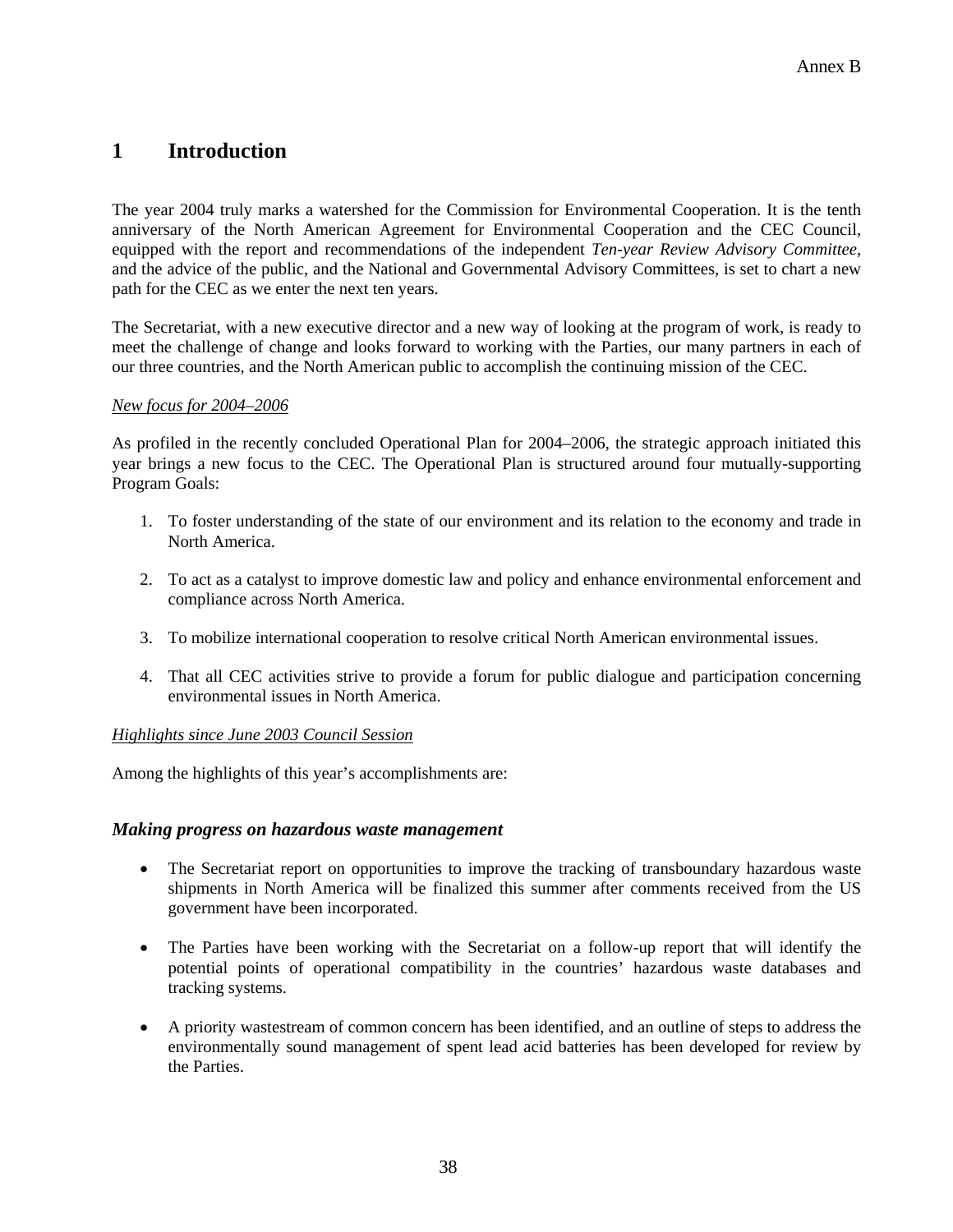• A draft report on hazardous waste capacity building needs in Mexico was finished and is being reviewed by Semarnat.

# *Conserving biodiversity*

- The Biodiversity Conservation Working Group has identified 12 priority areas in which to start immediate implementation of the Biodiversity Conservation Strategy. The grasslands and Bering to Baja priority regions—two of 14 priority regions overall—are providing a common framework for the integration of the numerous CEC biodiversity projects.
- At the ecoregional scale, the CEC's map of B2B Priority Conservation Areas has served as the foundation for implementing the first regional network of marine protected areas.
- Three marine migratory species were selected by a trinational team of experts for cooperative North American Conservation Action Plans to deal with continental threats to the species and ensure their long-term protection. The three species are: the leatherback sea turtle, the humpback whale, and the pink-footed shearwater.
- An analysis of the potential economic and ecological impacts of invasive algae and seaweeds has been developed, offering technical and policy recommendations for early detection, control and eradication.

# *Addressing the impacts of pollution on the environment and human health*

The first three of these items are intended to help focus and direct priority and budget setting over the next five years:

- The North American Air Working Group has finalized a strategic framework as a basis for setting future priorities related to CEC air quality work.
- At the request of Council in June 2003, the SMOC Working Group is finalizing a 'future directions' paper for Council's consideration.
- A biennial review of the Children's Health and the Environment initiative is being completed.
- The *Taking Stock 2001* report, released in early June, compares data submitted to the Canadian and United States federal governments by 21,254 facilities in the two countries, which monitor their releases of 204 toxic chemicals, including carcinogens and neurotoxicants to the air, land and water, that are reported to both national PRTR programs. According to the data, 46 of the top 50 air polluters in North America were power plants. The sector generated 45 percent of the 755,502 tonnes of toxic air releases in 2001, with hydrochloric and sulfuric acids being the chemicals most commonly released from the burning of coal and oil. Power plants also accounted for 64 percent (43,384 kg) of all mercury air emissions, mainly from coal combustion.

# *Strengthening partnerships*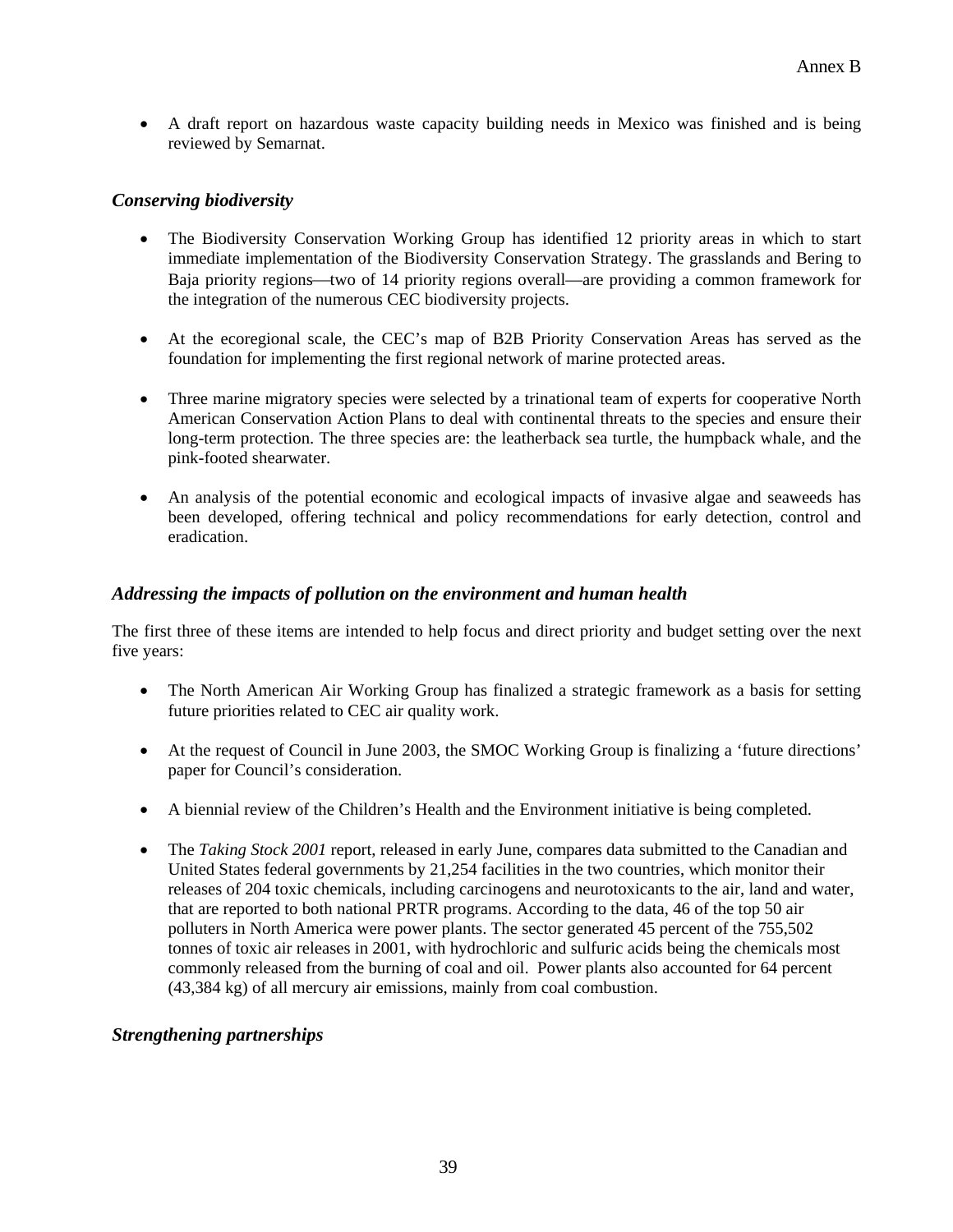The past year has seen continued work with partners in pursuit of CEC and North American environmental objectives:

- The Secretariat is collaborating with the North American Pollution Prevention Partnership to exchange information and expertise in clean production. One initiative under discussion is to seek the compliance of the electronic manufacturing and importing industry with the highest standards for use of hazardous substances.
- The CEC has been identified as the 'executing agency' for a GEF project to assist Mexico in developing a National Implementation Plan to meet the country's obligations under the Stockholm Convention on Persistent Organic Pollutants.
- The capacity building stage for a trinational POPs biomonitoring project under the environmental monitoring and assessment NARAP is being launched with financial support from the World Bank.
- The CEC is partnering with the World Health Organization (WHO), the International Joint Commission (IJC) and the Pan American Health Organization (PAHO) in the development of the first North American report on indicators of children's health and the environment, a project that contributes to the global initiative in this area launched at the World Summit on Sustainable Development (WSSD).
- The Secretariat has also been active in its discussions with other multilateral financial institutions and the private sector to explore opportunities for partnership.

# *Maize and biodiversity*

- The CEC hosted three meetings of the Article 13 Advisory Group on Maize and Biodiversity. One meeting was to prepare the symposium that was held in Oaxaca on 11 March 2004. The Advisory Group then met on the following day to start the process of writing key findings and recommendations. Another meeting was held in April in conjunction with the Pew Trust and Fumec (United States-Mexico Foundation for Science) initiatives on gene flow and transgenic maize in Mexico, to assist cooperation between the two projects.
- The public symposium held in Oaxaca was considered successful by many in helping the public understand the major issues and in providing a forum for their comments on the issues. A draft of the Secretariat report was sent to the Parties on 13 May and the final English version of the 10-chapter background document, after comments from the Parties are addressed (these comments can be found on the CEC web site), will be made available prior to the Council meeting. The process took longer than expected because of the controversy surrounding transgenics in general, and more particularly, on transgenic maize in Mexico. The Advisory Group did much to resolve the atmosphere of controversy surrounding the topic and promote a constructive debate.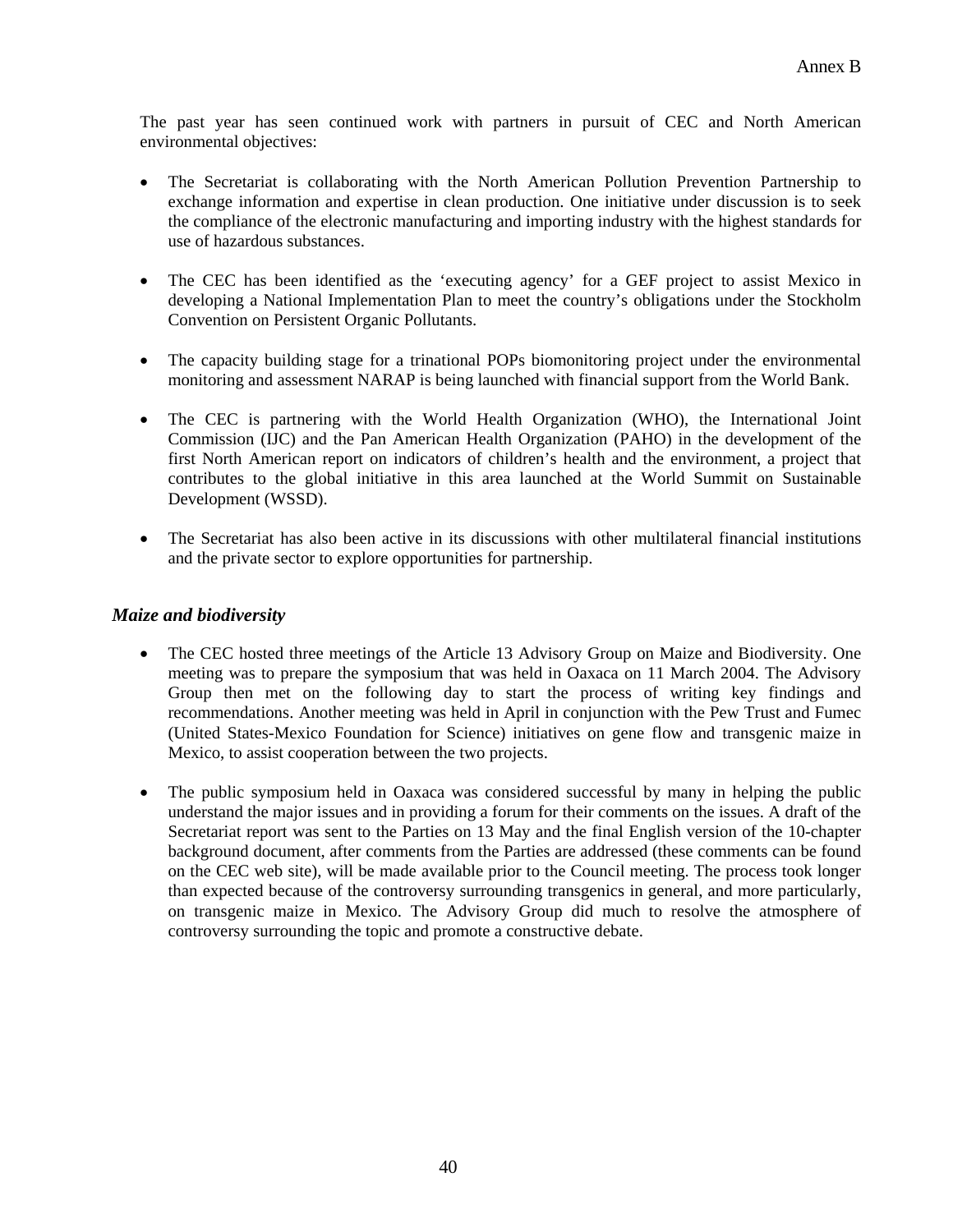# **2 Achieving CEC goals**

# *Goal 1: Foster understanding of the state of our environment, and its relation to the North American economy*

*Objective A: The public and the Parties have improved understanding of the state of and outlook for the North American environment and its relation to human and ecosystem health* 

#### **Facilitating data harmonization and information sharing and promoting integrated monitoring across North America to foster a better understanding of the current status of the North American environment**

#### *North American partnerships for environmental information*

Opportunities for collaboration with major environmental information initiatives in North America have strengthened the common use of standards and protocols. The North America Atlas Frameworks resulted from the shared common interests in using maps to characterize and portray the North American environment, places, and people; enhancing data harmonization and information sharing. As a first step, a new map of North America was developed through cooperation between the CEC and the federal mapping programs in Canada, Mexico, and the United States. The new North America map is an essential reference, carefully constructed and integrated to provide a reliable framework for future mapping efforts, designed to enhance access to environmental information.

#### *PRTR*

The *Taking Stock 2001* report is completed and will be released on 2 June 2004. A special feature report, *Taking Stock: Toxic Chemicals and Children's Health in North America,* has been prepared in draft and put on the CEC web site for public comment. An expert panel will be convened to review the draft, which will then be revised and updated with a view to publication in late 2004. Work is continuing to improve the comparability of PRTRs in North America. Specific attention is being given to the mining sector at this time.

#### *Air*

*Exchanges among air quality managers within North America.* The CEC supported the participation of Mexican government air quality professionals in attending two North American meetings on air emissions inventory development in 2004.

*Enhance air monitoring capacity in Mexico.* The CEC co-sponsored with Semarnat a November 2003 meeting in Mexico on a national air monitoring network and supported the participation of air monitoring experts from Environment Canada and Mexico.

*Mexico National Air Emissions Inventory.* The final 1999 air emissions inventory for the six northern Mexico states was completed in May 2004 based upon revisions after a public comment period on the draft inventory. Further work is now underway to extend the inventory to the rest of the country, with completion targeted for the end of 2004.

*Report on air emissions from electric generating stations.* The CEC compiled publicly available 2002 air emissions information from electric generating stations in Canada and the United States and is in the process of collecting similar information from Mexico. A draft report based on this information will be developed by mid-2004 and provided to the governments for review.

*Electronic linkages among air inventories.* In March 2004, the CEC received the final report assessing the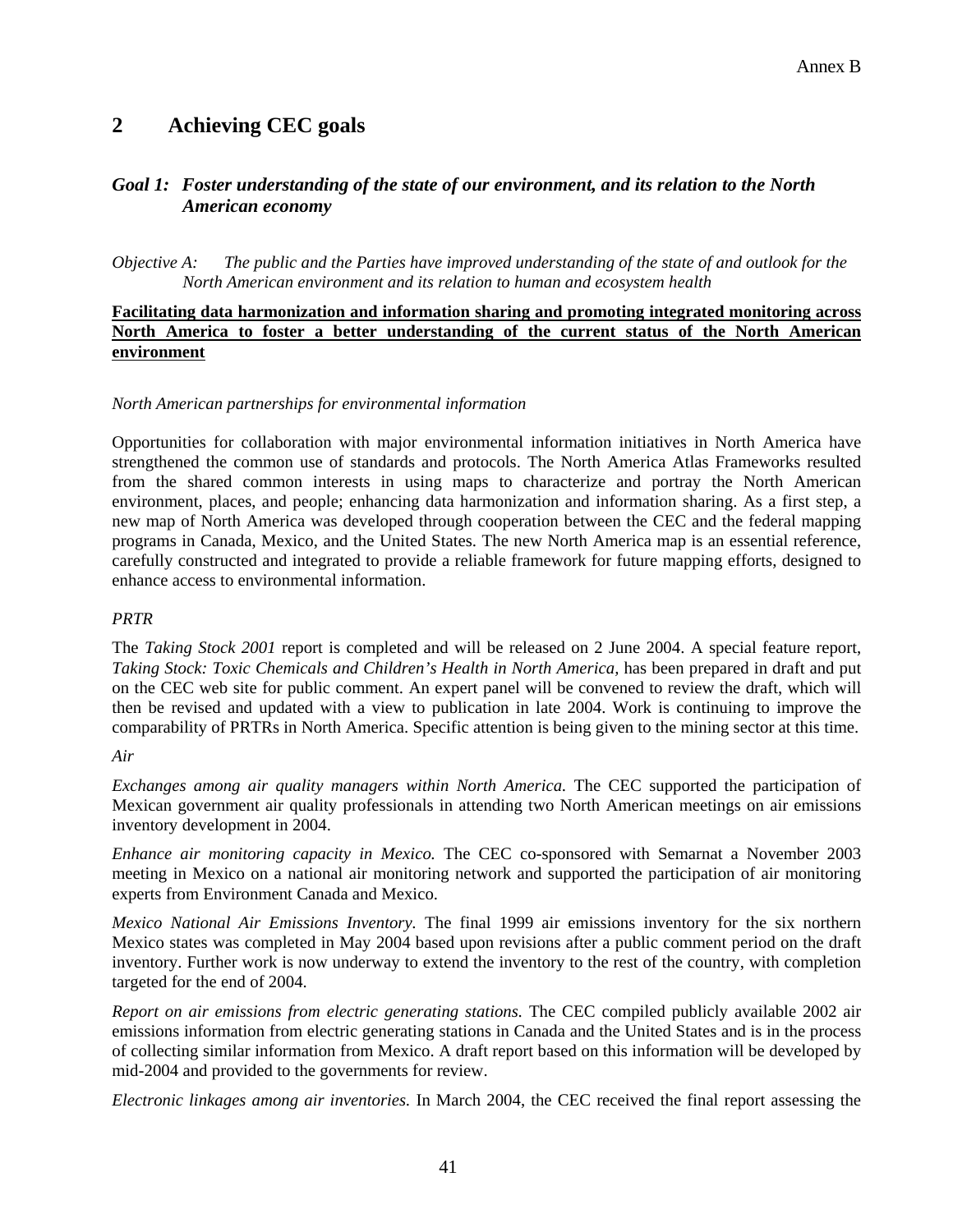potential for electronically linking and accessing remote databases containing North American air emissions information. Initial results had been presented at a North American workshop on Innovative Methods for Emission Inventory Development and Evaluation in October 2003.

*Methodologies to assess exposure to vehicle exhaust.* In September 2003, the CEC air project organized and facilitated the second Workshop on Methodologies to Assess Vehicle Exhaust Exposure. The two-day workshop, held in Montreal, brought together experts from all three countries to discuss and draft a review paper on best practices in evaluating population exposure to air pollution along major traffic corridors and at congested border crossings. A review paper on the "state of the science" in exposure assessments based on the workshop discussions is currently in preparation and will be submitted to a peer-reviewed journal.

*Best available technologies for air pollution control.* The CEC held a November 2003 workshop in Montreal on best available technologies for air pollution control. A project team developed a series of case studies for training air quality permit engineers to evaluate control options for new and existing sources, with an emphasis on how to access available information and experiences from North America and elsewhere.

*Overview of air quality management systems in North America.* The CEC circulated a draft report on air quality management systems in North America to the governments through the North American Air Working Group for review and comments. Final comments were received in April 2004, and the report is now undergoing revision.

### **Assessing the impacts of environmental degradation on human and ecosystem health in North America and disseminating assessment results to decision makers and the public**

#### *Children's Health and the Environment*

Significant progress has been made toward completing the first report on indicators of Children's Health and the Environment in North America, as directed by Council Resolution 03-10. A successful experts' meeting was held in March 2004 to obtain input on a first draft, and a revised draft will be circulated for public comment in mid-2004. The report is slated for publication in fall 2004. As a collaborative regional effort, it will be the first of its kind worldwide and represents a contribution to the global children's environmental health (CHE) indicators partnership that was endorsed during the World Summit on Sustainable Development. The indicators report will help establish a baseline for CHE work among the three countries, will identify specific opportunities for improvement in data collection and surveillance systems, and has clear policy applications.

In mid-2003, an Asthma Surveillance Steering Group was formed and a background paper prepared as the basis for an experts' workshop on developing a framework for asthma surveillance. This workshop was held in November 2003, involving governmental officials, researchers and members of the Expert Advisory Board. The workshop had several important results: information exchange among the three countries; agreement on the value of collaboration on childhood asthma surveillance and research, including the notion of a sentinel population; a call for the creation of a dedicated group of experts to help guide the work of the CEC in this area; and a recommended role for the CEC to act as a clearinghouse to share information and expertise and support the network of experts.

The CHE Expert Advisory Board has played an important role in ensuring that children's health issues are incorporated into the SMOC program, largely through direct participation in SMOC meetings and events; in particular: planning for the blood sampling of women of childbearing age to monitor for selected toxic substances under the environmental monitoring and assessment NARAP and involvement in the preparation of the NARAP for lindane.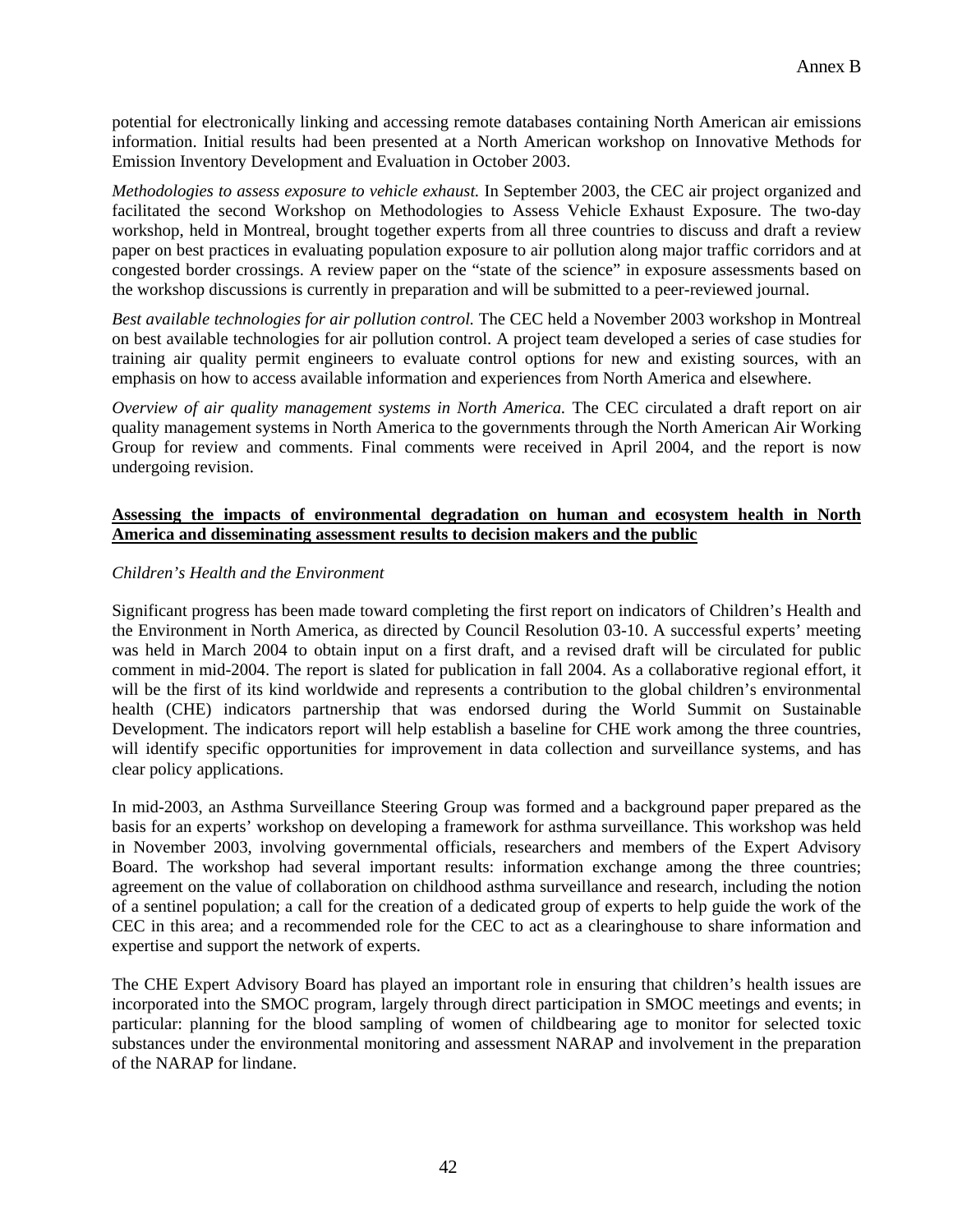A draft special feature report in the *Taking Stock* series, which looks particularly at carcinogens and developmental and neurotoxicants of concern to children, has been prepared and released for public comment and will be finalized in late 2004.

Finally, as called for in Council Resolution 02-06, *The Cooperative Agenda for Children's Health and the Environment in North America,* our blueprint for collaborative action to address environmental risks to children's health, has undergone a biennial review. The results of this review are expected to be presented to the June 2004 Council Session to establish a renewed and more focused direction.

Mexico has put in place a new management team that is reassessing CEC-related priorities, including ongoing participation in this work.

*Objective B: The environmental effects of liberalized trade are understood, communicated to trade officials and the public, and help inform new Agreements* 

#### **Developing a strategic plan for the Environment, Economy and Trade Program**

A meeting of the [Article] 10(6) Environment and Trade Officials Working Group was held on 10 March 2004, in Oaxaca, Mexico. Government officials from Canada, Mexico and the United States attended the meeting and discussed a list of priority areas proposed by the United States for a CEC strategic plan on trade, economy and the environment. They met on 3 May 2004, in Akumal, on the margins of the Alternate Representatives' retreat, to further articulate the goals and develop a list of common trilateral priority areas of the Strategic Plan, based on the proposed list of areas put forward by the United States, including any additional ideas the Parties may have. The Secretariat prepared a history of the 10(6) group, as well as an annotated bibliography to help support the Parties' deliberations. The US will circulate a revised list of priorities, this time within the format of a strategic plan that reflects the discussions in Akumal to the Parties and Secretariat soon after the meeting. The goal is to get agreement from Council on a subset of priority issues, and then have a statement from Council charging the Alternate Representatives and the 10(6) working group with developing a strategic plan.

#### **Assessing and disseminating findings on environment/trade relationship in a transparent manner**

Highlights of the second North American Symposium on Assessing the Environmental Effects of Trade were forwarded to the symposium advisory group and will be available shortly.

Many outreach efforts were conducted, including publication of a special edition of *Trio* detailing the CEC's work in agriculture for the American Agricultural Economics Association annual meeting; a presentation of CEC's assessment work at the International Seminar on Trade and Environment in Mexico City; a presentation at the Day on Trade and Environment in Cancún; participation in the High-level Round Table on Trade and Environment in Cozumel; a presentation at the Workshop on Environment and Trade-related Capacity Building Needs in Latin America; and a presentation at the Cancún Trade and Development Symposium in September.

A report on environmental impacts of the food-processing sector has been drafted and is being reviewed.

An annotated bibliography of the existing trade and environment literature is available on the web.

Agricultural experts throughout North America have been contacted to solicit their interest in being on the advisory group for the next CEC symposium, and to help the CEC develop a list of existing environmental assessments of trade liberalization in various agricultural sub-sectors in North America to help the Parties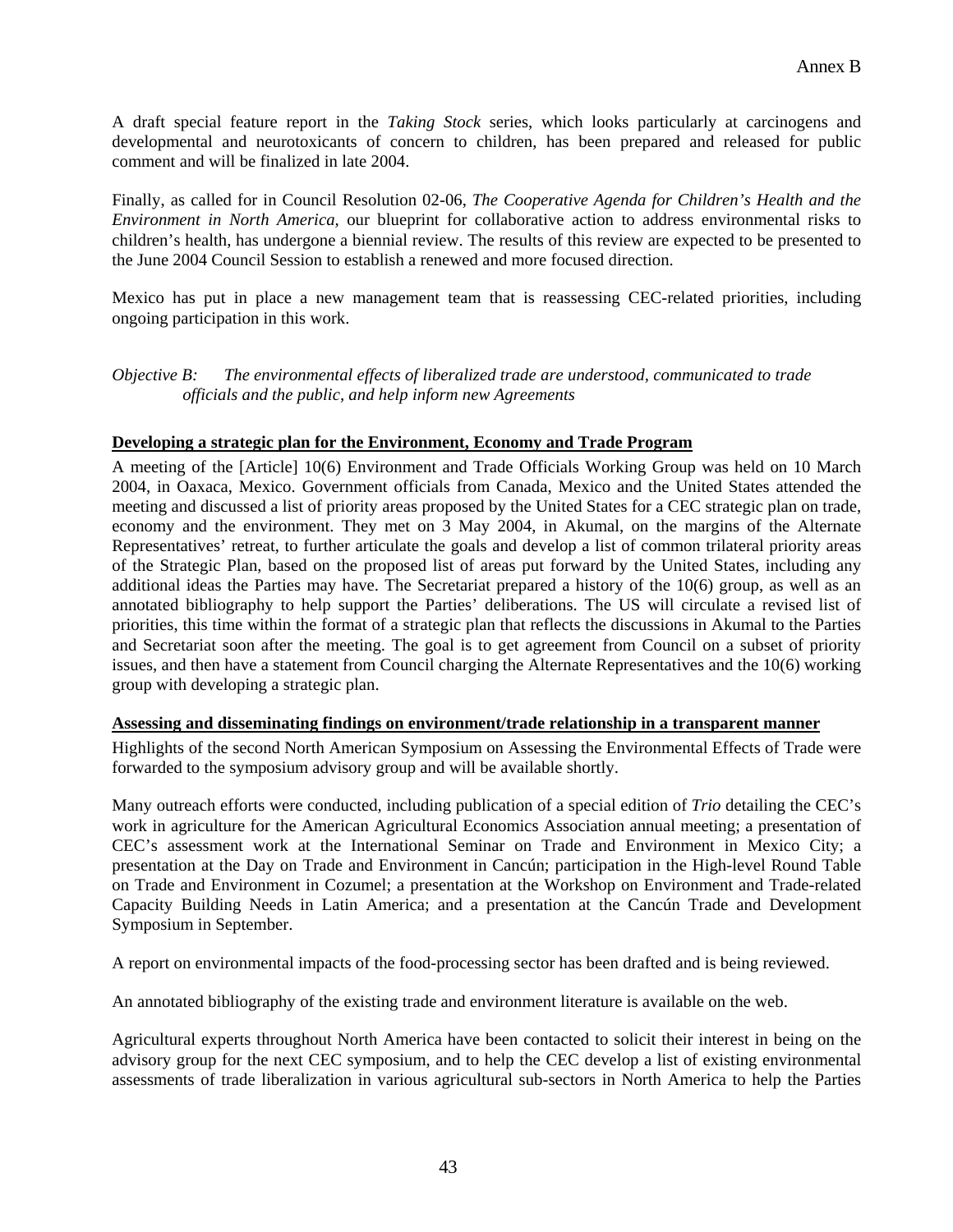and the Secretariat choose what other sectors, in addition to maize, beef cattle, and tomatoes, should be studied as per the 2004–2006 Operational Plan.

#### *Communicating NAFTA lessons learned to trade negotiators and world experts*

Two "environment first" meetings were conducted: one was on hazardous waste (with the law and policy program); the other was a joint meeting with SMOC on mercury in the Great Lakes.

The CEC hosted a meeting in Ottawa with Environment Canada and the Department of Foreign Affairs and International Trade to exchange our respective results and to start identifying areas of improvement.

Following a request from the Mexican government, information was provided on the coffee and palm projects leading to green trade in North America.

# *Goal 2: The CEC serves as a catalyst for improving domestic law and policy, and for enhancing environmental enforcement and compliance in North America*

#### *Objective A: The Parties strengthen their cooperation in the development, improvement and dissemination of information about environmental laws, policies, standards and technical requirements*

#### **Improving the understanding of regulatory and technical requirements, experiences and management techniques in selected sectors**

The CEC has finished an outline of its freshwater project. The project will highlight a range of successful water quality practices in Canada, Mexico and the United States and bring together interested stakeholders and governmental agencies in each country in order to learn from one another's experiences. It was finalized after extensive input from the three governments.

#### **Ensuring that online information about North American environmental laws and policies is up-to-date and easily accessible**

The Secretariat is working with the National Center for Manufacturing Sciences in the United States and private sector partners in Canada and Mexico on a prototype web-based border center that will supply trinational compliance assistance information on the import and export of substances and wildlife regulated because of environmental concerns. The prototype system will be reviewed by the governments to determine whether it should be part of a "Green Customs" initiative (see below).

#### **Improving the coordination of environmentally sound management and tracking of transboundary hazardous waste in North America**

The Secretariat is making steady progress in the execution of Council's directive regarding management of hazardous waste. The draft report on opportunities to improve the tracking of transboundary hazardous waste shipments in North America was completed in January. Comments were received from the governments, an industry broker, the State of Texas, and two members of the public. The report will be finalized in June. The Parties have been working with the Secretariat on a follow-up report that will identify the interoperability potentials of the countries' hazardous waste databases and tracking systems under consideration.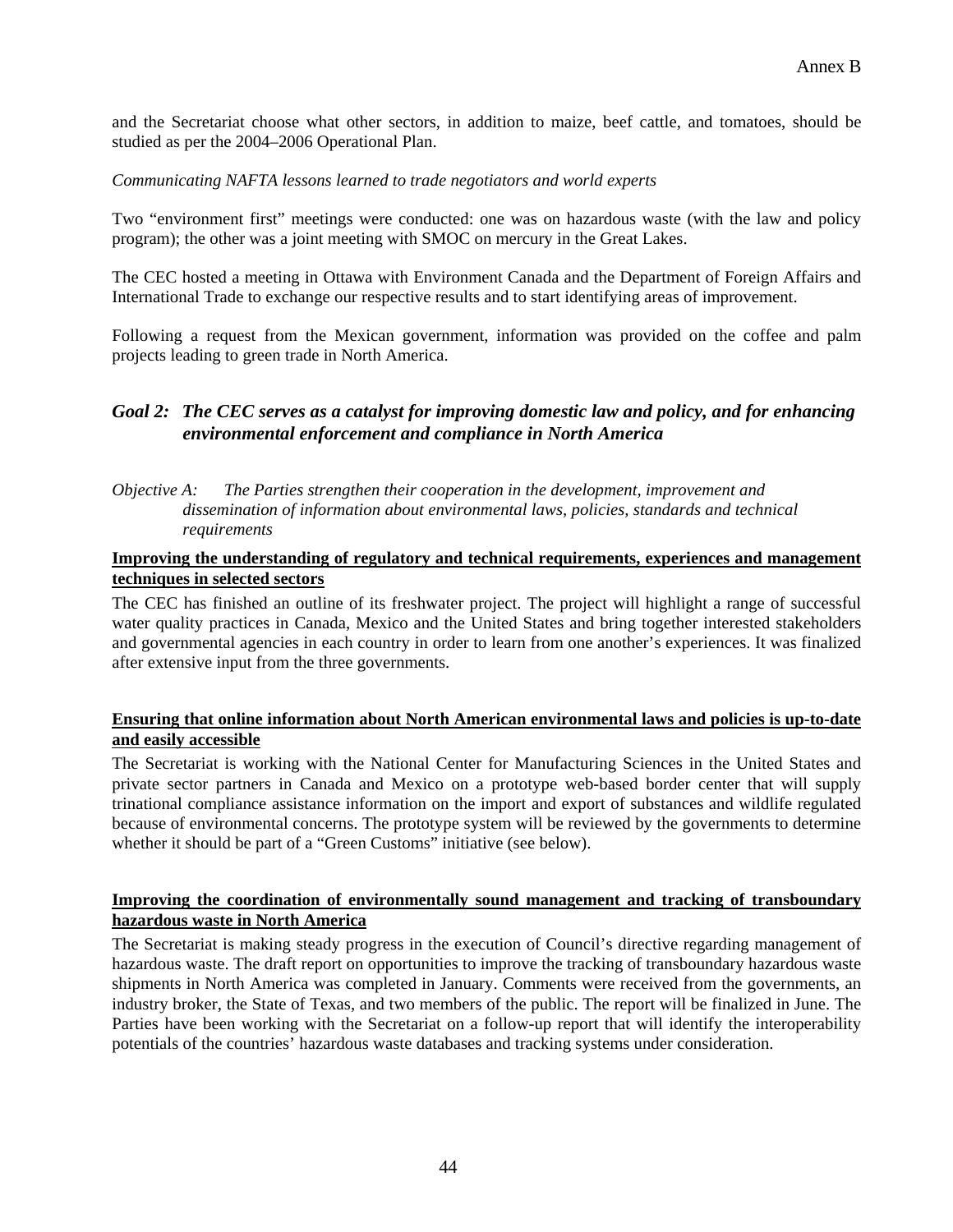Additionally, a priority wastestream of common concern has been identified, and an outline of steps for the environmentally sound management of spent lead acid batteries has been developed for the review of the Parties.

Third, a draft report on hazardous waste capacity building needs in Mexico was completed and is being reviewed by Semarnat.

#### *Objective B: The Parties enhance compliance with, and enforcement of, their environmental laws and regulations*

#### **Providing a forum for Parties and stakeholders to confer on issues of common concern**

The North American Working Group on Environmental Enforcement and Compliance Cooperation (EWG) has finalized its strategic plan and is scoping out initiatives on vessel pollution: training for judges in collaboration with the IUCN, the JudiciaI Institute, Pace University, and the three bar associations and is developing a possible effort in the area of "Green Customs." EWG will review and determine whether to continue with the Secretariat's work with the National Center for Manufacturing Sciences in the US and private sector partners in Canada and Mexico on the prototype web-based border center (cited above) that will give trinational import and export compliance assistance information on regulated substances and wildlife.

The Secretariat also worked with Environment Canada to bring together intelligence officers, analysts, seasoned investigators with limited intelligence awareness, and high-level managers with enforcement supervisory duties, of the three countries in order to discuss the value and accomplishments of an integrated intelligence unit within an enforcement service. Attending were intelligence research specialists from the Office of Law Enforcement of the US Fish and Wildlife Service, wildlife officers and special investigators from the intelligence unit of Environment Canada's Wildlife Enforcement Division, law enforcement specialists from environmental agencies of different provinces in Canada, inspectors and directors from the Wildlife Branch of Profepa and an analyst from the Mexican Federal Police.

The Secretariat also finalized a publication on strategies to combat the illegal trade of ozone depleting substances in North America and has completed a draft report on illegal wildlife trade in North America.

#### *Goal 3: Mobilize international cooperation to resolve critical North American environmental issues*

*Objective A: North America's biodiversity is conserved and used sustainably* 

#### **Implementing the Biodiversity Strategic Plan through collaboration and cooperation**

In June 2003, the CEC Council adopted the Strategic Plan for North American Cooperation in the Conservation of Biodiversity. This represents a landmark of cooperation among the three countries to protect our shared natural heritage. Under this plan, the Biodiversity Conservation Working Group (BCWG) identified 12 priority areas for action (Mexico City, September 2003) and the targets to implement the first five-year action plan.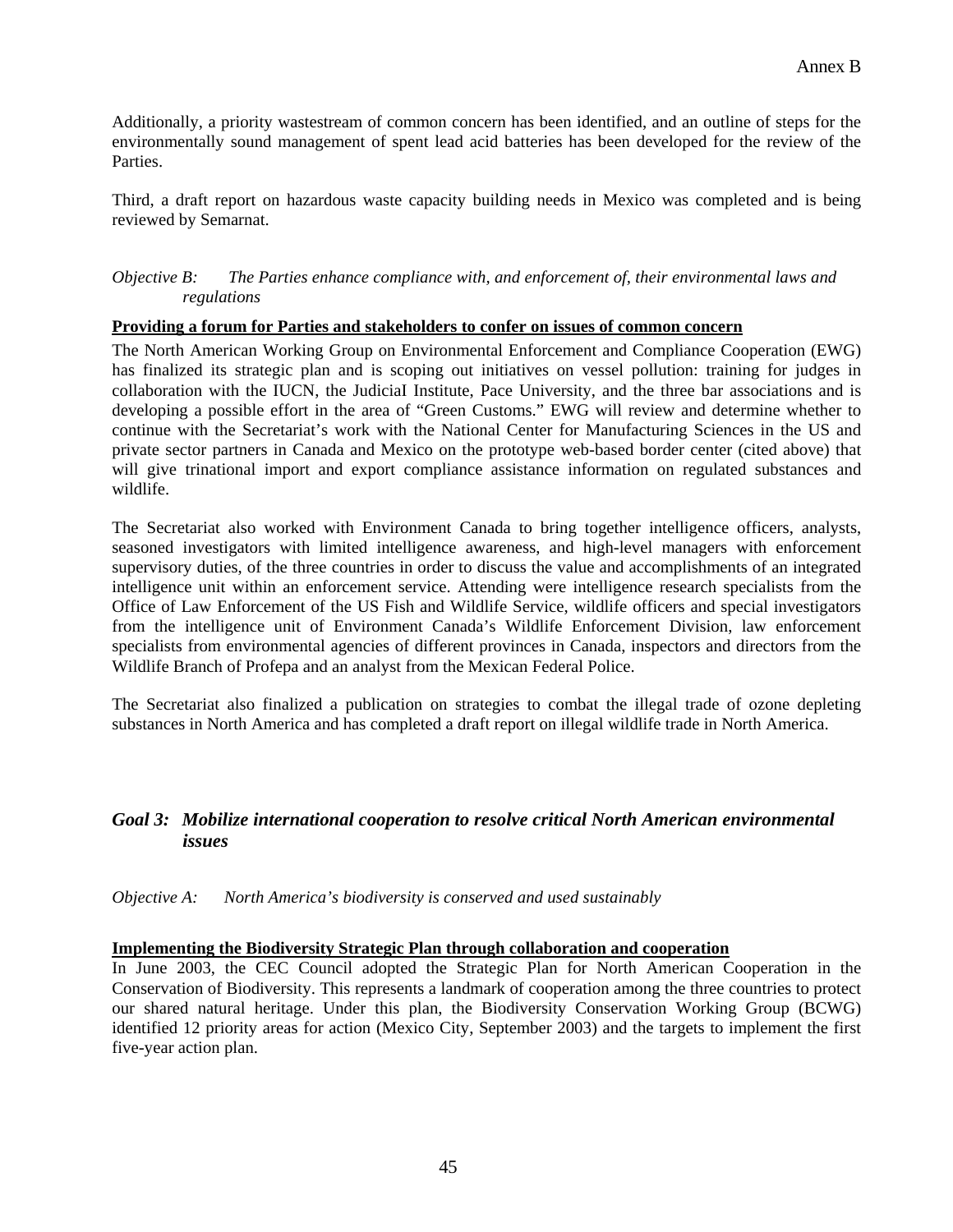During 2003–2004, work has moved from the North American scoping stage to continental- and regional-scale<sup>[1](#page-45-0)</sup> planning, implementation and evaluation of various projects. Existing and past initiatives, such as the North American Bird Conservation Initiative (NABCI), Species of Common Conservation Concern (SCCC, marine and terrestrial), the North American Marine Protected Areas Network, and other program-related work, were considered by the BCWG as core elements for the first five-year action plan.

A mechanism to monitor the implementation and evaluate the effectiveness of the Strategic Plan is currently being developed.

### **Promoting cooperation for the conservation and maintenance of North American regions of ecological significance**

#### *North American Marine Protected Areas Network (NAMPAN)*

Publications on marine ecoregions of North America and the Bering Sea to Baja California (B2B) Priority Conservation Region are nearing completion. The B2B information has been integrated into the CEC Geographical Information System (GIS), linking the Marine Priority Conservation Areas to the 2004 IUCN's World Database of Protected Areas and Marine Ecoregions.

Based on the B2B Priority Conservation Areas (PCA), the Marine Ecoregions classification system, and the Marine Protected Areas (MPA) management effectiveness project, stakeholders from the three countries agreed on a common framework and criteria to select "sister sites" to implement a pilot network of marine protected areas (NAMPAN) in the B2B region (Ensenada, 23 January 2004). Subsequently, stakeholders developed an action plan (San Francisco, 24–26 March 2004) for each project, which will start this year.

#### *Grasslands Ecosystem Network (Grassnet)*

In collaboration with The Nature Conservancy, a trinational advisory group has been established to build the grasslands framework and jointly agreed to the terms of reference for guiding collaborative work. Moreover, in collaboration with **CEC's Environment Economy and Trade program**, a survey was carried out to assess whether ecolabeled, grass-fed cattle or bison have sufficient market potential to be used as part of a framework to conserve the grasslands, which are considered among the most threatened terrestrial ecosystems of North America.

#### *Supporting decision makers*

 $\overline{a}$ 

The above-mentioned grasslands information produced through the CEC, and in particular the issues and needs assessment developed in CEC's grasslands conservation framework  $\langle$ www.cec.org/pubs\_docs/documents/index.cfm?varlan=english&ID=1246> has provided the basis for the three North American wildlife and parks agencies to create a common cooperation agenda for grasslands conservation in their trilateral meeting (Calgary, May 20).

#### **Promoting the conservation of North American migratory and transboundary species, and other species identified by the Parties**

<span id="page-45-0"></span><sup>1</sup> CEC Priority Conservation Regions: 1. Arctic Tundra/Archipelago; 2. Arctic Coastal Tundra/North Slope; 3. Bering Sea to Baja California/Gulf of California Coastal/Marine Systems; 4. Yukon/Yellowstone/Sierra Madre Corridor; 5. Prairies/Chihuahuan Desert Corridor; 6. Northern Forests/Softwood Shield; 7. Great Lakes/St. Lawrence Lowlands; 8. Greater Gulf of Maine/Coastal/Marine System (Nova Scotia to New England), Gulf of St. Lawrence/Grand Banks; 9. Chesapeake Bay; 10. Southern Appalachians; 11. Rio Bravo/Laguna Madre Corridor; 12 Transverse Neovolcanic Belt; 13. Maya Reef and Southern Florida Coastal/Marine Systems; and 14. "Selva Maya," Tropical Dry and Humid Forests.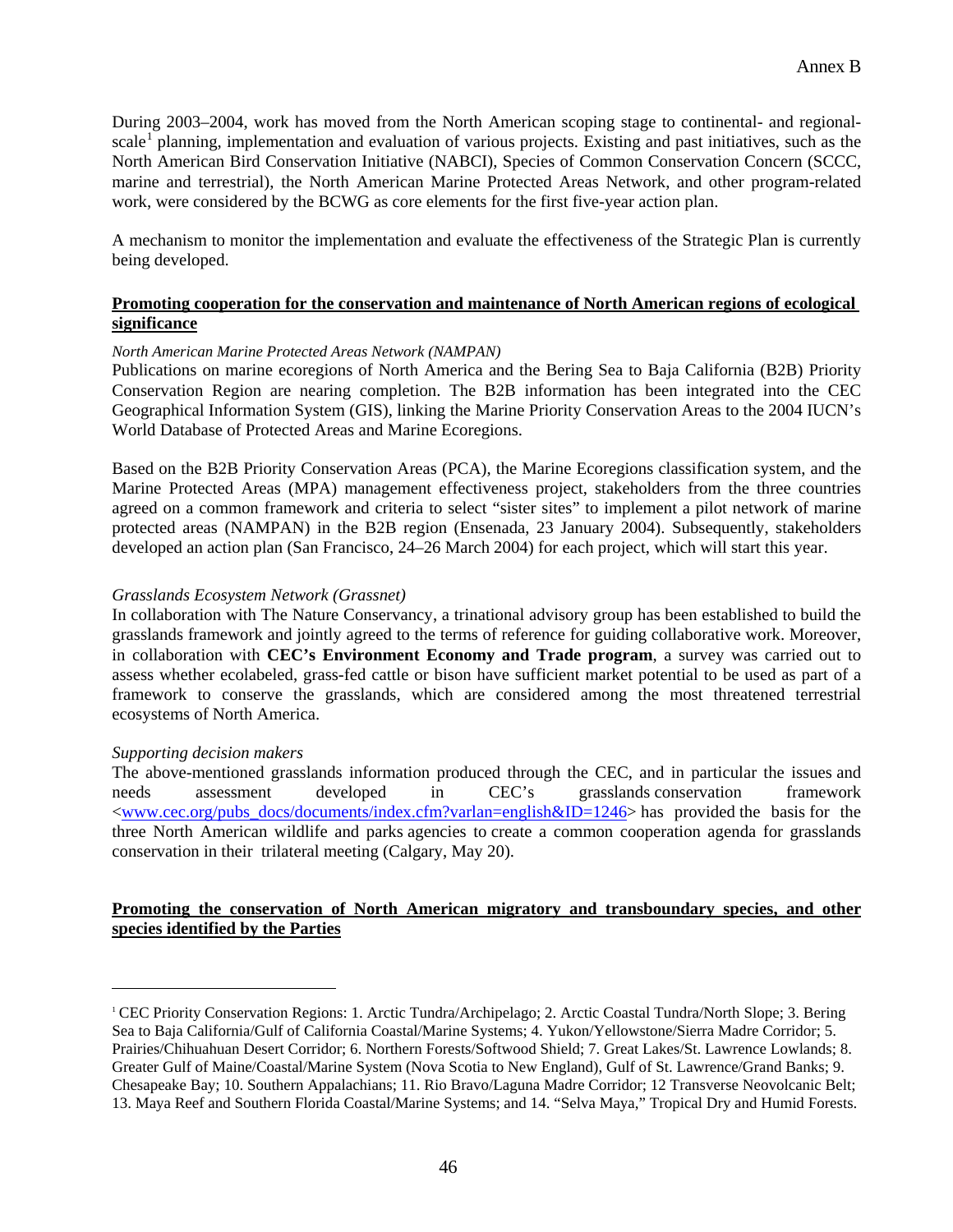#### *Marine and Terrestrial Species of Common Conservation Concern*

At the beginning of 2004, key stakeholders from the three countries developed a common North American Conservation Action Plan (NACAP) framework and criteria for species' selection (Ensenada, 21–22 January 2004). Subsequently, marine species experts from North America developed NACAPs (San Francisco, 24– 26 March 2004) for the first three species selected: leatherback sea turtle, the humpback whale, and the pinkfooted shearwater. These documents are presently undergoing broad peer review. Furthermore, a species book is in its final stages of editing and translation, and the distribution maps for all the Species of Common Conservation Concern (SCCC) have been linked to the terrestrial and marine ecoregions maps.

#### *Assessment of the conservation status of birds*

The second of four workshops took place to assess the conservation status of birds of Central Mexico. The assessment for all birds in Mexico will be completed in 2004 and the information pooled with that existing for Canada and the United States. The overall result will be the first assessment of the conservation status of all birds in North America. The CEC provides the core support together with partners, including Mexico's NABCI, Conabio, *Instituto Nacional de Ecología* (INE), *Dirección General de Vida Silvestre* (DGVS), as well as the Cornell University Laboratory of Ornithology (CLO), Rocky Mountain Bird Observatory (RMBO), Partners in Flight (PIF) and Conservation International (CI). This is a necessary foundation to develop a continental-scale bird monitoring undertaking, e.g., for CEC's mandated state of the environment reporting.

#### *Monitoring of birds*

To further enhance the ability to monitor birds in North America the CEC, in coordination with the USGS and NABCI, carried out a compilation of bird monitoring initiatives in all three countries. The resulting information shall be of use in developing Mexico's first intersectoral national bird monitoring initiative. Moreover, the report on Mexico's state of knowledge on the effects of toxics on Mexican birds identified links between pesticides, persistent organic pollutants (POPs) and heavy metals, correlated with bird populations and habitats in Mexico. This report was developed in close collaboration with **CEC's Pollutants and Health program** and the resulting information was tabled at the meeting of the Trilateral Committee for Wildlife and Ecosystem Conservation and Management (Calgary, 17 May 2004), to define needs and possible solutions based on trilateral collaboration between Canada, Mexico and the United States.

#### *Importance of Pacific and Grassland regions to birds*

In support of the North American Marine Protected Areas Network (NAMPAN) initiative, the CEC and Bird Studies Canada developed a study that identified areas critical to birds for their breeding, wintering, migration or year-round range along the Pacific coast of North America This study is being reviewed and will be posted in BSC's web site and linked to the CEC's site. It follows a similar CEC-supported study on the importance of grasslands to North America's avifauna, currently used for building CEC grasslands initiatives and accessible at <[www.bsc-eoc.org/grassbirdsrpt.html](http://www.bsc-eoc.org/grassbirdsrpt.html)>.

#### **Facilitating data and information sharing across North America and promoting integrated monitoring and assessment to increase understanding of the state of North American biodiversity**

To directly support the CEC marine and grassland initiatives that work with species and priority conservation areas, a searchable and interoperable database was created. This database provides cross-linked information on: marine ecoregions, organizations, species information, including range maps, Priority Conservation Areas, Important Bird Areas, countries, states and major cities. The database is expandable and comprises information that will be linked to the North American biodiversity tool, the *Who's Who Directory,* in support to the NAMPAN implementation.

The partnership to monitor the ferruginous hawk, a species of common conservation concern, was increased to 15 organizations. The results were posted at [<http://www.ferruginoushawk.org/](http://www.ferruginoushawk.org/)>. Due to the close association of this species to the grasslands, the results from this mid-term project will provide guidance to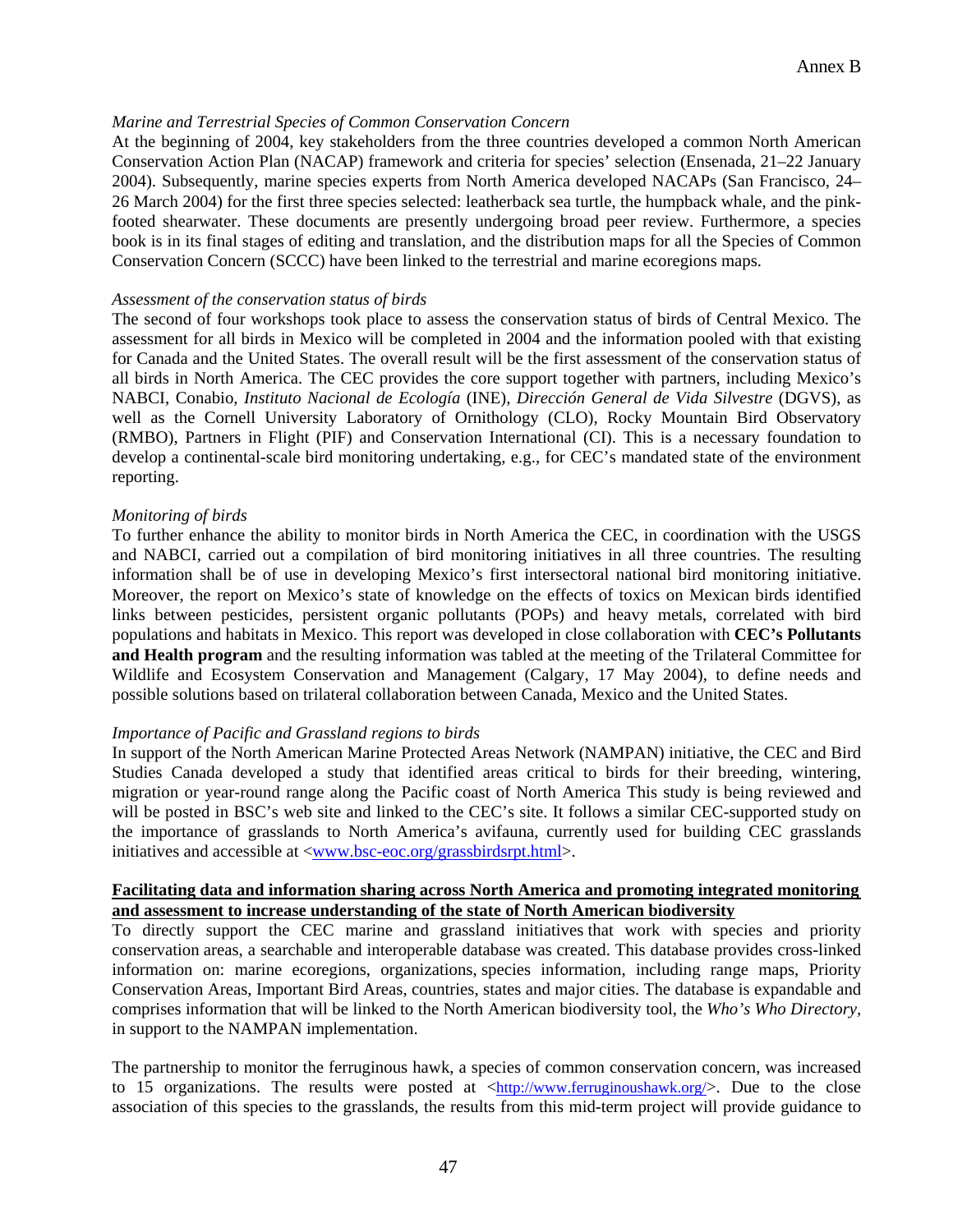identify priority conservation areas. Moreover, the Ferruginous hawk is also considered an indicator species of the well-being of the ecosystem, hence its eventual expected contribution toward CEC's SOE. Since 2003, sixteen individual ferruginous hawks have been captured and satellite-telemetered: eight in Mexico, four in Canada, and four in the United States. The map, found at [<www.ferruginoushawk.org/research/flash\\_map\\_all.html](http://www.ferruginoushawk.org/research/flash_map_all.html)>, publicly displays the current location, or last known location of the study birds. Identifying wintering and breeding areas of these populations throughout its range limited to Canadian, Mexican and US grasslands is assisting, among other initiatives, coordination and cooperative efforts for the recovery and conservation of the species and its ecosystem.

#### **Facilitating communication, networking, and identification and sharing of best practices, priorities, and opportunities for education and training**

In view of the importance of sharing ongoing work and the results with the citizenry of North America, four information and education efforts have taken place:

- Traveling exhibit. After its opening by Council (Washington, June 2003) the CEC-led traveling exhibit, "Janos and the Grasslands of North America," was presented in the Desert Museum, Chihuahua, Mexico (September 2003), in Mexico City (January 2004), and is now scheduled to be presented in Calgary, Canada, in summer 2004.
- The printed media reported on the first three species selected to focus trinational attention.
- A web site has been created with various partners, to inform and educate a larger public about ongoing ferruginous hawk monitoring at: <[http://www.ferruginoushawk.org/>](http://www.ferruginoushawk.org/).
- In support of NAMPAN and Marine NACAP, more than 700 marine scientists throughout North America are collaborating through CEC's *Marinet*, a web-based working environment.

#### **Promoting collaborative responses to threats facing North American ecosystems, habitats and species**

#### *Threat analysis for Marine Species of Common Conservation Concern*

A threat analysis report for the 16 Marine Species of Common Conservation Concern is under development. The initial CEC report has been submitted and used to develop the first three NACAPs. It includes recommendations for trilateral collaboration, like the identification of possible impacts of contaminants (pesticides, POPs and heavy metals) on bird populations.

#### *Aquatic invasive species*

An analysis of the potential ecological and economic impacts of invasive algae in the B2B region is underway. As part of CEC's commitment to public participation, the Conservation of Biodiversity program, in coordination with the **Joint Public Advisory Committee (JPAC),** held a round table on invasive species to identify best practices in legislation, policies and management options to prevent and control alien invasive species (AIS) across North America (San Diego, December 2003). As a result of this round table, JPAC issued an Advice to Council on 9 January 2004, which included the following recommendations: 1) make this issue a very high priority for the CEC and champion action on this urgent issue; 2) direct the Secretariat to focus trilateral efforts on developing the appropriate tools to determine acceptable levels of risk and scientific uncertainty and develop policies to support and promote an understanding within the North American constituency of the "cost of doing nothing"; and 3) promote the importance of harmonizing national, regional and local inventories and databases within North America.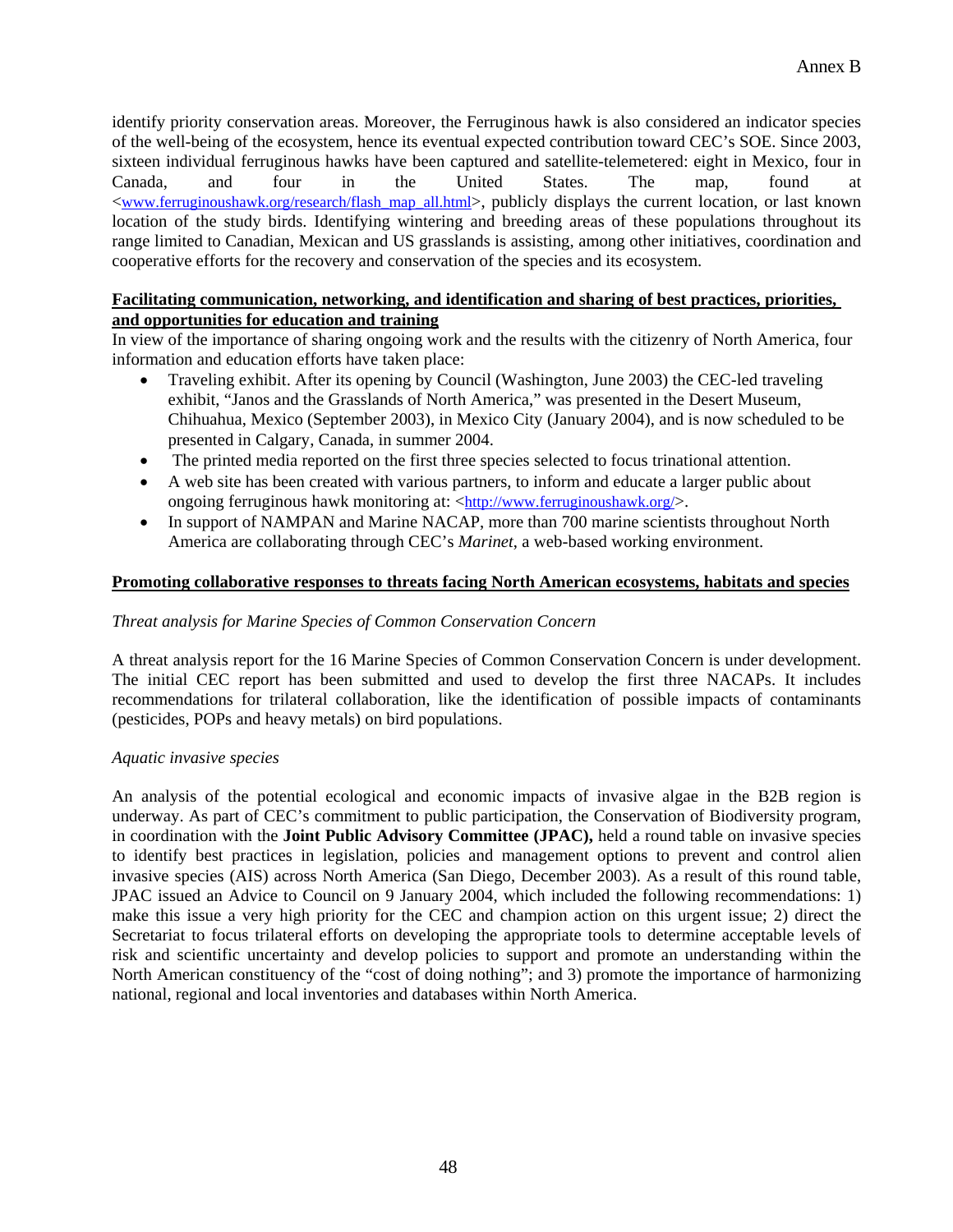Based on the I3N format,<sup>[2](#page-48-0)</sup> the CEC has developed a directory of projects, institutions and experts working on aquatic invasive species in Canada, Mexico and the United States. This tool was among the two priority actions identified, for immediate implementation. The "Who's Who" directory is a web-based tool aimed at supporting decision making, planning and management, as stated on CEC's Strategic Plan for North American Cooperation in the Conservation of Biodiversity. This electronic tool provides up-to-date, accurate information and will facilitate communication, networking, identification and sharing of best practices. The Who's Who directory can be found temporarily at:  $\langle \frac{h(t)}{63.246.6.17} \rangle$  and will be available to the public through CEC's web site.

*Objective B: North American environmental, economic and trade policies are mutually supportive* 

# **Promoting renewable energy and energy efficiency in North America**

The Secretariat responded to the Parties' comments on the second version of the paper, *Market-based Mechanisms for Carbon Sequestration, Energy Efficiency and Renewable Energy in North America: What are the Options?* The CEC published this paper in NAFTA's three official languages.

Proceedings of the July Technical Meeting on Approaches to Estimating Environmental Benefits of Renewable Energy and Energy Efficiency, hosted by EPA, were transmitted to the Parties for approval. The CEC has pursued ongoing work with the technical working group on the estimation of environmental benefits from renewable energy and energy efficiency. The CEC was invited to participate in a dialogue organized by the WRI on Communicating Environmental Value: a Dialogue about RECs in the Marketplace, in New York (22–23 January).

A database has been set up with an interactive map showing the capacity of each province or state for producing renewable energy, or that already installed or in the planning stages.

A presentation on the CEC's work on renewable energy, energy efficiency, and financing and the environment was presented at the conference on Corporate Social Responsibility for the Energy Industry during July, in Houston, Texas, and at the Energy Border Meeting in Austin, Texas (23–24 October).

The CEC sponsored a Canadian stakeholder meeting related to the formation of the North American Association of Issuing Bodies (NAAIB) in Toronto, Ontario (1 October), and a conference on Forging North American Energy Security in Monterrey (1–2 April 2004).

The CEC was invited to participate in the WGA North American Energy Summit for a Secure Energy Future, in Albuquerque, New Mexico (14–16 April 2004).

# **Fostering understanding of environmental labeling**

 $\overline{a}$ 

A draft report describing available Mexican eco-labels, lists, and other means that could be used to support procurement policies is ready, as are the draft reports on the best examples of green procurement policies supportive of development of NAGPI recommendations to the Parties. The background paper comparing the economic and environmental impacts of different definitions of environmental goods and services in the current WTO negotiation has been released.

<span id="page-48-0"></span><sup>2</sup> The I3N Cataloguer has been developed by IABIN, to assist in the inventory of invasive species data and information. See <http://www.iabin-us.org/>.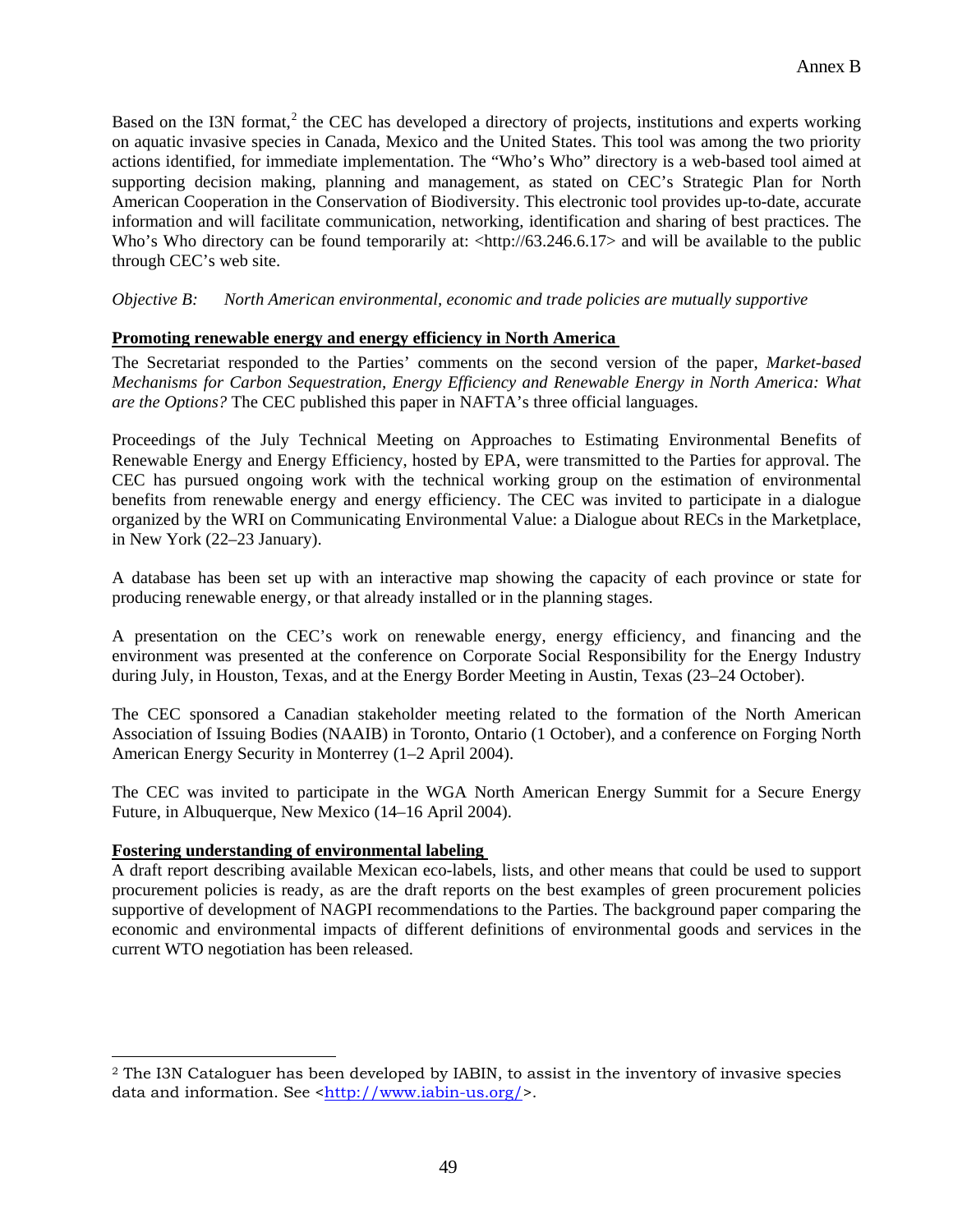#### **Encouraging disclosure of relevant environmental information**

Following earlier collaboration with the UNEP-sponsored Financial Initiatives—North American Task Force (NATF), the CEC participated in the NATF meeting in New York, on 25 September 2003. It was decided to formalize the relationships between UNEP and the CEC on this initiative through a MOU.

Three papers were commissioned by the CEC, in collaboration with Environment Canada, on documenting the business case for disclosure of environmental information, on how financial analysts view and use environmental information, and on best practices for environmental disclosure in the mining sector.

The CEC released the joint CEC and Environment Canada report, *Linking Environmental Performance to Business Value: a North American Perspective.* The memorandum of understanding with Environment Canada that leads the network of financial practitioners in North America, and the MOU with UNEP on the North American Task Force of the UNEP financial initiative have been signed. One of the products of the memorandum signed with Environment Canada is a draft report on disclosure of environmental information in the mining sector.

#### **Fostering green procurement in North America**

The second annual meeting of NAGPI was hosted in Montreal on 19 September. Proceedings have been translated and posted on the web. Based upon the philosophy expressed in the Council's 2003 Communiqué, NAGPI has developed a list of three products the Parties could focus on to maximize their environmental impacts using existing tools.

# **Promoting increased trade in environmentally preferable goods and services (update on work undertaken in 2003)**

A newspaper-like publication on the CEC's work on trade in environmentally preferable goods and services, titled "Greening Trade in North America," was distributed to stakeholders and won a design prize.

Results of the CEC's work were presented at the Green Industry Network in San Francisco in October, and at two panels sponsored by the CEC on green procurement and environmental goods and services at the Sustainable Trade Symposium in Cancún.

The CEC released a study of the trade in environmental goods and services among North American countries and with the rest of the world. A report has been drafted on the economic and environmental impacts of various definitions of environmental goods and services, with a focus on Mexico.

The CEC hosted a meeting in Cancún on 8 September on Chamaedorea Palms in the Floral Trade: Promoting Environmental Sustainability and Social Equity through Strategic Alliances between Producers and Christian Congregations—A Workshop. Participants included producers, certifiers and exporters of palm fronds, and representatives of church groups. The workshop participants decided that a pilot purchase project between church groups and producer groups had merit. The proceedings of the workshop were subsequently published and the pilot project was initiated.

The CEC and *Fomento Ecológico Banamex* hosted a meeting on 4 August in Oaxaca to assess interest on the part of industry, producers and certifiers, in a Pilot Fund for the Sustainable Management of Biodiversity in coffee production areas. The participants supported the need for the fund. Civil society groups involved with coffee, the industry, and *Fomento Ecológico* are developing granting criteria jointly to operate the fund. In a follow-up meeting, an executive director was hired for the *Consejo Mexicano del Café Sustentable* to develop criteria, in a participatory, bottom to top, transparent way for the allocation of the fund.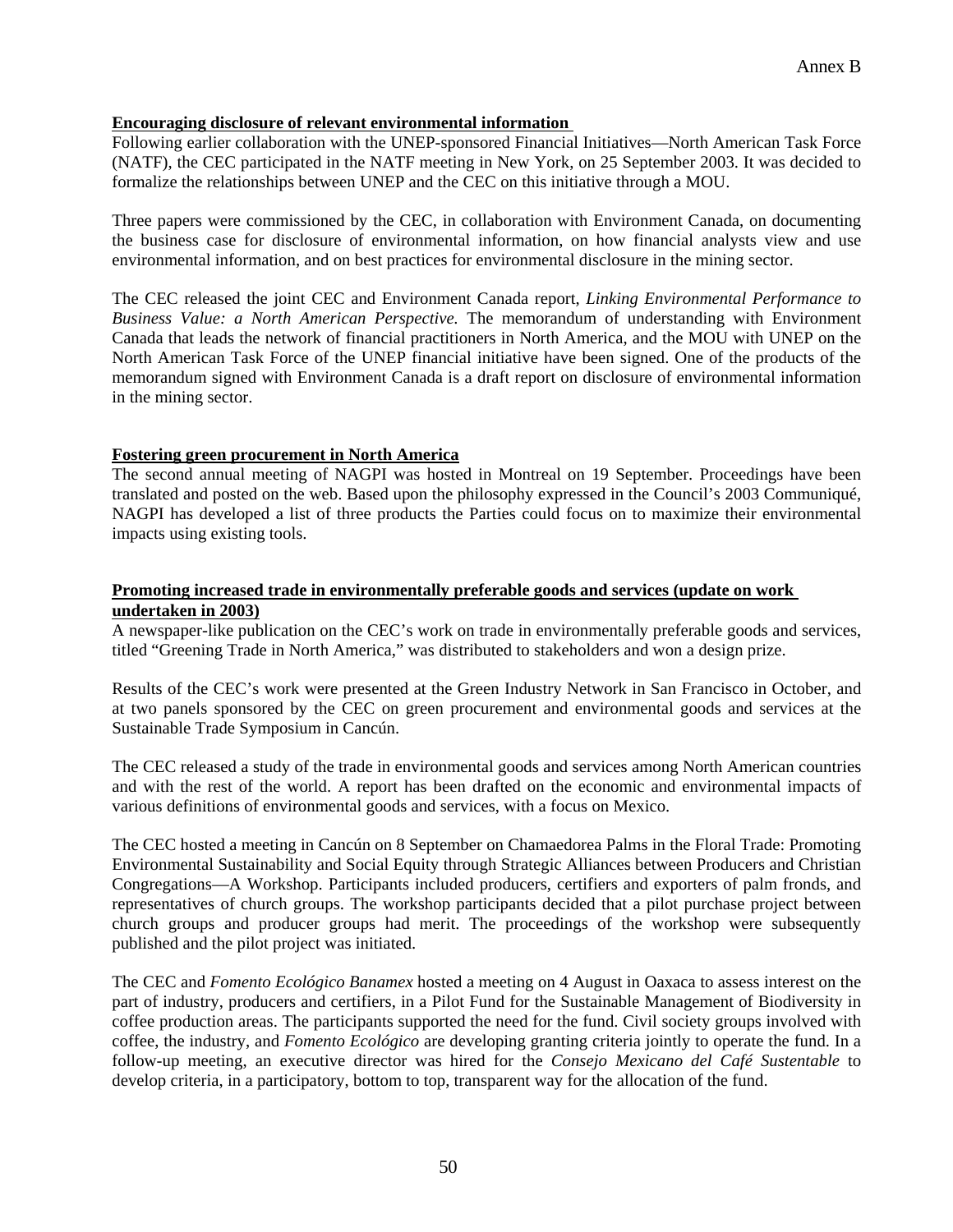Under review is the North American Market Study (NAMS) for grassland-fed and organic bison and cattle, highlighting awareness of the link between these animals and prairie biodiversity, and studying the public's willingness to pay for meat from these animals. If there is suitable willingness to pay, a program similar to shade coffee could be develop and grass-fed animal market could become a means to help protect the prairies.

*Objective C: The Parties and stakeholders work together to prevent, reduce or eliminate the adverse effects of selected forms of pollution on human and ecosystem health in North America* 

#### **Facilitating the development and implementation of North American strategies and actions to protect human health and the environment**

#### *Sound Management of Chemicals (SMOC)*

In keeping with the CEC's Ten-year Review, and in attempting to maximize utilization of limited resources, a document describing possible "future directions" of the SMOC program was posted for public review. Comments have been incorporated and recommendations developed. The document has been submitted to Council for their consideration.

The SMOC program continues to promote and foster linkages with other CEC and national initiatives of an interdisciplinary nature. The chairperson of the Expert Advisory Board to the **CEC's Children's Health and Environment initiative** participated in the lindane public meeting in Alaska. The CEC Enforcement Working Group is engaged in actions regarding the transborder shipment and trade of illegal pesticides such as lindane and chlordane. A report submitted by the **North American Bird Conservation Initiative** includes collaboration with SMOC program toxics initiatives.

The SMOC program is a forum of significant interest to the public and other stakeholders in North America due to its emphasis on recognized toxic substances combined with its open and transparent participatory dialogue. Enhanced participation of indigenous peoples and children's health experts has been successfully implemented.

In fulfilling the mandate of Council Resolution 95-05, SMOC promotes the development, implementation, and effectiveness monitoring of eight North American Regional Action Plans (NARAPs) or alternative actions to address toxic substances priorities.

The chlordane NARAP is completed with the successful elimination of further uses and deregistration of chlordane as a licensed pesticide. The Enforcement Working Group and SMOC will cooperate in validating reports of illegal importation. The Environmental Monitoring and Assessment Standing Committee will consider future environmental monitoring and NARAP compliance auditing requirements.

The PCB NARAP actions have been addressed. Close out of the PCB Task Force has encountered some minor setbacks and is currently scheduled for completion by fall 2004, pending a final review of the close out report by PCB Task Force members and the SMOC Working Group.

The mercury NARAP is currently being implemented through prioritization of the approximately 85 actions approved by Council in 2000. Installation of two mercury deposition sampling sites in Mexico now extends the Mercury Deposition Network to all three countries. North American atmospheric mercury modeling initiatives are being significantly enhanced with the new data. Linkages to the UNEP Global Mercury Initiative have been forged by the invited participation of the SMOC program manager to UNEP's first Subregional Awareness Raising Workshop in southeast Asia, a significant source of mercury emissions to North America.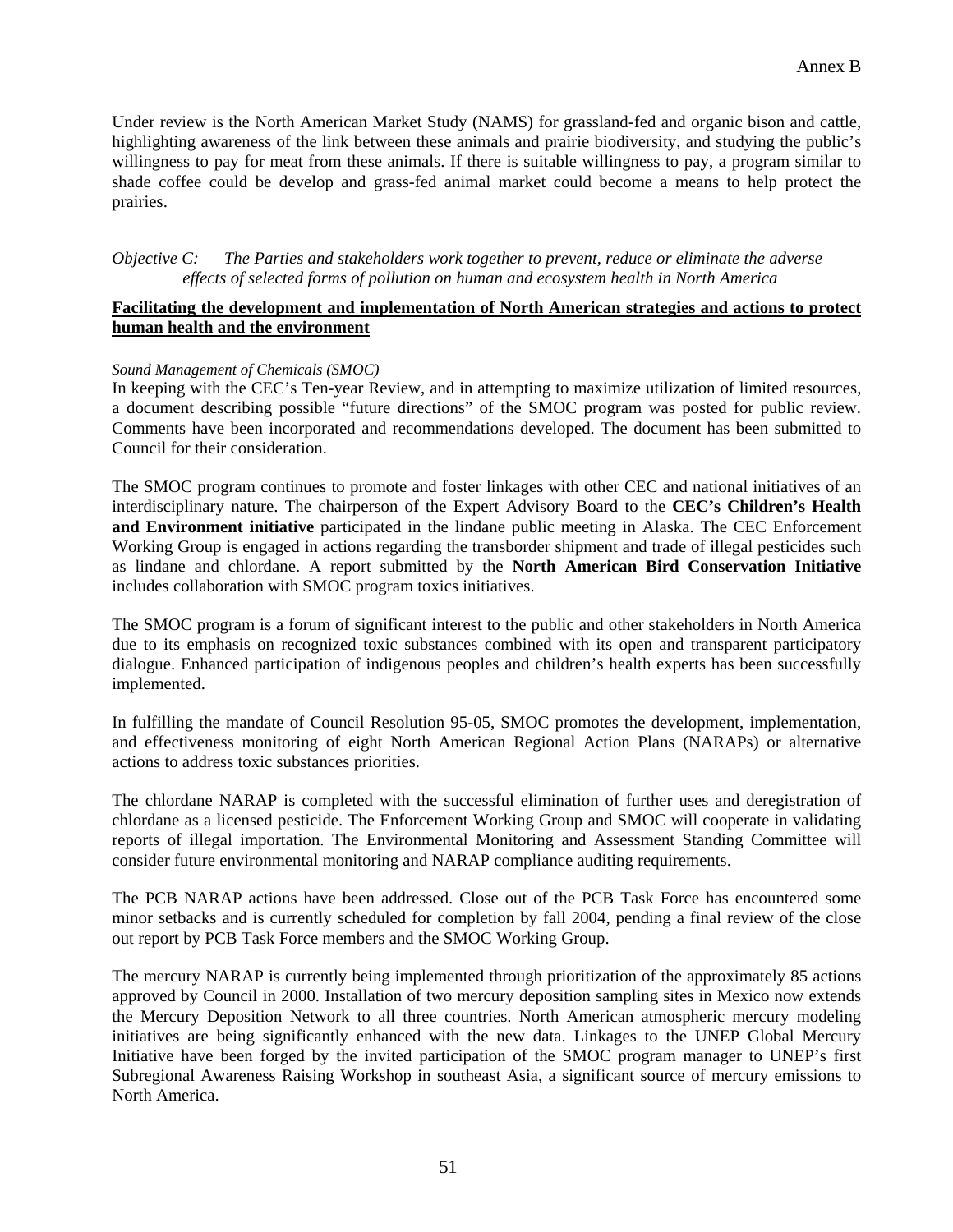The environmental monitoring and assessment (EM&A) NARAP was developed to ensure that appropriate scientific monitoring and assessments are incorporated into the implementation of approved NARAPs. The EM&A Standing Committee performs an auditing and compliance verification role and provides advice to other NARAP initiatives concerning uniform, quality assured, quality controlled data collection and reporting. Currently the Standing Committee is providing guidance and advice on a human blood biomonitoring study in Mexico, co-funded by the World Bank, which will form part of a North American baseline database of human blood contaminant levels.

The draft Phase I of the NARAP on dioxins, furans and hexachlorobenzene has been revised by the Task Force based on comments received from the six-week public comment period. Phase 1 emphasizes information gathering and capacity building prior to the development of Phase 2 that seeks to advance specific risk reduction initiatives. Phase 2 work will begin in 2004, in parallel with implementation of Phase 1, and conclude in 2007. These actions include: developing a dioxin source inventory for Mexico; completion of a study design for a dioxin ambient air monitoring network in Mexico similar to monitoring efforts in the US and Canada; and the establishment of a dioxin analysis training project between Mexico and Canada. Working through the monitoring and assessment task force, a project is currently underway looking at dioxin blood serum levels in Mexico, Canada, and the United States. A pilot project in Mexico looking at historic trends of present pollutants in lake cores has been completed. This project will be expanded to look at dioxin-like compounds, with the US providing the analytical chemistry support.

The lindane NARAP is currently under development. The Lindane Task Force has successfully completed two public consultation meetings, in Mexico and Alaska. Preliminary discussions suggest that residues from production of lindane, undertaken outside of North America, may be impacting the North American environment. The Task Force has also noted the need for improved record keeping for transborder trade of pesticides in Canada, Mexico and the United States. The Lindane Task Force has been fortified by the addition of representatives from indigenous peoples groups from each the three countries as well as experts on children's health and the environment. The final draft of the lindane NARAP is scheduled for completion in June of 2005.

The Lead Decision Document has been completed and Council is asked to consider the recommendations therein. The Substance Selection Task Force has recommended that the trinational concerns for lead be addressed through incorporation of targeted actions into already existing CEC programs. Development of a full NARAP was not recommended, as many actions would fall under previously established abatement programs of the Parties in domestic legislation or other multilateral programs.

Activities under the Regional Program of Action and Demonstration of Sustainable Alternatives for Malaria Control in Mexico and Central America Without the Use of DDT (PAEDDT) are being funded jointly by the Global Environment Facility (GEF), the Pan American Health Organization (PAHO) as the executing agency, the United Nations Environment Programme as the implementation agency and the CEC. The total amount for the PAEDDT is US\$13.9 million. The US\$7.5 million GEF contribution is under PAHO's administration. CEC has participated in the second meeting of the Program's Steering Committee held in November 25 last year, at PAHO headquarters in Washington, DC. It is planned to hold a meeting with the Technical Committee of the project in Oaxaca, Mexico, on 24–28 May of this year in order to start activities in the eight participating countries.

Some preliminary data show the benefits of stopping the use of DDT to control malaria since 2000. DDT in blood of children living in malaria zones in Oaxaca and Chiapas is now 55 percent lower than in 2000. Surveys have been done on the impact of DDT in wildlife and the environment. They show that the changes in level of accumulation and magnification in different coastal trophic levels (including crabs, fish and birds), soil and sediment impacts are still poorly understood.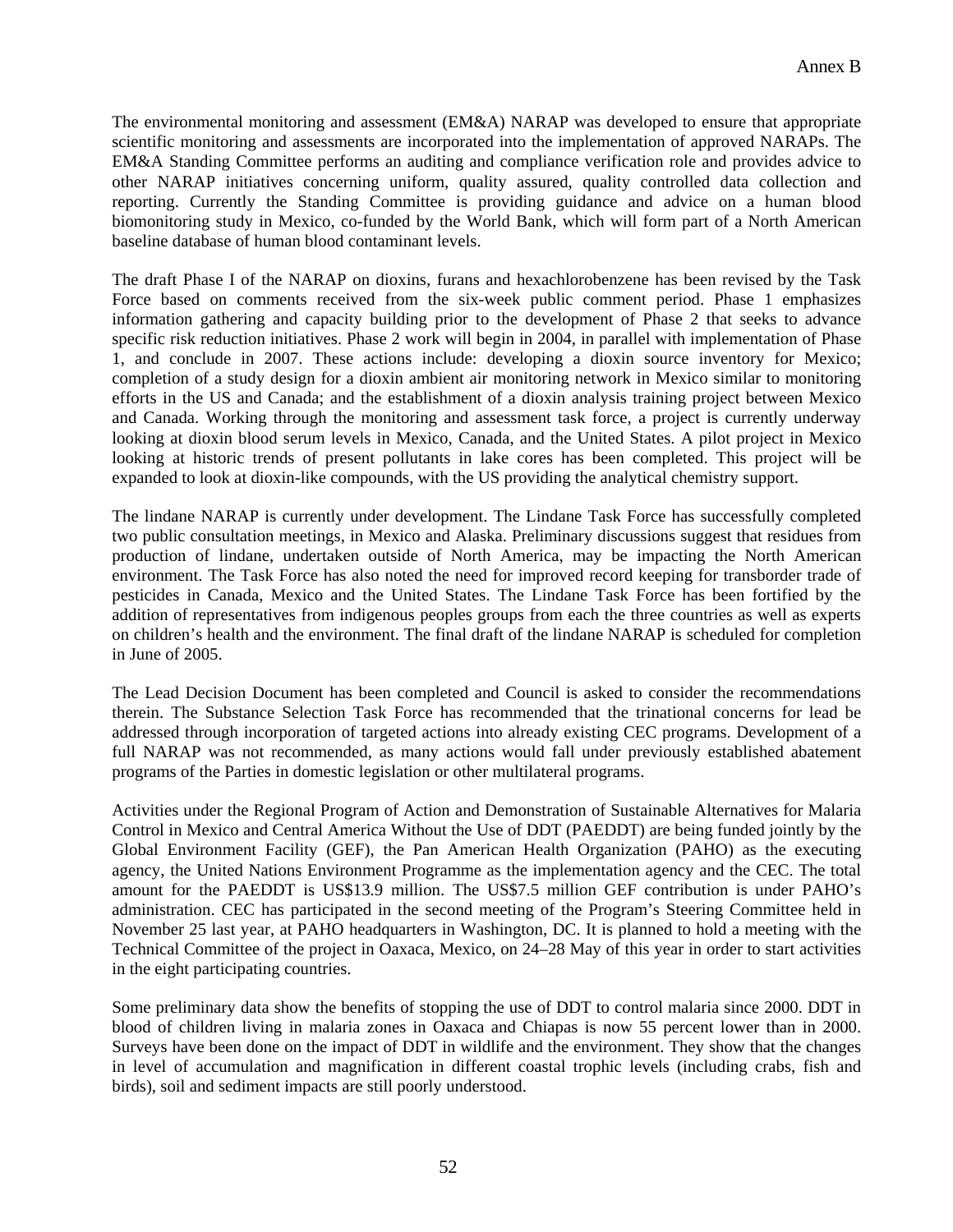The advances on the DDT NARAP were presented to the SMOC Working Group at its February meeting in Mexico City. It is anticipated that further work will continue under the GEF project. The work and experience of the DDT Task Force may serve during the operational phase of the GEF project.

A meeting is proposed with World Health Organization, Africa Regional Office, to share experiences in the framework of the GEF project. This interchange can provide a way to disseminate the experience gained in Mexico.

#### *EMS*

In June, the Secretariat submitted to the Parties a proposed outline of the review of successful practices by small and medium size business in environmental management systems. In addition, the Secretariat led panel discussions on the CEC EMS project with Environmental Health and Safety Managers in January and May.

#### *Air strategy*

The North American Air Working Group (NAAWG) met with the Joint Public Advisory Committee (JPAC) on 10 March 20004, in Oaxaca to review and discuss the NAAWG draft strategic framework. The public comment period on the draft strategic framework ended 12 April 2004 and the CEC posted all public comments (8 total) on its web site. NAAWG is now finalizing the framework prior to the June 2004 Council Session.

#### *Children's Health and the Environment*

As called for in Council Resolution 00-10, a biennial review of the *Cooperative Agenda on Children's Health and the Environment in North America*, is being prepared. It will include potential five-year goals for the initiative as well as opportunities for improvement. Please refer to Goal 1 for information concerning the indicators project.

#### **Fostering private sector actions to adopt sound approaches to environmental protection and conservation**

As of April 2004, the *Fondo para proyectos de prevención de la contaminación* (Fiprev) had granted 71 loans totaling approximately US\$1,821,000 since the beginning of the pollution prevention initiative. It is estimated that these loans have prevented nearly 2,800 tonnes of chemicals per year from entering the environment, for a total of 7,450 tonnes since the first Fiprev-funded project was implemented. Approximately 155,700 cubic meters of water are being conserved annually, for a total of 409,000 cubic meters since the inception of the program. Savings for the participating companies will henceforth amount to around US\$1,393,000 each year—a total of more than \$2.96 million to date. Although CEC no longer contributes financially to Fiprev, the *Fundación Mexicana para la Innovación y Transferencia de Tecnología en la Pequeña y Mediana Empresa* (Funtec) has asked the CEC's Mexico Liaison Office to continue sitting on the fund's management and technical committees.

On April 20th, a meeting was held between the North American Pollution Prevention Partnership (NAP3), representatives of the electronics industry in the region, NGOs and federal officials from the three NAP3 countries, to discuss the Electronics Toxics Reduction Challenge document that was circulated by NAP3 to the participants in advance to the meeting, and to explore opportunities for partnership, further development of the challenge, and to discuss next steps. Agreement was reached to move forward with the project concentrating on: upstream issues and not downstream/recycling issues; companies that do not sell their products outside North America and supply chain companies; benefits to participating companies; and operation of the challenge, including such issues as the means for companies to self declare. The industry agreed also in designating a delegate to work with NAP3 on this project.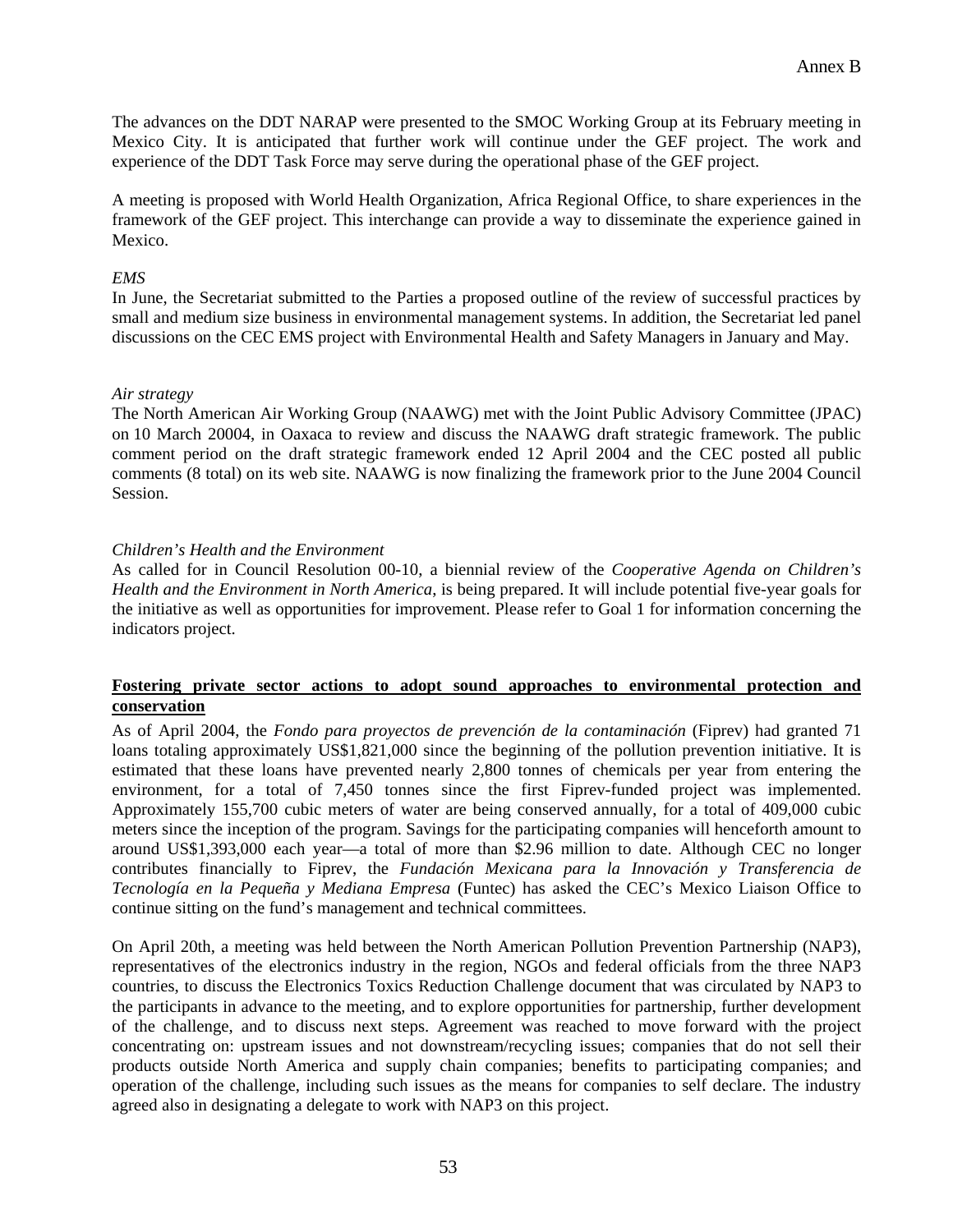The document, *Moving Forward with Pollution Prevention in North America: A Progress Update,* prepared by the North American Pollution Prevention Partnership, is finished and the consultation process with the Parties has started in order to define the following steps to be taken to be eventually published. The document consists of an update of the report, entitled *Status of Pollution Prevention in North America,* published by the CEC back in 1996.

#### *Goal 4: The CEC will provide a forum for public dialogue and participation concerning environmental issues of common concern in North America*

#### *Objective A: The North American public and NAAEC Parties view the citizen submission process as a useful and valuable mechanism for enhancing enforcement of and compliance with environmental law in North America*

Since June 2003, the Secretariat has received three new submissions, issued eight determinations under Articles 14(1) and (2), recommended three factual records, initiated two new factual records upon instructions from Council and published four factual records. With six factual records published in 2003, out of a total of nine factual records in the first ten years of the NAAEC, and an average number of new submissions, the Secretariat's workload in 2003 was relatively high. Nonetheless, the Secretariat and Council continue to make progress on the timeliness of the process. In 2003, the Secretariat also made several presentations regarding the process in response to invitations from the academic community, bar associations and other groups from all three countries. The Secretariat met with its Special Legal Advisors in conjunction with the 2003 Council Session and again in January 2004. The SEM Unit also participated in the JPAC session in October 2003 on the scope of factual records and review of Council Resolution 00-09, making clear that its role was not to advocate a particular position before JPAC but to provide information regarding the process relevant to JPAC's reviews. These efforts have all contributed to promoting knowledge and awareness of the SEM process; maintaining a commitment to timeliness; ensuring rigor and objectivity in the SEM process; and, through factual records and processing of submissions, making information available to submitters, governments and other stakeholders for use as they deem appropriate. A more detailed status update is provided below.

#### **Article 14 Submissions Status**

Pursuant to Council Resolution 04-03, the Secretariat began development of a factual record for the **Ontario Logging/SEM-02-001**. In addition, the Secretariat is in the process of developing three other factual records, and awaiting Council's vote on whether a factual record is warranted for the **Montreal Technoparc/SEM-03-005** submission.

#### **The status of the eleven submissions under review as of 20 May 2004 is as follows:**

#### **Awaiting Council's comments on a draft factual record:**

1) **Molymex II/SEM-00-005** (concerning Mexico's enforcement in relation to air quality and environmental impacts of a molybdenum processing plant). On 17 May 2004, the Secretariat submitted a draft factual record to Council, for a 45-day comment period on the accuracy of the draft.

#### **Draft factual records in development**

The following three draft factual records are being developed as instructed by Council: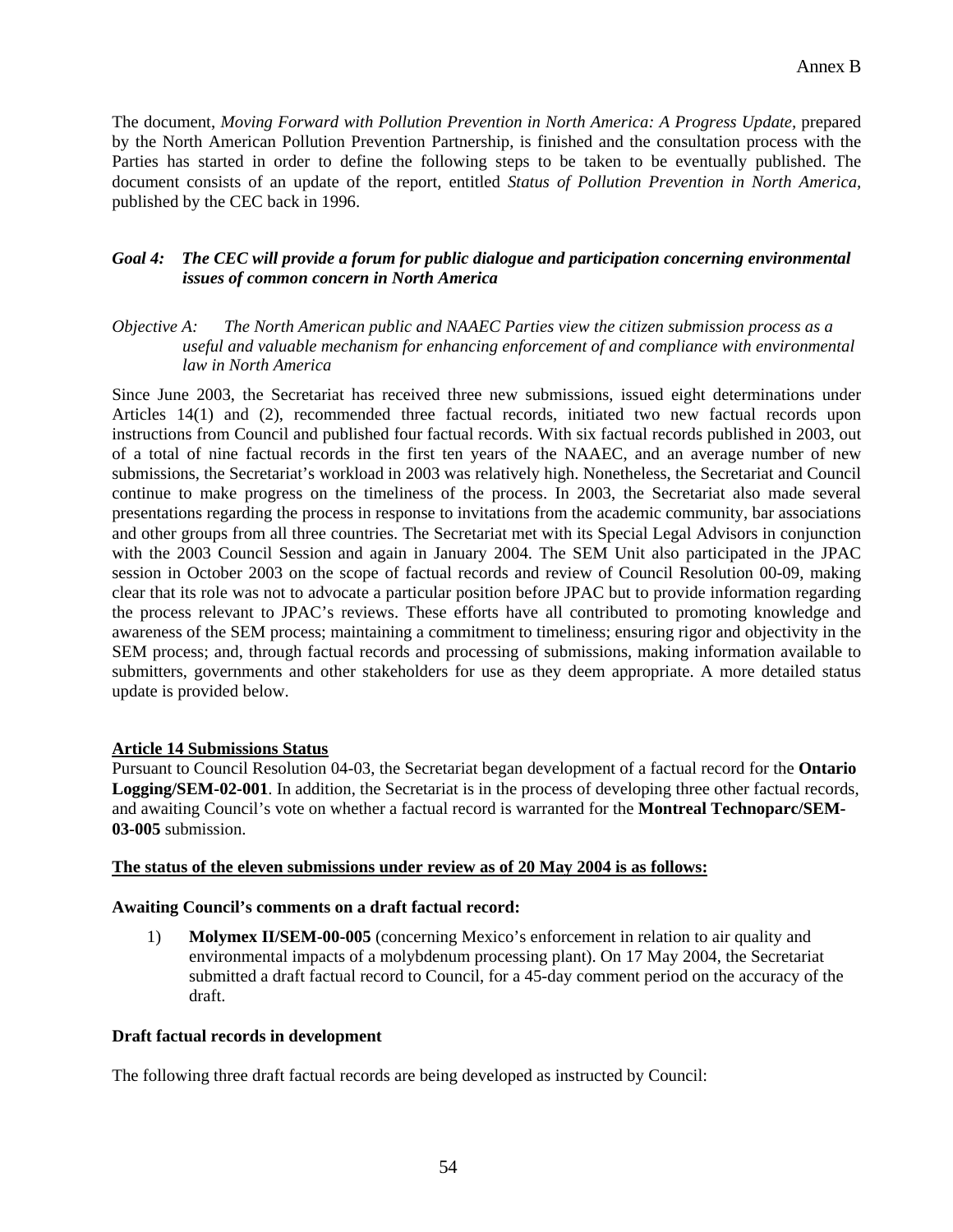- 1) **Tarahumara/**SEM-00-006 (concerning Mexico's enforcement in relation to access to environmental justice by indigenous communities).
- 2) **Pulp and Paper**/SEM-02-003 (concerning Canada's enforcement of s. 36(3) of the Fisheries Act and provisions of the Pulp and Paper Effluent Regulations in regard to ten mills in Ontario, Quebec, New Brunswick, Nova Scotia and Newfoundland).
- 3) **Ontario Logging/SEM-02-001** (concerning Canada's enforcement of section 6(a) of the Migratory Bird Regulations against the logging industry in Ontario).

# **Council vote pending, following notification that a factual record is warranted:**

- 1) **Montreal Technoparc/**SEM-03-005 (concerning Canada's enforcement of its federal Fisheries Act against the City of Montreal in regard to the discharge into the St. Lawrence River of toxic pollutants from the city's Technoparc site). On 19 April 2004, the Secretariat informed the Council that the Secretariat considers that the submission warrants the development of a factual record. The Council, by a two-thirds vote, may instruct the Secretariat to proceed with the preparation of a factual record.
- 2) **El Boludo Project**/SEM-02-004 (concerning Mexico's enforcement of its environmental laws with respect to the El Boludo mining project). On 17 May 2004, the Secretariat informed the Council that the Secretariat considers that the submission warrants the development of a factual record. The Council, by a two-thirds vote, may instruct the Secretariat to proceed with the preparation of a factual record.

#### **Determination pending whether a factual record is warranted under Article 15(1):**

- 1) **Ontario Power Generation**/SEM-03-001 (concerning Canada's enforcement of its environmental laws with respect to Ontario Power Generation's coal-fired power plants).
- 2) **ALCA-Iztapalapa II/**SEM-03-004 (concerning Mexico's enforcement of its environmental laws with respect to a citizen complaint filed with the Office of the Federal Attorney General for Environmental Protection—Profepa).
- 3) **Cytrar III**/SEM-03-006 (concerning Mexico's enforcement of its environmental laws with respect to a hazardous waste landfill owned by Cytrar, S.A. de C.V. in Sonora, Mexico).
- 4) **Lake Chapala II**/SEM-03-003 (concerning Mexico's enforcement of its environmental law with respect to the Lerma-Chapala-Santiago-Pacífico basin).

#### **Awaiting receipt of a revised submission that meets the criteria of Article 14(1):**

1) **Hazardous Waste in Arteaga**/SEM-04-001 (concerning Mexico's enforcement of the LGEEPA and hazardous waste regulations in connection with three companies in Arteaga). On 20 April 2004, the Secretariat once more dismissed the submission which was submitted for a second time on 16 March. Because the reason for disallowing the submission is different from the reason for the first dismissal, the Secretariat again granted the Submitters a 30-day period to file a Submission meeting the criteria of Article 14(1).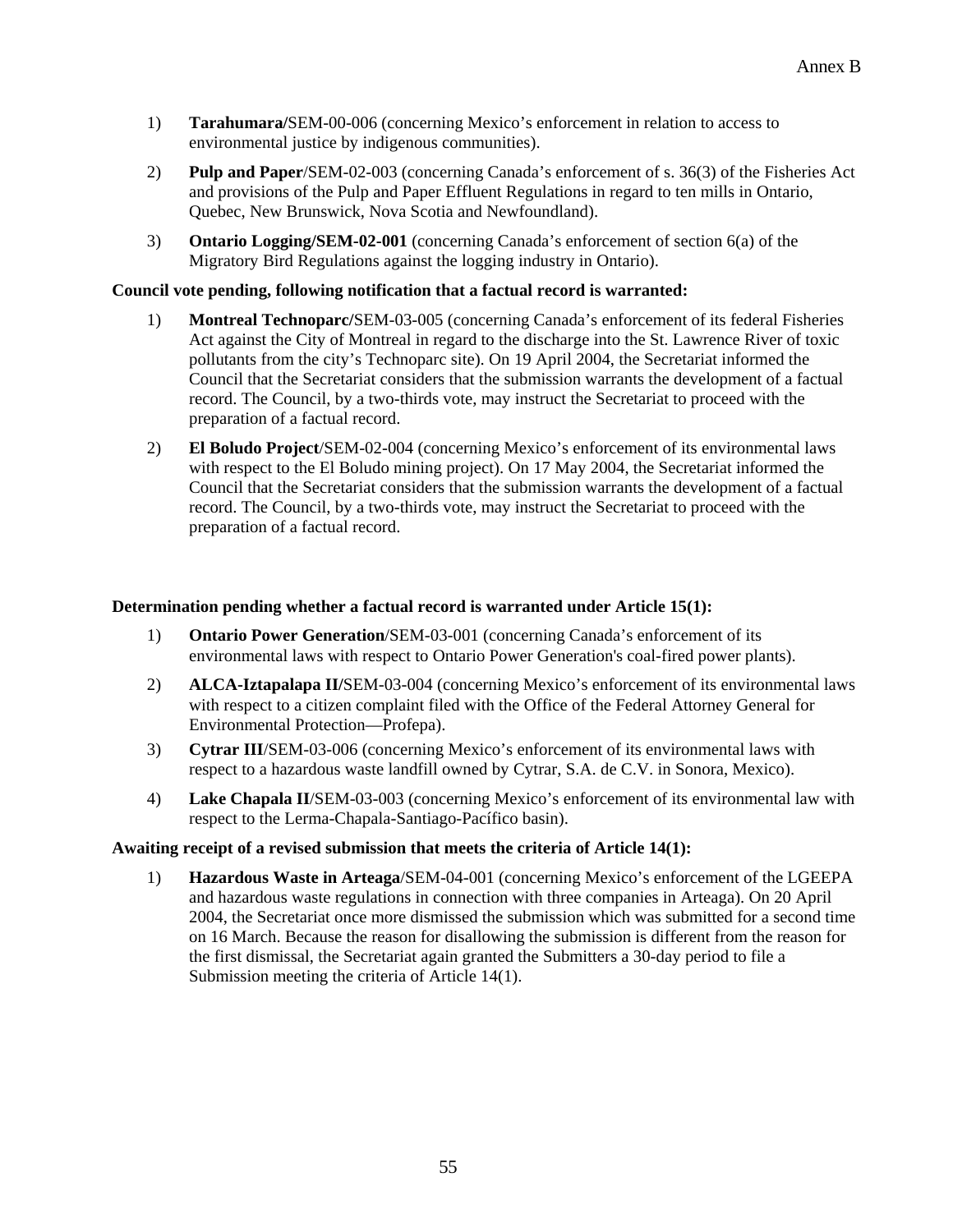#### **Historical Background of Submissions**

The 32 submissions no longer pending were addressed as follows:

**Thirteen submissions have been dismissed on the grounds that they did not warrant further consideration based on Article 14(1) or (2):** 

**Spotted Owl**/SEM-95-001 **Logging Rider**/SEM-95-002 **Aage Tottrup**/SEM-96-002 **CEDF**/SEM-97-004 **Biodiversity**/SEM-97-005 **Guadalajara**/SEM-98-001 **Ortiz Martínez**/SEM-98-002 **Molymex I**/SEM-00-001 **Jamaica Bay**/SEM-00-003 **AAA Packaging**/SEM-01-002 **Dermet**/SEM-01-003 **Alca-Iztapalapa/**SEM-02-005 **Home Port Xcaret/**SEM-03-002

#### **Two submissions have been terminated under Article 14(3)(a):**

**Methanex**/SEM-99-001 **Neste Canada**/SEM- 00-002

#### **Five submissions have been terminated under Article 15(1):**

**Oldman River I**/SEM-96-003 **Lake Chapala**/SEM-97-007 **Cytrar**/SEM-98-005 **Great Lakes**/SEM-98-003 **Mexico City Airport**/SEM-02-002

#### **One submission has been withdrawn by the Submitters:**

**Fort Huachuca**/SEM-96-004

#### **Nine factual records have been prepared and made public:**

**Cozumel**/SEM-96-001 **BC Hydro**/SEM-97-001 **Metales y Derivados/**SEM-98-007 **Migratory Birds/**SEM-99-002 **Aquanova**/SEM-98-006 **Oldman River II/**SEM-97-006 **BC Mining/**SEM-98-004 **BC Logging/**SEM-00-004 **Rio Magdalena**/SEM-97-002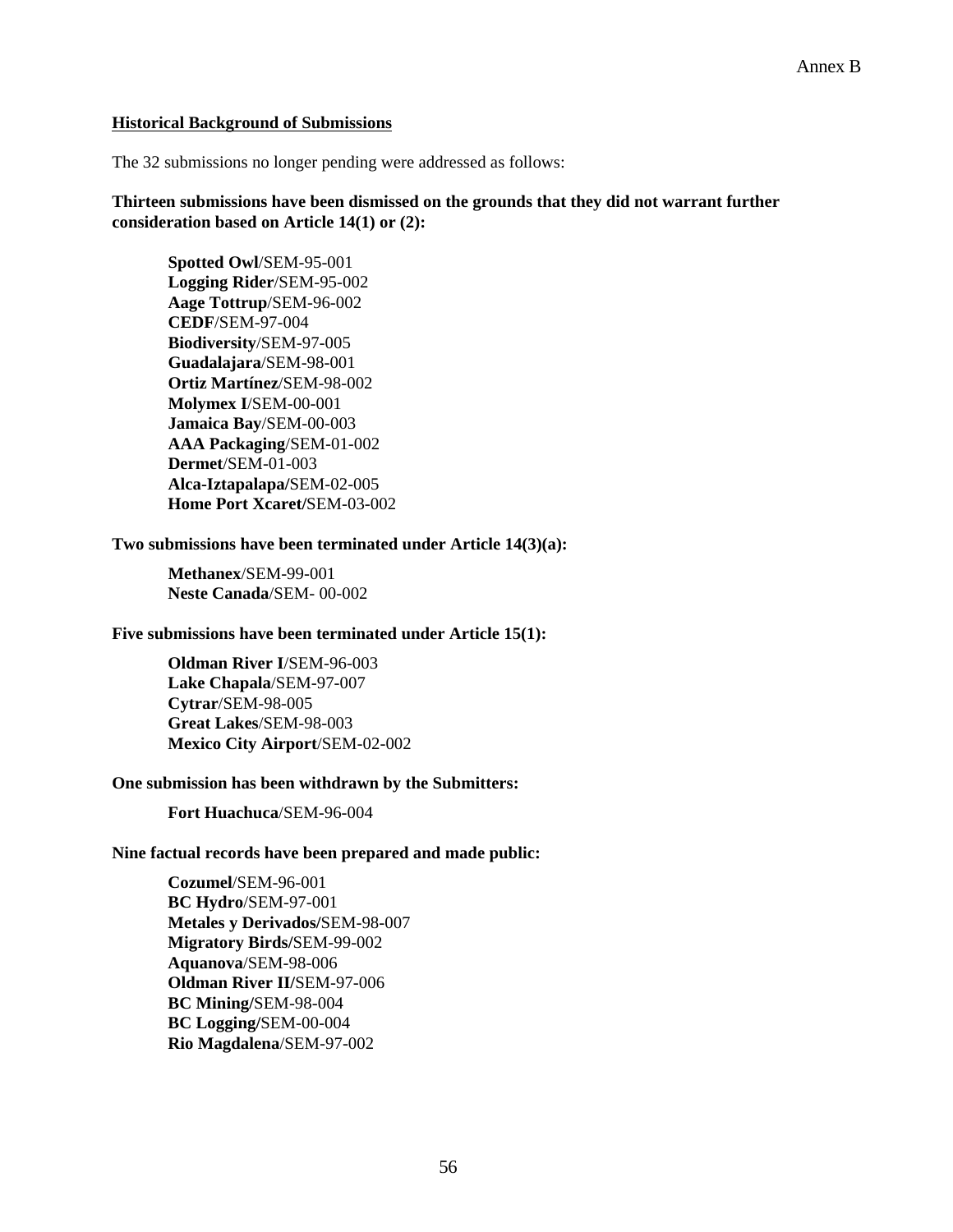#### **The Council has dismissed two submissions under Article 15(2) following notification from the Secretariat that preparation of a factual record was warranted:**

**Quebec Hog Farms**/SEM-97-003 **Cytrar II**/SEM-01-001

#### **The CEC will engage and inform the North American public in its programming and operations**

The information and analysis produced by the Secretariat equips citizens, industry and government with tools to tackle environmental challenges—whether managing hazardous chemicals, conserving biodiversity or supporting the cooperative development of environmental policy.

To that end, effective communication to target audiences is integral to achievement of the CEC's mission. The Secretariat's communication strategy employs multiple techniques to equip audiences with information products and inform them of the Commission's work, in general.

The preceding 11 months provide several examples.

#### *Publications and Distribution*

Production, promotion and distribution of CEC reports and publications continue to grow. To contain costs and extend reach, distribution of Commission publications has been greatly amplified by growing use of the CEC web site. The Secretariat published 268 documents, for a total of 804 in all languages on the CEC web site since the beginning of June 2003. Of those, 19 were major publications or outreach pieces, including volume 16 of our *North American Environmental Law and Policy* series, a study of comparative standards for intensive livestock operations in Canada, Mexico and the United States, and four factual records*,* as well as *Trio* issues 10–13. Major publications accounted for 54,550 printed copies, the majority of which have been distributed through individual mailings, at conferences and workshops. Additionally, these publications are available for download from <www.cec.org>.

The number of visitors to the CEC web site continues to climb. The total estimated number of discrete visitors in April 2004 climbed to 137,315 from 109,945 in June 2003. This marks a significant increase compared to the 90,342 visitors in June 2002. In addition to growing web site utilization, a large number of persons subscribe to one or more general e-mail distribution lists.

Continuing efforts have been made to enhance the CEC's web presence and utility. CEC events have been promoted on the web sites of other organizations, driving record numbers of Internet users directly to the relevant page(s) on the CEC web site. Users can also navigate the web site with greater ease now, with the addition of a powerful search engine capable of delivering fast results despite the high volume of documents.

#### *Media Relations*

Media tracking indicates a similar year-over-year increase in *earned media*—print and electronic news stories concerning the CEC that have been generated as a result of direct contact and work with journalists in each of our three countries. Notwithstanding the small number of major publications in the preceding year it is instructive to note that strategic media relations efforts contributed to very significant news coverage over the same period. Results include widespread media reports concerning the study, *Health Impacts of Air Pollution on Morbidity and Mortality among Children of Ciudad Juárez,* the ongoing Maize and Biodiversity Article 13 report, and the initiative to use market instruments to support sustainable harvest of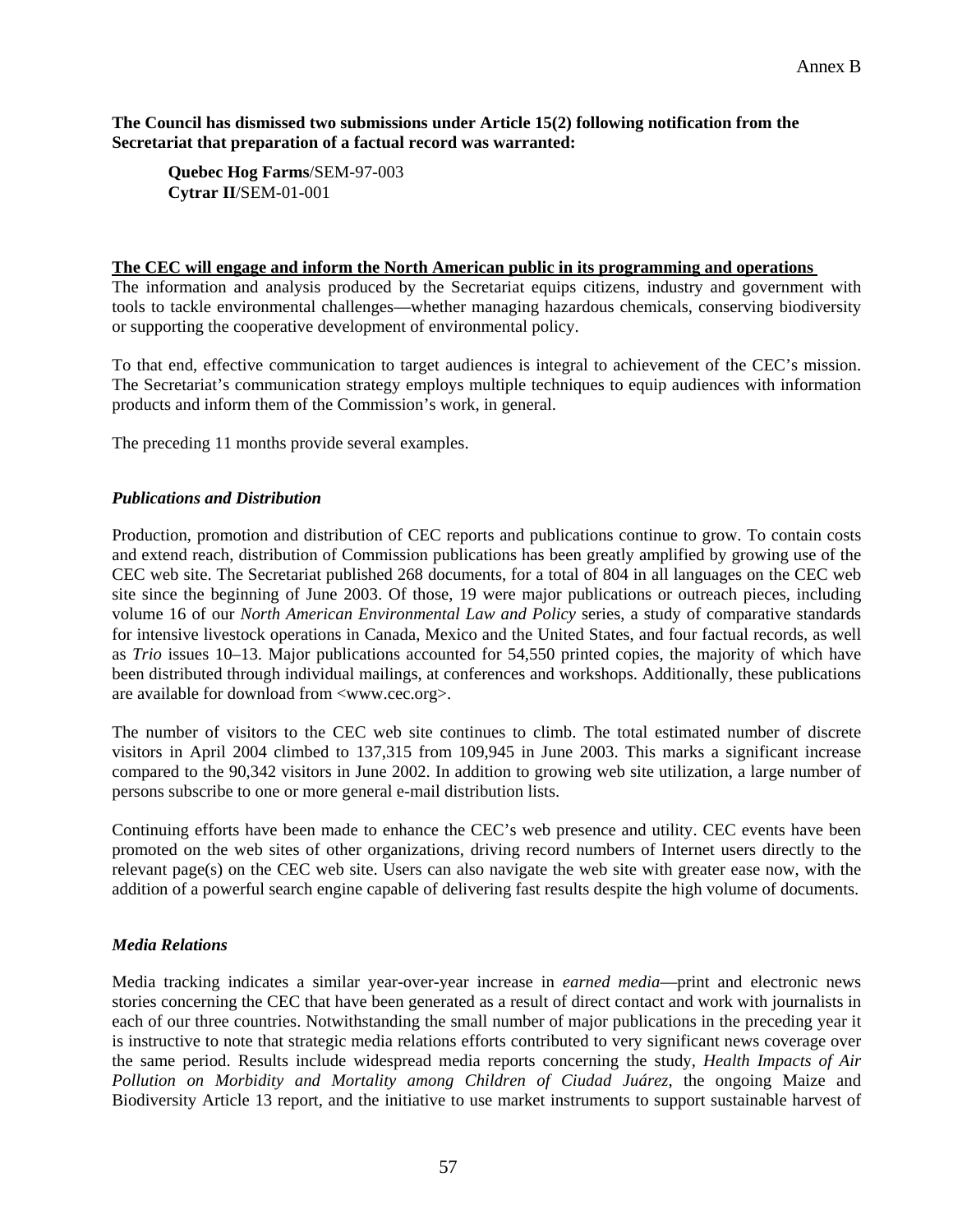the chamaedorea palm. Each of these initiatives, for example, has received widespread coverage in some of the leading newspapers in Canada, Mexico and the United States, including the New York Times, Washington Post, Chicago Tribune, Houston Chronicle, El Financiero, El Independiente, and the Globe and Mail.

# *Public Outreach*

The Communications Department has substantially increased the CEC's public profile at trade shows and conferences. The CEC has exhibited and distributed materials at five conferences since June 2003: EnviroPro (México City), Fair Trade Fair (Cancún), the Society of Environmental Journalists (New Orleans), the World Forestry Congress (Québec City), and the Society of Environmental Journalists (SEJ) annual conference—an important opportunity to meet with environmental journalists and develop relationships as Communications positions the CEC as the source for environmental information on North America.

These efforts help identify the CEC and its work and several thousand copies of CEC publications were circulated at these events.

#### *News Releases and Listserv Announcements*

Throughout the past twelve months, the Communications Department has coordinated a series of announcements about the Secretariat's publications, programs and meetings, while continuing to disseminate general information about the Commission and JPAC activities. Selected items include:

27/04/2004, **Montreal** – **Secretariat recommends factual record for Montreal Technoparc submission** – On 19 April, the Secretariat of the Commission for Environmental Cooperation (CEC) recommended to the CEC Council that a factual record be developed for the Montreal Technoparc submission filed with the Secretariat on 14 August 2003, by five environmental nongovernmental organizations from Canada and the United States.

21/04/2004, **Montreal** – **Online database of sustainable consumption initiatives in North America launched** – The Commission for Environmental Cooperation (CEC) today announced with its partners the launch of a new online database cataloguing information about sustainable consumption and production initiatives in North America.

2/04/2004 **Montreal** – **CEC and Rainforest Alliance working to prevent unsustainable harvest of Palm Sunday plants** – As Christians prepare to celebrate Palm Sunday this weekend, the Commission for Environmental Cooperation (CEC) and Rainforest Alliance are reminding parishioners about the unsustainable practices often used to harvest the 30 million chamaedorea palm fronds delivered to Canadian and United States churches.

24/03/2004, **San Francisco** – **Three wildlife species chosen for trinational protection** – The Commission for Environmental Cooperation (CEC)—an organization created by the NAFTA environmental side accord—today announced the first three wildlife species to be safeguarded under a new trinational effort to protect species of common conservation concern in North America.

11/03/2004, **Oaxaca** – **Draft report on transgenic maize ready for public comment** – The Secretariat of the Commission for Environmental Cooperation (CEC) released for public comment today a draft of *Maize and Biodiversity: The Effects of Transgenic Maize in Mexico*, an independent report written by many of the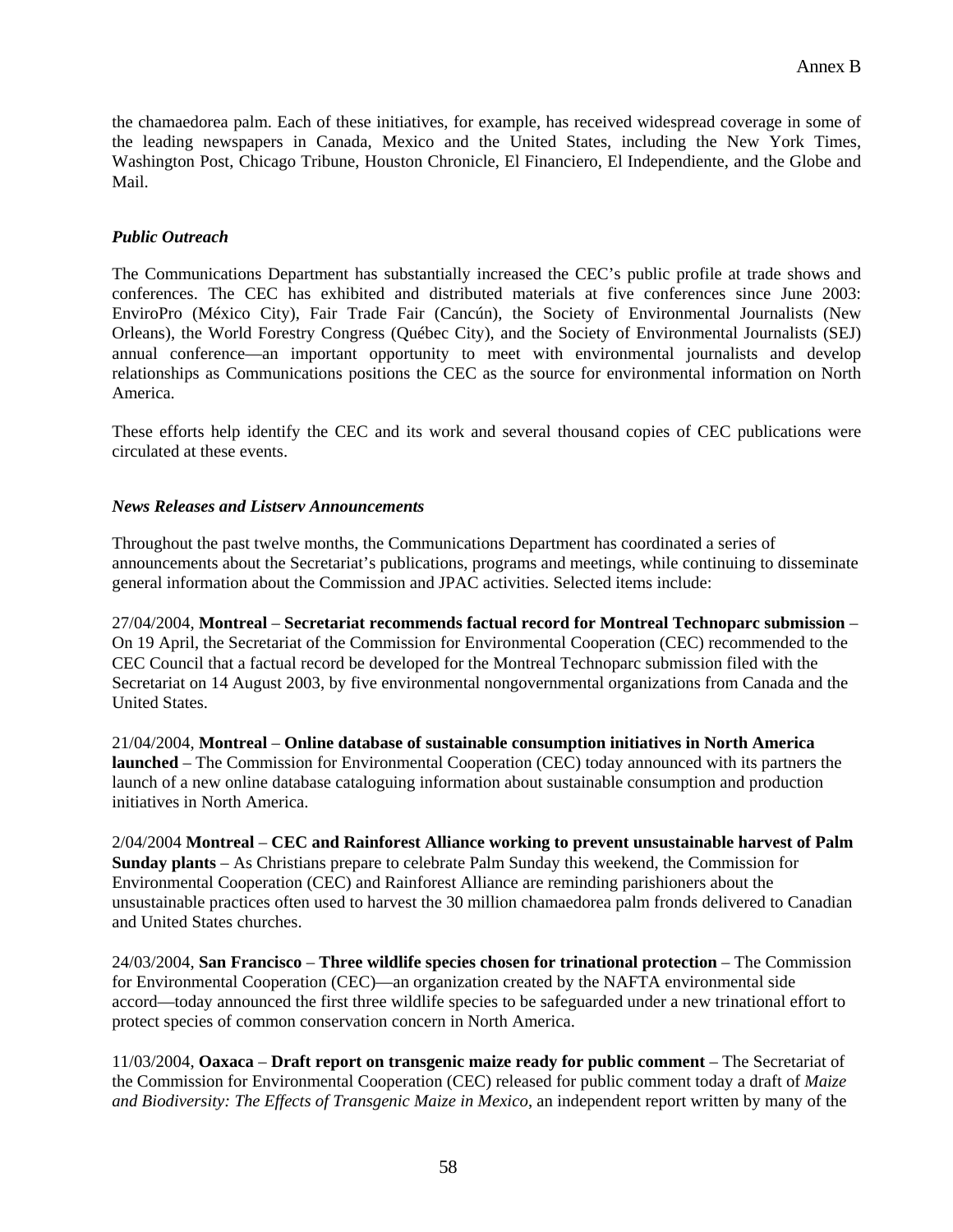world's leading experts. The report was presented before almost 400 people at a symposium here, attended by maize growers, industry groups, academics, environmental and governmental officials.

12/02/2004, **Anchorage** – **Alaskans consulted on lindane action plan** – Participants at the Alaska Forum on the Environment in Anchorage, Alaska, heard from international experts today about a toxic chemical lindane—that may adversely affect the development of children and is being found in increasing quantities in the Arctic.

14/01/2004, **Montreal** – **JPAC provides its advice to the environment ministers on Articles 14 and 15 of the NAAEC and on invasive species in North America** – The Joint Public Advisory Committee (JPAC) of the Commission for Environmental Cooperation (CEC) of North America held its last regular session for 2003 on 4 December, in Miami, Florida, and also participated in the CEC round table on "An Unwelcome Dimension of Trade: The Impact of Alien Invasive Species in North America." The content of this bulletin draws from discussions at those meetings and other sources, as cited.

10/11/2003, **Mexico City** – **Study supports improvements to Mexican air quality standards** – A new study released today by the Commission for Environmental Cooperation (CEC) suggests that children in the border town of Ciudad Juárez, Chihuahua, are being hospitalized and dying at air pollution levels that are below Mexico's current health standards.

19/08/2003, **Montreal** – **CEC invites public comment on draft document for lead action plan** – A draft decision document to help determine whether lead should be the subject of a North American Regional Action Plan is now available for public comment.

12/08/2003, **Montreal** – **CEC releases factual record on Fisheries Act enforcement at Britannia Mine** – The Commission for Environmental Cooperation (CEC) today released a factual record on allegations that Canada is failing to effectively enforce the federal Fisheries Act in regard to acid rock drainage (ARD) from the abandoned Britannia copper mine in British Columbia. The Britannia Mine, which rises above Howe Sound on the road from Vancouver to Whistler, has been called the worst point source of metals pollution in North America.

11/08/2003, **Montreal** – **CEC releases factual record on enforcement of Fisheries Act regarding logging in British Columbia** – The Commission for Environmental Cooperation (CEC) released today a factual record on allegations Canada did not effectively enforce sections 35(1) and 36(3) of the Fisheries Act in connection with two TimberWest logging operations on its private land in British Columbia.

6/08/2003, **Montreal** – **International monitoring effort to help save ferruginous hawk and grasslands** – Educators, birding enthusiasts and the public alike can follow the migration of ten ferruginous hawks tagged with satellite transmitters through a new web site launched today at www.ferruginoushawk.org.

22/07/2003, **Montreal** – **Grants will help communities monitor environment and human health** – The Commission for Environmental Cooperation (CEC) today awarded C\$664,200 in grants to 17 communitybased projects in Canada, Mexico and the United States.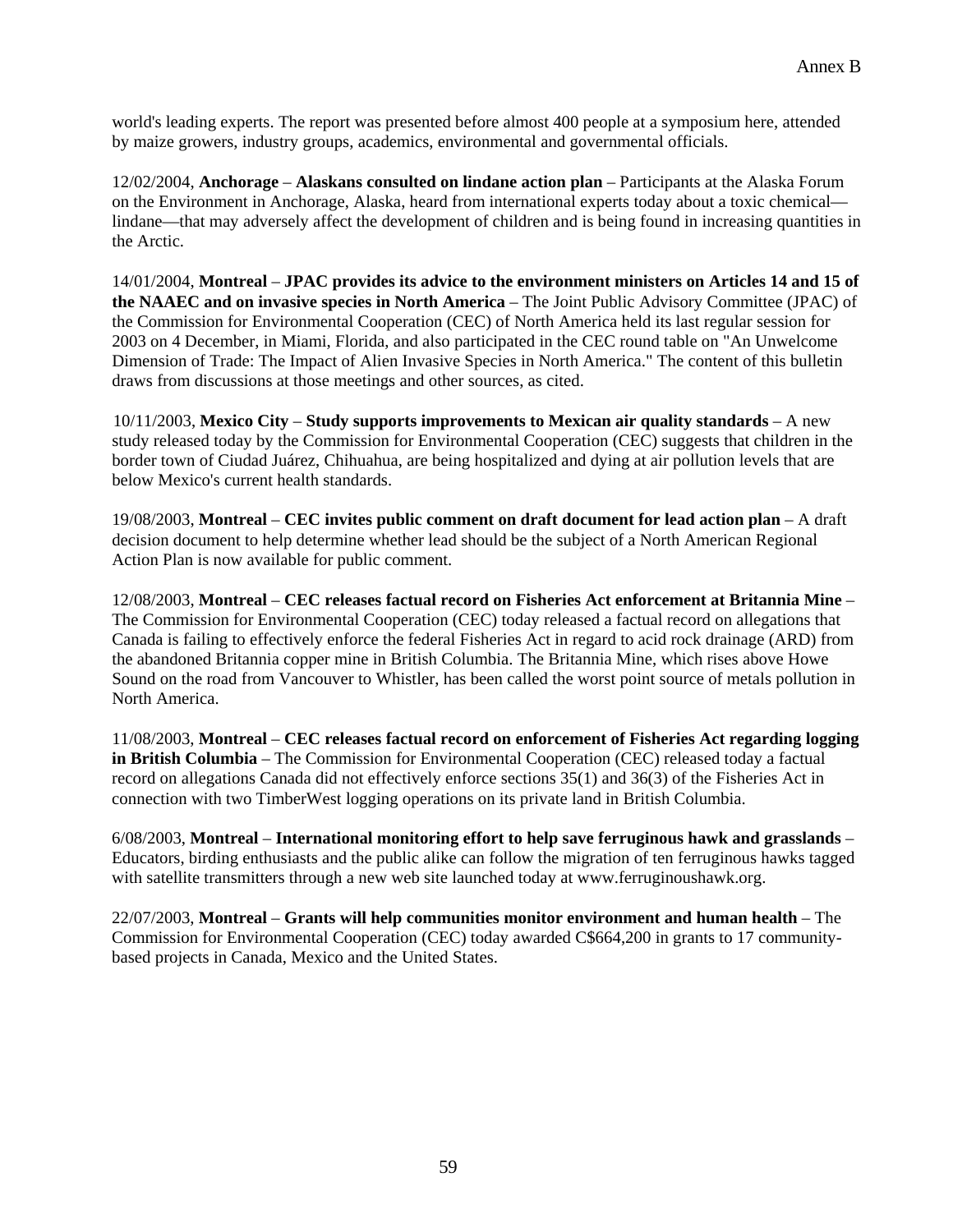# **3 Administration and Financial Resources**

# *Financial Resources*

The financial audit for 2003 has been completed and the results will be sent to the Parties in June. For the third year, no recommendation was issued by the auditors concerning the internal controls.

We have received the first and second installments of the 2004 contributions from the United States and the first from Canada.

#### *Rationalizing and Streamlining of Reporting*

Since 2002, the Secretariat has been laying the foundations of a planning system that would include strategic planning, monitoring, evaluation and reporting. Through the development of the 2004–2006 Operational Plan, the CEC has been able to clarify its goals, objectives, targets and actions. This in turn makes it possible to begin to develop the simple approaches and information collection methods for tracking and reporting on results. This year, in consultation with the Parties, the Secretariat will undertake to review the various reporting mechanisms that are currently in place to ensure they are streamlined and address Parties' requirements. As part of the analysis, the Secretariat will take into account such elements as objectives, users, content, frequency and timeliness. The purpose is to communicate the "right" information at the "right" time. The Secretariat will also seek to integrate in the same report progress on work program against utilization of financial resources.

# *Human Resources*

The recruitment for the French editor replacing Diane Colucci has been completed and Ms Johanne David was selected.

The recruitment process for the position of program manager for Pollutants and Health has been completed and Luke Trip was selected.

The recruitment for the position of Information Manager is in process.

# **4 The North American Fund for Environmental Cooperation (NAFEC)**

The Selection Committee of the North American Fund for Environmental Cooperation (NAFEC) met in June 2003 in Washington, DC, to approve grants for projects focusing on environmental monitoring and assessment related to human health. Projects approved in 2003 are dedicated to strengthen the capacity of citizens to monitor aspects of their environment that affect their health, and lead to increased community participation in resolving environmental problems. Monitoring approaches incorporate local, traditional and scientific knowledge, and link human and ecosystem health. From more than 300 grant proposals received by NAFEC, the Selection Committee approved 18 projects, which have received a total of C\$674,700. In addition, the Selection Committee provided its annual report to Council on the NAFEC process and recommendations.

NAFEC-funded projects participated in various CEC events, including the workshop on the *Chamaedorea* Palm in the Floral Trade, the Green Purchasing Strategy Workshop, the meeting of the Mexican Pollution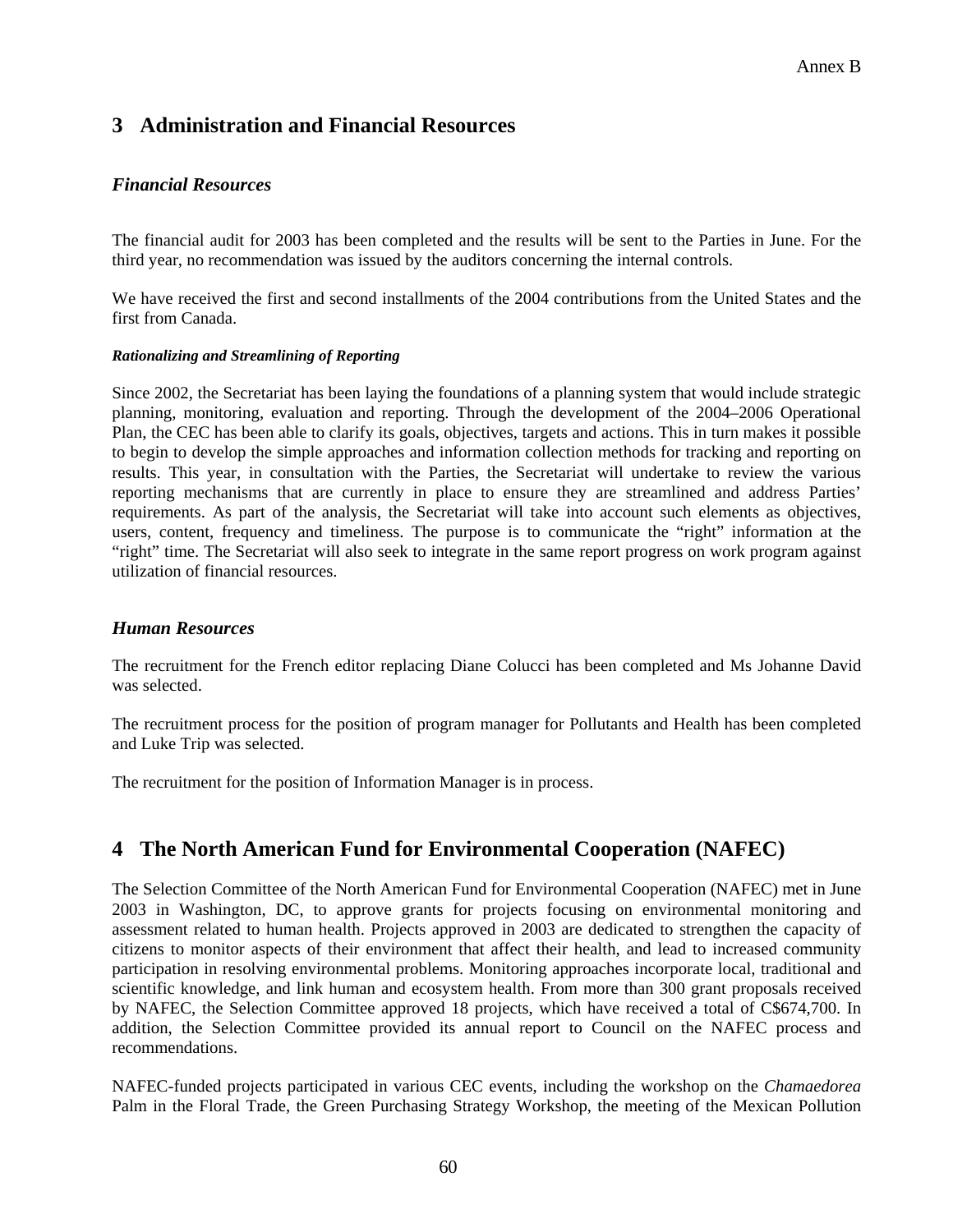Prevention Round Table, the workshop Mercury in the Great Lakes Region, and the Maize and Biodiversity Symposium: The Effects of Transgenic Maize in Mexico.

The NAFEC section on the CEC web site has been updated as to include executive summaries of proposals and final reports in their original language.

Over its years of operation as a very successful part of CEC's outreach in the three countries, NAFEC has created numerous success stories and a good evaluation. From 1995 until 2003, NAFEC awarded 196 grants related to CEC activities for a total of C\$9.36 million. NAFEC funded projects have leveraged a total of C\$4,987,800, including C\$543,400 in in-kind contributions. NAFEC-funded projects have been profiled in *Trio*, CEC's quarterly newsletter, offering concrete examples of how the Commission's efforts play out in local community-based projects. In addition, NAFEC projects have also received extensive coverage in the local media of the grantees.

Now, however, the funds available for this initiative have declined to well below the threshold amount deemed necessary for maintaining the efficiency of the fund. Thus NAFEC is concluding its activities in 2004. Projects approved in 2002 and 2003 will continue to receive CEC administrative support until the completion of their activities.

# **5. Capacity Building Initiative**

The CEC is allocating C\$98,800 in 2004 to promote capacity development within the context of the CEC work program. Over the years, indigenous peoples have petitioned the CEC for more recognition and involvement in the CEC's work. Following JPAC's advice on this issue, the Council asked JPAC and the Secretariat to explore additional measures for engaging indigenous peoples more directly and consistently in the CEC's program. The above-noted funds shall, therefore, be applied to develop the capacity of indigenous peoples and the CEC to better collaborate in addressing environmental issues.

At the JPAC meeting on 12 March 2004, in Oaxaca, Mexico, it was agreed that JPAC would develop a proposal for utilizing the available funds. On 27 April 2004, the JPAC working group on indigenous peoples held a conference call, during which it was decided that two steps were to be followed:

- 1) The Secretariat will identify three or four existing program activities in which the involvement of indigenous peoples can be enhanced with augmentation from the above-noted funds.
- 2) Lessons learned in the short term will inform the preparation of a medium- and longer-term strategy for indigenous involvement in CEC work. These strategies will be developed by the JPAC task group on indigenous peoples (consisting of JPAC indigenous members Dan Christmas and Mindahi Bastida). This task group will also take a report prepared for the Secretariat on this issue in September 2003 into consideration.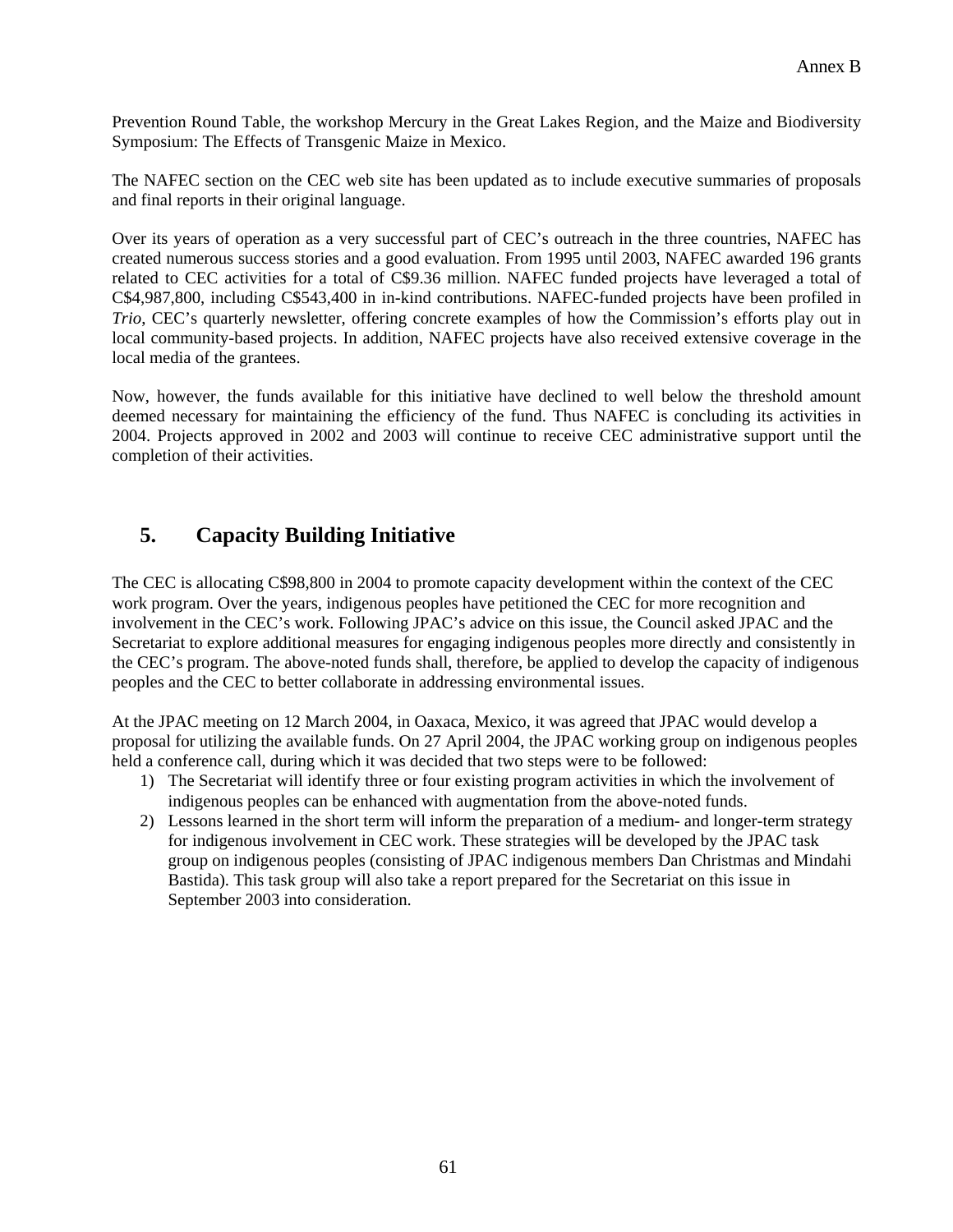# **Public Portion of the Eleventh Regular Session of the CEC Council Puebla, Mexico 22 June 2004**

*DISCLAIMER: Although this summary was prepared with care, readers should be advised that it has not been reviewed nor approved by the presenters and may therefore not accurately reflect their statements.* 

**Secretary Cárdenas** welcomed the participants to the session. He introduced his Council colleagues, the JPAC chair and then invited William Kennedy, CEC executive director, to make his report on behalf of the CEC Secretariat.

**William Kennedy** presented an overview of some specific accomplishments of the CEC illustrating a decade of progress for the institution. First, he touched upon the CEC's role as a forum for public dialogue and participation—a conclusion supported by the report of the Tenyear Review and Assessment Committee (TRAC)—and alluded to the Articles 14 and 15 citizen submissions process as a vital element of the NAAEC. He then drew attention to the Secretariat's Article 13 reports and analyses of the environmental effects of liberalized trade as examples of the CEC's emerging role over the past ten years as a center for information and analysis. He also underscored the important role of the CEC as a catalyst for regional cooperation and drew attention to the following initiatives of the CEC: the tracking of hazardous waste, the elimination of toxic chemicals such as DDT through the implementation of *North American Regional Action Plans*, pollution prevention through the *Fondo para proyectos de prevención de la contaminación*, conservation of biodiversity through the adoption and implementation of the CEC's *Strategic Plan for North American Cooperation in the Conservation of Biodiversity*, the protection of birds and their habitats through the North American Bird Conservation Initiative, the promotion of green markets through consumer awareness of the benefits of environmentally preferred goods and services, and reporting on pollution from industrial sources through the annual *Taking Stock* reports. On this latter issue, he congratulated Secretary Cárdenas on the recent adoption of new legislation for mandatory reporting of pollution releases and transfers in Mexico. He then announced the release of a new map of North America, developed jointly by the cartographic services of the three governments. In conclusion, he indicated that the Secretariat—under new leadership—was ready to meet the challenge of change and that it looked forward to working with the Parties, its many partners and the North American public to accomplish the continuing mission of the CEC.

**Donna Tingley**, JPAC chair for 2004 and moderator for this public meeting, invited the rapporteurs from the public workshop held the previous day on future directions for the NAAEC to make their presentations.

**Jane Gardner** stressed the importance for the CEC to develop a long-term vision and for Council to commit to this vision in order to allow for the development of common goals, the identification of priorities and to clarify how, as an institution, "we can actually get there." A strong commitment accompanied by a strategic 10-year plan would help insulate the institution from changes in national administrations. There were several calls for this long-term vision to embrace a broad definition of sustainable development—one that includes trade and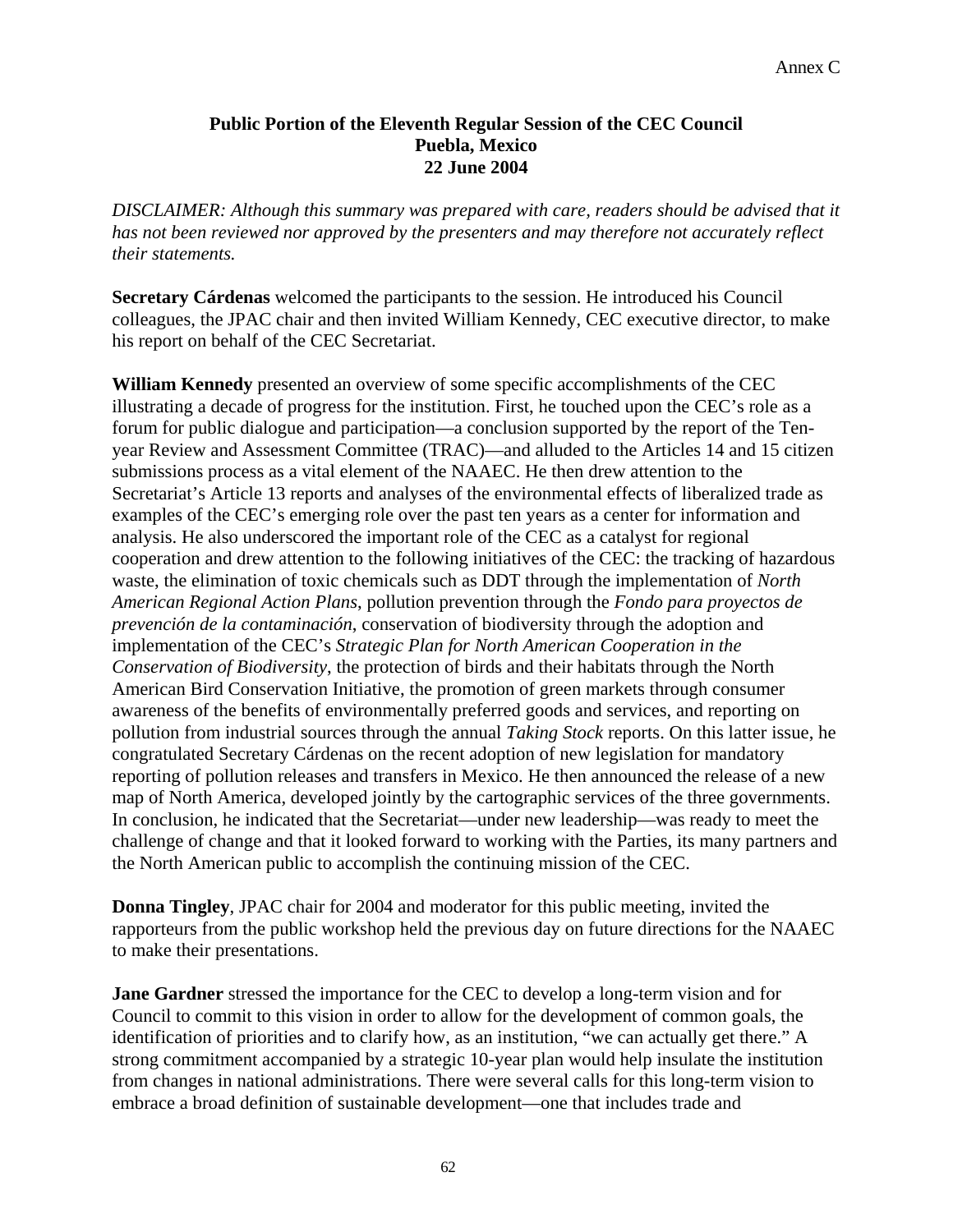environment—and also the social and cultural dimensions of our shared North American region. The CEC is considered as an important model for direct public participation in the activities of the institution—one that should be nurtured and continually improved. There was also strong support for a focus on capacity building to assist the three countries to integrate environmental protection laws into practice. Examples of where efforts should be placed ranged from reinstating the North American Fund for Environmental Cooperation (NAFEC), reinvigorating efforts in building a broad North American constituency, improving quality and dissemination of information—recognizing the different needs in each of the three countries. Finally, there was a general consensus that funding will continue to be a considerable challenge to the CEC in fulfilling its mandate. Unless additional funding can be allocated to the CEC by the Parties minimally to maintain pace with inflation and exchange rates—some difficult decisions will need to be made for the best use of the CEC's resources. It was also noted that many of the TRAC's recommendations involve the allocation of resources. The question of how realistic these recommendations can be if the budget is not increased was put forward. One suggestion aimed at relieving the resource burden was that an appropriate role for the CEC could consist of developing strategic action plans and find partners or turn over to others for actual implementation.

**Gustavo Alanís Ortega** expressed the public's general consensus that the integration of environment and trade matters is at the core of the CEC's mandate. While the relationship between the CEC and the Free Trade Commission (FTC) has attracted much attention—and without diminishing the importance of finally achieving a meeting of trade and environment officials—the CEC was urged not to forget that many other agencies of the governments should be involved. Concerns about the chilling effect of Chapter 11 were raised as well as the hope that matters related to public participation and transparency in trade disputes would be a topic for discussion with the Parties' trade counterparts. Some discomfort was expressed regarding TRAC recommendation No. 11 concerning a commitment to refrain from invoking Part Five of the NAAEC for 10 years. Some participants felt that this might have the opposite effect to what TRAC is suggesting. The fact that labor has been somewhat ignored in the work of the CEC when in fact the impact of trade decisions on labor can have very direct environmental consequences, not to mention social and health consequences—was also brought to JPAC's attention. Water issues were raised—both from the perspective of quantity and quality. Examples were provided to illustrate instances where environmental laws are not being enforced to the detriment of our shared or domestic water resources. Several participants commented on the need to assist the CEC in achieving the environmental goals and objectives of NAFTA and in developing a long-term vision for a sustainable North America—noting that current production and consumption patterns are not sustainable. The obligation to conclude an agreement on transboundary environmental impact assessment (TEIA) was raised as a very important element in the trade and environment debate. Budget limitations were again raised as a limiting factor of the CEC's ability to do its work and meet its objectives and obligations. Finally, several participants in the workshop expressed frustration and disappointment that the Article 13 report on maize was not available at this meeting as expected, as they had hoped to have a discussion with Council on this very important trade and environment issue. If reports are not published, the public cannot participate.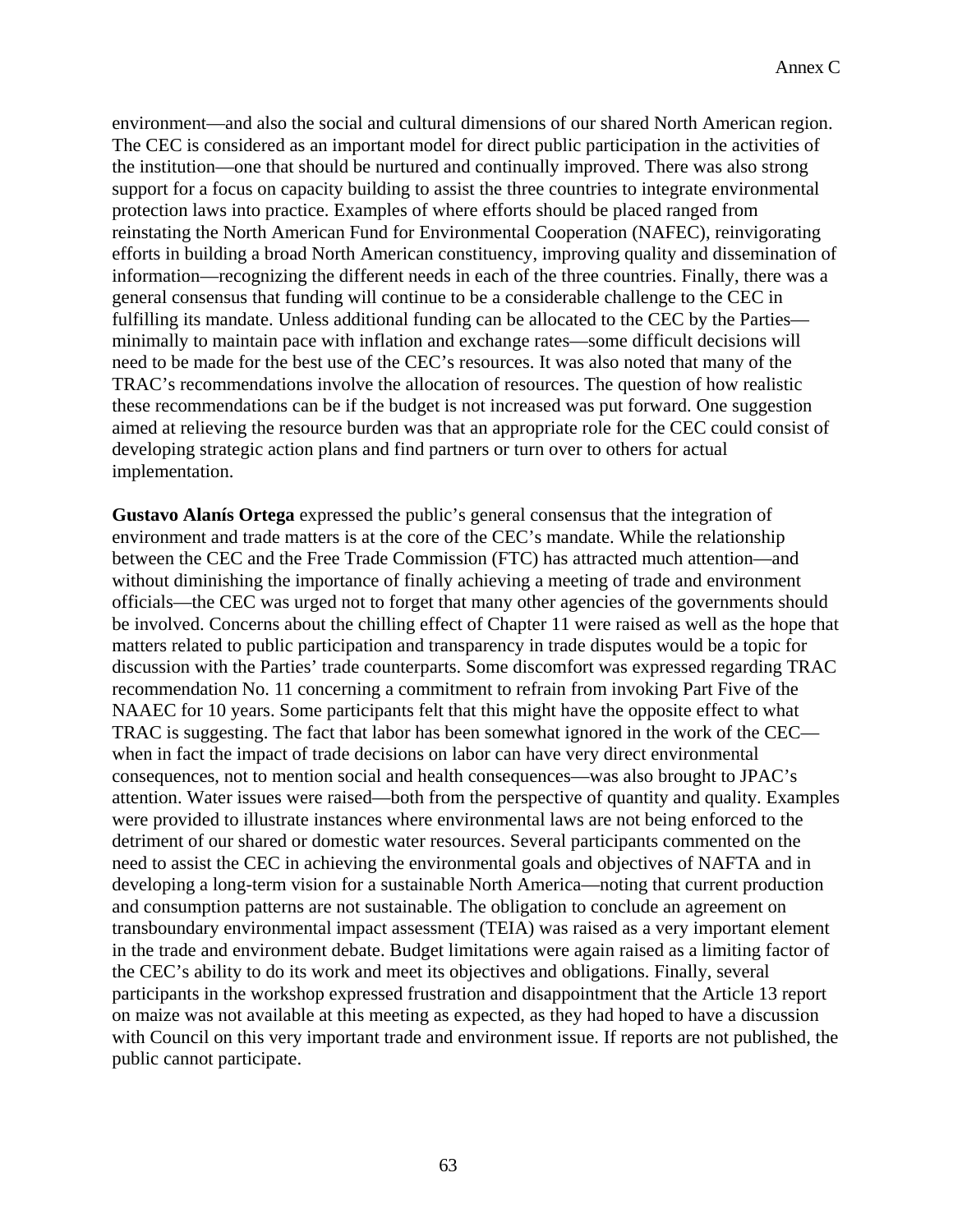**Donna Tingley** reported that throughout the three sessions the participants acknowledged that public participation is a unique feature of the CEC. Having said that, she indicated that several examples suggest that the potential for such participation is sometimes constrained by actions of Council—such as the earlier reference to the Council's decision not to publish the Article 13 maize report in time for this meeting. Some frustration was expressed about the lack of followup to the input provided by the public or JPAC and the length of time it takes for responses to be developed. In other words, the mechanism for public involvement exists, but improvements are required in reporting back and engaging the public on follow-up. As one participant put it: public participation is where voice is transformed into action, it's not just listening, it's also acting. Concerning TRAC recommendation 10 relating to the development of a mediation step in the Articles 14 and 15 citizen submission process, it was suggested that public participation might not be consistent with closed-door mediation. She volunteered that JPAC would be happy to discuss this further with Council at a later time. Finally, it was also suggested that the CEC may have become somewhat disconnected with its constituencies over the years. Analysis is done in the absence of direct "on the ground" involvement of communities and local groups and results of many CEC reports do not get back to the public. NAFEC was again raised as a very important vehicle for community participation and feedback into the CEC.

The JPAC chair then invited the seven pre-registered speakers to make their presentations, reminding them to maintain the five-minute rule.

**Edit Antal**, *Investigadora, Centro de Investigaciones Sobre América del Norte,* spoke about the important role of the CEC in addressing the link between trade and environment. Recalling that the work of the CEC in its first 10 years has produced many successful products, she proposed a focus on specific aspects of environment and trade work for the next 10 years, in particular, on NAAEC Article 10(6). The CEC is still not yet a major actor on the continent and this can only be achieved by focusing its agenda on creating cooperative conditions in North America. Several relationships require special attention, such as creating forums for information and science exchange, education campaigns, new technology transfer, biotechnology for the conservation of biodiversity and the control of climate change. For example, in the case of transgenic maize, the CEC can play an important role by creating a forum for dialogue among our governments and civil society, based not just on science, but also incorporating the social, cultural and economic dimensions of the issue. This way, the CEC can help empower the appropriate actors to properly represent the interests of the environment in policy development. In conclusion, she noted that asymmetries among the three countries are not just at the level of resources, but also of knowledge. It is therefore important to consider mutual understanding as a goal.

**Jon Plaut**, *President, Global Learning,* explained that he had been a JPAC member for eight years, during which time he was elected to act as chair on three occasions. He congratulated members of the TRAC for their outstanding report and for getting it so right, particularly in relation to the roles of the three branches of the CEC and two of the unique features of the Agreement, namely Articles 14/15 and public participation. He paid a tribute to his former JPAC colleague, Dr. John Wirth—a mentor for the CEC who challenged all of us to think as North Americans and the CEC to continue to develop the North American constituency. He congratulated Secretary Cárdenas for the development of the pollutant release and transfer register in Mexico. He then emphasized "strategic thinking" for North America as a prime role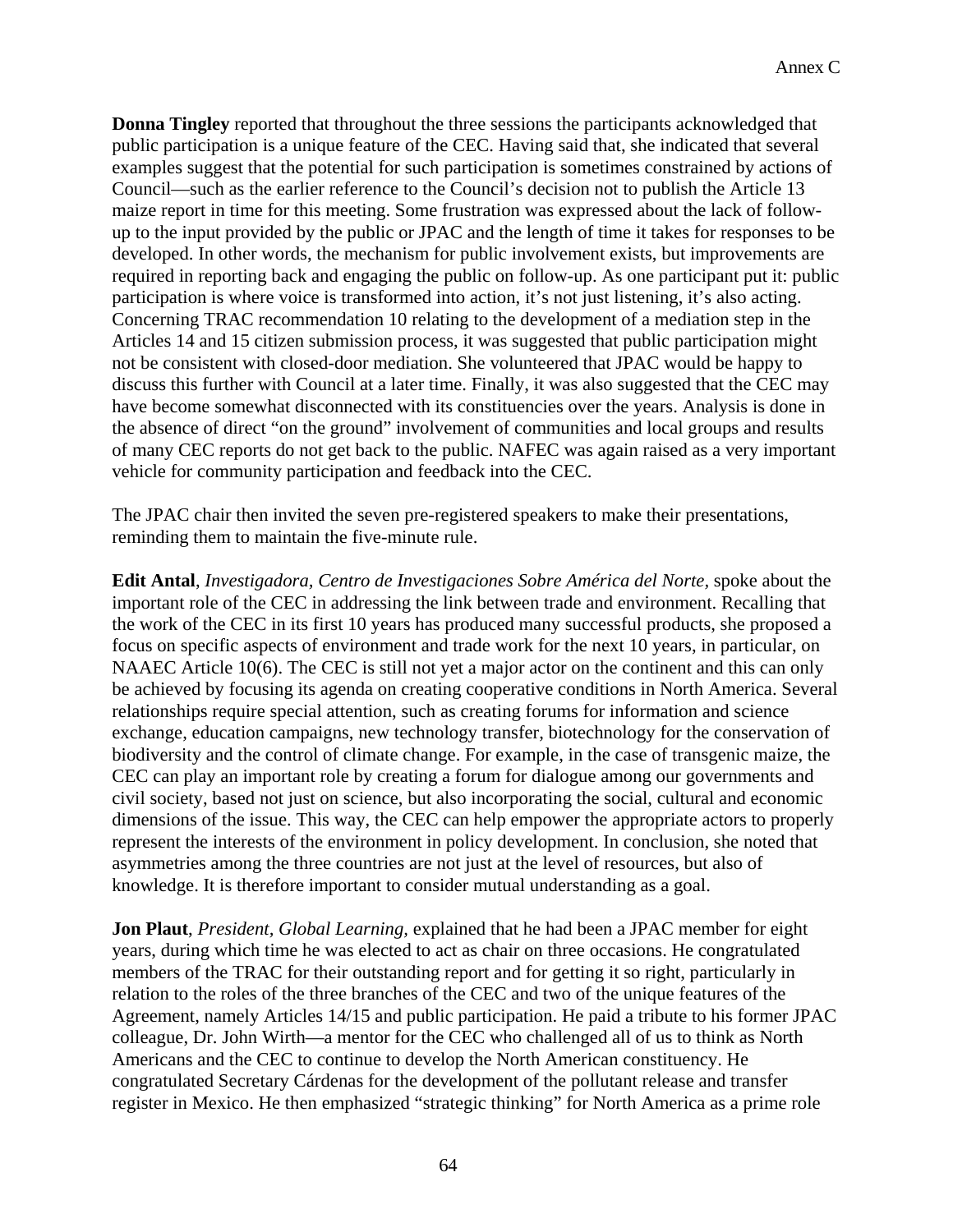for the CEC. In view of the different priorities in the three countries and the budgetary constraints, he urged Council to focus on the cooperative implementation of environmental policy within the three countries to benefit the region. JPAC should be challenged by Council to make strategic policy level recommendations and to involve the public in its deliberations. The Secretariat, and particularly its executive director, should be focused on staffing and fleshing out the policy advocacy role and program. Specifically, Council should not undervalue the potential for its leadership role in environmental affairs for the region. The Parties should initiate and encourage cooperation on strategic policy initiatives, such as 1) renewable energy development with incentives for the private sector; or (2) a focus on policies to assure the compatibility of trade and investment with the environment (investment in shade-grown coffee is an example, and perhaps NAFTA Chapter 11 which should also be included in the NAAEC Article 10(6) agenda); or (3) carbon reduction initiatives across borders stimulated by governments such as nation to nation or more locally, for example at the El Paso—Juarez, Seattle—Vancouver, or Detroit—Windsor borders; or (4) local level grass roots projects under a revived NAFEC, perhaps funded off-line. The excitement these seed projects can generate for the North American community cannot be overestimated. He concluded by noting that the TRAC report highlights this North American agreement as a potential model for international trade and environment. Success in doing so greatly depends on the three governments, specifically the Council, by demonstrating commitment to sustainability and the North American community.

**Luis Felipe Ayala Sota**, *Secretario, Comite Pro Limpieza del Rio Magdalena,* spoke about climate change and its effects on water in Mexico, specifically the intrusion of seawater into freshwater systems along the coast. In his view, this is a matter of great magnitude—one that will require concerted efforts by all levels of government to find solutions. Treatment plants for industrial needs are required, as well as new ways of ensuring secure sources of potable water. Sonora and California are already suffering from scarcity and its inability to meet the primary needs of their citizens. The CEC could be the promoter of an agreement between Mexico and the United States to treat salt water from the sea in order to meet both countries' needs. Recalling that the seas are a patrimony of humanity and a source of food, he urged that it not be treated as a garbage dump and underscored the importance of considering the levels of bacterial and chemicals concentrations in the food chain. Referring to many sad situations in history such as Minimata, Japan, he expressed hope to see—within the next ten years—the introduction of measures to promote maritime protection, national and international certification of food taken from the sea to ensure that it is free of heavy metals, and controls for the transportation of hazardous materials and waste disposal. The CEC could also promote an international agreement to identify certain marine areas for protection and clean up. As far as land products are concerned, the CEC should do more to promote organic production through technology and regulation. He concluded by reiterating a call for a forum to promote more efficient technology for water management both from the perspective of quantity and quality.

**Eddie Oldfield**, *Director, New Brunswick Lung Association,* spoke on the topic of public education, communication and citizen's engagement toward the CEC's 2010 objectives and explained how the Lung Association has been working in these areas over the years. Issues such as worsening air quality and global warming are contributing to an increase in respiratory illnesses and the spread of infectious diseases. There are many domestic actions than can be taken in each of our countries to address these issues, but there is a requirement for an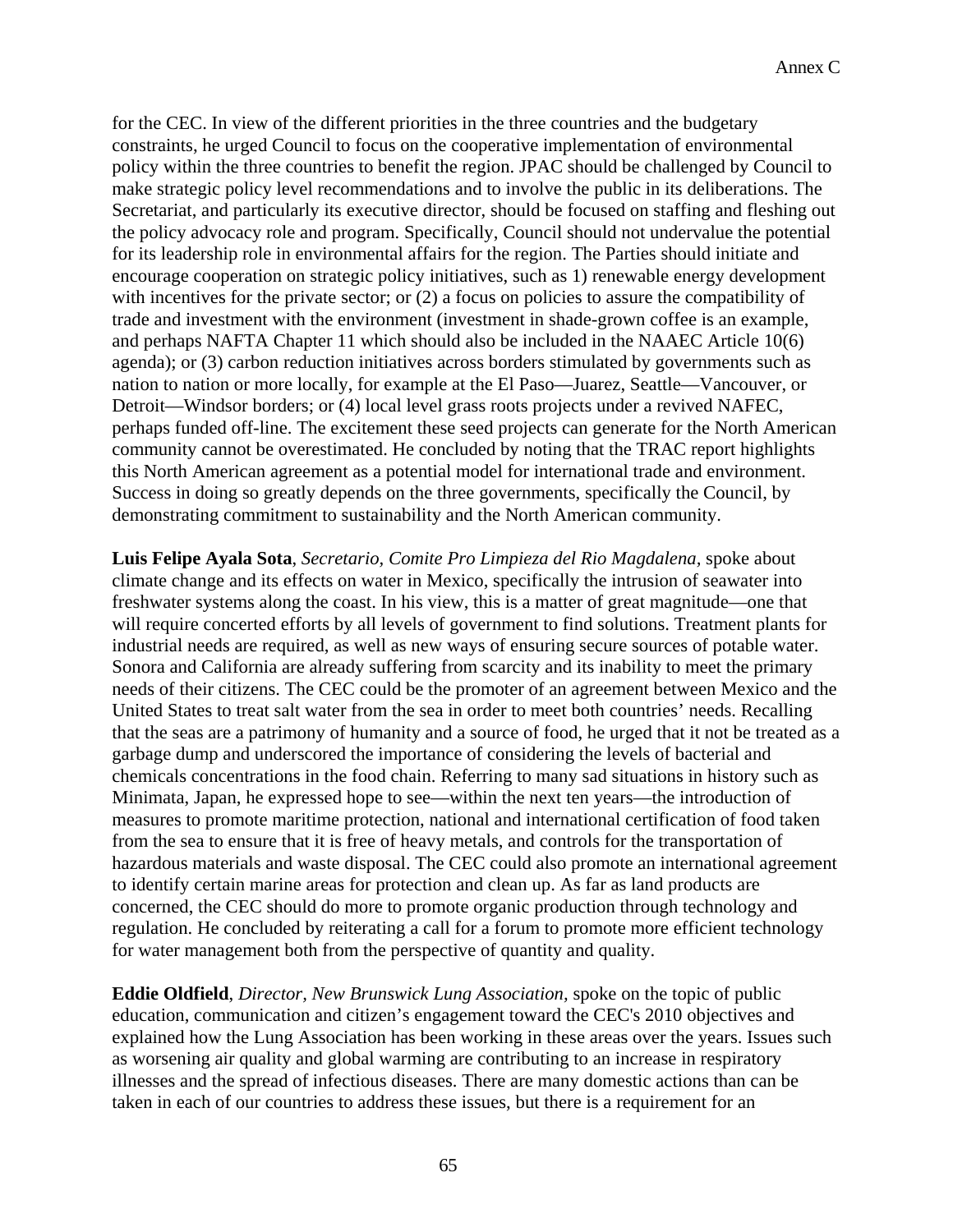international effort to curb air pollution and greenhouse gas emissions. Broad public support is required in order to introduce effective pollution reduction policies and to strengthen enforcement of regulations. In this context, he suggested that the CEC make a commitment to organize a workshop—similar to one held a number of years ago with community experts—on the margins of the next Council session in 2005. The underlying theme for this workshop could be built around "building capacity through public education and outreach as a model for the Americas and the next phase of CEC development." The workshop should address underlying issues such as climate change, air quality and human health; the rational and requirement for behavior change; communicating scientific data with advanced technology for improved decision making; the role of social, health and environmental NGOs; increasing public participation in policy development; and engaging youth in policy decisions. In conclusion, he reiterated the importance of a knowledgeable and informed general public to make significant advances in meaningful policy and enforcement over the next decade and challenged the ministers to make a commitment toward cleaner air.

**Jorge, Núñez Alba,** *Coordinador General, RED ECO-PAZ,* spoke about Mexico's mandatory reporting of release and transfer of pollutants. He congratulated Secretary Cárdenas for expediting the adoption of this long-awaited legislation, which now provides a legal framework to support requests for information and assist in designing appropriate legislation for setting standards and increasing access to information. However, he expressed some doubts about Semarnat's ability to fully implement this new system given the insufficient number of enforcement officers. He also noted an important deficit in the companies' ability to understand the core format for reporting and expressed concerns about insufficient resources in Semarnat to coordinate training workshops for these companies. He described the system as not just a bureaucratic process, but a powerful tool for pollution prevention and the development of appropriate environmental laws. This in turn also promotes compliance by informing society on the levels of emissions on an annual basis at the local, state and national level. In closing, he spoke about the decline in the grizzly bear population in the Mexican and United States border area due to over harvesting. He alluded to the irony of widespread denunciations about seal hunting in Newfoundland, Canada—a species whose large population continues to grow—while no action is taken to protect the grizzly bear.

**José Carmelo Zavala**, *Director General, Centro Industrial de Gestion Ambiental A.C.,* began by expressing concerns about the likelihood that implementation of the TRAC's recommendations may not be feasible unless the issue of funding is resolved. Noting that the CEC plays an extremely important role in providing environment and trade information on a trinational basis, he recognized that progress has been made in this area over the past ten years. He then shared his views about challenges in the border region. Noting that the exchange rates between the peso, the US dollar and the cost of oil are cyclical, he described the border region as a laboratory for assessing the expansion of activities in times of economic growth. He exposed some of the consequences of economic shifts in the border region: adjustments to the price of gasoline in relation to prices in the United States; Mexicans traveling to Tijuana to buy electronics; 35 percent losses in Mexico's tuna industry as a result of the embargo; emissions of sulfur oxides from the Rosarito thermoelectric power plant for the past 40 years; and 50 percent of the gasoline consumed in the state of Baja California originating at the Chevron refinery in Long Beach, California. He also questioned the logic of Mexico producing electricity for the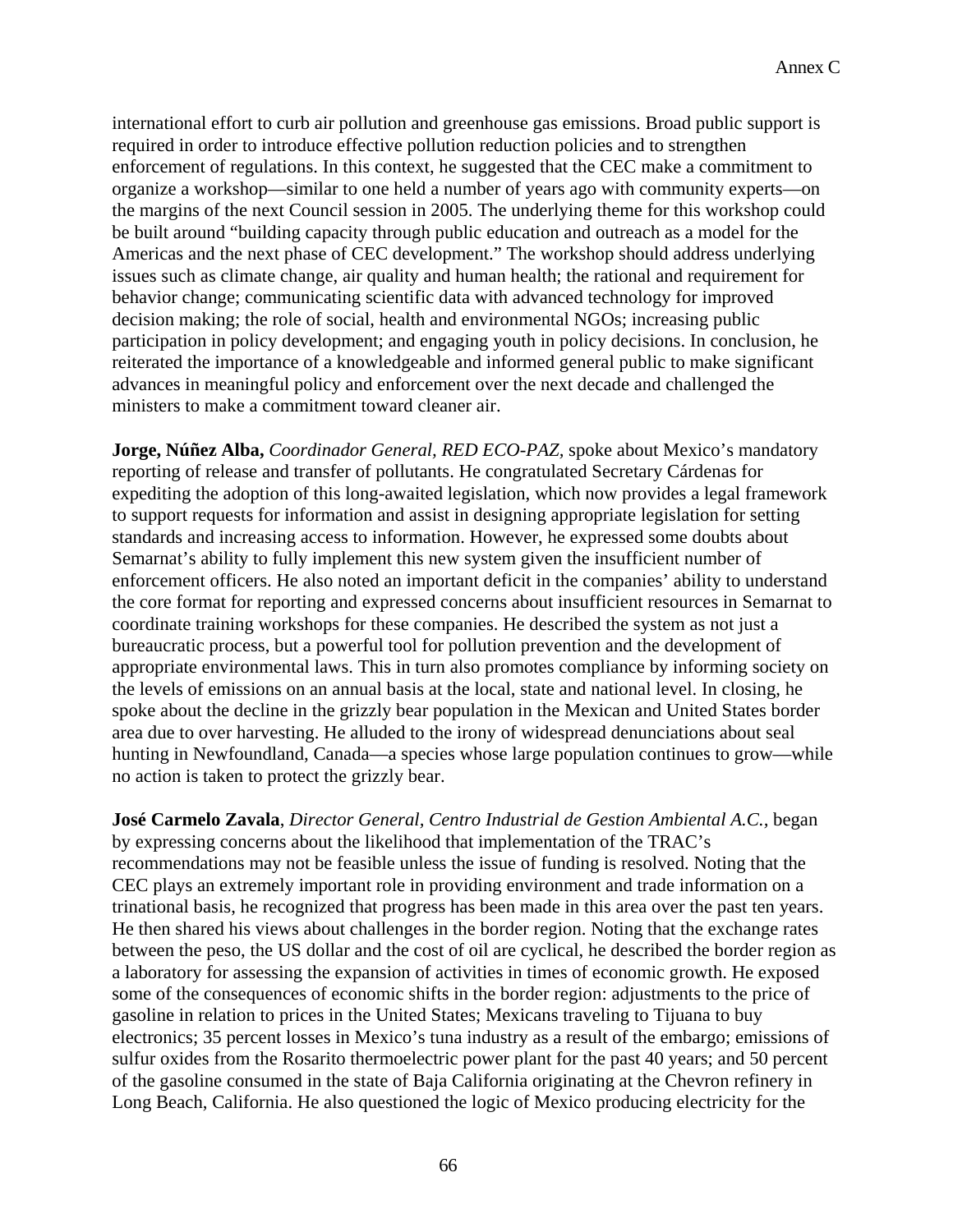export market and then re-importing it. In closing, he stressed the importance of strengthening the CEC and of reinstating the North American Fund for Environmental Cooperation.

**Carla Sbert**, *Lead Researcher, Unisféra International Centre,* explained that she worked on Mexican submissions with the Secretariat's unit on Submissions on Enforcement Matter on Articles 14 and 15 until August of last year. The lack of support from governments, who initially took the courageous step of setting up this process, has resulted in the process being only a shadow of what it could be. The first reason for this is the fact that the Council—who decides on the submissions—represents the same governments that are the object of public scrutiny. This has an influence on the Council's decision-making and is a clear and evident conflict of interest and a fundamental structural problem in the NAAEC. The second flaw in the process is that it ends with the publication of a factual record with no mechanism for any follow-up. Nevertheless, in spite of these obstacles and deficiencies, the North American public demonstrates a great deal of interest. Public petitions are important because they allow problems to be identified and constitute an important accounting system for Mexico, in particular. By drawing public attention to problems and galvanizing interest in them, the process facilitates the resolution of problems. It is a process that empowers citizens. It also teaches us about the challenges governments face when trying to apply environmental legislation, which can then help inspire processes of cooperation. She suggested that the CEC should study the impacts of each of the factual records and work on lessons learned in order to improve policy development and environmental legislation. She cited the case of the *Metales y Derivados* factual record*,* which led to the signature by Semarnat on an agreement with the community to clean up the site, as an example of how factual records can help improve environmental outcomes. She expressed her conviction that such an agreement would not have emerged without the citizen submission process. She concluded with a call to the ministers to make this Council Session in Puebla a turning point and to take steps to strengthen the process, making it more transparent and accountable.

Following these presentations, a spokesperson appointed by the public that participated in the networking session organized by JPAC the previous day presented the results of those deliberations.

**Jose Pablo Uribe Malagamba**, on behalf of the participants, acknowledged that the CEC has opened a window to address environmental problems and has helped promote the link between civil society and governments. He noted, however, that much more is required. The most relevant points raised by civil society at this meeting were transgenic corn, water basin management and institutional reforms. In Mexico, a center for the cultivation of maize and for preserving its genetic legacy, the plant is considered central to the country's way of life. Referring to the CEC study on the impacts of transgenic corn on Mexican maize production, he deplored the Council's decision to postpone the publication of the report without explanation to citizens, and to reserve the right to decide whether the public will be allowed access to the results of the CEC's investigations. Noting that the development of the report was financed by tax dollars paid by citizens, he questioned the Council's right to withhold this information and stressed that the CEC cannot justify its existence or its mission if it allows this work to be silenced. The public will have no confidence in government if there is no explanation. Civil society in North America demands the publication of this report at the latest by 30 June 2004. Concerning water quality and the loss of soil and forests, he stressed the need to conduct proper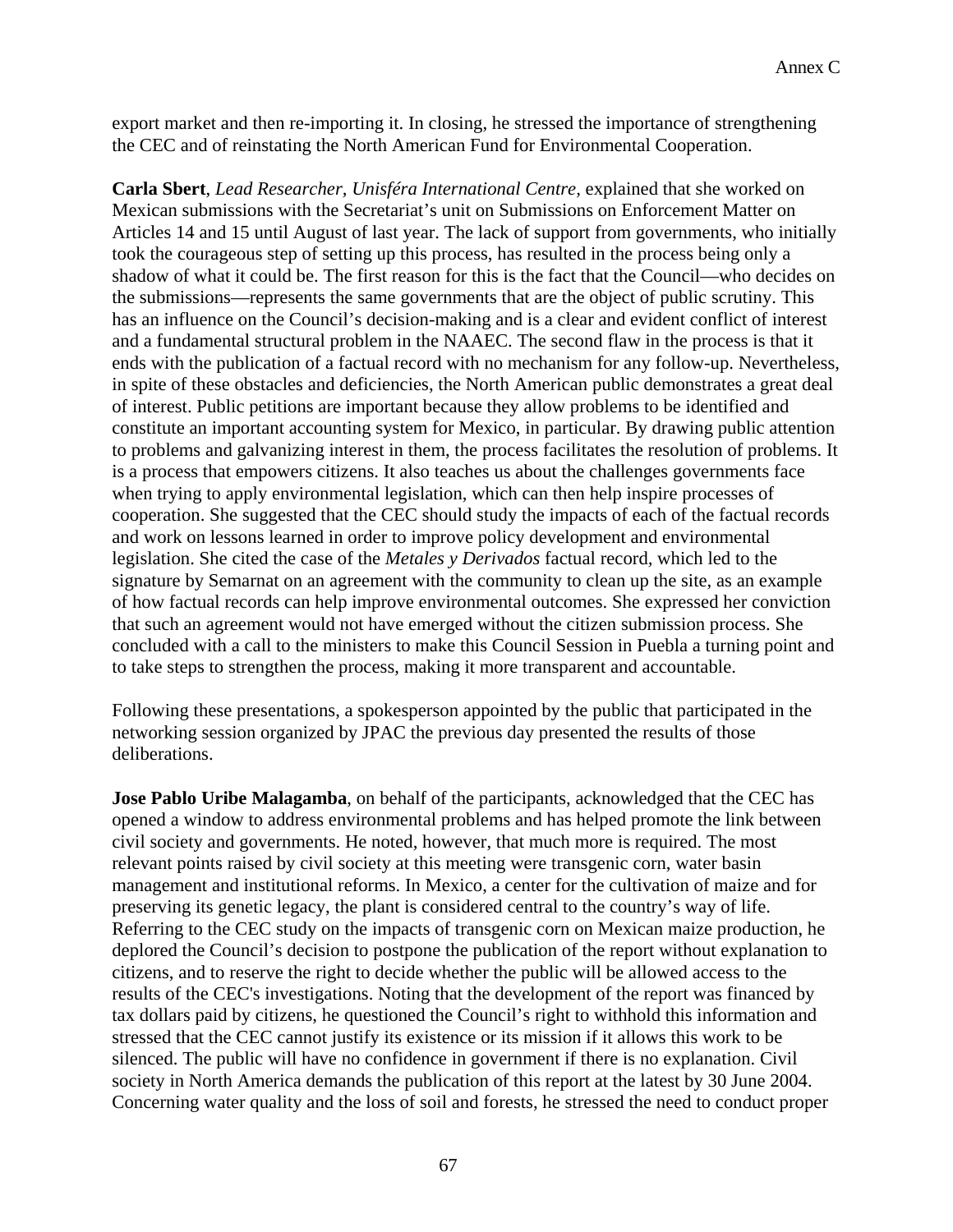watershed management and pointed to the Lerma/Chapala basin as a prime example of what can go wrong. Concerned citizens have been trying since 1996—backed by science and documentation—to demand the basin's remediation, without success to this acute problem. The CEC is requested to intervene to achieve remediation of the damages. The CEC has become excessively bureaucratic. This is evidenced by the diminishing interest of key organizations in attending meetings and participating in its work. The CEC requires reform, and there should be a public workshop to consider the most appropriate ways of accomplishing this. He then submitted a document to support this request with a focus on increased transparency and public participation and conveyed the public's perception that the CEC is no longer effective. The NAAEC needs to be changed so that the three governments commit themselves to effectively protect the environment and human health in each country. In closing, he conveyed the public's aspirations and belief in the potential of the CEC and invited the Ministers to be equally ambitious in their responses.

**Norine Smith**, representing Canada, thanked the public and JPAC for their constructive presentations. Referring to the CEC's new priority areas—namely environment and trade, capacity building and information—she agreed that the CEC's role in providing information to the public cannot be overemphasized. She expressed confidence that the new mandatory pollutant release and transfer register system in Mexico will provide the public with a comprehensive North American PRTR. She also noted with considerable interest the emphasis on sustainable development, an area the Council will indeed be taking into consideration as it builds the cooperative agenda for the CEC. Referring to the TRAC's recommendation encouraging the need for broader representation in the work of the CEC with emphasis on the involvement of indigenous peoples and the private sector, she underlined the need for the CEC to work more closely with local governments towards sustainable development. In Canada, where sustainable development is not a theoretical concept but one built into the day-to-day way of doing business, this notion resides at the level of local governments. Finally, she turned to the maize report, noting that Canada looked forward to its release. She indicated that Council may not be able to meet the timeline that the public was looking for, but assured the participants that the Parties were working toward providing their comments to the Secretariat within a few weeks following this meeting and that Council was anticipating that the final report could indeed be made public sometime thereafter. She thanked the public for bringing the importance of the maize issue so directly to the attention of Council at this meeting.

**Administrator Leavitt** joined his colleagues in expressing his appreciation for the thoughtful comments and in seeing so many dedicated people as partners in the CEC's work. He expressed his vision of the CEC as one of a catalyst for action to ensure that air does become cleaner, water purer, land better cared for, wildlife species better conserved, while at the same time maintaining the countries' economic relationship. He reaffirmed the Council's commitment to the public participation aspects of the CEC—transparency in decision-making and including the public in the Council's decisions and discussions. He recognized that the involvement of the public in policy development can make a difference and assured the public of the Council's commitment to increase capacity building and professionalism. He acknowledged the remarks of one of the presenters about preventing toxic substances from entering the food chain and indicated that Mexico had chaired a very successful meeting of the Biodiversity Conservation Working Group with public involvement the previous day. Reflecting on the past ten years of the CEC as a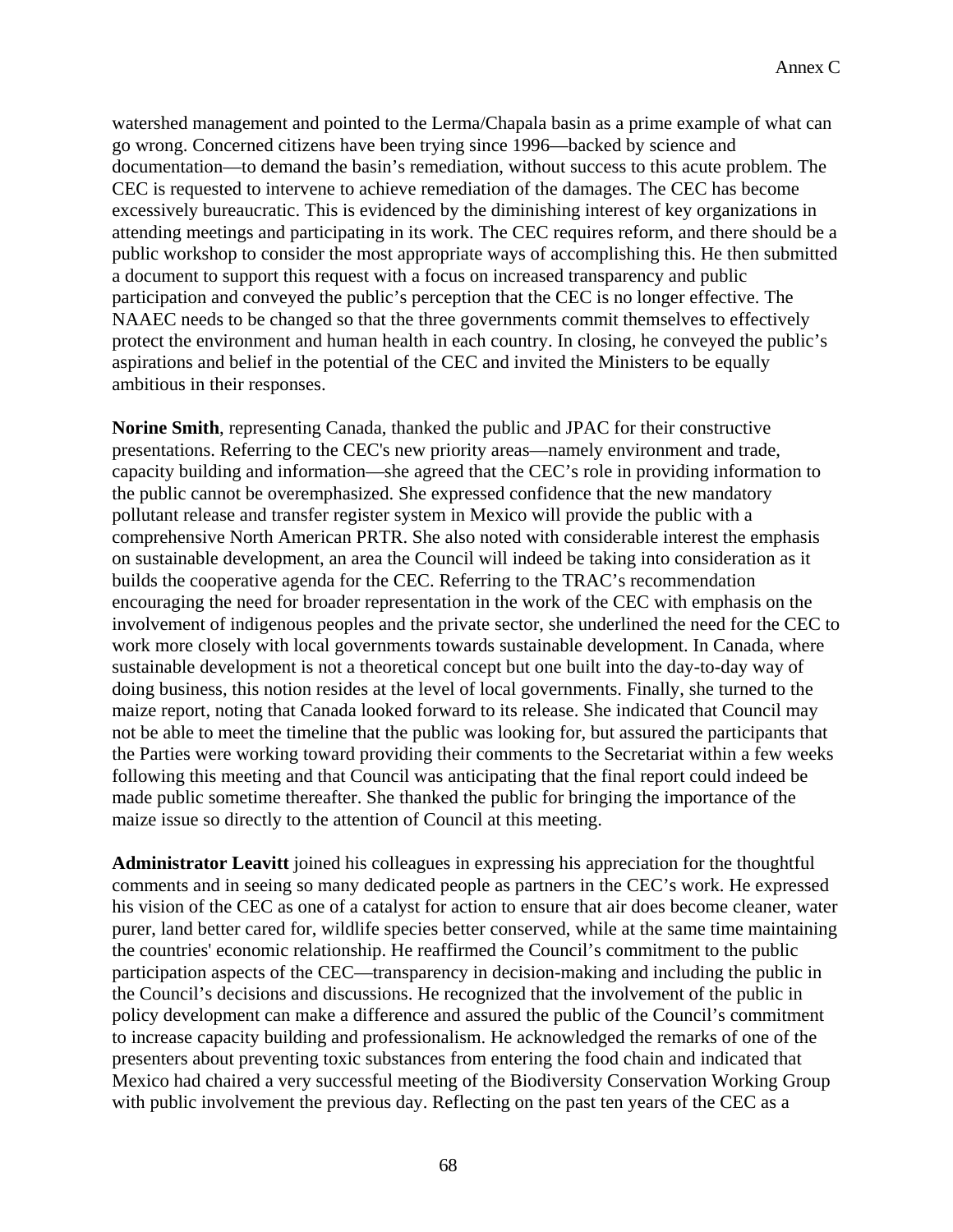platform to build on, he expressed confidence that during the course of their meeting, Council members would find an agenda that will move the CEC forward in a positive and consistent way. He thanked Secretary Cárdenas for hosting the meeting.

**Secretary Cárdenas** acknowledged the need for a long-term vision, strategic planning, and a better understanding of the relationship between trade, environment and cultural variables. Referring to comments on the need to better engage society and place more emphasis on academia, he noted that in 2006 Mexico would be hosting a world forum on water. He agreed on the need to place greater attention to border issues and announced that several projects focusing on border problems would soon be initiated in cooperation with the United States. He also confirmed that an agreement would be signed to clean up the *Metales y Derivados* site and agreed that improvements to the citizen submission process were desirable and feasible. Concerning institutional reforms, he noted that Council had spent some time discussing this issue from the perspective of improving governance. He recognized the need for follow-up by Council on this subject in order to enrich the agenda and to be more attentive to public concerns. Concerning the Lerma/Chapala basin, he explained that the Mexican government had undertaken some actions with the anticipation of a complete turnaround. Regarding maize, he indicated that as per the process set out in the NAAEC, the Secretariat's draft report had been submitted to Council for their comments before being finalized. Once the Secretariat has finalized its work to ensure the report is accurate, the Council will review the result. He agreed on the need to conserve traditional species and production and to implement strategies to preserve Mexican maize and he referred to two relevant laws currently before Congress. A further possibility may be to create special zones where transgenic corn cannot be grown, to ensure that it does not crossbreed with traditional species. Recalling that Mexico must also satisfy the demands of its consumers and markets, he underlined the need for strategies to conserve traditional species, to supply the market and to preserve human health, ecosystems and culture. To illustrate the challenges facing the country, he noted that while Mexico's demands add up to 26 million tons of grain, its production is in the range of 18 million tons. Of the eight million hectares intended for maize production, only 20 percent have returns above four tons, the balance is less than one ton. In closing, he acknowledged that Mexico should not have to continue importing maize and reiterated that Council would look at the report and make it public when it is ready.

Following a peaceful demonstration by members of the public opposed to the importation and production of transgenic corn in Mexico, the chair adjourned the session.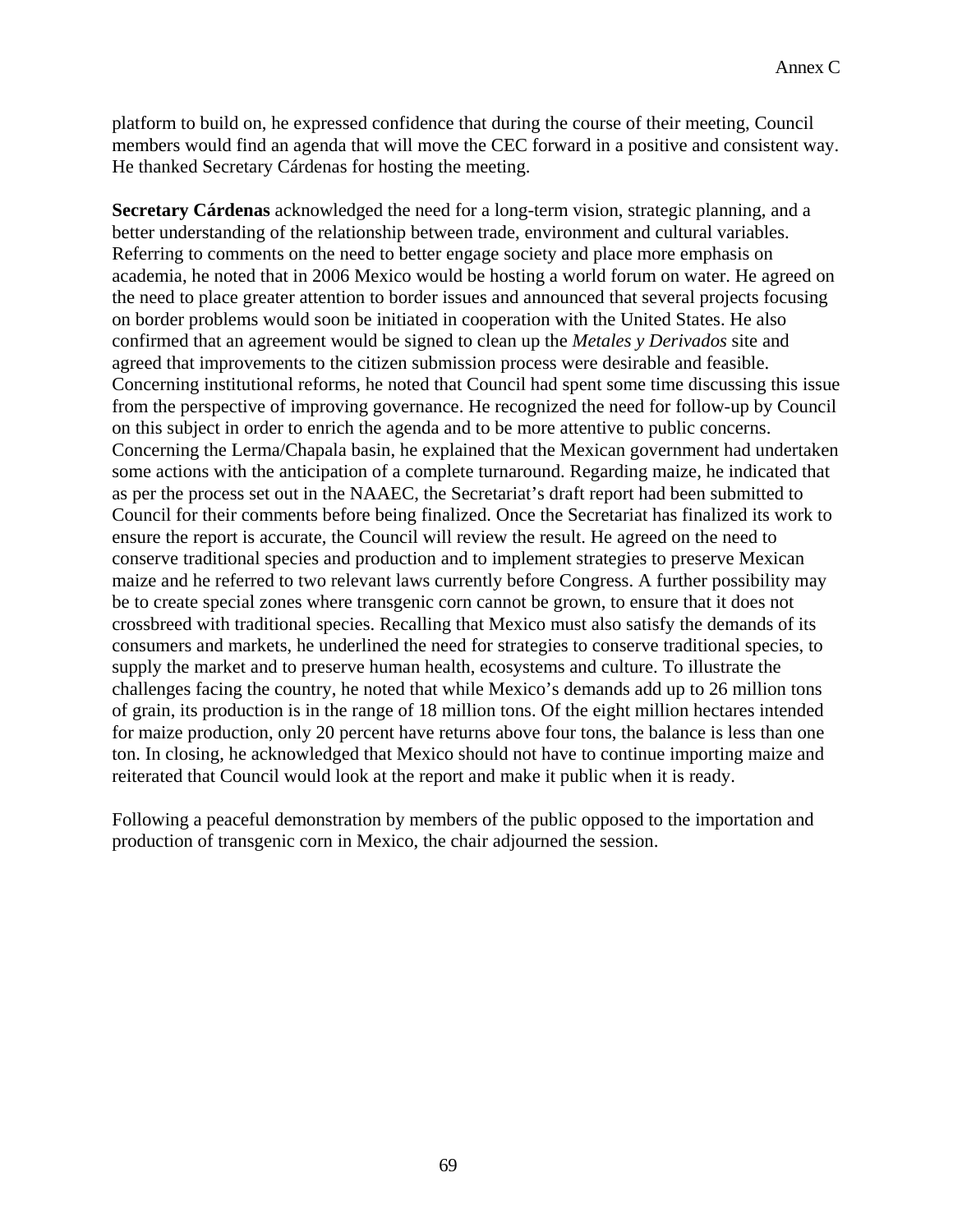Annex D Distribution: General C/04-00/AGEN/01/Final ORIGINAL: English

#### **The NAAEC - A Decade of Environmental Cooperation**

#### **ELEVENTH REGULAR SESSION OF THE CEC COUNCIL Held on 21—23 June 2004 in Puebla, Mexico**

Hotel Marriott Real Puebla Av. Hermanos Serdán 807 Puebla, Mexico Tel.: (52) 222 223 8300; Fax: (52) 222 223 8301

#### **AGENDA**

#### **Monday, 21 June**

**18:00 – 19:30 Welcoming Reception and Official opening of the 11th Regular Session of the Council** (1 h 30 min.)

#### **Tuesday, 22 June**

- **9:15—11:15 Public meeting (2 hours)**
- **11:15—11:30 Break** (15 min.)
- **11:30—13:00 Private meeting with TRAC** (1 h 30 min.)
- **13:00—14:00 In-camera session** (1 h)
	- Item 1 Opening of the in-camera session: Adoption of the agenda

Item 2 The NAAEC after ten years

**14:00—15:15 In-camera session (cont'd with working lunch)** (1 h 15 min.)

Item 3 Other issues

- **15:15—15:30 Break (15 min.)**
- **15:30—17:30 Joint meeting with the Joint Public Advisory Committee (JPAC (2 hours)**

Item 4 Joint meeting with JPAC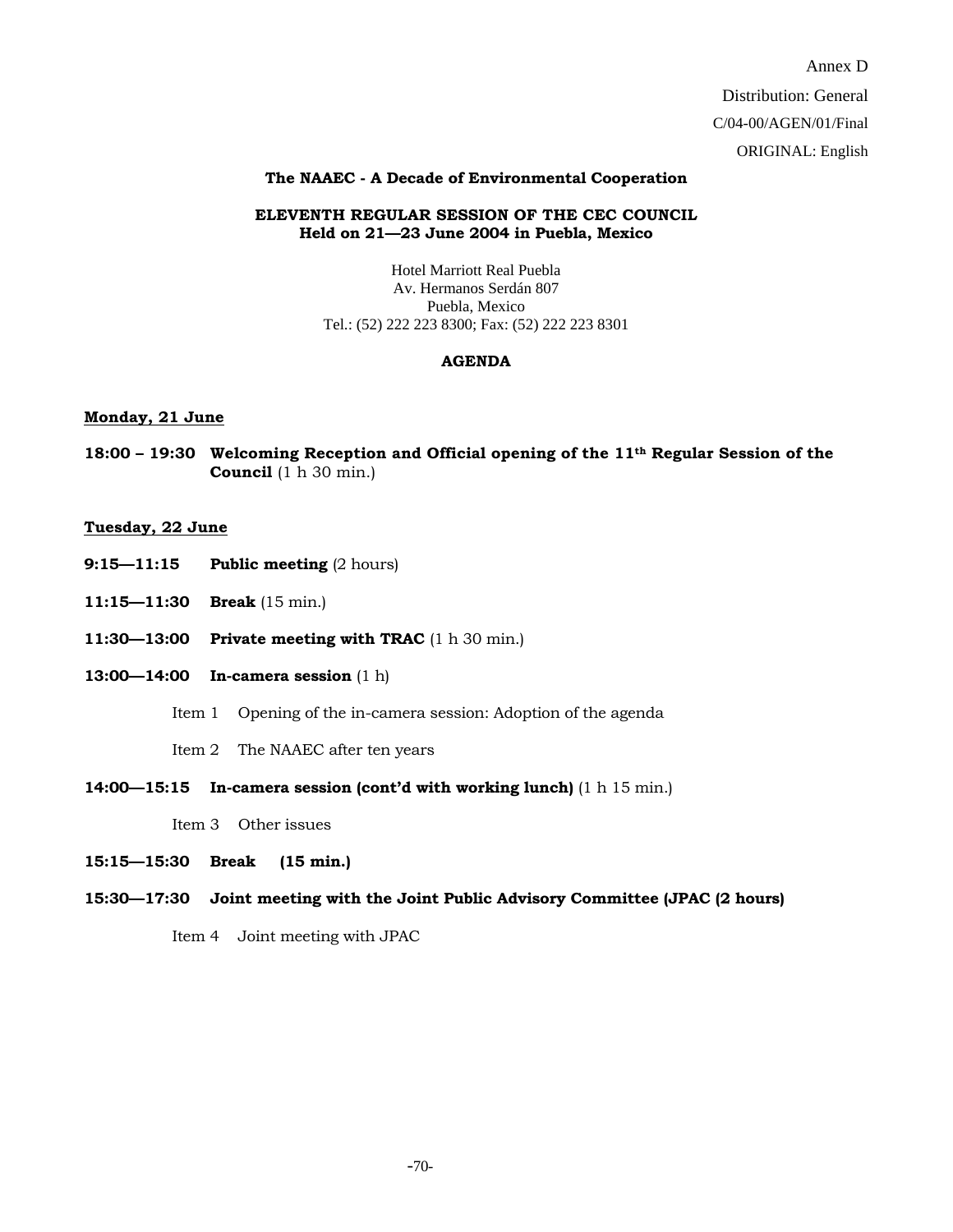#### Annex D

#### **Wednesday, 23 June**

# **9:00—10:00 Resumption of Council Session (1 hour)**

- Item 5 Adoption of Puebla declaration
- Item 6 Transgenic Maize in Mexico
- Item 7 Preparation for the press conference
- Item 8 Concluding remarks
- **10:00—11:00 Press conference**
- **11:00 End of official program**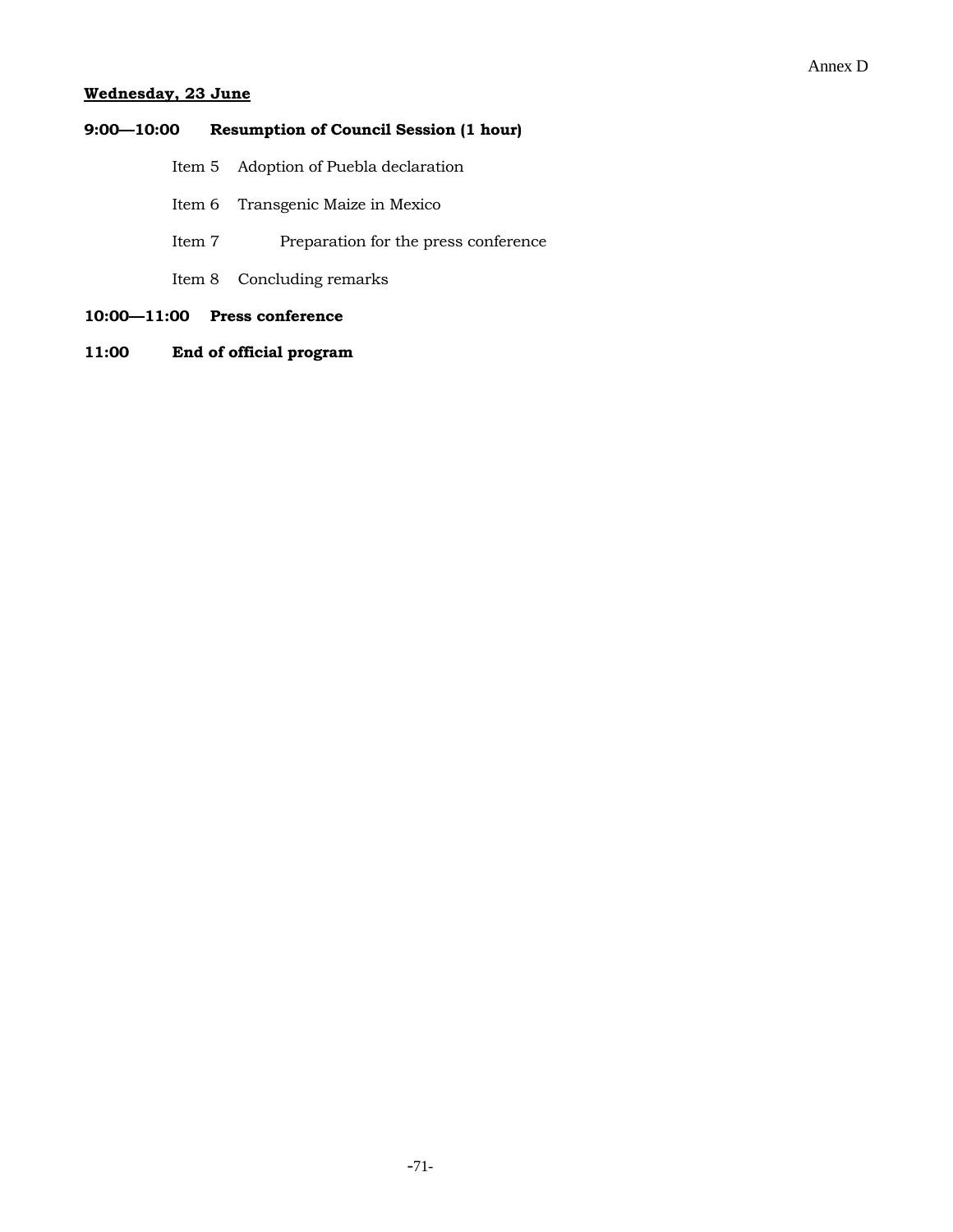#### **OBJECTIVE OF MEETING:**

Review findings of the ten-year review of NAAEC undertaken by the Ten-year Review and Assessment Committee (TRAC) and chart a path forward for the CEC over the next decade.

#### **MONDAY, 21 JUNE**

#### **Welcoming Reception and Official opening of the 11th Regular Session of the Council**

The Mexican Council member, as Chair, will officially open the session. He will then invite his American and Canadian counterparts to address the public, followed by Quebec's Environment Minister, the JPAC Chair, the Executive Director and the Governor of the State of Puebla.

#### **TUESDAY, 22 JUNE**

#### **Public meeting**

In accordance with Rule 4.1 of the Council Rules of Procedure, the Council shall hold a public meeting in the course of all annual regular sessions. The Mexican Council member, as Chair, will open the session and extend welcoming remarks. He will then invite the Executive Director to present his report on significant initiatives undertaken by the Commission over the past ten years. He will then ask the JPAC Chair to provide an introduction on the conduct of the Session, which she is expected to facilitate. The meeting will include the following presentations: i) a report on the JPAC public workshop held the previous day on the future of NAEEC; ii) oral statements by pre-selected participants on the future of the NAAEC; and a report on the results of the networking session held the previous day by a representative of the public.

The above presentations will be followed by comments and concluding remarks from the Council members.

#### Session Document(s):

- a) Format of public session
- b) List of registered speakers and summaries of interventions, as of 10 June 2004
- c) List of registered participants
- d) Executive Director's report to Council

#### **Private meeting with TRAC (See item 2)**

The Council and Alternate Representatives will meet privately with TRAC members for one hour and a half.

#### **Item 1 Opening of the Council's in-camera session: Adoption of the agenda**

The Council shall adopt the agenda based on the provisional annotated agenda (*Rule 9.6 of Council Rules of Procedure*). The Chair may wish to set out the objectives for the meeting and indicate how he intends to handle the discussions. The Executive Director will briefly address the Council on issues of interest (*Rule 5.3 of Council Rules of Procedure*).

Session Document(s):

- a) Provisional annotated agenda C/04-00/AGEN/01/Rev.6
- b) General program for the Session and side events C/04-00/PROG/01/Rev.8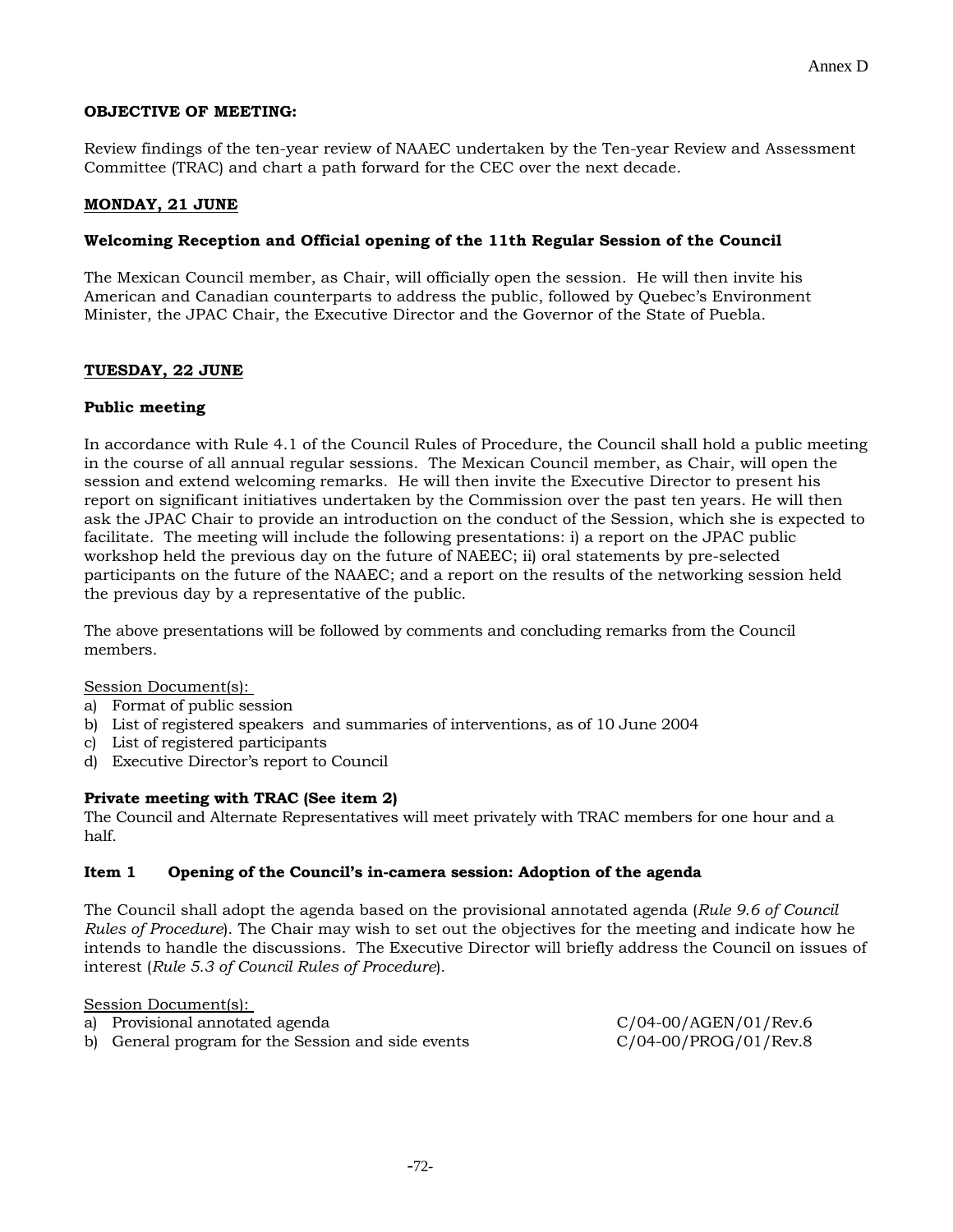### **Item 2 The NAAEC after 10 years**

During its Tenth Regular Session in June 2002 in Ottawa, the Council decided to undertake, by 2004, in collaboration with JPAC and a wide selection of organizations and institutions, a retrospective evaluation of its achievements over the past ten years, including the environmental effects of NAFTA, with a view to charting a path for the next decade. To this end, in March 2003, the Council authorized the establishment of an independent Ten-year Review and Assessment Committee (TRAC) for the purpose of conducting an objective and independent review of NAAEC, including the environmental effects of NAFTA as a means of informing future implementation of the NAAEC. In mid-April, 2004 the TRAC submitted its draft report followed by their final report to Council in June.

### *Discussion:*

- Presentation by TRAC on findings of the ten-year review of NAAEC.
- Discussion on the future direction of the CEC in light of findings/recommendations from the TRAC report and strategic directions developed recently on specific areas of the CEC.

### Session Document(s):

- TRAC report
- b) Draft Puebla Declaration

### **Item 3 Other issues**

Opportunity for Council members to discuss topics of particular interest to each of them in the North American context.

Council members may also wish to prepare for their joint meeting with JPAC.

### **Item 4 Joint meeting with JPAC**

Under this item, the Council will meet with JPAC. Following welcoming remarks by the Mexican Council member, JPAC will be invited to exchange views with Council members on the future direction of the NAAEC and the CEC.

#### *Discussion*

Discussion on the future direction of the NAAEC and the CEC.

#### Session Document(s):

- a) TRAC report
- b) JPAC Activity Report (since June 2003)

### **WEDNESDAY, 23 JUNE**

#### **Item 5 Adoption of Puebla declaration**

Under this item, the Council is expected to adopt the Puebla declaration to be released during the press conference.

Session Document(s):

a) Puebla declaration

#### **Item 6 Transgenic Maize in Mexico**

Under this item, the Council may wish to exchange views on the topic of Transgenic Maize in Mexico.

Session Document(s):

a) Memo dated 8 June 2004 from the Executive Director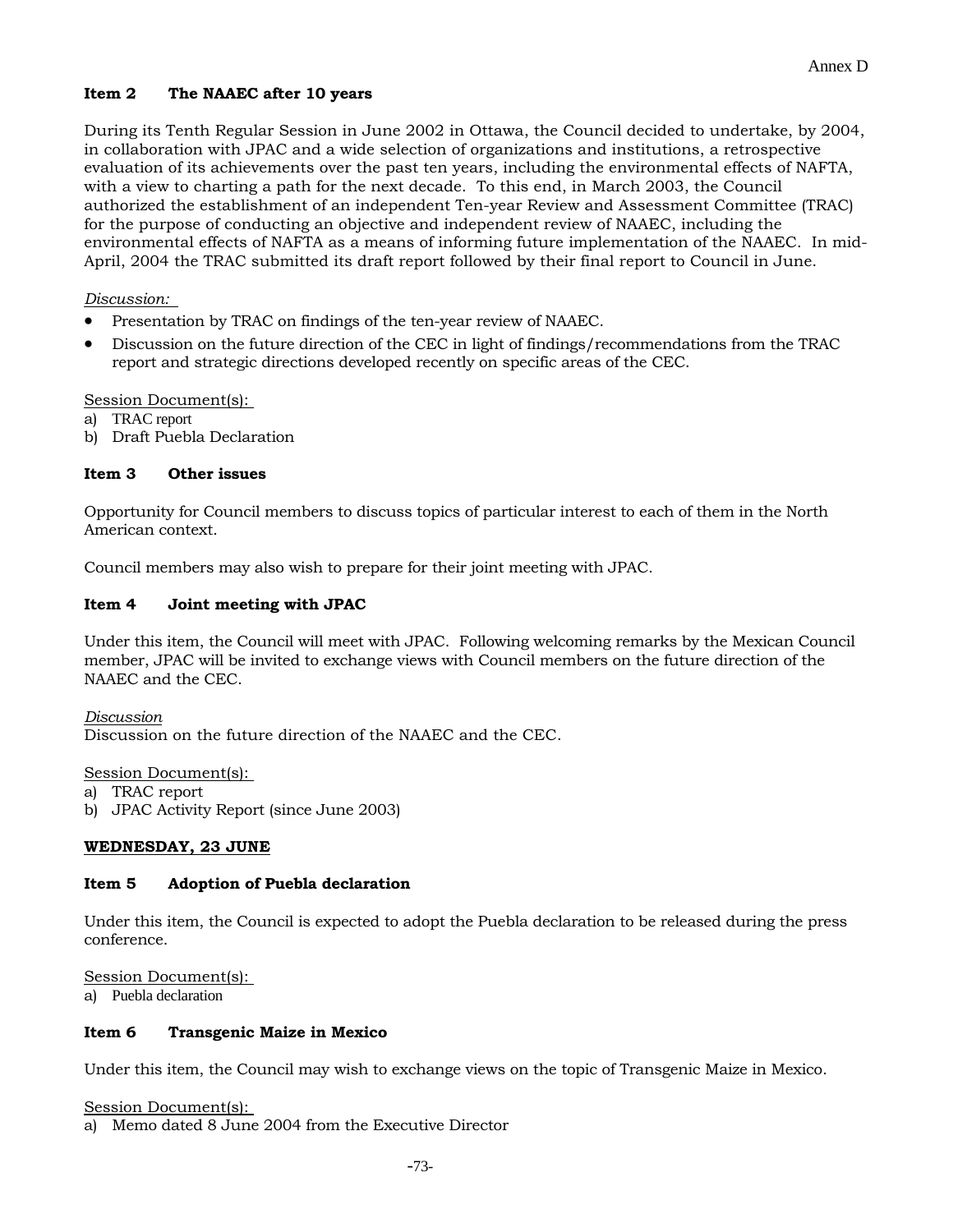b) Draft Article 13 report on the Effects of Transgenic Maize in Mexico

#### **Item 7 Preparation for the press conference**

Council members may wish to review arrangements for the press conference to be held, in the presence of the public, following their in-camera session. The press conference, to be facilitated by the CEC's communication director, includes: a report by the Chair on proceedings, statements by the Canadian and United States Council members, and exchanges with media representatives.

#### **Item 8 Concluding remarks**

Under this item, the Chair of the Session may wish to make final announcements, acknowledge the contribution of participants and observe on the general conduct of the Session. He is also expected to invite his counterparts to make final statements. As host of the next Regular Session of the Council, the Canadian Council member may wish to announce the proposed date and venue for the next regular session of the Council to be held in June 2005.

Council members will be invited to sign the Puebla declaration adopted during their session.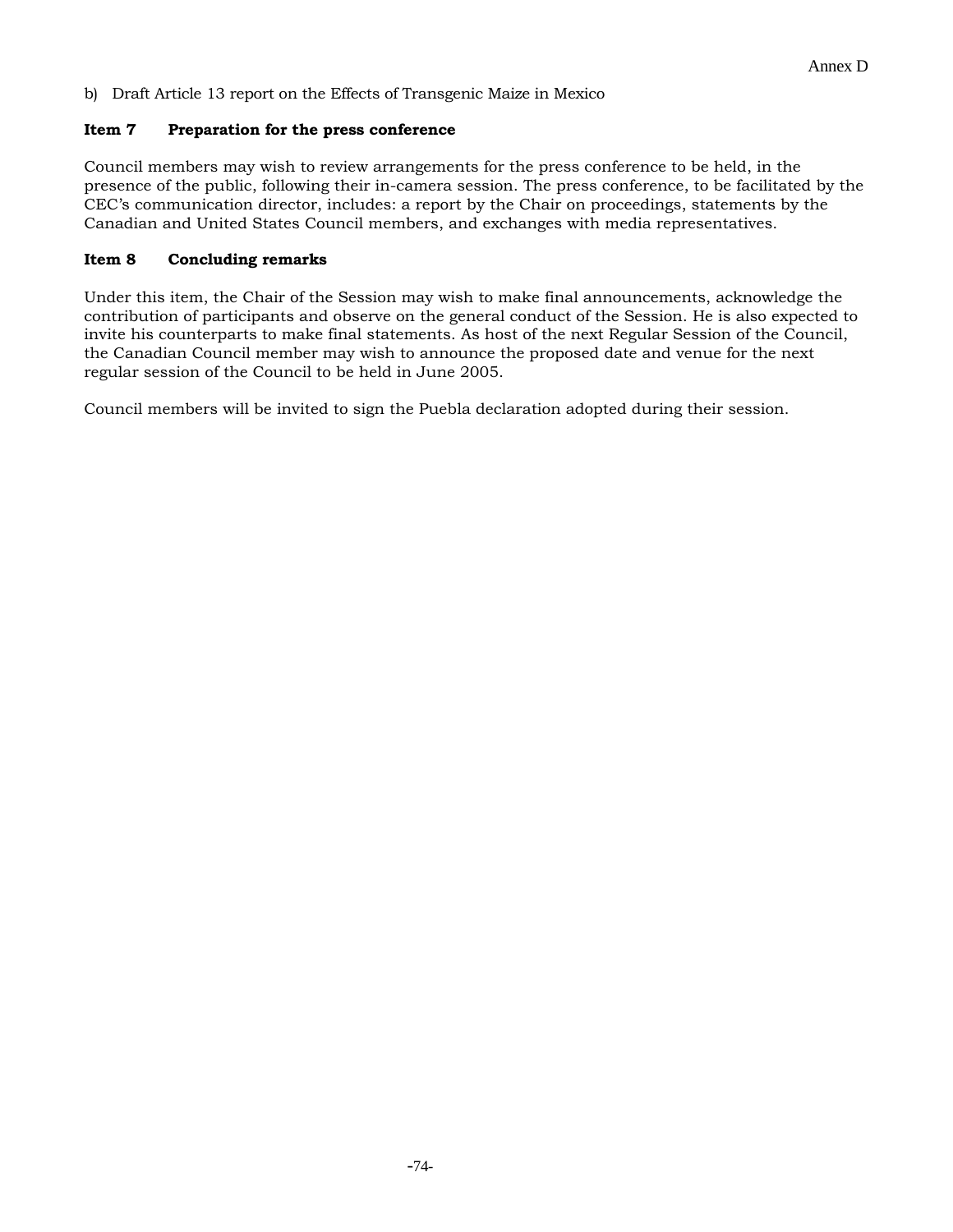### **2004 REGULAR SESSION OF THE COUNCIL**

### **PUEBLA**

**22-23 June 2004**

### **Presentation by the Executive Director on Opportunities for Partnerships**



## TRAC Findings/Recommendations:

"To realize its full potential to act on the North American environmental agenda, the CEC needs to establish an adequate funding base for the future. In order to continue delivering on its mandate, the CEC will need to leverage additional resources through voluntary contributions and partnerships".

"This could involve partnerships with other organizations, including multilateral development agencies and institutions and the business sector, in funding specific aspects of programs, co-financing activities and secondments."

"The Executive Director should seek secondments of relevant experts from the business community and academic institutions".

"The CEC should facilitate direct partnerships involving Canadian or US business and private foundations with Mexican organizations, which then can carry out capacity building activities in the country".

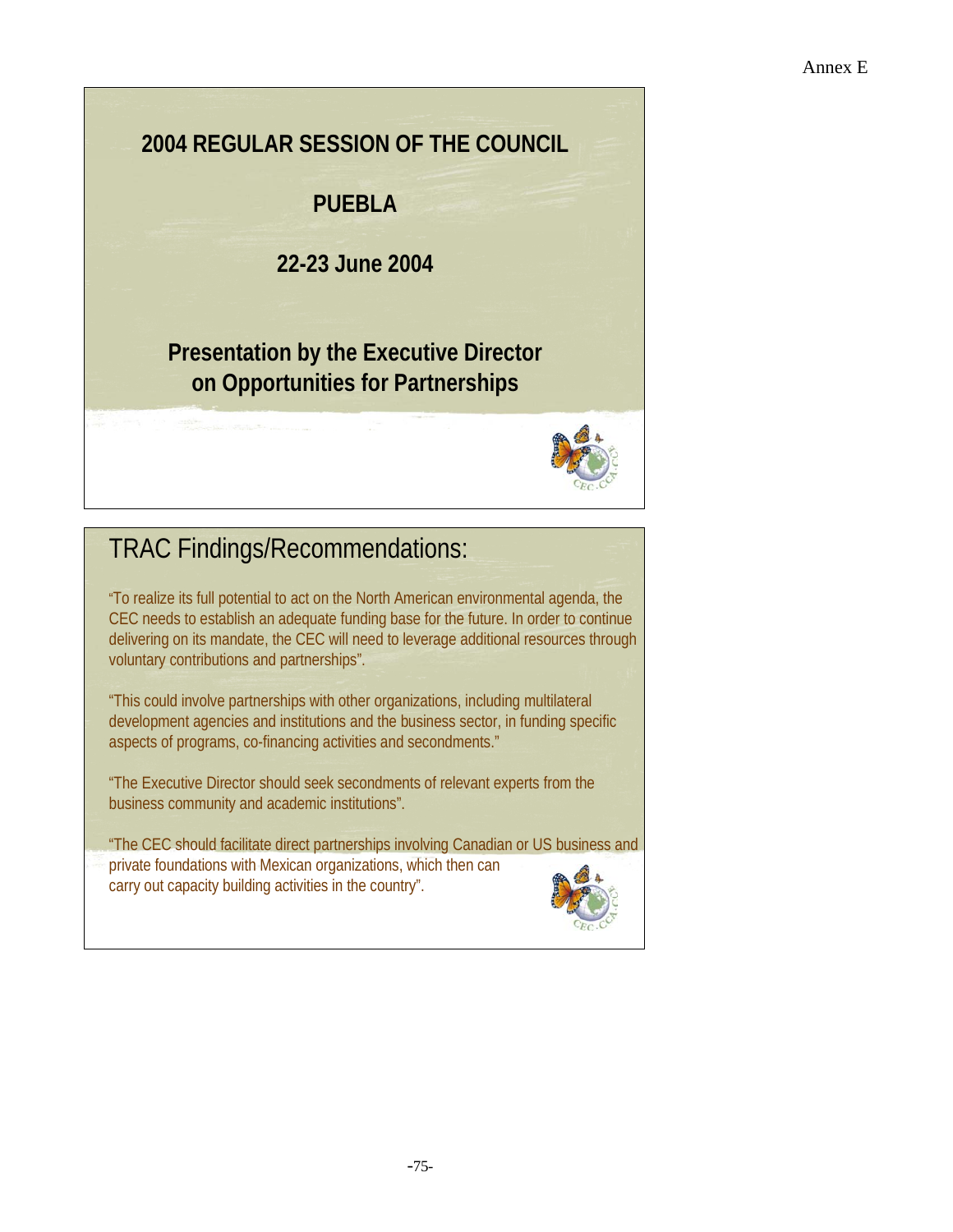## **POTENTIAL PARTNERS**

- 1.NGOs/ Foundations
- 2.Business and Industry
- 3.Provinces/States
- 4.Banking and Finance
- 5.Academia

### 1. NGOs/Foundations

- Since the inception of the CEC, NGOs have been present and have always made a fruitful contribution
- continued need and commitment to work with NGOs/Foundations in advancing the work of the CEC

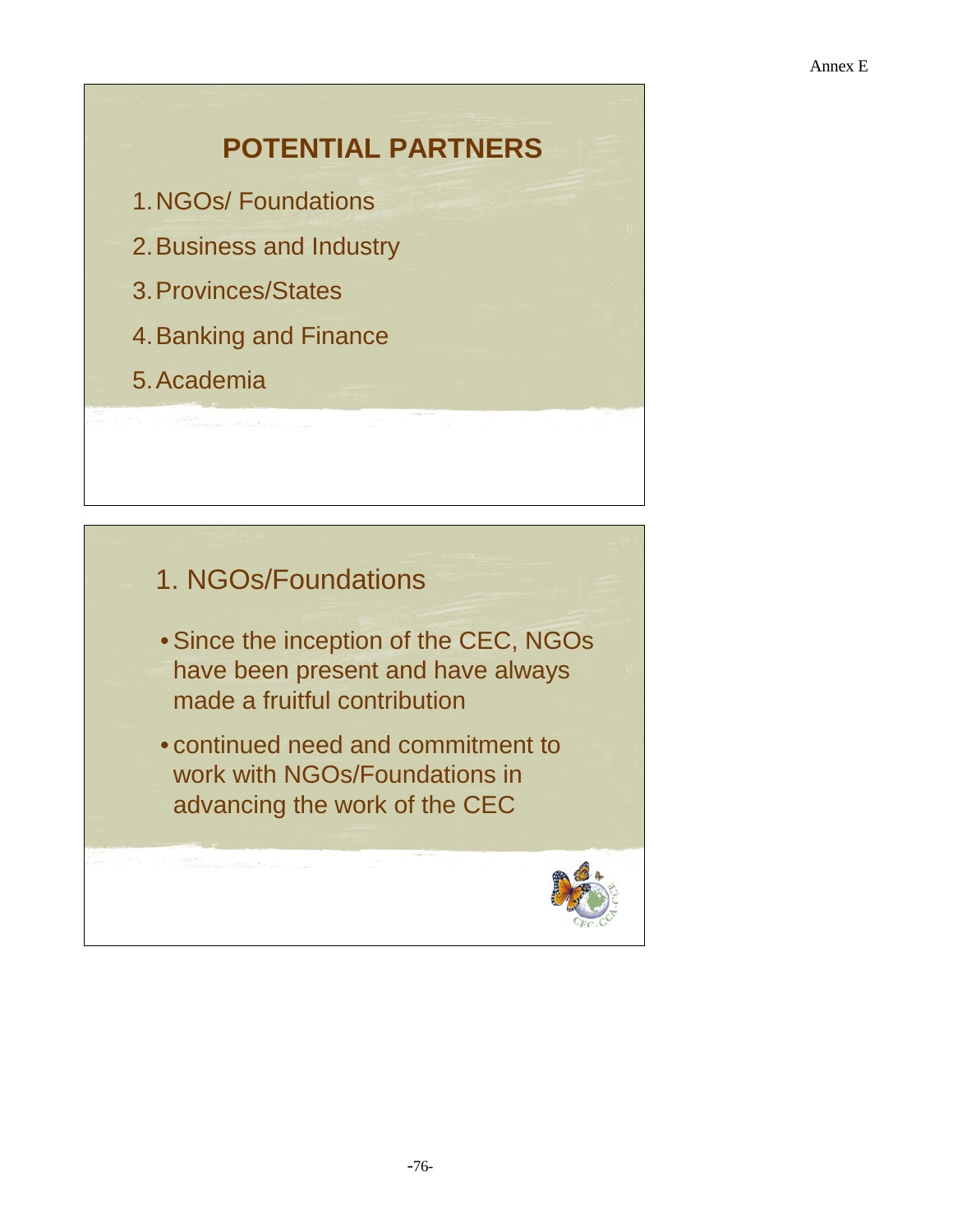## 2. Business and Industry

- MOU with CCIB, USCIB and CONCAMIN
- Recent meetings (CCIB, Friday Group, Globe, etc)

### Type of cooperation:

- **Secondments**
- Greater participation in JPAC and working groups
- Cooperative activities (ie. preparation of « Environmental Regulations Guide for Exporters in the NAFTA Region » in cooperation with environment ministries and business associations
- Capacity building programs SAICM (Strategic Approach to International Chemicals Management)

## 3. Provinces/States

- Specific relationship of Quebec, Alberta and Manitoba
- US/Mexico border states

### Type of Cooperation:

- Secondments
- Capacity Building
- **Information Exchange**

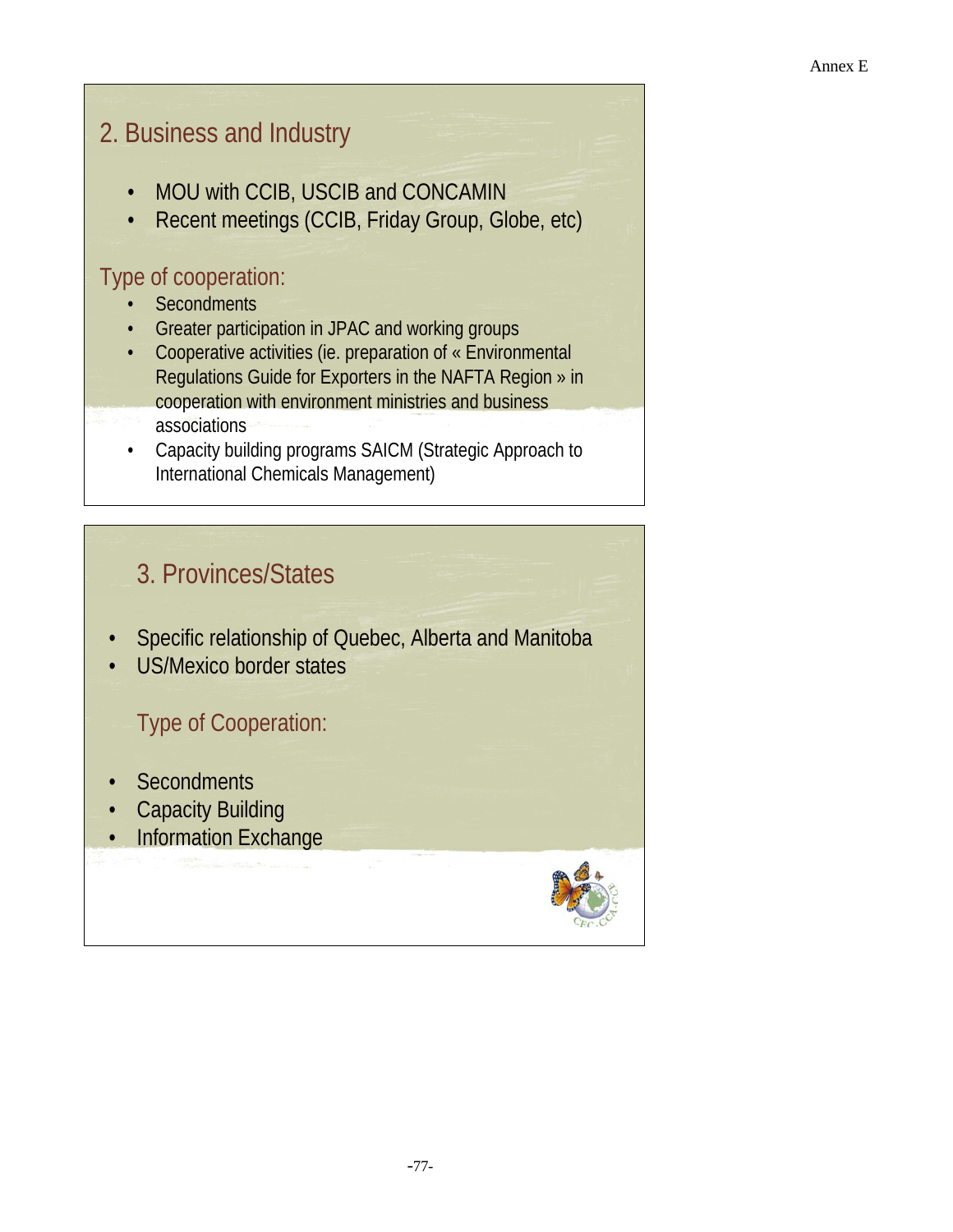## 4. Banking and Finance

- World Bank
- ¾GEF projects (DDT, Mexican NIP)
- IADB, NADBANK, Commercial Banks

### Type of cooperation:

•Continuing as Executing Agency under GEF •Help with « environmental management plans » associated with loans from international financial institutions and commercial banks to Mexican clients •Expansion of FIPREV •Capacity Building

## 5. Academia

•McGill/ World Bank/ Quebec Hydro partnership •Internship program

## Type of cooperation:

•Sabbaticals •Joint Research Projects

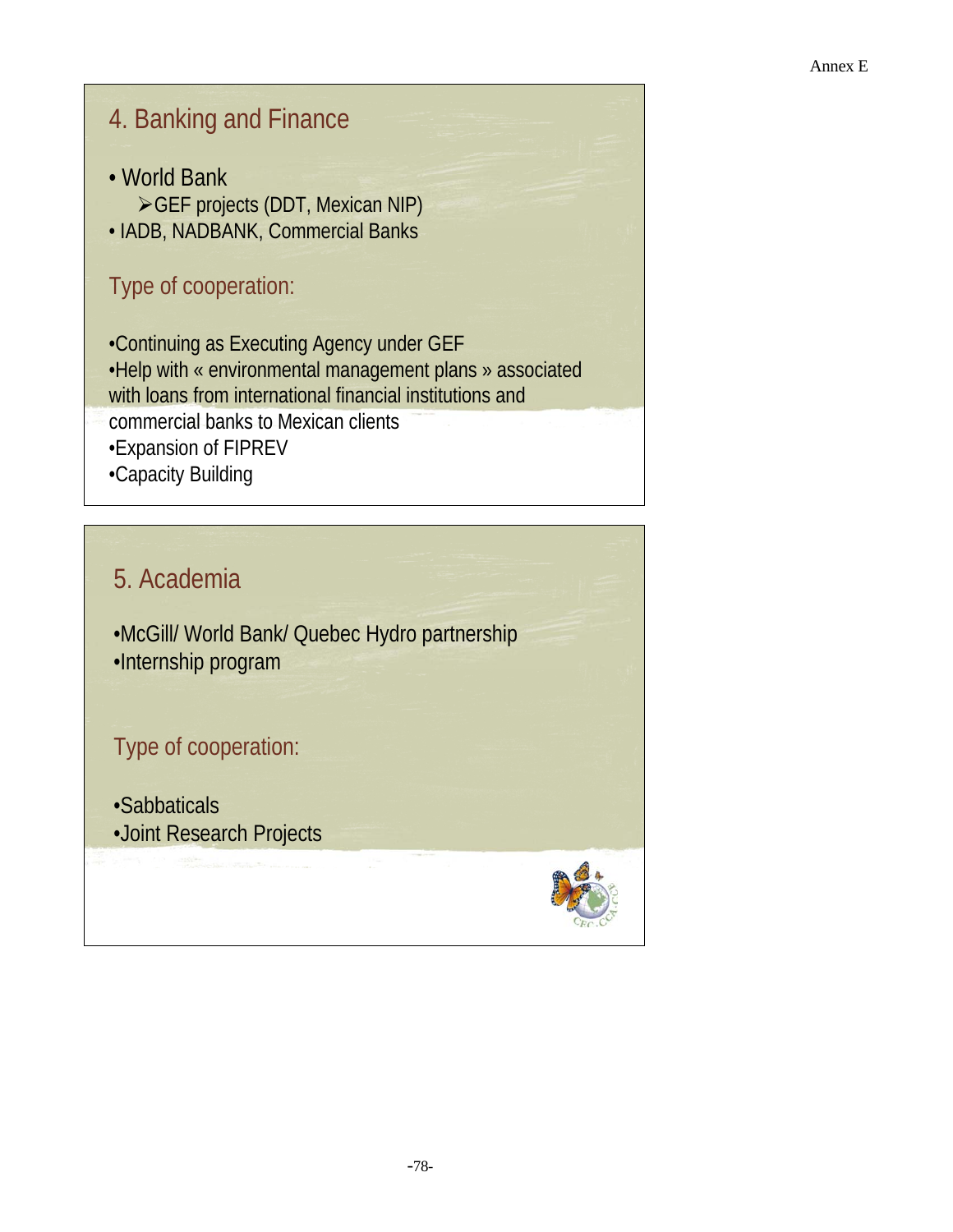# Next Steps

« Partnership Strategy Paper » to be developed by Secretariat and presented to Parties at the next Alt Reps session

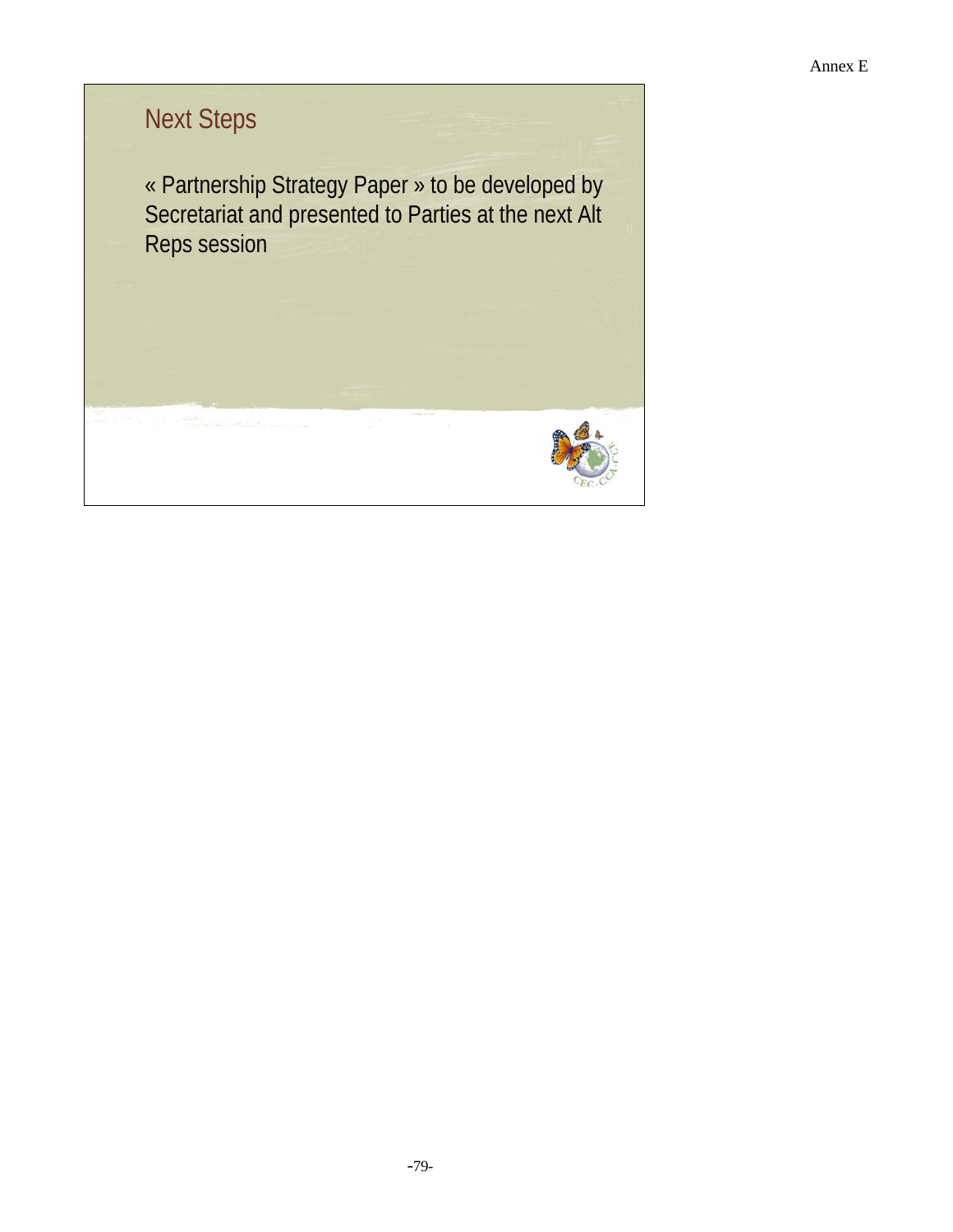

**Commission for Environmental Cooperation**  of North America **Comisión para la Cooperación Ambiental**  de América del Norte **Commission de coopération environnementale**  de l'Amérique du Nord

# **Puebla Declaration**

### **Eleventh Regular Session of the CEC Council**

**Puebla, Mexico, 23 June 2004—**We, the environment ministers of Canada, Mexico and the United States, members of the Council of the Commission for Environmental Cooperation (CEC or "the Commission"), met for our annual regular session on 22 and 23 June 2004.

The year 2004 marks the tenth anniversary of the North American Agreement on Environmental Cooperation (NAAEC) and the North American Free Trade Agreement and is an occasion to assess our work. We see this as an opportunity to review our progress, re-affirm our commitment to the CEC, and set directions for the future. The report of the independent Ten-year Review and Assessment Committee has provided an important basis for our deliberations.

Looking forward, our vision of the CEC is of an organization that is a catalyst for action by the Parties and others to ensure our air is cleaner, our water purer, and our plant and animal species better conserved and protected, as our countries' economic relationship grows. We also see the organization as a forum through which we can discuss and facilitate regional action on our common global commitments. Over the next ten years we want the CEC to be known for concrete results and for quality information and analysis, which have policy relevance to the three countries.

We recognize the value of the CEC's work on environment, economy and trade; biodiversity conservation; pollutants and health; and law and policy. Looking forward, we commit to grounding the CEC's work program, starting in 2005, in results-oriented strategic plans for three priorities: information for decision-making, capacity building, and trade and environment. These are priorities that the CEC is uniquely positioned to help the three countries address together—and separately—for the benefit of North America.

We want the CEC to be an organization recognized for its credible, balanced and timely information on the North American environment, and want to ensure that this information is available and accessible to all interested parties in order to provide governments, the private sector, and citizens alike with information to address the key environmental challenges and opportunities facing the region. We support strengthening the CEC's informationgathering activities, databases, and communications, and making linkages with other information systems, such as the Global Earth Observation System of Systems.

In developing the strategic plan for information, we will build a knowledge base related to contaminants, the integrity of our ecosystems, and our ability to ensure environmental security at our borders. We will focus on information that is key to providing answers regarding the state of our North American environment, and will develop and use information technologies that will help us access and share this information.

We recognize the different capacities of the Parties and the continuing, urgent need to focus on institutional capacity building in order to sustain targeted results. We acknowledge that this is especially important for Mexico, and want the CEC to assist those concerned in the three countries—governments, the private sector, environmental organizations, academia, indigenous and local communities, and others—in gradually strengthening the capacity for sound environmental management across North America.

In developing a capacity-building strategic plan, we will focus on priorities such as our abilities to assess and manage chemicals of concern, undertake pollution prevention, participate in biodiversity conservation, and